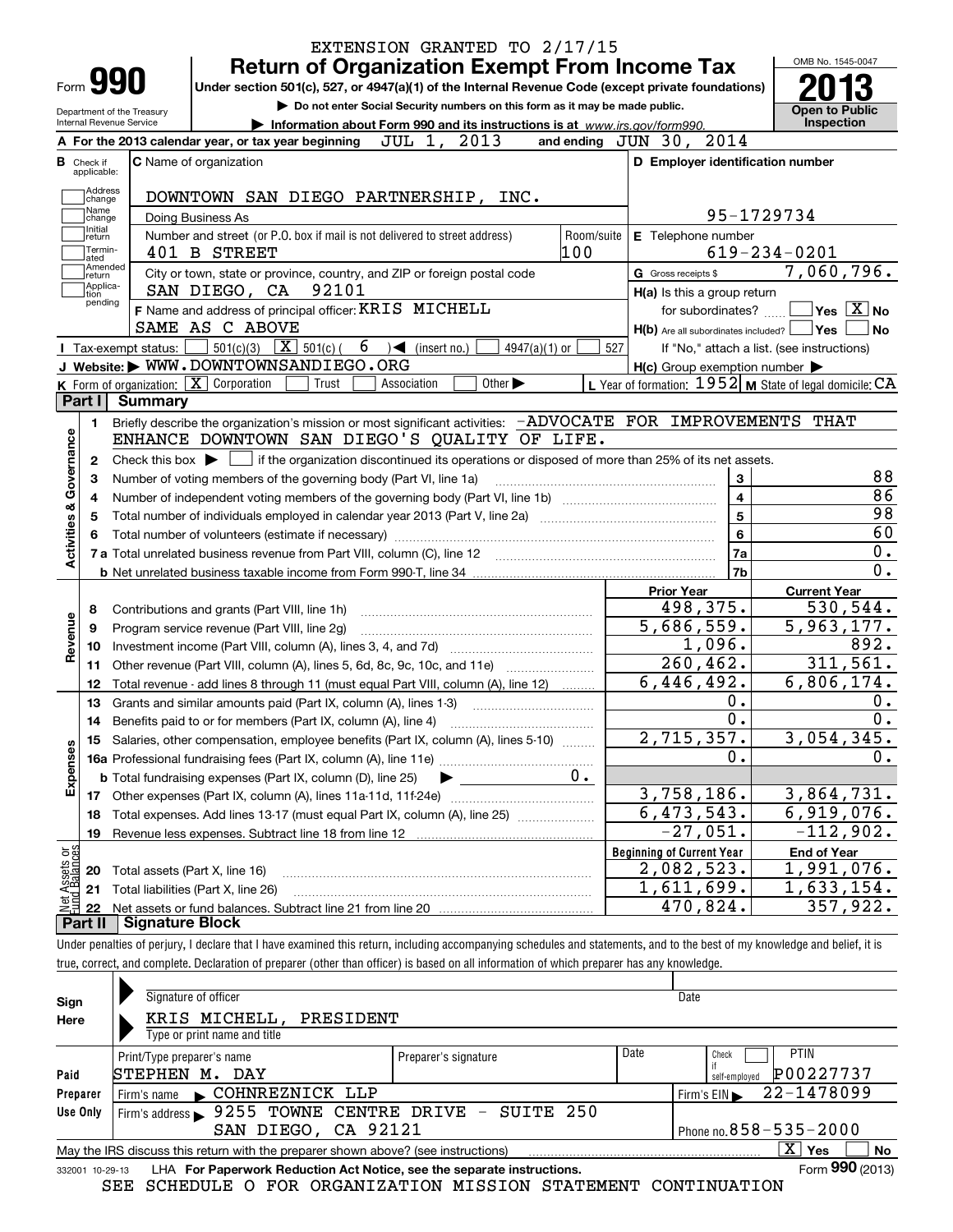|              | 95-1729734<br>DOWNTOWN SAN DIEGO PARTNERSHIP, INC.<br>Page 2<br>Form 990 (2013)                                                                                                                                |
|--------------|----------------------------------------------------------------------------------------------------------------------------------------------------------------------------------------------------------------|
|              | <b>Statement of Program Service Accomplishments</b><br>Part III I                                                                                                                                              |
| 1            | Briefly describe the organization's mission:                                                                                                                                                                   |
|              | AS THE "VOICE OF DOWNTOWN" IT IS OUR MISSION TO ADVANCE DOWNTOWN SAN                                                                                                                                           |
|              | DIEGO AS THE LEADING ECONOMIC, CULTURAL AND GOVERNMENTAL CENTER OF THE<br>REGION THROUGH LEADERSHIP, ADVOCACY AND EDUCATION.                                                                                   |
|              |                                                                                                                                                                                                                |
| $\mathbf{2}$ | Did the organization undertake any significant program services during the year which were not listed on                                                                                                       |
|              | $\sqrt{\mathsf{Yes}\ \boxed{\mathrm{X}}}$ No<br>the prior Form 990 or 990-EZ?                                                                                                                                  |
| 3            | If "Yes," describe these new services on Schedule O.<br>$\sqrt{}$ Yes $\sqrt{}$ X $\sqrt{}$ No<br>Did the organization cease conducting, or make significant changes in how it conducts, any program services? |
|              | If "Yes," describe these changes on Schedule O.                                                                                                                                                                |
| 4            | Describe the organization's program service accomplishments for each of its three largest program services, as measured by expenses.                                                                           |
|              | Section 501(c)(3) and 501(c)(4) organizations are required to report the amount of grants and allocations to others, the total expenses, and                                                                   |
| 4a           | revenue, if any, for each program service reported.<br>(Code:<br>(Expenses \$<br>including grants of \$<br>(Revenue \$                                                                                         |
|              | DOWNTOWN PROPERTY-BASED BUSINESS IMPROVEMENT DISTRICT<br>$-$ BORN<br>(PBID)                                                                                                                                    |
|              | FROM A DESIRE TO IMPROVE THE BUSINESS CLIMATE, COMPETITIVENESS AND                                                                                                                                             |
|              | QUALITY OF LIFE IN DOWNTOWN SAN DIEGO, THE PARTNERSHIP MANAGES THE                                                                                                                                             |
|              | DOWNTOWN CLEAN & SAFE PROGRAM, THROUGH A "PBID" WHICH OVERSEES ENHANCED                                                                                                                                        |
|              | MAINTENANCE AND SAFETY SERVICES IN THE FOLLOWING DOWNTOWN DISTRICTS:<br>CORE, COLUMBIA, MARINA, GASLAMP QUARTER, EAST VILLAGE, AND CORTEZ. THE                                                                 |
|              | PARTNERSHIP RECEIVES FUNDS FROM THE PROPERTY TAX ASSESSMENTS ON OWNERS                                                                                                                                         |
|              | WITHIN THE PBID<br>TO ADMINISTER THE PROGRAM.                                                                                                                                                                  |
|              |                                                                                                                                                                                                                |
|              |                                                                                                                                                                                                                |
|              |                                                                                                                                                                                                                |
| 4b           | (Expenses \$<br>) (Revenue \$<br>(Code:<br>including grants of \$                                                                                                                                              |
|              | DOWNTOWN BUSINESS IMPROVEMENT DISTRICT<br>- THE PARTNERSHIP MANAGES<br>(BID)                                                                                                                                   |
|              | THE DOWNTOWN BID FROM FIRST STREET TO TENTH AVENUE AND ASH STREET TO E                                                                                                                                         |
|              | STREET,<br>FOR WHICH IT RECEIVES CITY FUNDING.                                                                                                                                                                 |
|              |                                                                                                                                                                                                                |
|              |                                                                                                                                                                                                                |
|              |                                                                                                                                                                                                                |
|              |                                                                                                                                                                                                                |
|              |                                                                                                                                                                                                                |
|              |                                                                                                                                                                                                                |
|              |                                                                                                                                                                                                                |
|              | 4c (Code:<br>(Expenses \$<br>) (Revenue \$<br>including grants of \$                                                                                                                                           |
|              | THE CLEAN & SAFE PROGRAMS IS THE SAFETY AMBASSADORS.<br>ONE OF<br>ONE OF THE PRIMARY GOALS OF THE SAFETY AMBASSADORS IS TO ENHANCE AND                                                                         |
|              | COMPLEMENT THE CITY OF SAN DIEGO'S POLICE DEPARTMENT SERVICES. USING                                                                                                                                           |
|              | TWO-WAY RADIOS AND PATROLLING ON FOOT AND BICYCLES, AMBASSADORS ACT AS                                                                                                                                         |
|              | AN EXTRA SET OF "EYES AND EARS" FOR LAW ENFORCEMENT AND PROPERTY                                                                                                                                               |
|              | OWNERS, AND CAN RESPOND TO CLEAN & SAFE SERVICE CALLS IN A MATTER OF                                                                                                                                           |
|              | MINUTES.                                                                                                                                                                                                       |
|              | SAFETY AMBASSADORS OPERATE 24 HOURS A DAY AND ARE PROACTIVELY ENGAGING                                                                                                                                         |
|              | HOMELESS INDIVIDUALS AND PROVIDING THEM WITH USEFUL INFORMATION ABOUT                                                                                                                                          |
|              | THE VARIOUS SOCIAL SERVICES AVAILABLE.                                                                                                                                                                         |
|              |                                                                                                                                                                                                                |
|              | 4d Other program services (Describe in Schedule O.)<br>(Expenses \$<br>including grants of \$<br>(Revenue \$                                                                                                   |
|              | 4e Total program service expenses                                                                                                                                                                              |
| 332002       | Form 990 (2013)                                                                                                                                                                                                |
| 10-29-13     | 2                                                                                                                                                                                                              |
|              | 00000 1 <i>17007 01</i> 31100000<br>2013 05060 DOWNTOWN CAN DIRCO RATTE 04311                                                                                                                                  |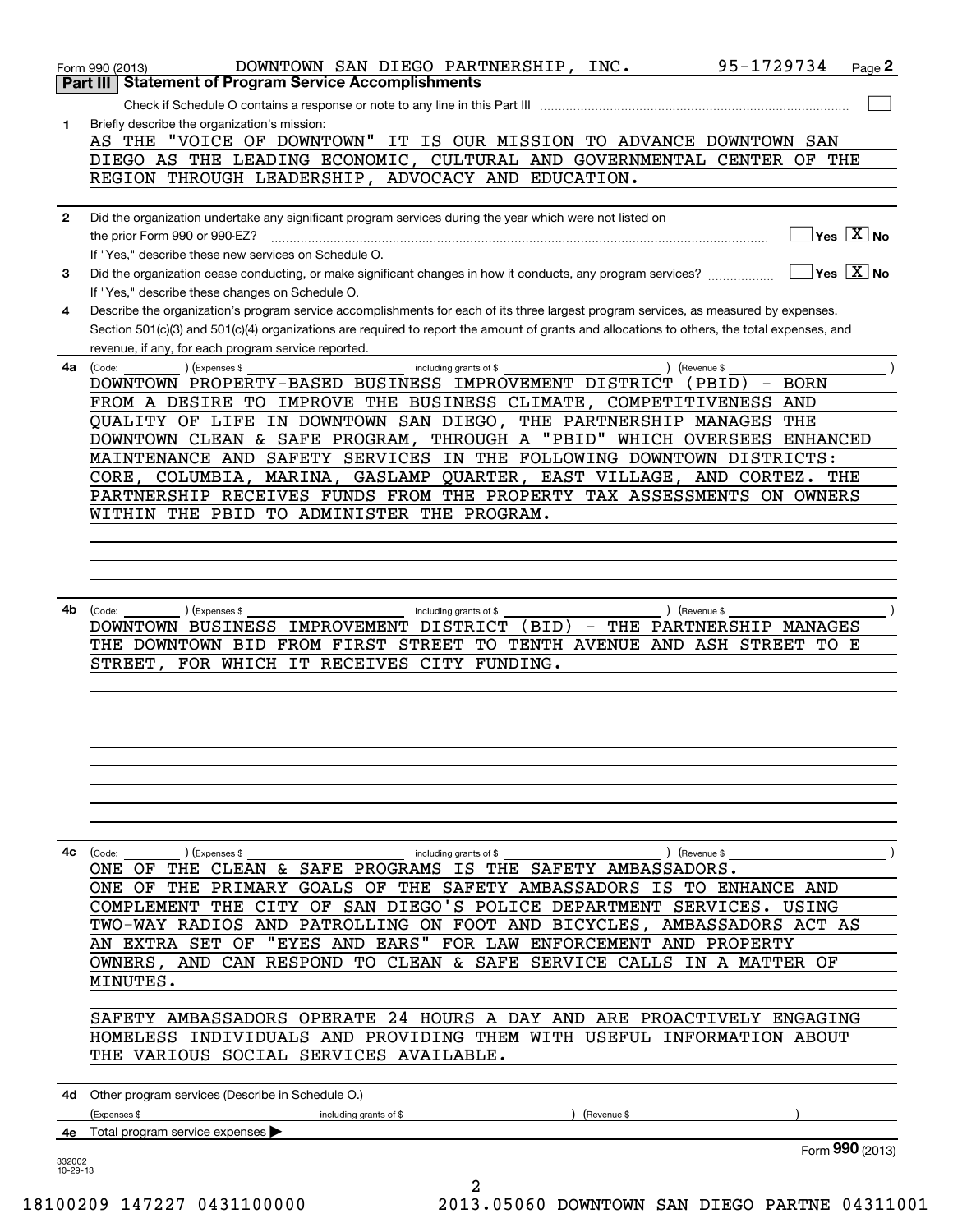|  | Form 990 (2013) |  |
|--|-----------------|--|

|     |                                                                                                                                      |                 | Yes         | No      |
|-----|--------------------------------------------------------------------------------------------------------------------------------------|-----------------|-------------|---------|
| 1   | Is the organization described in section $501(c)(3)$ or $4947(a)(1)$ (other than a private foundation)?                              |                 |             |         |
|     |                                                                                                                                      | 1               |             | x       |
| 2   |                                                                                                                                      | $\overline{2}$  | $\mathbf X$ |         |
| 3   | Did the organization engage in direct or indirect political campaign activities on behalf of or in opposition to candidates for      |                 |             |         |
|     |                                                                                                                                      | 3               |             | x       |
|     | Section 501(c)(3) organizations. Did the organization engage in lobbying activities, or have a section 501(h) election in effect     |                 |             |         |
|     |                                                                                                                                      | 4               |             |         |
| 5   | Is the organization a section 501(c)(4), 501(c)(5), or 501(c)(6) organization that receives membership dues, assessments, or         |                 |             |         |
|     |                                                                                                                                      | 5               | х           |         |
| 6   | Did the organization maintain any donor advised funds or any similar funds or accounts for which donors have the right to            |                 |             |         |
|     | provide advice on the distribution or investment of amounts in such funds or accounts? If "Yes," complete Schedule D, Part I         | 6               |             | x       |
| 7   | Did the organization receive or hold a conservation easement, including easements to preserve open space,                            |                 |             |         |
|     |                                                                                                                                      | $\overline{7}$  |             | x       |
| 8   | Did the organization maintain collections of works of art, historical treasures, or other similar assets? If "Yes," complete         |                 |             |         |
|     |                                                                                                                                      | 8               |             | x       |
| 9   | Did the organization report an amount in Part X, line 21, for escrow or custodial account liability; serve as a custodian for        |                 |             |         |
|     | amounts not listed in Part X; or provide credit counseling, debt management, credit repair, or debt negotiation services?            |                 |             |         |
|     | If "Yes," complete Schedule D, Part IV                                                                                               | 9               |             | x       |
| 10  | Did the organization, directly or through a related organization, hold assets in temporarily restricted endowments, permanent        |                 |             |         |
|     |                                                                                                                                      | 10              |             | x.      |
| 11  | If the organization's answer to any of the following questions is "Yes," then complete Schedule D, Parts VI, VIII, VIII, IX, or X    |                 |             |         |
|     | as applicable.                                                                                                                       |                 |             |         |
|     | a Did the organization report an amount for land, buildings, and equipment in Part X, line 10? If "Yes," complete Schedule D,        |                 |             |         |
|     |                                                                                                                                      | 11a             | х           |         |
|     | <b>b</b> Did the organization report an amount for investments - other securities in Part X, line 12 that is 5% or more of its total |                 |             |         |
|     |                                                                                                                                      | 11b             |             | x       |
|     | c Did the organization report an amount for investments - program related in Part X, line 13 that is 5% or more of its total         |                 |             |         |
|     |                                                                                                                                      | 11c             |             | x       |
|     | d Did the organization report an amount for other assets in Part X, line 15 that is 5% or more of its total assets reported in       |                 |             |         |
|     |                                                                                                                                      | <b>11d</b>      |             | x       |
|     |                                                                                                                                      | 11e             | X           |         |
| f   | Did the organization's separate or consolidated financial statements for the tax year include a footnote that addresses              |                 |             |         |
|     | the organization's liability for uncertain tax positions under FIN 48 (ASC 740)? If "Yes," complete Schedule D, Part X               | 11f             | X           |         |
|     | 12a Did the organization obtain separate, independent audited financial statements for the tax year? If "Yes," complete              |                 |             |         |
|     | Schedule D, Parts XI and XII                                                                                                         | 12a             | X           |         |
|     | <b>b</b> Was the organization included in consolidated, independent audited financial statements for the tax year?                   |                 |             |         |
|     | If "Yes," and if the organization answered "No" to line 12a, then completing Schedule D, Parts XI and XII is optional                | 12b             |             | ᅀ       |
| 13  |                                                                                                                                      | 13              |             | X       |
| 14a | Did the organization maintain an office, employees, or agents outside of the United States?                                          | 14a             |             | х       |
| b   | Did the organization have aggregate revenues or expenses of more than \$10,000 from grantmaking, fundraising, business,              |                 |             |         |
|     | investment, and program service activities outside the United States, or aggregate foreign investments valued at \$100,000           |                 |             |         |
|     |                                                                                                                                      | 14b             |             | X.      |
| 15  | Did the organization report on Part IX, column (A), line 3, more than \$5,000 of grants or other assistance to or for any            |                 |             |         |
|     |                                                                                                                                      | 15              |             | x       |
| 16  | Did the organization report on Part IX, column (A), line 3, more than \$5,000 of aggregate grants or other assistance to             |                 |             |         |
|     |                                                                                                                                      | 16              |             | x       |
| 17  | Did the organization report a total of more than \$15,000 of expenses for professional fundraising services on Part IX,              |                 |             |         |
|     |                                                                                                                                      | 17              |             | x       |
| 18  | Did the organization report more than \$15,000 total of fundraising event gross income and contributions on Part VIII, lines         |                 |             |         |
|     |                                                                                                                                      | 18              | x           |         |
| 19  | Did the organization report more than \$15,000 of gross income from gaming activities on Part VIII, line 9a? If "Yes."               |                 |             |         |
|     |                                                                                                                                      | 19              |             | X.<br>X |
|     |                                                                                                                                      | <b>20a</b>      |             |         |
|     |                                                                                                                                      | 20 <sub>b</sub> |             |         |

Form **990** (2013)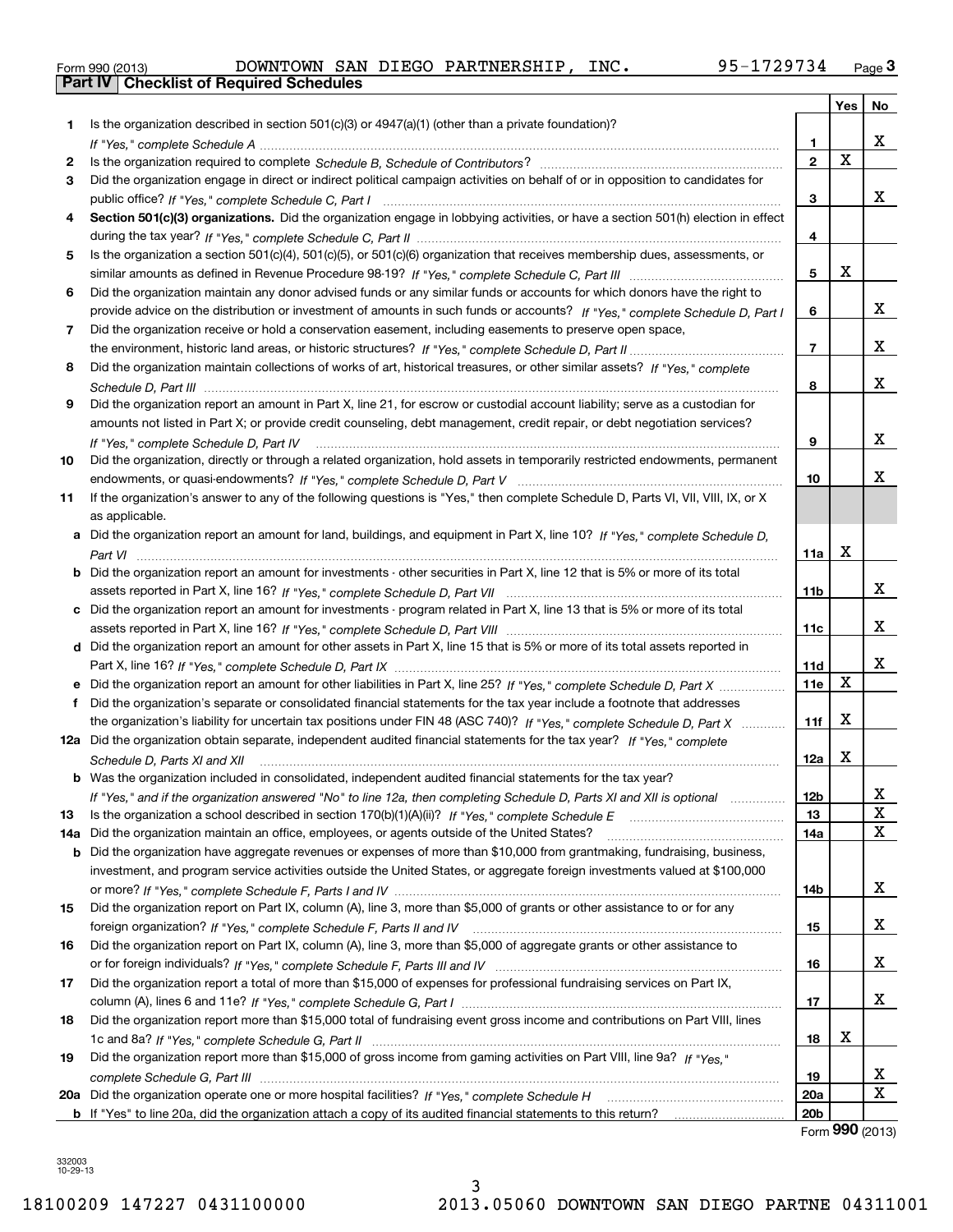| Form 990 (2013) |                                                       |  | DOWNTOWN SAN DIEGO PARTNERSHIP, | INC. | 95-1729734 | Page 4 |
|-----------------|-------------------------------------------------------|--|---------------------------------|------|------------|--------|
|                 | Part IV   Checklist of Required Schedules (continued) |  |                                 |      |            |        |

|    | Part IV  <br>Criecklist of Required Scriedules (continued)                                                                        |                 |     |    |
|----|-----------------------------------------------------------------------------------------------------------------------------------|-----------------|-----|----|
|    |                                                                                                                                   |                 | Yes | No |
| 21 | Did the organization report more than \$5,000 of grants or other assistance to any domestic organization or                       |                 |     |    |
|    | government on Part IX, column (A), line 1? If "Yes," complete Schedule I, Parts I and II                                          | 21              |     | x  |
| 22 | Did the organization report more than \$5,000 of grants or other assistance to individuals in the United States on Part IX,       |                 |     |    |
|    |                                                                                                                                   | 22              |     | x  |
| 23 | Did the organization answer "Yes" to Part VII, Section A, line 3, 4, or 5 about compensation of the organization's current        |                 |     |    |
|    | and former officers, directors, trustees, key employees, and highest compensated employees? If "Yes," complete                    |                 |     |    |
|    |                                                                                                                                   | 23              | X   |    |
|    | 24a Did the organization have a tax-exempt bond issue with an outstanding principal amount of more than \$100,000 as of the       |                 |     |    |
|    | last day of the year, that was issued after December 31, 2002? If "Yes," answer lines 24b through 24d and complete                |                 |     |    |
|    | Schedule K. If "No", go to line 25a                                                                                               | 24a             |     | x  |
|    | <b>b</b> Did the organization invest any proceeds of tax-exempt bonds beyond a temporary period exception?                        | 24b             |     |    |
|    | c Did the organization maintain an escrow account other than a refunding escrow at any time during the year to defease            |                 |     |    |
|    |                                                                                                                                   | 24с             |     |    |
|    |                                                                                                                                   | 24d             |     |    |
|    | 25a Section 501(c)(3) and 501(c)(4) organizations. Did the organization engage in an excess benefit transaction with a            |                 |     |    |
|    |                                                                                                                                   | 25a             |     |    |
|    | b Is the organization aware that it engaged in an excess benefit transaction with a disqualified person in a prior year, and      |                 |     |    |
|    | that the transaction has not been reported on any of the organization's prior Forms 990 or 990-EZ? If "Yes," complete             |                 |     |    |
|    | Schedule L, Part I                                                                                                                | 25b             |     |    |
| 26 | Did the organization report any amount on Part X, line 5, 6, or 22 for receivables from or payables to any current or             |                 |     |    |
|    | former officers, directors, trustees, key employees, highest compensated employees, or disqualified persons? If so,               |                 |     |    |
|    | complete Schedule L, Part II                                                                                                      | 26              |     | x  |
| 27 | Did the organization provide a grant or other assistance to an officer, director, trustee, key employee, substantial              |                 |     |    |
|    | contributor or employee thereof, a grant selection committee member, or to a 35% controlled entity or family member               |                 |     |    |
|    |                                                                                                                                   | 27              |     | x  |
| 28 | Was the organization a party to a business transaction with one of the following parties (see Schedule L, Part IV                 |                 |     |    |
|    | instructions for applicable filing thresholds, conditions, and exceptions):                                                       |                 |     |    |
|    | a A current or former officer, director, trustee, or key employee? If "Yes," complete Schedule L, Part IV                         | 28a             |     | х  |
|    | b A family member of a current or former officer, director, trustee, or key employee? If "Yes," complete Schedule L, Part IV      | 28 <sub>b</sub> |     | X  |
|    | c An entity of which a current or former officer, director, trustee, or key employee (or a family member thereof) was an officer, |                 |     |    |
|    |                                                                                                                                   | 28c             |     | х  |
| 29 |                                                                                                                                   | 29              |     | X  |
| 30 | Did the organization receive contributions of art, historical treasures, or other similar assets, or qualified conservation       |                 |     |    |
|    |                                                                                                                                   | 30              |     | x  |
| 31 | Did the organization liquidate, terminate, or dissolve and cease operations?                                                      |                 |     |    |
|    |                                                                                                                                   | 31              |     | X  |
| 32 | Did the organization sell, exchange, dispose of, or transfer more than 25% of its net assets? If "Yes," complete                  |                 |     |    |
|    |                                                                                                                                   | 32              |     | x  |
| 33 | Did the organization own 100% of an entity disregarded as separate from the organization under Regulations                        |                 |     |    |
|    |                                                                                                                                   | 33              |     | X  |
| 34 | Was the organization related to any tax-exempt or taxable entity? If "Yes," complete Schedule R, Part II, III, or IV, and         |                 |     |    |
|    |                                                                                                                                   | 34              | X   |    |
|    |                                                                                                                                   | 35a             |     | X  |
|    | b If "Yes" to line 35a, did the organization receive any payment from or engage in any transaction with a controlled entity       |                 |     |    |
|    |                                                                                                                                   | 35b             |     |    |
| 36 | Section 501(c)(3) organizations. Did the organization make any transfers to an exempt non-charitable related organization?        |                 |     |    |
|    |                                                                                                                                   | 36              |     |    |
| 37 | Did the organization conduct more than 5% of its activities through an entity that is not a related organization                  |                 |     |    |
|    |                                                                                                                                   | 37              |     | x  |
| 38 | Did the organization complete Schedule O and provide explanations in Schedule O for Part VI, lines 11b and 19?                    |                 |     |    |
|    |                                                                                                                                   | 38              | X   |    |
|    |                                                                                                                                   |                 |     |    |

Form (2013) **990**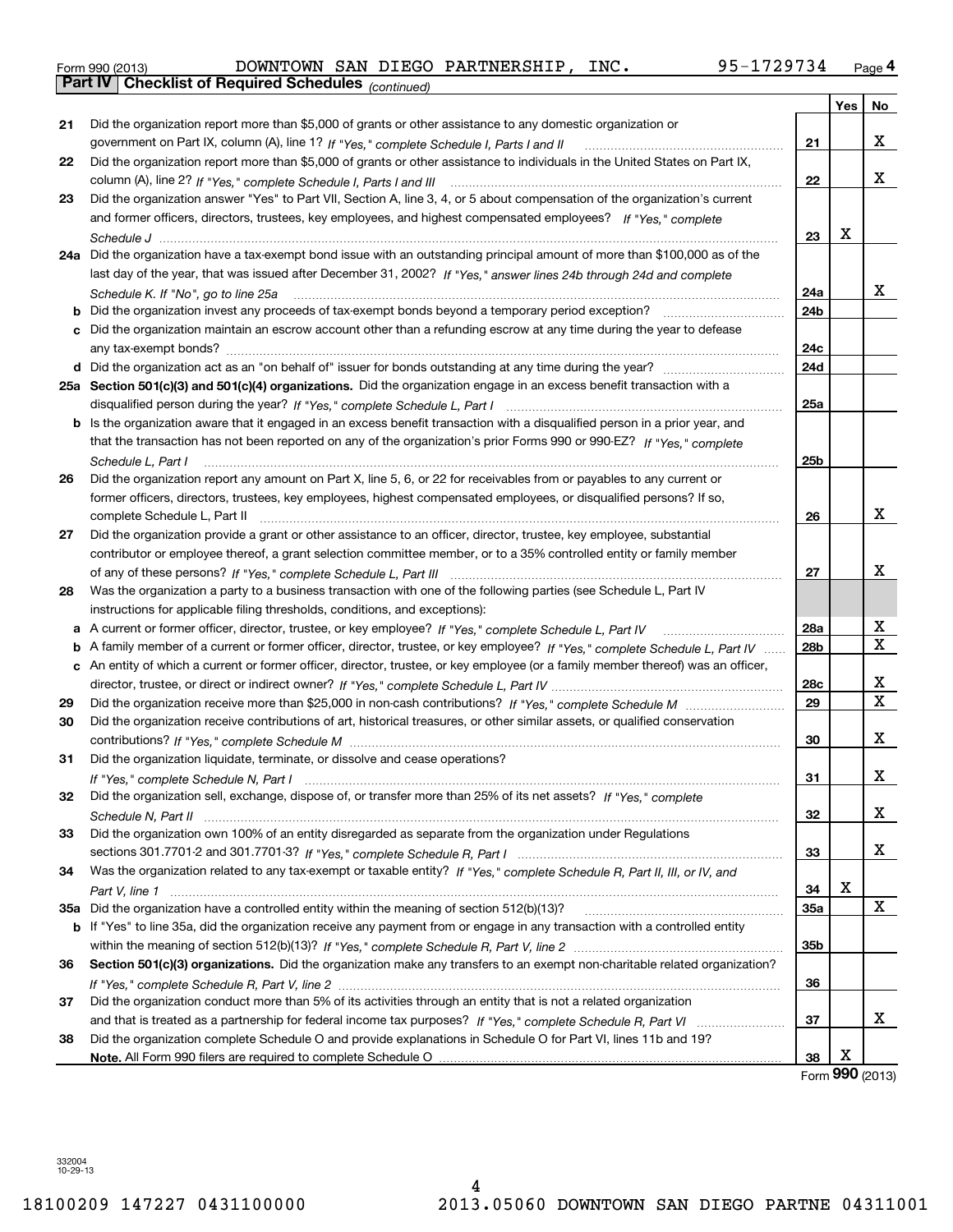| Part V<br><b>Statements Regarding Other IRS Filings and Tax Compliance</b><br>Check if Schedule O contains a response or note to any line in this Part V<br>Yes<br>14<br>1a<br>0<br>1 <sub>b</sub><br>Enter the number of Forms W-2G included in line 1a. Enter -0- if not applicable<br>b<br>Did the organization comply with backup withholding rules for reportable payments to vendors and reportable gaming<br>c<br>х<br>1c<br>2a Enter the number of employees reported on Form W-3, Transmittal of Wage and Tax Statements,<br>98<br>filed for the calendar year ending with or within the year covered by this return<br>2a<br>х<br>2 <sub>b</sub><br>х<br>3a Did the organization have unrelated business gross income of \$1,000 or more during the year?<br>3a<br>3b<br>4a At any time during the calendar year, did the organization have an interest in, or a signature or other authority over, a<br>x<br>financial account in a foreign country (such as a bank account, securities account, or other financial account)?<br>4a<br><b>b</b> If "Yes," enter the name of the foreign country: $\blacktriangleright$<br>See instructions for filing requirements for Form TD F 90-22.1, Report of Foreign Bank and Financial Accounts.<br>х<br>5a Was the organization a party to a prohibited tax shelter transaction at any time during the tax year?<br>5a<br>х<br>5 <sub>b</sub><br>b<br>5c<br>с<br>6a Does the organization have annual gross receipts that are normally greater than \$100,000, and did the organization solicit<br>x<br>6a<br><b>b</b> If "Yes," did the organization include with every solicitation an express statement that such contributions or gifts<br>6b<br>Organizations that may receive deductible contributions under section 170(c).<br>7<br>Did the organization receive a payment in excess of \$75 made partly as a contribution and partly for goods and services provided to the payor?<br>7a<br>a<br><b>b</b> If "Yes," did the organization notify the donor of the value of the goods or services provided?<br>7b<br>c Did the organization sell, exchange, or otherwise dispose of tangible personal property for which it was required<br>7c<br>7d<br>d If "Yes," indicate the number of Forms 8282 filed during the year [11] [11] The S, The Indicate the number of Forms 8282 filed during the year<br>7e<br>е<br>7f<br>Did the organization, during the year, pay premiums, directly or indirectly, on a personal benefit contract?<br>f<br>If the organization received a contribution of qualified intellectual property, did the organization file Form 8899 as required?<br>7g<br>g<br>h If the organization received a contribution of cars, boats, airplanes, or other vehicles, did the organization file a Form 1098-C?<br>7h<br>Sponsoring organizations maintaining donor advised funds and section 509(a)(3) supporting organizations. Did the supporting<br>8<br>organization, or a donor advised fund maintained by a sponsoring organization, have excess business holdings at any time during the year?<br>8<br>Sponsoring organizations maintaining donor advised funds.<br>9a<br>a<br>9b<br>b<br>Section 501(c)(7) organizations. Enter:<br>10<br>10a<br>Initiation fees and capital contributions included on Part VIII, line 12 <i>manuarrouus</i> manuations of the latest<br>а<br>10 <sub>b</sub><br>Gross receipts, included on Form 990, Part VIII, line 12, for public use of club facilities<br>b<br>Section 501(c)(12) organizations. Enter:<br>11<br>11a<br>a<br>b Gross income from other sources (Do not net amounts due or paid to other sources against<br>amounts due or received from them.)<br>11b<br>12a Section 4947(a)(1) non-exempt charitable trusts. Is the organization filing Form 990 in lieu of Form 1041?<br>12a<br><b>b</b> If "Yes," enter the amount of tax-exempt interest received or accrued during the year <i>manument</i> of<br>12b<br>Section 501(c)(29) qualified nonprofit health insurance issuers.<br>13<br>Is the organization licensed to issue qualified health plans in more than one state?<br>13а<br>a<br>Note. See the instructions for additional information the organization must report on Schedule O.<br><b>b</b> Enter the amount of reserves the organization is required to maintain by the states in which the<br>13 <sub>b</sub><br>organization is licensed to issue qualified health plans <i>communically contained in the series</i><br>13с<br>х<br>14a Did the organization receive any payments for indoor tanning services during the tax year?<br>14a<br>14 <sub>b</sub> | 95-1729734<br>DOWNTOWN SAN DIEGO PARTNERSHIP,<br>INC.<br>Form 990 (2013) |  | <u>Page</u> 5 |
|------------------------------------------------------------------------------------------------------------------------------------------------------------------------------------------------------------------------------------------------------------------------------------------------------------------------------------------------------------------------------------------------------------------------------------------------------------------------------------------------------------------------------------------------------------------------------------------------------------------------------------------------------------------------------------------------------------------------------------------------------------------------------------------------------------------------------------------------------------------------------------------------------------------------------------------------------------------------------------------------------------------------------------------------------------------------------------------------------------------------------------------------------------------------------------------------------------------------------------------------------------------------------------------------------------------------------------------------------------------------------------------------------------------------------------------------------------------------------------------------------------------------------------------------------------------------------------------------------------------------------------------------------------------------------------------------------------------------------------------------------------------------------------------------------------------------------------------------------------------------------------------------------------------------------------------------------------------------------------------------------------------------------------------------------------------------------------------------------------------------------------------------------------------------------------------------------------------------------------------------------------------------------------------------------------------------------------------------------------------------------------------------------------------------------------------------------------------------------------------------------------------------------------------------------------------------------------------------------------------------------------------------------------------------------------------------------------------------------------------------------------------------------------------------------------------------------------------------------------------------------------------------------------------------------------------------------------------------------------------------------------------------------------------------------------------------------------------------------------------------------------------------------------------------------------------------------------------------------------------------------------------------------------------------------------------------------------------------------------------------------------------------------------------------------------------------------------------------------------------------------------------------------------------------------------------------------------------------------------------------------------------------------------------------------------------------------------------------------------------------------------------------------------------------------------------------------------------------------------------------------------------------------------------------------------------------------------------------------------------------------------------------------------------------------------------------------------------------------------------------------------------------------------------------------------------------------------------------------------------------------------------------------------------------------------------------------------------------------------------------------------------------------------------------------------------------------------------------------------------------------------------------------------------------------------------------------------------------------------------------------|--------------------------------------------------------------------------|--|---------------|
|                                                                                                                                                                                                                                                                                                                                                                                                                                                                                                                                                                                                                                                                                                                                                                                                                                                                                                                                                                                                                                                                                                                                                                                                                                                                                                                                                                                                                                                                                                                                                                                                                                                                                                                                                                                                                                                                                                                                                                                                                                                                                                                                                                                                                                                                                                                                                                                                                                                                                                                                                                                                                                                                                                                                                                                                                                                                                                                                                                                                                                                                                                                                                                                                                                                                                                                                                                                                                                                                                                                                                                                                                                                                                                                                                                                                                                                                                                                                                                                                                                                                                                                                                                                                                                                                                                                                                                                                                                                                                                                                                                                                                              |                                                                          |  |               |
|                                                                                                                                                                                                                                                                                                                                                                                                                                                                                                                                                                                                                                                                                                                                                                                                                                                                                                                                                                                                                                                                                                                                                                                                                                                                                                                                                                                                                                                                                                                                                                                                                                                                                                                                                                                                                                                                                                                                                                                                                                                                                                                                                                                                                                                                                                                                                                                                                                                                                                                                                                                                                                                                                                                                                                                                                                                                                                                                                                                                                                                                                                                                                                                                                                                                                                                                                                                                                                                                                                                                                                                                                                                                                                                                                                                                                                                                                                                                                                                                                                                                                                                                                                                                                                                                                                                                                                                                                                                                                                                                                                                                                              |                                                                          |  |               |
|                                                                                                                                                                                                                                                                                                                                                                                                                                                                                                                                                                                                                                                                                                                                                                                                                                                                                                                                                                                                                                                                                                                                                                                                                                                                                                                                                                                                                                                                                                                                                                                                                                                                                                                                                                                                                                                                                                                                                                                                                                                                                                                                                                                                                                                                                                                                                                                                                                                                                                                                                                                                                                                                                                                                                                                                                                                                                                                                                                                                                                                                                                                                                                                                                                                                                                                                                                                                                                                                                                                                                                                                                                                                                                                                                                                                                                                                                                                                                                                                                                                                                                                                                                                                                                                                                                                                                                                                                                                                                                                                                                                                                              |                                                                          |  | No            |
|                                                                                                                                                                                                                                                                                                                                                                                                                                                                                                                                                                                                                                                                                                                                                                                                                                                                                                                                                                                                                                                                                                                                                                                                                                                                                                                                                                                                                                                                                                                                                                                                                                                                                                                                                                                                                                                                                                                                                                                                                                                                                                                                                                                                                                                                                                                                                                                                                                                                                                                                                                                                                                                                                                                                                                                                                                                                                                                                                                                                                                                                                                                                                                                                                                                                                                                                                                                                                                                                                                                                                                                                                                                                                                                                                                                                                                                                                                                                                                                                                                                                                                                                                                                                                                                                                                                                                                                                                                                                                                                                                                                                                              |                                                                          |  |               |
|                                                                                                                                                                                                                                                                                                                                                                                                                                                                                                                                                                                                                                                                                                                                                                                                                                                                                                                                                                                                                                                                                                                                                                                                                                                                                                                                                                                                                                                                                                                                                                                                                                                                                                                                                                                                                                                                                                                                                                                                                                                                                                                                                                                                                                                                                                                                                                                                                                                                                                                                                                                                                                                                                                                                                                                                                                                                                                                                                                                                                                                                                                                                                                                                                                                                                                                                                                                                                                                                                                                                                                                                                                                                                                                                                                                                                                                                                                                                                                                                                                                                                                                                                                                                                                                                                                                                                                                                                                                                                                                                                                                                                              |                                                                          |  |               |
|                                                                                                                                                                                                                                                                                                                                                                                                                                                                                                                                                                                                                                                                                                                                                                                                                                                                                                                                                                                                                                                                                                                                                                                                                                                                                                                                                                                                                                                                                                                                                                                                                                                                                                                                                                                                                                                                                                                                                                                                                                                                                                                                                                                                                                                                                                                                                                                                                                                                                                                                                                                                                                                                                                                                                                                                                                                                                                                                                                                                                                                                                                                                                                                                                                                                                                                                                                                                                                                                                                                                                                                                                                                                                                                                                                                                                                                                                                                                                                                                                                                                                                                                                                                                                                                                                                                                                                                                                                                                                                                                                                                                                              |                                                                          |  |               |
|                                                                                                                                                                                                                                                                                                                                                                                                                                                                                                                                                                                                                                                                                                                                                                                                                                                                                                                                                                                                                                                                                                                                                                                                                                                                                                                                                                                                                                                                                                                                                                                                                                                                                                                                                                                                                                                                                                                                                                                                                                                                                                                                                                                                                                                                                                                                                                                                                                                                                                                                                                                                                                                                                                                                                                                                                                                                                                                                                                                                                                                                                                                                                                                                                                                                                                                                                                                                                                                                                                                                                                                                                                                                                                                                                                                                                                                                                                                                                                                                                                                                                                                                                                                                                                                                                                                                                                                                                                                                                                                                                                                                                              |                                                                          |  |               |
|                                                                                                                                                                                                                                                                                                                                                                                                                                                                                                                                                                                                                                                                                                                                                                                                                                                                                                                                                                                                                                                                                                                                                                                                                                                                                                                                                                                                                                                                                                                                                                                                                                                                                                                                                                                                                                                                                                                                                                                                                                                                                                                                                                                                                                                                                                                                                                                                                                                                                                                                                                                                                                                                                                                                                                                                                                                                                                                                                                                                                                                                                                                                                                                                                                                                                                                                                                                                                                                                                                                                                                                                                                                                                                                                                                                                                                                                                                                                                                                                                                                                                                                                                                                                                                                                                                                                                                                                                                                                                                                                                                                                                              |                                                                          |  |               |
|                                                                                                                                                                                                                                                                                                                                                                                                                                                                                                                                                                                                                                                                                                                                                                                                                                                                                                                                                                                                                                                                                                                                                                                                                                                                                                                                                                                                                                                                                                                                                                                                                                                                                                                                                                                                                                                                                                                                                                                                                                                                                                                                                                                                                                                                                                                                                                                                                                                                                                                                                                                                                                                                                                                                                                                                                                                                                                                                                                                                                                                                                                                                                                                                                                                                                                                                                                                                                                                                                                                                                                                                                                                                                                                                                                                                                                                                                                                                                                                                                                                                                                                                                                                                                                                                                                                                                                                                                                                                                                                                                                                                                              |                                                                          |  |               |
|                                                                                                                                                                                                                                                                                                                                                                                                                                                                                                                                                                                                                                                                                                                                                                                                                                                                                                                                                                                                                                                                                                                                                                                                                                                                                                                                                                                                                                                                                                                                                                                                                                                                                                                                                                                                                                                                                                                                                                                                                                                                                                                                                                                                                                                                                                                                                                                                                                                                                                                                                                                                                                                                                                                                                                                                                                                                                                                                                                                                                                                                                                                                                                                                                                                                                                                                                                                                                                                                                                                                                                                                                                                                                                                                                                                                                                                                                                                                                                                                                                                                                                                                                                                                                                                                                                                                                                                                                                                                                                                                                                                                                              |                                                                          |  |               |
|                                                                                                                                                                                                                                                                                                                                                                                                                                                                                                                                                                                                                                                                                                                                                                                                                                                                                                                                                                                                                                                                                                                                                                                                                                                                                                                                                                                                                                                                                                                                                                                                                                                                                                                                                                                                                                                                                                                                                                                                                                                                                                                                                                                                                                                                                                                                                                                                                                                                                                                                                                                                                                                                                                                                                                                                                                                                                                                                                                                                                                                                                                                                                                                                                                                                                                                                                                                                                                                                                                                                                                                                                                                                                                                                                                                                                                                                                                                                                                                                                                                                                                                                                                                                                                                                                                                                                                                                                                                                                                                                                                                                                              |                                                                          |  |               |
|                                                                                                                                                                                                                                                                                                                                                                                                                                                                                                                                                                                                                                                                                                                                                                                                                                                                                                                                                                                                                                                                                                                                                                                                                                                                                                                                                                                                                                                                                                                                                                                                                                                                                                                                                                                                                                                                                                                                                                                                                                                                                                                                                                                                                                                                                                                                                                                                                                                                                                                                                                                                                                                                                                                                                                                                                                                                                                                                                                                                                                                                                                                                                                                                                                                                                                                                                                                                                                                                                                                                                                                                                                                                                                                                                                                                                                                                                                                                                                                                                                                                                                                                                                                                                                                                                                                                                                                                                                                                                                                                                                                                                              |                                                                          |  |               |
|                                                                                                                                                                                                                                                                                                                                                                                                                                                                                                                                                                                                                                                                                                                                                                                                                                                                                                                                                                                                                                                                                                                                                                                                                                                                                                                                                                                                                                                                                                                                                                                                                                                                                                                                                                                                                                                                                                                                                                                                                                                                                                                                                                                                                                                                                                                                                                                                                                                                                                                                                                                                                                                                                                                                                                                                                                                                                                                                                                                                                                                                                                                                                                                                                                                                                                                                                                                                                                                                                                                                                                                                                                                                                                                                                                                                                                                                                                                                                                                                                                                                                                                                                                                                                                                                                                                                                                                                                                                                                                                                                                                                                              |                                                                          |  |               |
|                                                                                                                                                                                                                                                                                                                                                                                                                                                                                                                                                                                                                                                                                                                                                                                                                                                                                                                                                                                                                                                                                                                                                                                                                                                                                                                                                                                                                                                                                                                                                                                                                                                                                                                                                                                                                                                                                                                                                                                                                                                                                                                                                                                                                                                                                                                                                                                                                                                                                                                                                                                                                                                                                                                                                                                                                                                                                                                                                                                                                                                                                                                                                                                                                                                                                                                                                                                                                                                                                                                                                                                                                                                                                                                                                                                                                                                                                                                                                                                                                                                                                                                                                                                                                                                                                                                                                                                                                                                                                                                                                                                                                              |                                                                          |  |               |
|                                                                                                                                                                                                                                                                                                                                                                                                                                                                                                                                                                                                                                                                                                                                                                                                                                                                                                                                                                                                                                                                                                                                                                                                                                                                                                                                                                                                                                                                                                                                                                                                                                                                                                                                                                                                                                                                                                                                                                                                                                                                                                                                                                                                                                                                                                                                                                                                                                                                                                                                                                                                                                                                                                                                                                                                                                                                                                                                                                                                                                                                                                                                                                                                                                                                                                                                                                                                                                                                                                                                                                                                                                                                                                                                                                                                                                                                                                                                                                                                                                                                                                                                                                                                                                                                                                                                                                                                                                                                                                                                                                                                                              |                                                                          |  |               |
|                                                                                                                                                                                                                                                                                                                                                                                                                                                                                                                                                                                                                                                                                                                                                                                                                                                                                                                                                                                                                                                                                                                                                                                                                                                                                                                                                                                                                                                                                                                                                                                                                                                                                                                                                                                                                                                                                                                                                                                                                                                                                                                                                                                                                                                                                                                                                                                                                                                                                                                                                                                                                                                                                                                                                                                                                                                                                                                                                                                                                                                                                                                                                                                                                                                                                                                                                                                                                                                                                                                                                                                                                                                                                                                                                                                                                                                                                                                                                                                                                                                                                                                                                                                                                                                                                                                                                                                                                                                                                                                                                                                                                              |                                                                          |  |               |
|                                                                                                                                                                                                                                                                                                                                                                                                                                                                                                                                                                                                                                                                                                                                                                                                                                                                                                                                                                                                                                                                                                                                                                                                                                                                                                                                                                                                                                                                                                                                                                                                                                                                                                                                                                                                                                                                                                                                                                                                                                                                                                                                                                                                                                                                                                                                                                                                                                                                                                                                                                                                                                                                                                                                                                                                                                                                                                                                                                                                                                                                                                                                                                                                                                                                                                                                                                                                                                                                                                                                                                                                                                                                                                                                                                                                                                                                                                                                                                                                                                                                                                                                                                                                                                                                                                                                                                                                                                                                                                                                                                                                                              |                                                                          |  |               |
|                                                                                                                                                                                                                                                                                                                                                                                                                                                                                                                                                                                                                                                                                                                                                                                                                                                                                                                                                                                                                                                                                                                                                                                                                                                                                                                                                                                                                                                                                                                                                                                                                                                                                                                                                                                                                                                                                                                                                                                                                                                                                                                                                                                                                                                                                                                                                                                                                                                                                                                                                                                                                                                                                                                                                                                                                                                                                                                                                                                                                                                                                                                                                                                                                                                                                                                                                                                                                                                                                                                                                                                                                                                                                                                                                                                                                                                                                                                                                                                                                                                                                                                                                                                                                                                                                                                                                                                                                                                                                                                                                                                                                              |                                                                          |  |               |
|                                                                                                                                                                                                                                                                                                                                                                                                                                                                                                                                                                                                                                                                                                                                                                                                                                                                                                                                                                                                                                                                                                                                                                                                                                                                                                                                                                                                                                                                                                                                                                                                                                                                                                                                                                                                                                                                                                                                                                                                                                                                                                                                                                                                                                                                                                                                                                                                                                                                                                                                                                                                                                                                                                                                                                                                                                                                                                                                                                                                                                                                                                                                                                                                                                                                                                                                                                                                                                                                                                                                                                                                                                                                                                                                                                                                                                                                                                                                                                                                                                                                                                                                                                                                                                                                                                                                                                                                                                                                                                                                                                                                                              |                                                                          |  |               |
|                                                                                                                                                                                                                                                                                                                                                                                                                                                                                                                                                                                                                                                                                                                                                                                                                                                                                                                                                                                                                                                                                                                                                                                                                                                                                                                                                                                                                                                                                                                                                                                                                                                                                                                                                                                                                                                                                                                                                                                                                                                                                                                                                                                                                                                                                                                                                                                                                                                                                                                                                                                                                                                                                                                                                                                                                                                                                                                                                                                                                                                                                                                                                                                                                                                                                                                                                                                                                                                                                                                                                                                                                                                                                                                                                                                                                                                                                                                                                                                                                                                                                                                                                                                                                                                                                                                                                                                                                                                                                                                                                                                                                              |                                                                          |  |               |
|                                                                                                                                                                                                                                                                                                                                                                                                                                                                                                                                                                                                                                                                                                                                                                                                                                                                                                                                                                                                                                                                                                                                                                                                                                                                                                                                                                                                                                                                                                                                                                                                                                                                                                                                                                                                                                                                                                                                                                                                                                                                                                                                                                                                                                                                                                                                                                                                                                                                                                                                                                                                                                                                                                                                                                                                                                                                                                                                                                                                                                                                                                                                                                                                                                                                                                                                                                                                                                                                                                                                                                                                                                                                                                                                                                                                                                                                                                                                                                                                                                                                                                                                                                                                                                                                                                                                                                                                                                                                                                                                                                                                                              |                                                                          |  |               |
|                                                                                                                                                                                                                                                                                                                                                                                                                                                                                                                                                                                                                                                                                                                                                                                                                                                                                                                                                                                                                                                                                                                                                                                                                                                                                                                                                                                                                                                                                                                                                                                                                                                                                                                                                                                                                                                                                                                                                                                                                                                                                                                                                                                                                                                                                                                                                                                                                                                                                                                                                                                                                                                                                                                                                                                                                                                                                                                                                                                                                                                                                                                                                                                                                                                                                                                                                                                                                                                                                                                                                                                                                                                                                                                                                                                                                                                                                                                                                                                                                                                                                                                                                                                                                                                                                                                                                                                                                                                                                                                                                                                                                              |                                                                          |  |               |
|                                                                                                                                                                                                                                                                                                                                                                                                                                                                                                                                                                                                                                                                                                                                                                                                                                                                                                                                                                                                                                                                                                                                                                                                                                                                                                                                                                                                                                                                                                                                                                                                                                                                                                                                                                                                                                                                                                                                                                                                                                                                                                                                                                                                                                                                                                                                                                                                                                                                                                                                                                                                                                                                                                                                                                                                                                                                                                                                                                                                                                                                                                                                                                                                                                                                                                                                                                                                                                                                                                                                                                                                                                                                                                                                                                                                                                                                                                                                                                                                                                                                                                                                                                                                                                                                                                                                                                                                                                                                                                                                                                                                                              |                                                                          |  |               |
|                                                                                                                                                                                                                                                                                                                                                                                                                                                                                                                                                                                                                                                                                                                                                                                                                                                                                                                                                                                                                                                                                                                                                                                                                                                                                                                                                                                                                                                                                                                                                                                                                                                                                                                                                                                                                                                                                                                                                                                                                                                                                                                                                                                                                                                                                                                                                                                                                                                                                                                                                                                                                                                                                                                                                                                                                                                                                                                                                                                                                                                                                                                                                                                                                                                                                                                                                                                                                                                                                                                                                                                                                                                                                                                                                                                                                                                                                                                                                                                                                                                                                                                                                                                                                                                                                                                                                                                                                                                                                                                                                                                                                              |                                                                          |  |               |
|                                                                                                                                                                                                                                                                                                                                                                                                                                                                                                                                                                                                                                                                                                                                                                                                                                                                                                                                                                                                                                                                                                                                                                                                                                                                                                                                                                                                                                                                                                                                                                                                                                                                                                                                                                                                                                                                                                                                                                                                                                                                                                                                                                                                                                                                                                                                                                                                                                                                                                                                                                                                                                                                                                                                                                                                                                                                                                                                                                                                                                                                                                                                                                                                                                                                                                                                                                                                                                                                                                                                                                                                                                                                                                                                                                                                                                                                                                                                                                                                                                                                                                                                                                                                                                                                                                                                                                                                                                                                                                                                                                                                                              |                                                                          |  |               |
|                                                                                                                                                                                                                                                                                                                                                                                                                                                                                                                                                                                                                                                                                                                                                                                                                                                                                                                                                                                                                                                                                                                                                                                                                                                                                                                                                                                                                                                                                                                                                                                                                                                                                                                                                                                                                                                                                                                                                                                                                                                                                                                                                                                                                                                                                                                                                                                                                                                                                                                                                                                                                                                                                                                                                                                                                                                                                                                                                                                                                                                                                                                                                                                                                                                                                                                                                                                                                                                                                                                                                                                                                                                                                                                                                                                                                                                                                                                                                                                                                                                                                                                                                                                                                                                                                                                                                                                                                                                                                                                                                                                                                              |                                                                          |  |               |
|                                                                                                                                                                                                                                                                                                                                                                                                                                                                                                                                                                                                                                                                                                                                                                                                                                                                                                                                                                                                                                                                                                                                                                                                                                                                                                                                                                                                                                                                                                                                                                                                                                                                                                                                                                                                                                                                                                                                                                                                                                                                                                                                                                                                                                                                                                                                                                                                                                                                                                                                                                                                                                                                                                                                                                                                                                                                                                                                                                                                                                                                                                                                                                                                                                                                                                                                                                                                                                                                                                                                                                                                                                                                                                                                                                                                                                                                                                                                                                                                                                                                                                                                                                                                                                                                                                                                                                                                                                                                                                                                                                                                                              |                                                                          |  |               |
|                                                                                                                                                                                                                                                                                                                                                                                                                                                                                                                                                                                                                                                                                                                                                                                                                                                                                                                                                                                                                                                                                                                                                                                                                                                                                                                                                                                                                                                                                                                                                                                                                                                                                                                                                                                                                                                                                                                                                                                                                                                                                                                                                                                                                                                                                                                                                                                                                                                                                                                                                                                                                                                                                                                                                                                                                                                                                                                                                                                                                                                                                                                                                                                                                                                                                                                                                                                                                                                                                                                                                                                                                                                                                                                                                                                                                                                                                                                                                                                                                                                                                                                                                                                                                                                                                                                                                                                                                                                                                                                                                                                                                              |                                                                          |  |               |
|                                                                                                                                                                                                                                                                                                                                                                                                                                                                                                                                                                                                                                                                                                                                                                                                                                                                                                                                                                                                                                                                                                                                                                                                                                                                                                                                                                                                                                                                                                                                                                                                                                                                                                                                                                                                                                                                                                                                                                                                                                                                                                                                                                                                                                                                                                                                                                                                                                                                                                                                                                                                                                                                                                                                                                                                                                                                                                                                                                                                                                                                                                                                                                                                                                                                                                                                                                                                                                                                                                                                                                                                                                                                                                                                                                                                                                                                                                                                                                                                                                                                                                                                                                                                                                                                                                                                                                                                                                                                                                                                                                                                                              |                                                                          |  |               |
|                                                                                                                                                                                                                                                                                                                                                                                                                                                                                                                                                                                                                                                                                                                                                                                                                                                                                                                                                                                                                                                                                                                                                                                                                                                                                                                                                                                                                                                                                                                                                                                                                                                                                                                                                                                                                                                                                                                                                                                                                                                                                                                                                                                                                                                                                                                                                                                                                                                                                                                                                                                                                                                                                                                                                                                                                                                                                                                                                                                                                                                                                                                                                                                                                                                                                                                                                                                                                                                                                                                                                                                                                                                                                                                                                                                                                                                                                                                                                                                                                                                                                                                                                                                                                                                                                                                                                                                                                                                                                                                                                                                                                              |                                                                          |  |               |
|                                                                                                                                                                                                                                                                                                                                                                                                                                                                                                                                                                                                                                                                                                                                                                                                                                                                                                                                                                                                                                                                                                                                                                                                                                                                                                                                                                                                                                                                                                                                                                                                                                                                                                                                                                                                                                                                                                                                                                                                                                                                                                                                                                                                                                                                                                                                                                                                                                                                                                                                                                                                                                                                                                                                                                                                                                                                                                                                                                                                                                                                                                                                                                                                                                                                                                                                                                                                                                                                                                                                                                                                                                                                                                                                                                                                                                                                                                                                                                                                                                                                                                                                                                                                                                                                                                                                                                                                                                                                                                                                                                                                                              |                                                                          |  |               |
|                                                                                                                                                                                                                                                                                                                                                                                                                                                                                                                                                                                                                                                                                                                                                                                                                                                                                                                                                                                                                                                                                                                                                                                                                                                                                                                                                                                                                                                                                                                                                                                                                                                                                                                                                                                                                                                                                                                                                                                                                                                                                                                                                                                                                                                                                                                                                                                                                                                                                                                                                                                                                                                                                                                                                                                                                                                                                                                                                                                                                                                                                                                                                                                                                                                                                                                                                                                                                                                                                                                                                                                                                                                                                                                                                                                                                                                                                                                                                                                                                                                                                                                                                                                                                                                                                                                                                                                                                                                                                                                                                                                                                              |                                                                          |  |               |
|                                                                                                                                                                                                                                                                                                                                                                                                                                                                                                                                                                                                                                                                                                                                                                                                                                                                                                                                                                                                                                                                                                                                                                                                                                                                                                                                                                                                                                                                                                                                                                                                                                                                                                                                                                                                                                                                                                                                                                                                                                                                                                                                                                                                                                                                                                                                                                                                                                                                                                                                                                                                                                                                                                                                                                                                                                                                                                                                                                                                                                                                                                                                                                                                                                                                                                                                                                                                                                                                                                                                                                                                                                                                                                                                                                                                                                                                                                                                                                                                                                                                                                                                                                                                                                                                                                                                                                                                                                                                                                                                                                                                                              |                                                                          |  |               |
|                                                                                                                                                                                                                                                                                                                                                                                                                                                                                                                                                                                                                                                                                                                                                                                                                                                                                                                                                                                                                                                                                                                                                                                                                                                                                                                                                                                                                                                                                                                                                                                                                                                                                                                                                                                                                                                                                                                                                                                                                                                                                                                                                                                                                                                                                                                                                                                                                                                                                                                                                                                                                                                                                                                                                                                                                                                                                                                                                                                                                                                                                                                                                                                                                                                                                                                                                                                                                                                                                                                                                                                                                                                                                                                                                                                                                                                                                                                                                                                                                                                                                                                                                                                                                                                                                                                                                                                                                                                                                                                                                                                                                              |                                                                          |  |               |
|                                                                                                                                                                                                                                                                                                                                                                                                                                                                                                                                                                                                                                                                                                                                                                                                                                                                                                                                                                                                                                                                                                                                                                                                                                                                                                                                                                                                                                                                                                                                                                                                                                                                                                                                                                                                                                                                                                                                                                                                                                                                                                                                                                                                                                                                                                                                                                                                                                                                                                                                                                                                                                                                                                                                                                                                                                                                                                                                                                                                                                                                                                                                                                                                                                                                                                                                                                                                                                                                                                                                                                                                                                                                                                                                                                                                                                                                                                                                                                                                                                                                                                                                                                                                                                                                                                                                                                                                                                                                                                                                                                                                                              |                                                                          |  |               |
|                                                                                                                                                                                                                                                                                                                                                                                                                                                                                                                                                                                                                                                                                                                                                                                                                                                                                                                                                                                                                                                                                                                                                                                                                                                                                                                                                                                                                                                                                                                                                                                                                                                                                                                                                                                                                                                                                                                                                                                                                                                                                                                                                                                                                                                                                                                                                                                                                                                                                                                                                                                                                                                                                                                                                                                                                                                                                                                                                                                                                                                                                                                                                                                                                                                                                                                                                                                                                                                                                                                                                                                                                                                                                                                                                                                                                                                                                                                                                                                                                                                                                                                                                                                                                                                                                                                                                                                                                                                                                                                                                                                                                              |                                                                          |  |               |
|                                                                                                                                                                                                                                                                                                                                                                                                                                                                                                                                                                                                                                                                                                                                                                                                                                                                                                                                                                                                                                                                                                                                                                                                                                                                                                                                                                                                                                                                                                                                                                                                                                                                                                                                                                                                                                                                                                                                                                                                                                                                                                                                                                                                                                                                                                                                                                                                                                                                                                                                                                                                                                                                                                                                                                                                                                                                                                                                                                                                                                                                                                                                                                                                                                                                                                                                                                                                                                                                                                                                                                                                                                                                                                                                                                                                                                                                                                                                                                                                                                                                                                                                                                                                                                                                                                                                                                                                                                                                                                                                                                                                                              |                                                                          |  |               |
|                                                                                                                                                                                                                                                                                                                                                                                                                                                                                                                                                                                                                                                                                                                                                                                                                                                                                                                                                                                                                                                                                                                                                                                                                                                                                                                                                                                                                                                                                                                                                                                                                                                                                                                                                                                                                                                                                                                                                                                                                                                                                                                                                                                                                                                                                                                                                                                                                                                                                                                                                                                                                                                                                                                                                                                                                                                                                                                                                                                                                                                                                                                                                                                                                                                                                                                                                                                                                                                                                                                                                                                                                                                                                                                                                                                                                                                                                                                                                                                                                                                                                                                                                                                                                                                                                                                                                                                                                                                                                                                                                                                                                              |                                                                          |  |               |
|                                                                                                                                                                                                                                                                                                                                                                                                                                                                                                                                                                                                                                                                                                                                                                                                                                                                                                                                                                                                                                                                                                                                                                                                                                                                                                                                                                                                                                                                                                                                                                                                                                                                                                                                                                                                                                                                                                                                                                                                                                                                                                                                                                                                                                                                                                                                                                                                                                                                                                                                                                                                                                                                                                                                                                                                                                                                                                                                                                                                                                                                                                                                                                                                                                                                                                                                                                                                                                                                                                                                                                                                                                                                                                                                                                                                                                                                                                                                                                                                                                                                                                                                                                                                                                                                                                                                                                                                                                                                                                                                                                                                                              |                                                                          |  |               |
|                                                                                                                                                                                                                                                                                                                                                                                                                                                                                                                                                                                                                                                                                                                                                                                                                                                                                                                                                                                                                                                                                                                                                                                                                                                                                                                                                                                                                                                                                                                                                                                                                                                                                                                                                                                                                                                                                                                                                                                                                                                                                                                                                                                                                                                                                                                                                                                                                                                                                                                                                                                                                                                                                                                                                                                                                                                                                                                                                                                                                                                                                                                                                                                                                                                                                                                                                                                                                                                                                                                                                                                                                                                                                                                                                                                                                                                                                                                                                                                                                                                                                                                                                                                                                                                                                                                                                                                                                                                                                                                                                                                                                              |                                                                          |  |               |
|                                                                                                                                                                                                                                                                                                                                                                                                                                                                                                                                                                                                                                                                                                                                                                                                                                                                                                                                                                                                                                                                                                                                                                                                                                                                                                                                                                                                                                                                                                                                                                                                                                                                                                                                                                                                                                                                                                                                                                                                                                                                                                                                                                                                                                                                                                                                                                                                                                                                                                                                                                                                                                                                                                                                                                                                                                                                                                                                                                                                                                                                                                                                                                                                                                                                                                                                                                                                                                                                                                                                                                                                                                                                                                                                                                                                                                                                                                                                                                                                                                                                                                                                                                                                                                                                                                                                                                                                                                                                                                                                                                                                                              |                                                                          |  |               |
|                                                                                                                                                                                                                                                                                                                                                                                                                                                                                                                                                                                                                                                                                                                                                                                                                                                                                                                                                                                                                                                                                                                                                                                                                                                                                                                                                                                                                                                                                                                                                                                                                                                                                                                                                                                                                                                                                                                                                                                                                                                                                                                                                                                                                                                                                                                                                                                                                                                                                                                                                                                                                                                                                                                                                                                                                                                                                                                                                                                                                                                                                                                                                                                                                                                                                                                                                                                                                                                                                                                                                                                                                                                                                                                                                                                                                                                                                                                                                                                                                                                                                                                                                                                                                                                                                                                                                                                                                                                                                                                                                                                                                              |                                                                          |  |               |
|                                                                                                                                                                                                                                                                                                                                                                                                                                                                                                                                                                                                                                                                                                                                                                                                                                                                                                                                                                                                                                                                                                                                                                                                                                                                                                                                                                                                                                                                                                                                                                                                                                                                                                                                                                                                                                                                                                                                                                                                                                                                                                                                                                                                                                                                                                                                                                                                                                                                                                                                                                                                                                                                                                                                                                                                                                                                                                                                                                                                                                                                                                                                                                                                                                                                                                                                                                                                                                                                                                                                                                                                                                                                                                                                                                                                                                                                                                                                                                                                                                                                                                                                                                                                                                                                                                                                                                                                                                                                                                                                                                                                                              |                                                                          |  |               |
|                                                                                                                                                                                                                                                                                                                                                                                                                                                                                                                                                                                                                                                                                                                                                                                                                                                                                                                                                                                                                                                                                                                                                                                                                                                                                                                                                                                                                                                                                                                                                                                                                                                                                                                                                                                                                                                                                                                                                                                                                                                                                                                                                                                                                                                                                                                                                                                                                                                                                                                                                                                                                                                                                                                                                                                                                                                                                                                                                                                                                                                                                                                                                                                                                                                                                                                                                                                                                                                                                                                                                                                                                                                                                                                                                                                                                                                                                                                                                                                                                                                                                                                                                                                                                                                                                                                                                                                                                                                                                                                                                                                                                              |                                                                          |  |               |
|                                                                                                                                                                                                                                                                                                                                                                                                                                                                                                                                                                                                                                                                                                                                                                                                                                                                                                                                                                                                                                                                                                                                                                                                                                                                                                                                                                                                                                                                                                                                                                                                                                                                                                                                                                                                                                                                                                                                                                                                                                                                                                                                                                                                                                                                                                                                                                                                                                                                                                                                                                                                                                                                                                                                                                                                                                                                                                                                                                                                                                                                                                                                                                                                                                                                                                                                                                                                                                                                                                                                                                                                                                                                                                                                                                                                                                                                                                                                                                                                                                                                                                                                                                                                                                                                                                                                                                                                                                                                                                                                                                                                                              |                                                                          |  |               |
|                                                                                                                                                                                                                                                                                                                                                                                                                                                                                                                                                                                                                                                                                                                                                                                                                                                                                                                                                                                                                                                                                                                                                                                                                                                                                                                                                                                                                                                                                                                                                                                                                                                                                                                                                                                                                                                                                                                                                                                                                                                                                                                                                                                                                                                                                                                                                                                                                                                                                                                                                                                                                                                                                                                                                                                                                                                                                                                                                                                                                                                                                                                                                                                                                                                                                                                                                                                                                                                                                                                                                                                                                                                                                                                                                                                                                                                                                                                                                                                                                                                                                                                                                                                                                                                                                                                                                                                                                                                                                                                                                                                                                              |                                                                          |  |               |
|                                                                                                                                                                                                                                                                                                                                                                                                                                                                                                                                                                                                                                                                                                                                                                                                                                                                                                                                                                                                                                                                                                                                                                                                                                                                                                                                                                                                                                                                                                                                                                                                                                                                                                                                                                                                                                                                                                                                                                                                                                                                                                                                                                                                                                                                                                                                                                                                                                                                                                                                                                                                                                                                                                                                                                                                                                                                                                                                                                                                                                                                                                                                                                                                                                                                                                                                                                                                                                                                                                                                                                                                                                                                                                                                                                                                                                                                                                                                                                                                                                                                                                                                                                                                                                                                                                                                                                                                                                                                                                                                                                                                                              |                                                                          |  |               |
|                                                                                                                                                                                                                                                                                                                                                                                                                                                                                                                                                                                                                                                                                                                                                                                                                                                                                                                                                                                                                                                                                                                                                                                                                                                                                                                                                                                                                                                                                                                                                                                                                                                                                                                                                                                                                                                                                                                                                                                                                                                                                                                                                                                                                                                                                                                                                                                                                                                                                                                                                                                                                                                                                                                                                                                                                                                                                                                                                                                                                                                                                                                                                                                                                                                                                                                                                                                                                                                                                                                                                                                                                                                                                                                                                                                                                                                                                                                                                                                                                                                                                                                                                                                                                                                                                                                                                                                                                                                                                                                                                                                                                              |                                                                          |  |               |
|                                                                                                                                                                                                                                                                                                                                                                                                                                                                                                                                                                                                                                                                                                                                                                                                                                                                                                                                                                                                                                                                                                                                                                                                                                                                                                                                                                                                                                                                                                                                                                                                                                                                                                                                                                                                                                                                                                                                                                                                                                                                                                                                                                                                                                                                                                                                                                                                                                                                                                                                                                                                                                                                                                                                                                                                                                                                                                                                                                                                                                                                                                                                                                                                                                                                                                                                                                                                                                                                                                                                                                                                                                                                                                                                                                                                                                                                                                                                                                                                                                                                                                                                                                                                                                                                                                                                                                                                                                                                                                                                                                                                                              |                                                                          |  |               |
|                                                                                                                                                                                                                                                                                                                                                                                                                                                                                                                                                                                                                                                                                                                                                                                                                                                                                                                                                                                                                                                                                                                                                                                                                                                                                                                                                                                                                                                                                                                                                                                                                                                                                                                                                                                                                                                                                                                                                                                                                                                                                                                                                                                                                                                                                                                                                                                                                                                                                                                                                                                                                                                                                                                                                                                                                                                                                                                                                                                                                                                                                                                                                                                                                                                                                                                                                                                                                                                                                                                                                                                                                                                                                                                                                                                                                                                                                                                                                                                                                                                                                                                                                                                                                                                                                                                                                                                                                                                                                                                                                                                                                              |                                                                          |  |               |
|                                                                                                                                                                                                                                                                                                                                                                                                                                                                                                                                                                                                                                                                                                                                                                                                                                                                                                                                                                                                                                                                                                                                                                                                                                                                                                                                                                                                                                                                                                                                                                                                                                                                                                                                                                                                                                                                                                                                                                                                                                                                                                                                                                                                                                                                                                                                                                                                                                                                                                                                                                                                                                                                                                                                                                                                                                                                                                                                                                                                                                                                                                                                                                                                                                                                                                                                                                                                                                                                                                                                                                                                                                                                                                                                                                                                                                                                                                                                                                                                                                                                                                                                                                                                                                                                                                                                                                                                                                                                                                                                                                                                                              |                                                                          |  |               |
|                                                                                                                                                                                                                                                                                                                                                                                                                                                                                                                                                                                                                                                                                                                                                                                                                                                                                                                                                                                                                                                                                                                                                                                                                                                                                                                                                                                                                                                                                                                                                                                                                                                                                                                                                                                                                                                                                                                                                                                                                                                                                                                                                                                                                                                                                                                                                                                                                                                                                                                                                                                                                                                                                                                                                                                                                                                                                                                                                                                                                                                                                                                                                                                                                                                                                                                                                                                                                                                                                                                                                                                                                                                                                                                                                                                                                                                                                                                                                                                                                                                                                                                                                                                                                                                                                                                                                                                                                                                                                                                                                                                                                              |                                                                          |  |               |
|                                                                                                                                                                                                                                                                                                                                                                                                                                                                                                                                                                                                                                                                                                                                                                                                                                                                                                                                                                                                                                                                                                                                                                                                                                                                                                                                                                                                                                                                                                                                                                                                                                                                                                                                                                                                                                                                                                                                                                                                                                                                                                                                                                                                                                                                                                                                                                                                                                                                                                                                                                                                                                                                                                                                                                                                                                                                                                                                                                                                                                                                                                                                                                                                                                                                                                                                                                                                                                                                                                                                                                                                                                                                                                                                                                                                                                                                                                                                                                                                                                                                                                                                                                                                                                                                                                                                                                                                                                                                                                                                                                                                                              |                                                                          |  |               |
|                                                                                                                                                                                                                                                                                                                                                                                                                                                                                                                                                                                                                                                                                                                                                                                                                                                                                                                                                                                                                                                                                                                                                                                                                                                                                                                                                                                                                                                                                                                                                                                                                                                                                                                                                                                                                                                                                                                                                                                                                                                                                                                                                                                                                                                                                                                                                                                                                                                                                                                                                                                                                                                                                                                                                                                                                                                                                                                                                                                                                                                                                                                                                                                                                                                                                                                                                                                                                                                                                                                                                                                                                                                                                                                                                                                                                                                                                                                                                                                                                                                                                                                                                                                                                                                                                                                                                                                                                                                                                                                                                                                                                              |                                                                          |  |               |
|                                                                                                                                                                                                                                                                                                                                                                                                                                                                                                                                                                                                                                                                                                                                                                                                                                                                                                                                                                                                                                                                                                                                                                                                                                                                                                                                                                                                                                                                                                                                                                                                                                                                                                                                                                                                                                                                                                                                                                                                                                                                                                                                                                                                                                                                                                                                                                                                                                                                                                                                                                                                                                                                                                                                                                                                                                                                                                                                                                                                                                                                                                                                                                                                                                                                                                                                                                                                                                                                                                                                                                                                                                                                                                                                                                                                                                                                                                                                                                                                                                                                                                                                                                                                                                                                                                                                                                                                                                                                                                                                                                                                                              |                                                                          |  |               |
| $\Omega$ $\Omega$                                                                                                                                                                                                                                                                                                                                                                                                                                                                                                                                                                                                                                                                                                                                                                                                                                                                                                                                                                                                                                                                                                                                                                                                                                                                                                                                                                                                                                                                                                                                                                                                                                                                                                                                                                                                                                                                                                                                                                                                                                                                                                                                                                                                                                                                                                                                                                                                                                                                                                                                                                                                                                                                                                                                                                                                                                                                                                                                                                                                                                                                                                                                                                                                                                                                                                                                                                                                                                                                                                                                                                                                                                                                                                                                                                                                                                                                                                                                                                                                                                                                                                                                                                                                                                                                                                                                                                                                                                                                                                                                                                                                            |                                                                          |  |               |

Form (2013) **990**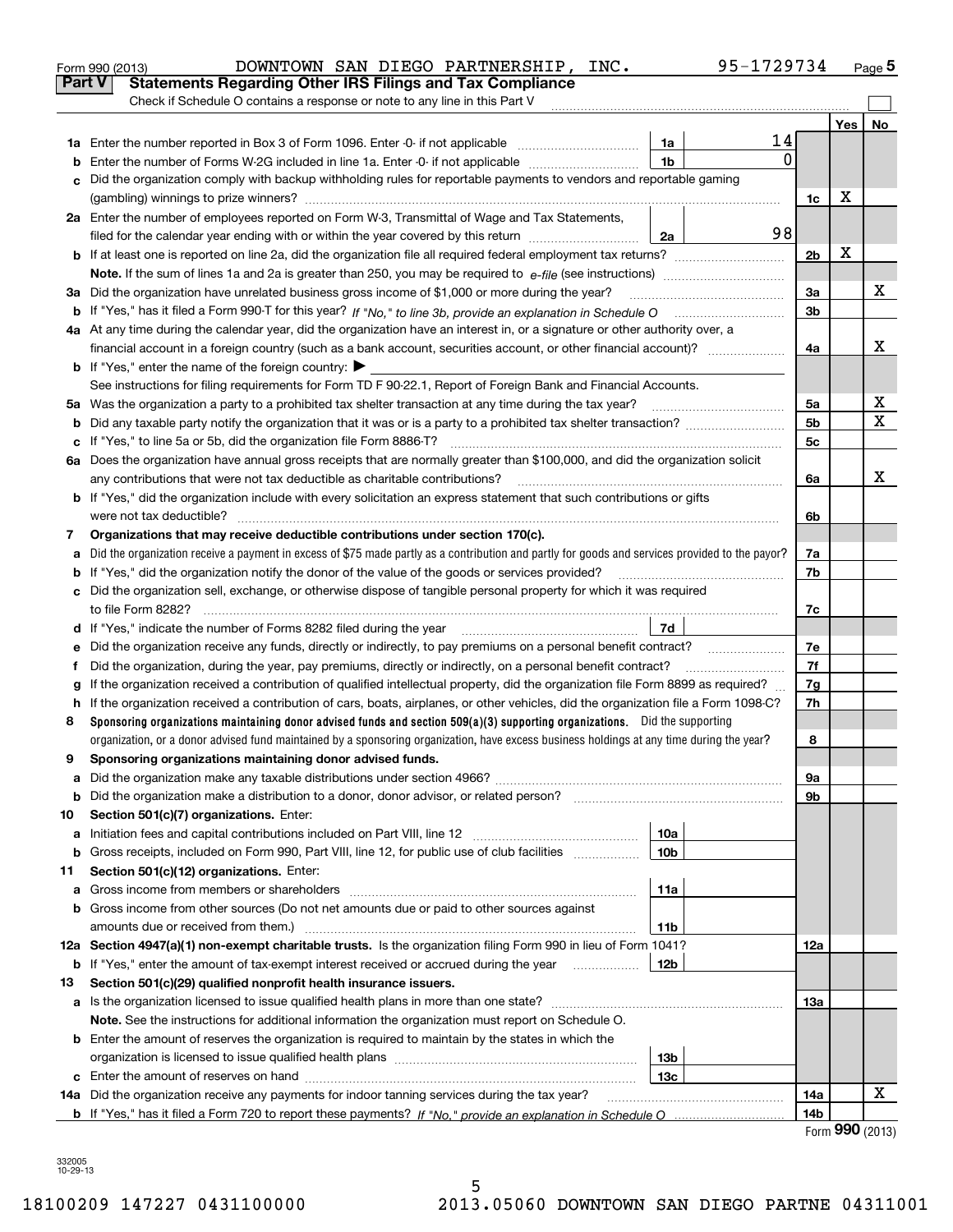| Form 990 (2013) |  |  |
|-----------------|--|--|
|                 |  |  |

DOWNTOWN SAN DIEGO PARTNERSHIP, INC. 95-1729734

*For each "Yes" response to lines 2 through 7b below, and for a "No" response to line 8a, 8b, or 10b below, describe the circumstances, processes, or changes in Schedule O. See instructions.* Form 990 (2013) **COWNTOWN SAN DIEGO PARTNERSHIP, INC.** 95-1729734 Page 6<br>**Part VI Governance, Management, and Disclosure** For each "Yes" response to lines 2 through 7b below, and for a "No" response

|              |                                                                                                                                                                               |    |    |                 | Yes   No    |             |
|--------------|-------------------------------------------------------------------------------------------------------------------------------------------------------------------------------|----|----|-----------------|-------------|-------------|
|              | <b>1a</b> Enter the number of voting members of the governing body at the end of the tax year                                                                                 | 1a | 88 |                 |             |             |
|              | If there are material differences in voting rights among members of the governing body, or if the governing                                                                   |    |    |                 |             |             |
|              | body delegated broad authority to an executive committee or similar committee, explain in Schedule O.                                                                         |    |    |                 |             |             |
|              |                                                                                                                                                                               | 1b | 86 |                 |             |             |
| $\mathbf{2}$ | Did any officer, director, trustee, or key employee have a family relationship or a business relationship with any other                                                      |    |    |                 |             |             |
|              | officer, director, trustee, or key employee?                                                                                                                                  |    |    | $\mathbf{2}$    | X           |             |
| 3            | Did the organization delegate control over management duties customarily performed by or under the direct supervision                                                         |    |    |                 |             |             |
|              |                                                                                                                                                                               |    |    | 3               |             | X           |
| 4            | Did the organization make any significant changes to its governing documents since the prior Form 990 was filed?                                                              |    |    | $\overline{4}$  |             | $\mathbf X$ |
| 5            |                                                                                                                                                                               |    |    | 5               |             | X           |
| 6            |                                                                                                                                                                               |    |    | 6               | $\mathbf X$ |             |
| 7a           | Did the organization have members, stockholders, or other persons who had the power to elect or appoint one or                                                                |    |    |                 |             |             |
|              |                                                                                                                                                                               |    |    | 7a              | х           |             |
|              | <b>b</b> Are any governance decisions of the organization reserved to (or subject to approval by) members, stockholders, or                                                   |    |    |                 |             |             |
|              | persons other than the governing body?                                                                                                                                        |    |    | 7b              | Х           |             |
| 8            | Did the organization contemporaneously document the meetings held or written actions undertaken during the year by the following:                                             |    |    |                 |             |             |
| a            |                                                                                                                                                                               |    |    | 8a              | X           |             |
|              |                                                                                                                                                                               |    |    | 8b              | X           |             |
| 9            | Is there any officer, director, trustee, or key employee listed in Part VII, Section A, who cannot be reached at the                                                          |    |    |                 |             |             |
|              |                                                                                                                                                                               |    |    | 9               |             | x           |
|              | Section B. Policies (This Section B requests information about policies not required by the Internal Revenue Code.)                                                           |    |    |                 |             |             |
|              |                                                                                                                                                                               |    |    |                 | Yes         | No          |
|              |                                                                                                                                                                               |    |    | 10a             |             | X           |
|              |                                                                                                                                                                               |    |    |                 |             |             |
|              | <b>b</b> If "Yes," did the organization have written policies and procedures governing the activities of such chapters, affiliates,                                           |    |    |                 |             |             |
|              |                                                                                                                                                                               |    |    | 10 <sub>b</sub> | X           |             |
|              | 11a Has the organization provided a complete copy of this Form 990 to all members of its governing body before filing the form?                                               |    |    | 11a             |             |             |
|              | <b>b</b> Describe in Schedule O the process, if any, used by the organization to review this Form 990.                                                                        |    |    |                 |             |             |
|              |                                                                                                                                                                               |    |    | 12a             | X           |             |
| b            |                                                                                                                                                                               |    |    | 12 <sub>b</sub> | X           |             |
|              | c Did the organization regularly and consistently monitor and enforce compliance with the policy? If "Yes." describe                                                          |    |    |                 |             |             |
|              | in Schedule O how this was done manufactured and continuum control of the Schedule O how this was done manufactured and continuum control of the Schedule O how this was done |    |    | 12c             | х           |             |
| 13           |                                                                                                                                                                               |    |    | 13              | X           |             |
| 14           | Did the organization have a written document retention and destruction policy? manufactured and the organization have a written document retention and destruction policy?    |    |    | 14              | X           |             |
| 15           | Did the process for determining compensation of the following persons include a review and approval by independent                                                            |    |    |                 |             |             |
|              | persons, comparability data, and contemporaneous substantiation of the deliberation and decision?                                                                             |    |    |                 |             |             |
|              |                                                                                                                                                                               |    |    | 15a             | X           |             |
|              | <b>b</b> Other officers or key employees of the organization                                                                                                                  |    |    | 15 <sub>b</sub> | X           |             |
|              | If "Yes" to line 15a or 15b, describe the process in Schedule O (see instructions).                                                                                           |    |    |                 |             |             |
|              | <b>16a</b> Did the organization invest in, contribute assets to, or participate in a joint venture or similar arrangement with a                                              |    |    |                 |             |             |
|              | taxable entity during the year?                                                                                                                                               |    |    | 16a             |             | X           |
|              | b If "Yes," did the organization follow a written policy or procedure requiring the organization to evaluate its participation                                                |    |    |                 |             |             |
|              | in joint venture arrangements under applicable federal tax law, and take steps to safeguard the organization's                                                                |    |    |                 |             |             |
|              | exempt status with respect to such arrangements?                                                                                                                              |    |    | 16 <sub>b</sub> |             |             |
|              | <b>Section C. Disclosure</b>                                                                                                                                                  |    |    |                 |             |             |
| 17           | List the states with which a copy of this Form 990 is required to be filed $\blacktriangleright$ CA                                                                           |    |    |                 |             |             |
| 18           | Section 6104 requires an organization to make its Forms 1023 (or 1024 if applicable), 990, and 990-T (Section 501(c)(3)s only) available                                      |    |    |                 |             |             |
|              | for public inspection. Indicate how you made these available. Check all that apply.                                                                                           |    |    |                 |             |             |
|              | $ X $ Own website<br>$X$ Upon request<br>Another's website<br>Other (explain in Schedule O)                                                                                   |    |    |                 |             |             |
| 19           | Describe in Schedule O whether (and if so, how), the organization made its governing documents, conflict of interest policy, and financial                                    |    |    |                 |             |             |
|              |                                                                                                                                                                               |    |    |                 |             |             |
|              | statements available to the public during the tax year.                                                                                                                       |    |    |                 |             |             |
| 20           | State the name, physical address, and telephone number of the person who possesses the books and records of the organization:                                                 |    |    |                 |             |             |
|              | THE ORGANIZATION - 619-234-0201<br>92101<br>401 B STREET, SUITE 100, SAN DIEGO, CA                                                                                            |    |    |                 |             |             |
|              |                                                                                                                                                                               |    |    |                 |             |             |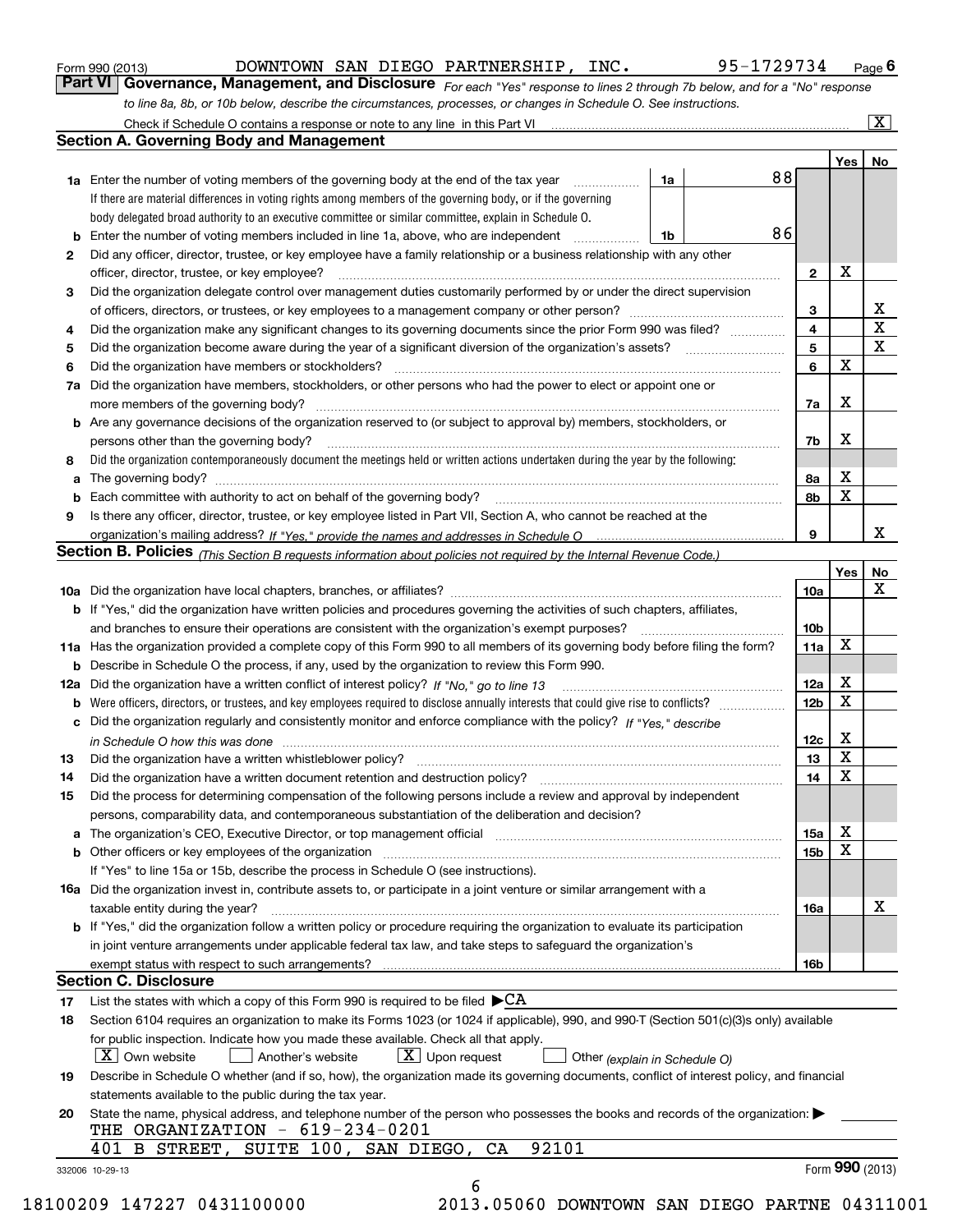<code>Form</code> 990 (2013) DOWNTOWN SAN DIEGO PARTNERSHIP, INC  $\bullet$  95-1729734  $\,$  <code>Page</code>

 $\mathcal{L}^{\text{max}}$ 

**7Part VII Compensation of Officers, Directors, Trustees, Key Employees, Highest Compensated Employees, and Independent Contractors**

Check if Schedule O contains a response or note to any line in this Part VII

**Section A. Officers, Directors, Trustees, Key Employees, and Highest Compensated Employees**

**1a**  Complete this table for all persons required to be listed. Report compensation for the calendar year ending with or within the organization's tax year.

**•** List all of the organization's current officers, directors, trustees (whether individuals or organizations), regardless of amount of compensation. Enter -0- in columns  $(D)$ ,  $(E)$ , and  $(F)$  if no compensation was paid.

● List all of the organization's **current** key employees, if any. See instructions for definition of "key employee."

**•** List the organization's five current highest compensated employees (other than an officer, director, trustee, or key employee) who received reportable compensation (Box 5 of Form W-2 and/or Box 7 of Form 1099-MISC) of more than \$100,000 from the organization and any related organizations.

 $\bullet$  List all of the organization's **former** officers, key employees, and highest compensated employees who received more than \$100,000 of reportable compensation from the organization and any related organizations.

**•** List all of the organization's former directors or trustees that received, in the capacity as a former director or trustee of the organization, more than \$10,000 of reportable compensation from the organization and any related organizations.

List persons in the following order: individual trustees or directors; institutional trustees; officers; key employees; highest compensated employees; and former such persons.

Check this box if neither the organization nor any related organization compensated any current officer, director, or trustee.  $\mathcal{L}^{\text{max}}$ 

| (A)                         | (B)                      |                                         |                                                                  | (C)         |              |                                  |        | (D)             | (E)             | (F)                         |
|-----------------------------|--------------------------|-----------------------------------------|------------------------------------------------------------------|-------------|--------------|----------------------------------|--------|-----------------|-----------------|-----------------------------|
| Name and Title              | Average                  | Position<br>(do not check more than one |                                                                  |             |              |                                  |        | Reportable      | Reportable      | Estimated                   |
|                             | hours per                |                                         | box, unless person is both an<br>officer and a director/trustee) |             |              |                                  |        | compensation    | compensation    | amount of                   |
|                             | week                     |                                         |                                                                  |             |              |                                  |        | from            | from related    | other                       |
|                             | (list any                |                                         |                                                                  |             |              |                                  |        | the             | organizations   | compensation                |
|                             | hours for                |                                         |                                                                  |             |              |                                  |        | organization    | (W-2/1099-MISC) | from the                    |
|                             | related<br>organizations |                                         |                                                                  |             |              |                                  |        | (W-2/1099-MISC) |                 | organization<br>and related |
|                             | below                    |                                         |                                                                  |             |              |                                  |        |                 |                 | organizations               |
|                             | line)                    | Individual trustee or director          | Institutional trustee                                            | Officer     | Key employee | Highest compensated<br> employee | Former |                 |                 |                             |
| ALAN PETRASEK<br>(1)        | 1.00                     |                                         |                                                                  |             |              |                                  |        |                 |                 |                             |
| <b>DIRECTOR</b>             |                          | $\overline{\mathbf{X}}$                 |                                                                  |             |              |                                  |        | 0.              | 0.              | 0.                          |
| ALBERTO GUARDADO<br>(2)     | 1.00                     |                                         |                                                                  |             |              |                                  |        |                 |                 |                             |
| <b>DIRECTOR</b>             |                          | X                                       |                                                                  |             |              |                                  |        | 0.              | 0.              | 0.                          |
| <b>BILL SAULS</b><br>(3)    | 1.00                     |                                         |                                                                  |             |              |                                  |        |                 |                 |                             |
| <b>TREASURER</b>            |                          | $\rm X$                                 |                                                                  | $\mathbf X$ |              |                                  |        | 0.              | 0.              | 0.                          |
| <b>BOB MORRIS</b><br>(4)    | 1.00                     |                                         |                                                                  |             |              |                                  |        |                 |                 |                             |
| <b>DIRECTOR</b>             |                          | X                                       |                                                                  |             |              |                                  |        | 0.              | 0.              | $0_{.}$                     |
| BRANDY CHRISTIAN<br>(5)     | 1.00                     |                                         |                                                                  |             |              |                                  |        |                 |                 |                             |
| <b>DIRECTOR</b>             |                          | X                                       |                                                                  |             |              |                                  |        | 0.              | 0.              | $0_{.}$                     |
| <b>BRENDAN FOOTE</b><br>(6) | 1.00                     |                                         |                                                                  |             |              |                                  |        |                 |                 |                             |
| <b>DIRECTOR</b>             |                          | X                                       |                                                                  |             |              |                                  |        | 0.              | 0.              | $\mathbf 0$ .               |
| CASEY BROWN<br>(7)          | 1.00                     |                                         |                                                                  |             |              |                                  |        |                 |                 |                             |
| <b>DIRECTOR</b>             |                          | X                                       |                                                                  |             |              |                                  |        | 0.              | 0.              | $\mathbf 0$ .               |
| CHARLES BLACK<br>(8)        | 1.00                     |                                         |                                                                  |             |              |                                  |        |                 |                 |                             |
| <b>DIRECTOR</b>             |                          | X                                       |                                                                  |             |              |                                  |        | 0.              | 0.              | $\mathbf 0$ .               |
| CHRIS FRAHM<br>(9)          | 1.00                     |                                         |                                                                  |             |              |                                  |        |                 |                 |                             |
| <b>DIRECTOR</b>             |                          | X                                       |                                                                  |             |              |                                  |        | 0.              | 0.              | $\mathbf 0$ .               |
| (10) CRAIG BENEDETTO        | 1.00                     |                                         |                                                                  |             |              |                                  |        |                 |                 |                             |
| 2ND VICE CHAIR              |                          | $\mathbf X$                             |                                                                  | $\mathbf X$ |              |                                  |        | 0.              | 0.              | $\mathbf 0$ .               |
| (11) CRAIG IRVING           | 1.00                     |                                         |                                                                  |             |              |                                  |        |                 |                 |                             |
| <b>DIRECTOR</b>             |                          | X                                       |                                                                  |             |              |                                  |        | 0.              | 0.              | $\mathbf 0$ .               |
| (12) DALE KAIN              | 1.00                     |                                         |                                                                  |             |              |                                  |        |                 |                 |                             |
| <b>DIRECTOR</b>             |                          | X                                       |                                                                  |             |              |                                  |        | 0.              | 0.              | $\mathbf 0$ .               |
| (13) DARIN ANDERSEN         | 1.00                     |                                         |                                                                  |             |              |                                  |        |                 |                 |                             |
| <b>DIRECTOR</b>             |                          | X                                       |                                                                  |             |              |                                  |        | 0.              | 0.              | $0$ .                       |
| (14) DON STANZIANO          | 1.00                     |                                         |                                                                  |             |              |                                  |        |                 |                 |                             |
| <b>DIRECTOR</b>             |                          | $\mathbf X$                             |                                                                  |             |              |                                  |        | 0.              | $\mathbf 0$ .   | 0.                          |
| (15) DONNA JONES            | 1.00                     |                                         |                                                                  |             |              |                                  |        |                 |                 |                             |
| <b>DIRECTOR</b>             |                          | $\mathbf X$                             |                                                                  |             |              |                                  |        | $\mathbf 0$ .   | $\mathbf 0$ .   | 0.                          |
| (16) DOUG PAUL              | 1.00                     |                                         |                                                                  |             |              |                                  |        |                 |                 |                             |
| <b>DIRECTOR</b>             |                          | $\mathbf X$                             |                                                                  |             |              |                                  |        | 0.              | $\mathbf 0$ .   | 0.                          |
| (17) DR. LORI WILLIAMS      | 1.00                     |                                         |                                                                  |             |              |                                  |        |                 |                 |                             |
| <b>DIRECTOR</b>             |                          | $\mathbf X$                             |                                                                  |             |              |                                  |        | 0.              | $\mathbf 0$ .   | 0.                          |
| 332007 10-29-13             |                          |                                         |                                                                  |             |              |                                  |        |                 |                 | Form 990 (2013)             |

332007 10-29-13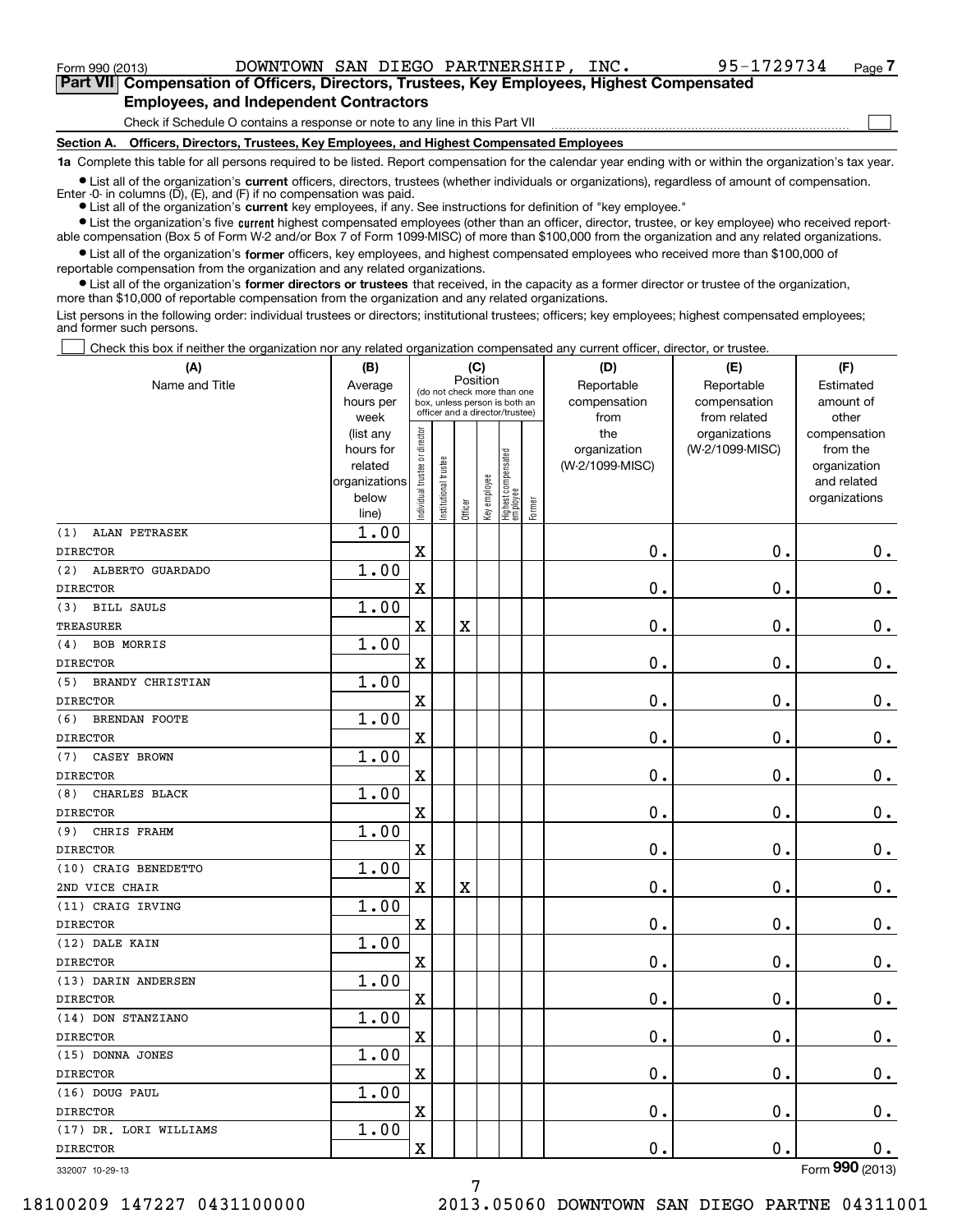| DOWNTOWN SAN DIEGO PARTNERSHIP, INC.<br>Form 990 (2013)                                                                                   |                |                                |                                                              |          |              |                                  |        |                                | 95-1729734       |   | Page 8              |
|-------------------------------------------------------------------------------------------------------------------------------------------|----------------|--------------------------------|--------------------------------------------------------------|----------|--------------|----------------------------------|--------|--------------------------------|------------------|---|---------------------|
| <b>Part VII</b><br>Section A. Officers, Directors, Trustees, Key Employees, and Highest Compensated Employees (continued)                 |                |                                |                                                              |          |              |                                  |        |                                |                  |   |                     |
| (A)                                                                                                                                       | (B)            |                                |                                                              | (C)      |              |                                  |        | (D)                            | (E)              |   | (F)                 |
| Name and title                                                                                                                            | Average        |                                |                                                              | Position |              |                                  |        | Reportable                     | Reportable       |   | Estimated           |
|                                                                                                                                           | hours per      |                                | (do not check more than one<br>box, unless person is both an |          |              |                                  |        | compensation                   | compensation     |   | amount of           |
|                                                                                                                                           | week           |                                | officer and a director/trustee)                              |          |              |                                  |        | from                           | from related     |   | other               |
|                                                                                                                                           | (list any      |                                |                                                              |          |              |                                  |        | the                            | organizations    |   | compensation        |
|                                                                                                                                           | hours for      |                                |                                                              |          |              |                                  |        | organization                   | (W-2/1099-MISC)  |   | from the            |
|                                                                                                                                           | related        |                                |                                                              |          |              |                                  |        | (W-2/1099-MISC)                |                  |   | organization        |
|                                                                                                                                           | organizations  |                                |                                                              |          |              |                                  |        |                                |                  |   | and related         |
|                                                                                                                                           | below<br>line) | Individual trustee or director | Institutional trustee                                        | Officer  | Key employee | Highest compensated<br> employee | Former |                                |                  |   | organizations       |
| (18) ED CRAMP                                                                                                                             | 1.00           |                                |                                                              |          |              |                                  |        |                                |                  |   |                     |
| <b>DIRECTOR</b>                                                                                                                           |                | X                              |                                                              |          |              |                                  |        | 0.                             | 0.               |   | 0.                  |
| (19) ERIC JONES                                                                                                                           | 1.00           |                                |                                                              |          |              |                                  |        |                                |                  |   |                     |
| <b>DIRECTOR</b>                                                                                                                           |                | X                              |                                                              |          |              |                                  |        | 0.                             | 0.               |   | 0.                  |
| (20) ERIC STENMAN                                                                                                                         | 1.00           |                                |                                                              |          |              |                                  |        |                                |                  |   |                     |
| <b>DIRECTOR</b>                                                                                                                           |                | X                              |                                                              |          |              |                                  |        | 0.                             | 0.               |   | 0.                  |
| (21) ERNIE HAHN                                                                                                                           | 1.00           |                                |                                                              |          |              |                                  |        |                                |                  |   |                     |
| <b>DIRECTOR</b>                                                                                                                           |                | X                              |                                                              |          |              |                                  |        | 0.                             | 0.               |   | 0.                  |
| (22) FRANK URTASUN                                                                                                                        | 1.00           |                                |                                                              |          |              |                                  |        |                                |                  |   |                     |
| VICE CHAIRMAN                                                                                                                             |                | X                              |                                                              | X        |              |                                  |        | 0.                             | 0.               |   | 0.                  |
| (23) GAIL KING                                                                                                                            | 1.00           |                                |                                                              |          |              |                                  |        |                                |                  |   |                     |
| <b>DIRECTOR</b>                                                                                                                           |                | $\mathbf X$                    |                                                              |          |              |                                  |        | 0.                             | 0.               |   | 0.                  |
| (24) GREG MCKEE                                                                                                                           | 1.00           |                                |                                                              |          |              |                                  |        |                                |                  |   |                     |
| <b>DIRECTOR</b>                                                                                                                           |                | X                              |                                                              |          |              |                                  |        | 0.                             | 0.               |   | 0.                  |
| (25) GREG MUELLER                                                                                                                         | 1.00           |                                |                                                              |          |              |                                  |        |                                |                  |   |                     |
| <b>DIRECTOR</b>                                                                                                                           |                | X                              |                                                              |          |              |                                  |        | 0.                             | 0.               |   | 0.                  |
| (26) GREG SHIELDS                                                                                                                         | 1.00           |                                |                                                              |          |              |                                  |        |                                |                  |   |                     |
| <b>DIRECTOR</b>                                                                                                                           |                | $\mathbf x$                    |                                                              |          |              |                                  |        | $\mathbf 0$ .                  | 0.               |   | 0.                  |
|                                                                                                                                           |                |                                |                                                              |          |              |                                  |        | $\overline{0}$ .               | $\overline{0}$ . |   | $\overline{0}$ .    |
|                                                                                                                                           |                |                                |                                                              |          |              |                                  |        | 630,693.                       | $\overline{0}$ . |   | 18,433.             |
| c Total from continuation sheets to Part VII, Section A                                                                                   |                |                                |                                                              |          |              |                                  |        | 630,693.                       | $\overline{0}$ . |   | 18,433.             |
| Total number of individuals (including but not limited to those listed above) who received more than \$100,000 of reportable              |                |                                |                                                              |          |              |                                  |        |                                |                  |   |                     |
| $\mathbf{2}$                                                                                                                              |                |                                |                                                              |          |              |                                  |        |                                |                  |   | 3                   |
| compensation from the organization $\blacktriangleright$                                                                                  |                |                                |                                                              |          |              |                                  |        |                                |                  |   | Yes<br>No           |
|                                                                                                                                           |                |                                |                                                              |          |              |                                  |        |                                |                  |   |                     |
| 3<br>Did the organization list any former officer, director, or trustee, key employee, or highest compensated employee on                 |                |                                |                                                              |          |              |                                  |        |                                |                  |   | х                   |
| line 1a? If "Yes," complete Schedule J for such individual material content in the content of the Schedule J for such individual          |                |                                |                                                              |          |              |                                  |        |                                |                  | 3 |                     |
| For any individual listed on line 1a, is the sum of reportable compensation and other compensation from the organization                  |                |                                |                                                              |          |              |                                  |        |                                |                  |   | X                   |
|                                                                                                                                           |                |                                |                                                              |          |              |                                  |        |                                |                  | 4 |                     |
| Did any person listed on line 1a receive or accrue compensation from any unrelated organization or individual for services<br>5           |                |                                |                                                              |          |              |                                  |        |                                |                  |   |                     |
|                                                                                                                                           |                |                                |                                                              |          |              |                                  |        |                                |                  | 5 | х                   |
| <b>Section B. Independent Contractors</b>                                                                                                 |                |                                |                                                              |          |              |                                  |        |                                |                  |   |                     |
| Complete this table for your five highest compensated independent contractors that received more than \$100,000 of compensation from<br>1 |                |                                |                                                              |          |              |                                  |        |                                |                  |   |                     |
| the organization. Report compensation for the calendar year ending with or within the organization's tax year.                            |                |                                |                                                              |          |              |                                  |        |                                |                  |   |                     |
| (A)<br>Name and business address                                                                                                          |                |                                |                                                              |          |              |                                  |        | (B)<br>Description of services |                  |   | (C)<br>Compensation |
|                                                                                                                                           |                |                                |                                                              |          |              |                                  |        |                                |                  |   |                     |
| UNIVERSAL PROTECTION SERVICES                                                                                                             |                |                                |                                                              |          |              |                                  |        |                                |                  |   |                     |
| P.O. BOX 101034, PASADENA, CA 91189                                                                                                       |                |                                |                                                              |          |              |                                  |        | SECURITY SERVICES              |                  |   | 877, 911.           |
| GREEN CLEAN WATER & WASTE SERVICES, INC.,                                                                                                 |                |                                |                                                              |          |              |                                  |        |                                |                  |   |                     |
| 5790 MIRAMAR RD. STE. #206, SAN DIEGO, CA                                                                                                 |                |                                |                                                              |          |              |                                  |        | SIDEWALK WASHING               |                  |   | 811,733.            |
|                                                                                                                                           |                |                                |                                                              |          |              |                                  |        |                                |                  |   |                     |
|                                                                                                                                           |                |                                |                                                              |          |              |                                  |        |                                |                  |   |                     |
|                                                                                                                                           |                |                                |                                                              |          |              |                                  |        |                                |                  |   |                     |
|                                                                                                                                           |                |                                |                                                              |          |              |                                  |        |                                |                  |   |                     |
|                                                                                                                                           |                |                                |                                                              |          |              |                                  |        |                                |                  |   |                     |
| Total number of independent contractors (including but not limited to those listed above) who received more than<br>2                     |                |                                |                                                              |          |              |                                  |        |                                |                  |   |                     |
| \$100,000 of compensation from the organization                                                                                           |                |                                |                                                              |          |              | 2                                |        |                                |                  |   |                     |
| SEE PART VII, SECTION A CONTINUATION SHEETS<br>332008<br>10-29-13                                                                         |                |                                |                                                              |          |              |                                  |        |                                |                  |   | Form 990 (2013)     |

8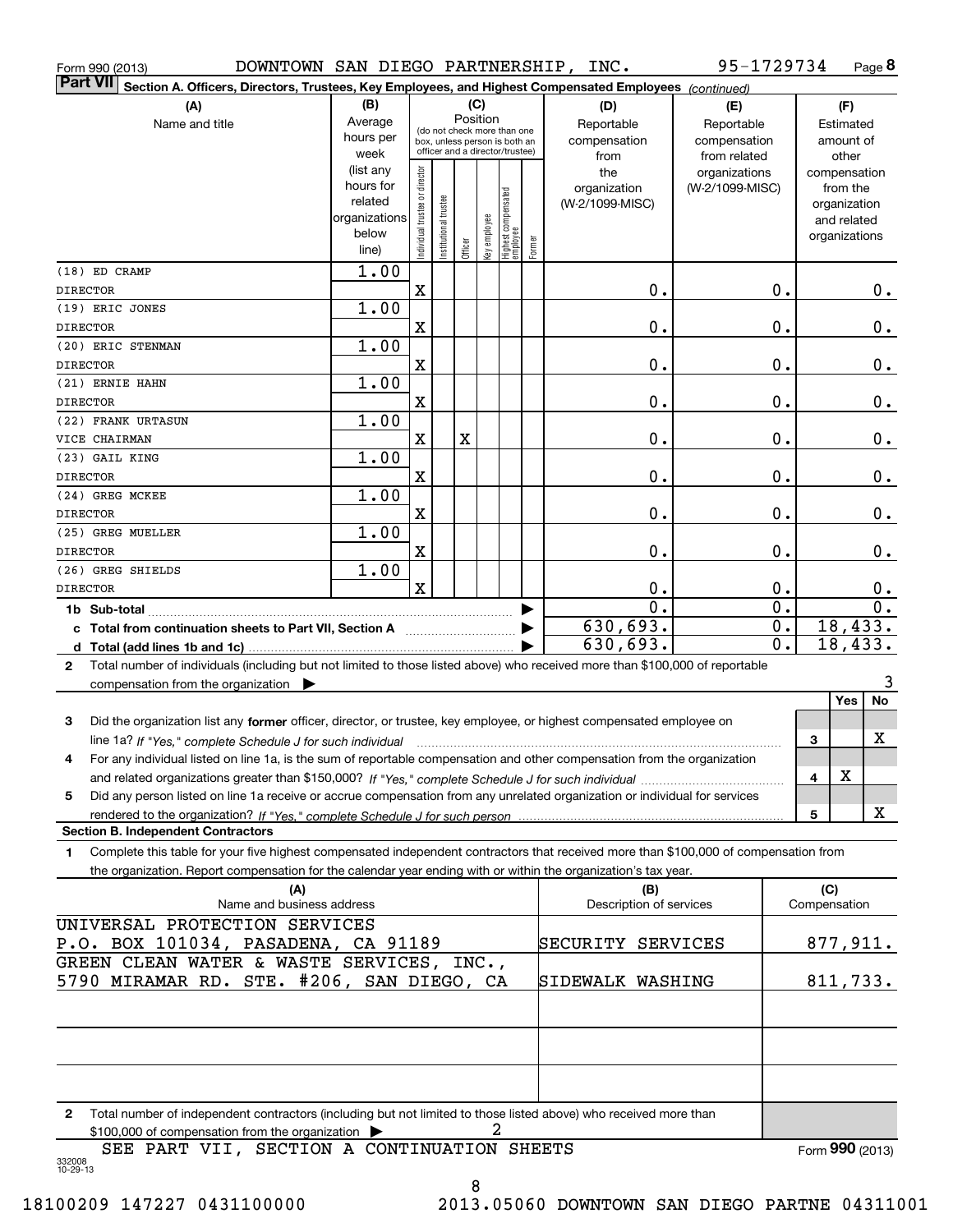| Form 990                                                                                                                     | DOWNTOWN SAN DIEGO PARTNERSHIP, INC. |                                |                       |             |              |                              |        | 95-1729734      |                               |                       |  |
|------------------------------------------------------------------------------------------------------------------------------|--------------------------------------|--------------------------------|-----------------------|-------------|--------------|------------------------------|--------|-----------------|-------------------------------|-----------------------|--|
| <b>Part VII</b><br>Section A.<br>Officers, Directors, Trustees, Key Employees, and Highest Compensated Employees (continued) |                                      |                                |                       |             |              |                              |        |                 |                               |                       |  |
| (A)                                                                                                                          | (B)                                  |                                |                       | (C)         |              |                              |        | (D)             | (E)                           | (F)                   |  |
| Name and title                                                                                                               | Average                              |                                |                       |             | Position     |                              |        | Reportable      | Reportable                    | Estimated             |  |
|                                                                                                                              | hours                                |                                |                       |             |              | (check all that apply)       |        | compensation    | compensation                  | amount of             |  |
|                                                                                                                              | per<br>week                          |                                |                       |             |              |                              |        | from<br>the     | from related<br>organizations | other<br>compensation |  |
|                                                                                                                              | (list any                            |                                |                       |             |              |                              |        | organization    | (W-2/1099-MISC)               | from the              |  |
|                                                                                                                              | hours for                            |                                |                       |             |              |                              |        | (W-2/1099-MISC) |                               | organization          |  |
|                                                                                                                              | related                              |                                |                       |             |              |                              |        |                 |                               | and related           |  |
|                                                                                                                              | organizations<br>below               |                                |                       |             |              |                              |        |                 |                               | organizations         |  |
|                                                                                                                              | line)                                | Individual trustee or director | Institutional trustee | Officer     | Key employee | Highest compensated employee | Former |                 |                               |                       |  |
| (27) HELEN ROBBINS-MEYERS                                                                                                    | 1.00                                 |                                |                       |             |              |                              |        |                 |                               |                       |  |
| <b>DIRECTOR</b>                                                                                                              |                                      | $\mathbf X$                    |                       |             |              |                              |        | $\mathbf 0$ .   | 0.                            | $0_{.}$               |  |
| (28) HENRY FORD                                                                                                              | 1.00                                 |                                |                       |             |              |                              |        |                 |                               |                       |  |
| <b>DIRECTOR</b>                                                                                                              |                                      | X                              |                       |             |              |                              |        | $\mathbf 0$ .   | 0.                            | $\mathbf 0$ .         |  |
| (29) HOWARD MILLS                                                                                                            | 1.00                                 |                                |                       |             |              |                              |        |                 |                               |                       |  |
| <b>DIRECTOR</b>                                                                                                              |                                      | X                              |                       |             |              |                              |        | $\mathbf 0$ .   | 0.                            | $\mathbf 0$ .         |  |
| (30) IGNACIO<br>DE LA TORRE                                                                                                  | 1.00                                 |                                |                       |             |              |                              |        |                 |                               |                       |  |
| IMMEDIATE PAST CHAIRMAN                                                                                                      |                                      | X                              |                       | $\mathbf X$ |              |                              |        | $\mathbf 0$ .   | 0.                            | 0.                    |  |
| (31) JACK MCGRORY                                                                                                            | 1.00                                 |                                |                       |             |              |                              |        |                 |                               |                       |  |
| <b>DIRECTOR</b>                                                                                                              |                                      | X                              |                       |             |              |                              |        | $\mathbf 0$ .   | 0.                            | 0.                    |  |
| (32) JAMES NIGRO                                                                                                             | 1.00                                 |                                |                       |             |              |                              |        |                 |                               |                       |  |
| <b>DIRECTOR</b>                                                                                                              |                                      | X                              |                       |             |              |                              |        | $\mathbf 0$ .   | 0.                            | 0.                    |  |
| (33) JANELLE RIELLA                                                                                                          | 40.00                                |                                |                       |             |              |                              |        |                 |                               |                       |  |
| VP OF PUBLIC POLICY AND CO                                                                                                   |                                      | X                              |                       | $\mathbf X$ |              |                              |        | 111,000.        | 0.                            | 4,596.                |  |
| (34) JANICE BROWN                                                                                                            | 1.00                                 |                                |                       |             |              |                              |        |                 |                               |                       |  |
| <b>DIRECTOR</b>                                                                                                              |                                      | X                              |                       |             |              |                              |        | $\mathbf 0$ .   | 0.                            | $\mathbf 0$ .         |  |
| (35) JAYMIE BRADFORD                                                                                                         | 1.00                                 |                                |                       |             |              |                              |        |                 |                               |                       |  |
| <b>DIRECTOR</b>                                                                                                              |                                      | X                              |                       |             |              |                              |        | $\mathbf 0$ .   | 0.                            | 0.                    |  |
| (36) JEFF CAVIGNAC                                                                                                           | 1.00                                 |                                |                       |             |              |                              |        |                 |                               |                       |  |
| <b>DIRECTOR</b>                                                                                                              |                                      | X                              |                       |             |              |                              |        | $\mathbf 0$ .   | 0.                            | 0.                    |  |
| (37) JEFF STAUFFER                                                                                                           | 1.00                                 |                                |                       |             |              |                              |        |                 |                               |                       |  |
| <b>DIRECTOR</b>                                                                                                              |                                      | X                              |                       |             |              |                              |        | $\mathbf 0$ .   | 0.                            | 0.                    |  |
| (38) JENNIFER FARNHAM                                                                                                        | 1.00                                 |                                |                       |             |              |                              |        |                 |                               |                       |  |
| <b>DIRECTOR</b>                                                                                                              |                                      | $\mathbf X$                    |                       |             |              |                              |        | 0.              | $\mathbf 0$ .                 | 0.                    |  |
| (39) JERRY SANDERS                                                                                                           | 1.00                                 |                                |                       |             |              |                              |        | $\mathbf 0$ .   | $0$ .                         |                       |  |
| <b>DIRECTOR</b><br>(40) JIM CHATFIELD                                                                                        | 1.00                                 | x                              |                       |             |              |                              |        |                 |                               | $\pmb{0}$ .           |  |
| <b>DIRECTOR</b>                                                                                                              |                                      | X                              |                       |             |              |                              |        | $\mathbf 0$ .   | 0.                            | 0.                    |  |
| (41) JIM DAWE                                                                                                                | 1.00                                 |                                |                       |             |              |                              |        |                 |                               |                       |  |
| DIRECTOR                                                                                                                     |                                      | X                              |                       |             |              |                              |        | $\mathbf 0$ .   | $\mathbf 0$ .                 | 0.                    |  |
| (42) JIM WARING                                                                                                              | 1.00                                 |                                |                       |             |              |                              |        |                 |                               |                       |  |
| DIRECTOR                                                                                                                     |                                      | X                              |                       |             |              |                              |        | $\mathbf 0$ .   | $\mathbf 0$ .                 | 0.                    |  |
| (43) JOHN SCHAFER                                                                                                            | 1.00                                 |                                |                       |             |              |                              |        |                 |                               |                       |  |
| <b>DIRECTOR</b>                                                                                                              |                                      | X                              |                       |             |              |                              |        | $\mathbf 0$ .   | $\mathbf 0$ .                 | 0.                    |  |
| (44) JOYCE GLAZER                                                                                                            | 1.00                                 |                                |                       |             |              |                              |        |                 |                               |                       |  |
| <b>DIRECTOR</b>                                                                                                              |                                      | X                              |                       |             |              |                              |        | 0.              | 0.                            | 0.                    |  |
| (45) KEITH B. JONES                                                                                                          | 1.00                                 |                                |                       |             |              |                              |        |                 |                               |                       |  |
| CHAIRMAN                                                                                                                     |                                      | X                              |                       | X           |              |                              |        | $\mathbf 0$ .   | $\mathbf 0$ .                 | 0.                    |  |
| (46) KIMBERLY BREWER                                                                                                         | 1.00                                 |                                |                       |             |              |                              |        |                 |                               |                       |  |
| <b>DIRECTOR</b>                                                                                                              |                                      | X                              |                       |             |              |                              |        | $\mathbf 0$ .   | $\mathbf 0$ .                 | 0.                    |  |
|                                                                                                                              |                                      |                                |                       |             |              |                              |        |                 |                               |                       |  |
| Total to Part VII, Section A, line 1c                                                                                        |                                      |                                |                       |             |              |                              |        |                 |                               |                       |  |

332201 05-01-13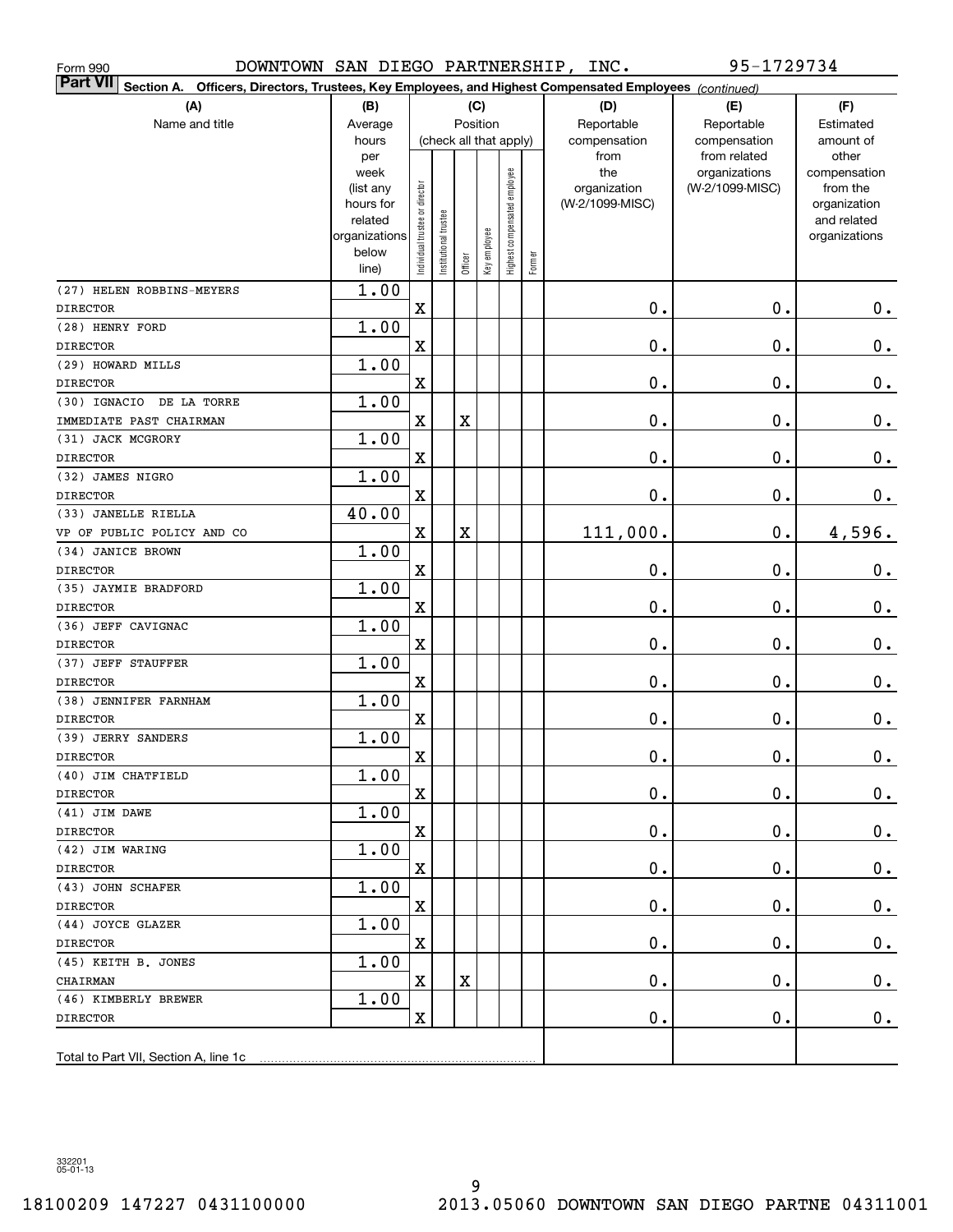| Form 990                                                                                                               | 95-1729734<br>DOWNTOWN SAN DIEGO PARTNERSHIP, INC. |                                |                       |             |              |                              |        |                 |                               |                       |
|------------------------------------------------------------------------------------------------------------------------|----------------------------------------------------|--------------------------------|-----------------------|-------------|--------------|------------------------------|--------|-----------------|-------------------------------|-----------------------|
| Part VII <br>Officers, Directors, Trustees, Key Employees, and Highest Compensated Employees (continued)<br>Section A. |                                                    |                                |                       |             |              |                              |        |                 |                               |                       |
| (A)                                                                                                                    | (B)                                                |                                |                       |             | (C)          |                              |        | (D)             | (E)                           | (F)                   |
| Name and title                                                                                                         | Average                                            |                                |                       |             | Position     |                              |        | Reportable      | Reportable                    | Estimated             |
|                                                                                                                        | hours                                              |                                |                       |             |              | (check all that apply)       |        | compensation    | compensation                  | amount of             |
|                                                                                                                        | per<br>week                                        |                                |                       |             |              |                              |        | from<br>the     | from related<br>organizations | other<br>compensation |
|                                                                                                                        | (list any                                          |                                |                       |             |              |                              |        | organization    | (W-2/1099-MISC)               | from the              |
|                                                                                                                        | hours for                                          |                                |                       |             |              |                              |        | (W-2/1099-MISC) |                               | organization          |
|                                                                                                                        | related                                            |                                |                       |             |              |                              |        |                 |                               | and related           |
|                                                                                                                        | organizations                                      |                                |                       |             |              |                              |        |                 |                               | organizations         |
|                                                                                                                        | below<br>line)                                     | Individual trustee or director | Institutional trustee | Officer     | Key employee | Highest compensated employee | Former |                 |                               |                       |
|                                                                                                                        |                                                    |                                |                       |             |              |                              |        |                 |                               |                       |
| (47) KRIS MICHELL<br>PRESIDENT                                                                                         | 40.00                                              | $\mathbf x$                    |                       | $\mathbf X$ |              |                              |        | 214,462.        | $0$ .                         | 304.                  |
| (48) MARK NAVARRA                                                                                                      | 1.00                                               |                                |                       |             |              |                              |        |                 |                               |                       |
| <b>DIRECTOR</b>                                                                                                        |                                                    | $\mathbf X$                    |                       |             |              |                              |        | 0.              | 0.                            | $\mathbf 0$ .         |
| (49) MARK PAYNE                                                                                                        | 1.00                                               |                                |                       |             |              |                              |        |                 |                               |                       |
| <b>DIRECTOR</b>                                                                                                        |                                                    | $\mathbf X$                    |                       |             |              |                              |        | 0.              | 0.                            | $\mathbf 0$ .         |
| (50) MATT CARLSON                                                                                                      | 1.00                                               |                                |                       |             |              |                              |        |                 |                               |                       |
| <b>DIRECTOR</b>                                                                                                        |                                                    | $\mathbf X$                    |                       |             |              |                              |        | 0.              | 0.                            | $\mathbf 0$ .         |
| (51) MICHAEL AKAVAN                                                                                                    | 1.00                                               |                                |                       |             |              |                              |        |                 |                               |                       |
| <b>DIRECTOR</b>                                                                                                        |                                                    | $\mathbf X$                    |                       |             |              |                              |        | 0.              | 0.                            | $\mathbf 0$ .         |
| (52) MICHAEL BURTON                                                                                                    | 1.00                                               |                                |                       |             |              |                              |        |                 |                               |                       |
| <b>DIRECTOR</b>                                                                                                        |                                                    | $\mathbf X$                    |                       |             |              |                              |        | 0.              | 0.                            | $\mathbf 0$ .         |
| (53) MICHAEL JOHNSON                                                                                                   | 1.00                                               |                                |                       |             |              |                              |        |                 |                               |                       |
| <b>DIRECTOR</b>                                                                                                        |                                                    | $\mathbf X$                    |                       |             |              |                              |        | 0.              | 0.                            | $\mathbf 0$ .         |
| (54) MICHAEL SIMONSEN                                                                                                  | 1.00                                               |                                |                       |             |              |                              |        |                 |                               |                       |
| <b>DIRECTOR</b>                                                                                                        |                                                    | $\mathbf X$                    |                       |             |              |                              |        | 0.              | 0.                            | $\mathbf 0$ .         |
| (55) MIKE MADIGAN                                                                                                      | 1.00                                               |                                |                       |             |              |                              |        |                 |                               |                       |
| <b>DIRECTOR</b>                                                                                                        |                                                    | $\mathbf X$                    |                       |             |              |                              |        | 0.              | 0.                            | $\mathbf 0$ .         |
| (56) NANCY SCULL                                                                                                       | 1.00                                               |                                |                       |             |              |                              |        |                 |                               |                       |
| <b>DIRECTOR</b>                                                                                                        |                                                    | $\mathbf X$                    |                       |             |              |                              |        | 0.              | 0.                            | $0_{\cdot}$           |
| (57) NELSON ACKERLY                                                                                                    | 1.00                                               |                                |                       |             |              |                              |        |                 |                               |                       |
| <b>DIRECTOR</b>                                                                                                        |                                                    | $\mathbf X$                    |                       |             |              |                              |        | 0.              | 0.                            | $0_{.}$               |
| (58) NICHOLAS WILSON<br><b>DIRECTOR</b>                                                                                | 1.00                                               | $\mathbf X$                    |                       |             |              |                              |        | 0.              | 0.                            |                       |
| (59) NIKKI CLAY                                                                                                        | 1.00                                               |                                |                       |             |              |                              |        |                 |                               | $0_{.}$               |
| <b>DIRECTOR</b>                                                                                                        |                                                    | $\mathbf X$                    |                       |             |              |                              |        | $\mathbf 0$ .   | $\mathbf 0$ .                 | 0.                    |
| (60) PATRICIA ELIZONDO                                                                                                 | 1.00                                               |                                |                       |             |              |                              |        |                 |                               |                       |
| <b>DIRECTOR</b>                                                                                                        |                                                    | $\mathbf X$                    |                       |             |              |                              |        | 0.              | 0.                            | $0$ .                 |
| (61) PAUL ROBINSON                                                                                                     | 1.00                                               |                                |                       |             |              |                              |        |                 |                               |                       |
| DIRECTOR                                                                                                               |                                                    | $\mathbf X$                    |                       |             |              |                              |        | 0.              | 0.                            | 0.                    |
| (62) PERRY DEALY                                                                                                       | 1.00                                               |                                |                       |             |              |                              |        |                 |                               |                       |
| DIRECTOR                                                                                                               |                                                    | $\mathbf X$                    |                       |             |              |                              |        | 0.              | 0.                            | 0.                    |
| (63) PHIL BLAIR                                                                                                        | 1.00                                               |                                |                       |             |              |                              |        |                 |                               |                       |
| <b>DIRECTOR</b>                                                                                                        |                                                    | $\mathbf X$                    |                       |             |              |                              |        | 0.              | 0.                            | 0.                    |
| (64) PHIL PETERSEN                                                                                                     | 1.00                                               |                                |                       |             |              |                              |        |                 |                               |                       |
| <b>DIRECTOR</b>                                                                                                        |                                                    | $\mathbf X$                    |                       |             |              |                              |        | 0.              | 0.                            | 0.                    |
| (65) PHIL RATH                                                                                                         | 1.00                                               |                                |                       |             |              |                              |        |                 |                               |                       |
| <b>DIRECTOR</b>                                                                                                        |                                                    | $\mathbf X$                    |                       |             |              |                              |        | 0.              | 0.                            | 0.                    |
| (66) PHILIP SERGHINI                                                                                                   | 1.00                                               |                                |                       |             |              |                              |        |                 |                               |                       |
| <b>DIRECTOR</b>                                                                                                        |                                                    | $\mathbf X$                    |                       |             |              |                              |        | $\mathbf 0$ .   | 0.                            | $0$ .                 |
|                                                                                                                        |                                                    |                                |                       |             |              |                              |        |                 |                               |                       |
| Total to Part VII, Section A, line 1c                                                                                  |                                                    |                                |                       |             |              |                              |        |                 |                               |                       |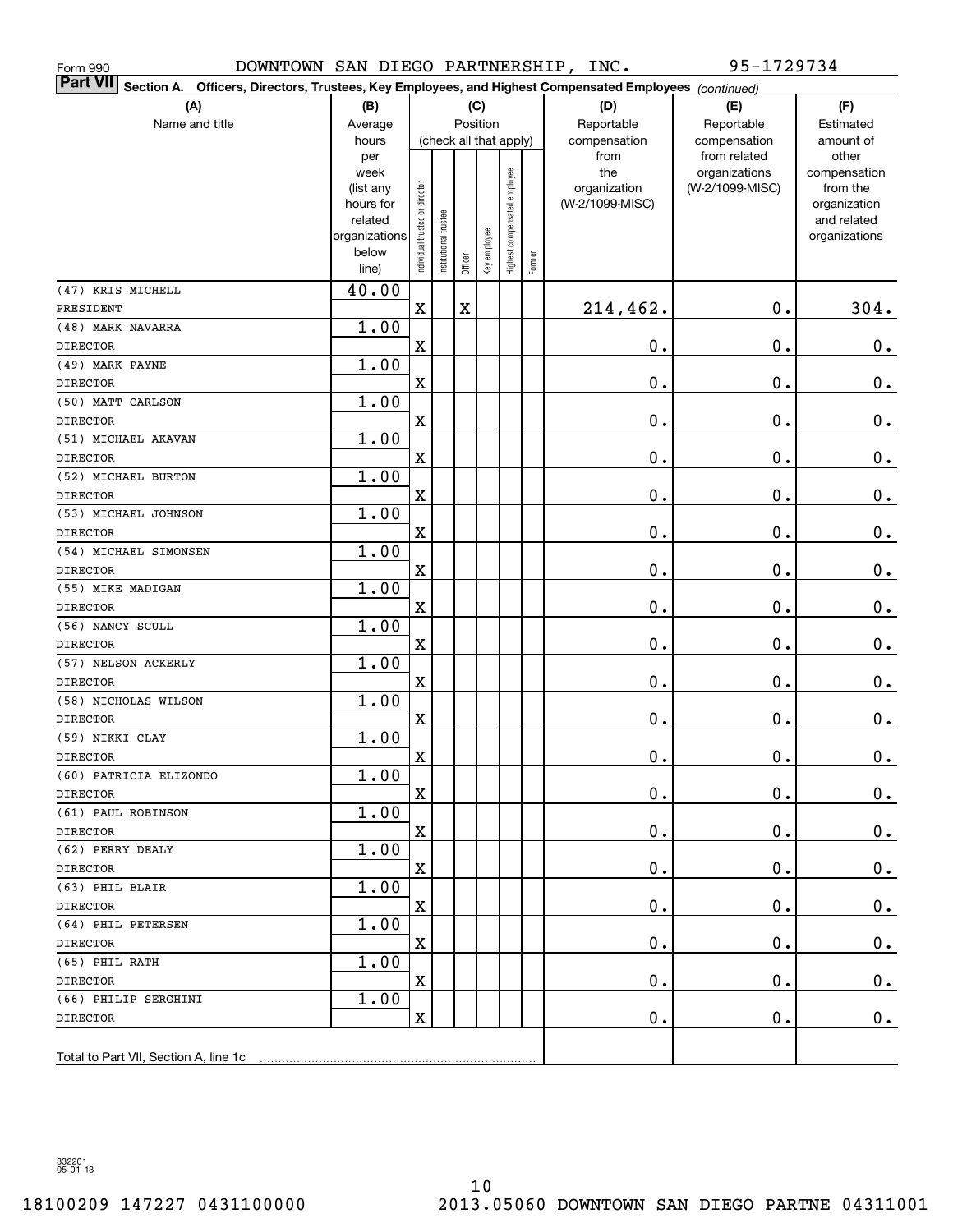| DOWNTOWN SAN DIEGO PARTNERSHIP, INC.<br>Form 990                                                                   |               |                                |                       |                         |              |                              | 95-1729734 |                 |                               |                       |
|--------------------------------------------------------------------------------------------------------------------|---------------|--------------------------------|-----------------------|-------------------------|--------------|------------------------------|------------|-----------------|-------------------------------|-----------------------|
| Part VII Section A.<br>Officers, Directors, Trustees, Key Employees, and Highest Compensated Employees (continued) |               |                                |                       |                         |              |                              |            |                 |                               |                       |
| (A)                                                                                                                | (B)           |                                |                       | (C)                     |              |                              |            | (D)             | (E)                           | (F)                   |
| Name and title                                                                                                     | Average       |                                |                       |                         | Position     |                              |            | Reportable      | Reportable                    | Estimated             |
|                                                                                                                    | hours         |                                |                       |                         |              | (check all that apply)       |            | compensation    | compensation                  | amount of             |
|                                                                                                                    | per<br>week   |                                |                       |                         |              |                              |            | from<br>the     | from related<br>organizations | other<br>compensation |
|                                                                                                                    | (list any     |                                |                       |                         |              |                              |            | organization    | (W-2/1099-MISC)               | from the              |
|                                                                                                                    | hours for     |                                |                       |                         |              |                              |            | (W-2/1099-MISC) |                               | organization          |
|                                                                                                                    | related       |                                |                       |                         |              |                              |            |                 |                               | and related           |
|                                                                                                                    | organizations |                                |                       |                         |              |                              |            |                 |                               | organizations         |
|                                                                                                                    | below         | Individual trustee or director | Institutional trustee | Officer                 | Key employee | Highest compensated employee | Former     |                 |                               |                       |
| (67) RICH GEISLER                                                                                                  | line)<br>1.00 |                                |                       |                         |              |                              |            |                 |                               |                       |
| <b>DIRECTOR</b>                                                                                                    |               | $\mathbf X$                    |                       |                         |              |                              |            | 0.              | 0.                            | $\mathbf 0$ .         |
| (68) RICHARD BACH                                                                                                  | 1.00          |                                |                       |                         |              |                              |            |                 |                               |                       |
| <b>DIRECTOR</b>                                                                                                    |               | $\mathbf X$                    |                       |                         |              |                              |            | 0.              | 0.                            | $\mathbf 0$ .         |
| (69) RICHARD GONOR                                                                                                 | 1.00          |                                |                       |                         |              |                              |            |                 |                               |                       |
| <b>DIRECTOR</b>                                                                                                    |               | $\mathbf X$                    |                       |                         |              |                              |            | 0.              | 0.                            | $\mathbf 0$ .         |
| (70) RICK GENTRY                                                                                                   | 1.00          |                                |                       |                         |              |                              |            |                 |                               |                       |
| <b>DIRECTOR</b>                                                                                                    |               | $\mathbf X$                    |                       |                         |              |                              |            | 0.              | 0.                            | $\mathbf 0$ .         |
| (71) ROB LANKFORD                                                                                                  | 1.00          |                                |                       |                         |              |                              |            |                 |                               |                       |
| <b>DIRECTOR</b>                                                                                                    |               | $\mathbf X$                    |                       |                         |              |                              |            | 0.              | 0.                            | $\mathbf 0$ .         |
| (72) ROBIN MADAFFER                                                                                                | 1.00          |                                |                       |                         |              |                              |            |                 |                               |                       |
| <b>SECRETARY</b>                                                                                                   |               | $\mathbf X$                    |                       | $\overline{\textbf{X}}$ |              |                              |            | 0.              | 0.                            | $\mathbf 0$ .         |
| (73) RUBEN ANDREWS                                                                                                 | 1.00          |                                |                       |                         |              |                              |            |                 |                               |                       |
| <b>DIRECTOR</b>                                                                                                    |               | $\mathbf X$                    |                       |                         |              |                              |            | 0.              | 0.                            | $0$ .                 |
| (74) SAM ATTISHA                                                                                                   | 1.00          |                                |                       |                         |              |                              |            |                 |                               |                       |
| <b>DIRECTOR</b>                                                                                                    |               | $\mathbf X$                    |                       |                         |              |                              |            | 0.              | 0.                            | $0$ .                 |
| (75) SCOTT GRADY                                                                                                   | 1.00          |                                |                       |                         |              |                              |            |                 |                               |                       |
| <b>DIRECTOR</b>                                                                                                    |               | $\mathbf X$                    |                       |                         |              |                              |            | 0.              | 0.                            | $0_{.}$               |
| (76) SCOTT MALONI                                                                                                  | 1.00          |                                |                       |                         |              |                              |            |                 |                               |                       |
| <b>DIRECTOR</b>                                                                                                    |               | $\mathbf X$                    |                       |                         |              |                              |            | 0.              | 0.                            | 0.                    |
| (77) SCOTT RIPPERTON                                                                                               | 1.00          |                                |                       |                         |              |                              |            | 0.              |                               |                       |
| <b>DIRECTOR</b><br>(78) STACEY PENNINGTON                                                                          | 1.00          | $\mathbf X$                    |                       |                         |              |                              |            |                 | 0.                            | 0.                    |
| <b>DIRECTOR</b>                                                                                                    |               | $\mathbf X$                    |                       |                         |              |                              |            | 0.              | 0.                            | $\mathbf 0$ .         |
| (79) STEPHAN GOSS                                                                                                  | 1.00          |                                |                       |                         |              |                              |            |                 |                               |                       |
| <b>DIRECTOR</b>                                                                                                    |               | X                              |                       |                         |              |                              |            | $0$ .           | $\mathbf 0$ .                 | 0.                    |
| (80) STEVE ESPINO                                                                                                  | 1.00          |                                |                       |                         |              |                              |            |                 |                               |                       |
| DIRECTOR                                                                                                           |               | $\mathbf X$                    |                       |                         |              |                              |            | 0.              | 0.                            | 0.                    |
| (81) STEVEN CUSHMAN                                                                                                | 1.00          |                                |                       |                         |              |                              |            |                 |                               |                       |
| DIRECTOR                                                                                                           |               | $\mathbf X$                    |                       |                         |              |                              |            | 0.              | 0.                            | $0_{.}$               |
| (82) SUMEET PAREKH                                                                                                 | 1.00          |                                |                       |                         |              |                              |            |                 |                               |                       |
| DIRECTOR                                                                                                           |               | $\mathbf X$                    |                       |                         |              |                              |            | 0.              | 0.                            | $\mathbf 0$ .         |
| (83) TERRY ARNETT                                                                                                  | 1.00          |                                |                       |                         |              |                              |            |                 |                               |                       |
| DIRECTOR                                                                                                           |               | $\mathbf X$                    |                       |                         |              |                              |            | 0.              | 0.                            | $\mathbf 0$ .         |
| (84) TOD FIROTTO                                                                                                   | 1.00          |                                |                       |                         |              |                              |            |                 |                               |                       |
| DIRECTOR                                                                                                           |               | $\mathbf X$                    |                       |                         |              |                              |            | 0.              | 0.                            | $\mathbf 0$ .         |
| (85) TOM FERRELL                                                                                                   | 1.00          |                                |                       |                         |              |                              |            |                 |                               |                       |
| <b>DIRECTOR</b>                                                                                                    |               | $\mathbf X$                    |                       |                         |              |                              |            | 0.              | 0.                            | $\mathbf 0$ .         |
| (86) TONY YOUNG                                                                                                    | 1.00          |                                |                       |                         |              |                              |            |                 |                               |                       |
| <b>DIRECTOR</b>                                                                                                    |               | $\mathbf X$                    |                       |                         |              |                              |            | 0.              | 0.                            | $0_{.}$               |
| Total to Part VII, Section A, line 1c                                                                              |               |                                |                       |                         |              |                              |            |                 |                               |                       |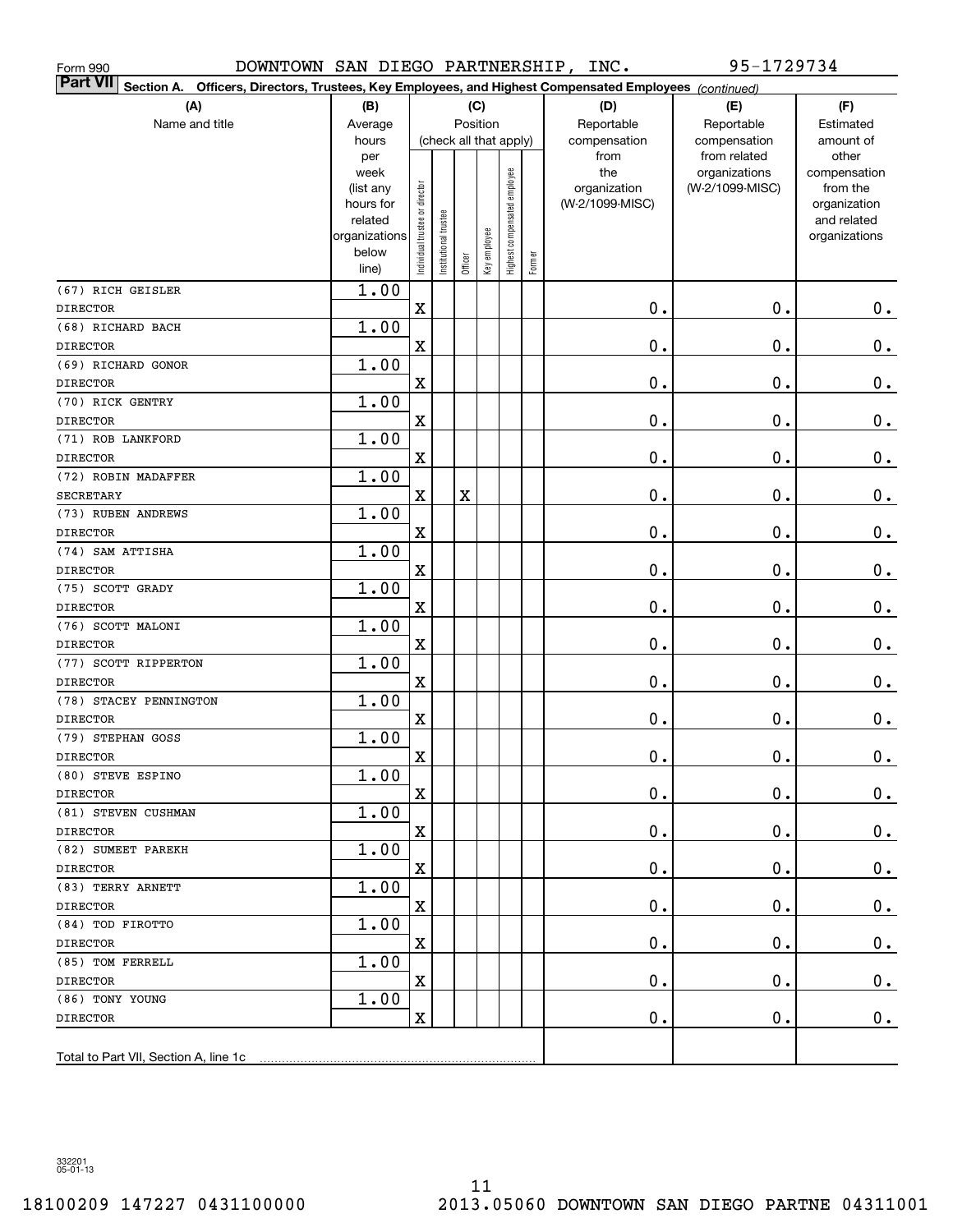| DOWNTOWN SAN DIEGO PARTNERSHIP, INC.<br>Form 990                                                                             |                      |                                |                       |             |                        |                              |        |                 | 95-1729734      |                             |
|------------------------------------------------------------------------------------------------------------------------------|----------------------|--------------------------------|-----------------------|-------------|------------------------|------------------------------|--------|-----------------|-----------------|-----------------------------|
| <b>Part VII</b><br>Section A.<br>Officers, Directors, Trustees, Key Employees, and Highest Compensated Employees (continued) |                      |                                |                       |             |                        |                              |        |                 |                 |                             |
| (A)                                                                                                                          | (B)                  |                                |                       |             | (C)                    |                              |        | (D)             | (E)             | (F)                         |
| Name and title                                                                                                               | Average              |                                |                       |             | Position               |                              |        | Reportable      | Reportable      | Estimated                   |
|                                                                                                                              | hours                |                                |                       |             | (check all that apply) |                              |        | compensation    | compensation    | amount of                   |
|                                                                                                                              | per                  |                                |                       |             |                        |                              |        | from            | from related    | other                       |
|                                                                                                                              | week                 |                                |                       |             |                        |                              |        | the             | organizations   | compensation                |
|                                                                                                                              | (list any            |                                |                       |             |                        |                              |        | organization    | (W-2/1099-MISC) | from the                    |
|                                                                                                                              | hours for<br>related |                                |                       |             |                        |                              |        | (W-2/1099-MISC) |                 | organization<br>and related |
|                                                                                                                              | organizations        |                                |                       |             |                        |                              |        |                 |                 | organizations               |
|                                                                                                                              | below                | Individual trustee or director | Institutional trustee |             |                        | Highest compensated employee |        |                 |                 |                             |
|                                                                                                                              | line)                |                                |                       | Officer     | Key employee           |                              | Former |                 |                 |                             |
| (87) WAYNE HICKEY                                                                                                            | 1.00                 |                                |                       |             |                        |                              |        |                 |                 |                             |
| <b>DIRECTOR</b>                                                                                                              |                      | $\mathbf X$                    |                       |             |                        |                              |        | $\mathbf 0$ .   | $0$ .           | 0.                          |
| (88) WHITNEY BENZIAN                                                                                                         | 1.00                 |                                |                       |             |                        |                              |        |                 |                 |                             |
| <b>DIRECTOR</b>                                                                                                              |                      | $\mathbf X$                    |                       |             |                        |                              |        | $\mathbf 0$ .   | $\mathbf 0$ .   | 0.                          |
| (89) BAHIJA HAMRAZ                                                                                                           | 40.00                |                                |                       |             |                        |                              |        |                 |                 |                             |
| DISTRICT DIRECTOR                                                                                                            |                      |                                |                       | X           |                        |                              |        | 82,500.         | $0$ .           | 4,549.                      |
| (90) JOHN HANLEY                                                                                                             | 40.00                |                                |                       |             |                        |                              |        |                 |                 |                             |
| VP OF FINANCE                                                                                                                |                      |                                |                       | X           |                        |                              |        | 86,731.         | $0$ .           | 4,557.                      |
| (91) RYAN LOOFBOURROW                                                                                                        | 40.00                |                                |                       |             |                        |                              |        |                 |                 |                             |
| EXECUTIVE DIRECTOR                                                                                                           |                      |                                |                       | $\mathbf X$ |                        |                              |        | 136,000.        | $0$ .           | 4,427.                      |
|                                                                                                                              |                      |                                |                       |             |                        |                              |        |                 |                 |                             |
|                                                                                                                              |                      |                                |                       |             |                        |                              |        |                 |                 |                             |
|                                                                                                                              |                      |                                |                       |             |                        |                              |        |                 |                 |                             |
|                                                                                                                              |                      |                                |                       |             |                        |                              |        |                 |                 |                             |
|                                                                                                                              |                      |                                |                       |             |                        |                              |        |                 |                 |                             |
|                                                                                                                              |                      |                                |                       |             |                        |                              |        |                 |                 |                             |
|                                                                                                                              |                      |                                |                       |             |                        |                              |        |                 |                 |                             |
|                                                                                                                              |                      |                                |                       |             |                        |                              |        |                 |                 |                             |
|                                                                                                                              |                      |                                |                       |             |                        |                              |        |                 |                 |                             |
|                                                                                                                              |                      |                                |                       |             |                        |                              |        |                 |                 |                             |
|                                                                                                                              |                      |                                |                       |             |                        |                              |        |                 |                 |                             |
|                                                                                                                              |                      |                                |                       |             |                        |                              |        |                 |                 |                             |
|                                                                                                                              |                      |                                |                       |             |                        |                              |        |                 |                 |                             |
|                                                                                                                              |                      |                                |                       |             |                        |                              |        |                 |                 |                             |
|                                                                                                                              |                      |                                |                       |             |                        |                              |        |                 |                 |                             |
|                                                                                                                              |                      |                                |                       |             |                        |                              |        |                 |                 |                             |
|                                                                                                                              |                      |                                |                       |             |                        |                              |        |                 |                 |                             |
|                                                                                                                              |                      |                                |                       |             |                        |                              |        |                 |                 |                             |
|                                                                                                                              |                      |                                |                       |             |                        |                              |        |                 |                 |                             |
|                                                                                                                              |                      |                                |                       |             |                        |                              |        |                 |                 |                             |
|                                                                                                                              |                      |                                |                       |             |                        |                              |        |                 |                 |                             |
|                                                                                                                              |                      |                                |                       |             |                        |                              |        |                 |                 |                             |
|                                                                                                                              |                      |                                |                       |             |                        |                              |        |                 |                 |                             |
|                                                                                                                              |                      |                                |                       |             |                        |                              |        |                 |                 |                             |
|                                                                                                                              |                      |                                |                       |             |                        |                              |        |                 |                 |                             |
|                                                                                                                              |                      |                                |                       |             |                        |                              |        |                 |                 |                             |
|                                                                                                                              |                      |                                |                       |             |                        |                              |        |                 |                 |                             |
|                                                                                                                              |                      |                                |                       |             |                        |                              |        |                 |                 |                             |
|                                                                                                                              |                      |                                |                       |             |                        |                              |        |                 |                 |                             |
|                                                                                                                              |                      |                                |                       |             |                        |                              |        | 630,693.        |                 | 18,433.                     |
|                                                                                                                              |                      |                                |                       |             |                        |                              |        |                 |                 |                             |

332201 05-01-13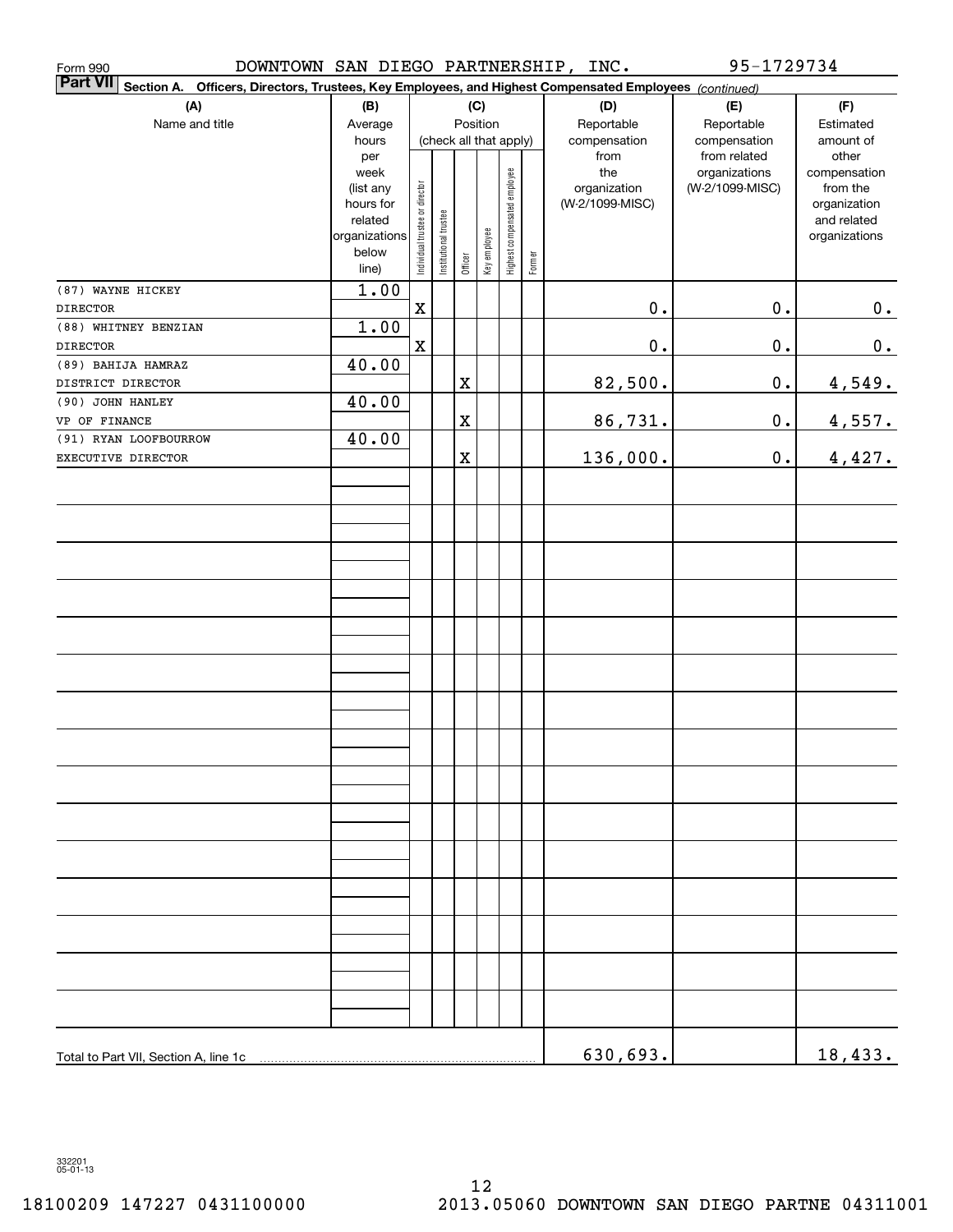|                                                           |                  | Form 990 (2013)                                                               |                |                      |   | DOWNTOWN SAN DIEGO PARTNERSHIP, INC. |                                          | 95-1729734                                           | Page 9                                                             |
|-----------------------------------------------------------|------------------|-------------------------------------------------------------------------------|----------------|----------------------|---|--------------------------------------|------------------------------------------|------------------------------------------------------|--------------------------------------------------------------------|
|                                                           | <b>Part VIII</b> | <b>Statement of Revenue</b>                                                   |                |                      |   |                                      |                                          |                                                      |                                                                    |
|                                                           |                  | Check if Schedule O contains a response or note to any line in this Part VIII |                |                      |   |                                      | (B)                                      |                                                      |                                                                    |
|                                                           |                  |                                                                               |                |                      |   | (A)<br>Total revenue                 | Related or<br>exempt function<br>revenue | $\overline{(C)}$<br>Unrelated<br>business<br>revenue | (D)<br>Revenue excluded<br>from tax under<br>sections<br>512 - 514 |
|                                                           |                  | 1 a Federated campaigns                                                       | 1a             |                      |   |                                      |                                          |                                                      |                                                                    |
| Contributions, Gifts, Grants<br>and Other Similar Amounts |                  |                                                                               | 1 <sub>b</sub> | 530,544.             |   |                                      |                                          |                                                      |                                                                    |
|                                                           |                  | c Fundraising events                                                          | 1c             |                      |   |                                      |                                          |                                                      |                                                                    |
|                                                           |                  | d Related organizations                                                       | 1d             |                      |   |                                      |                                          |                                                      |                                                                    |
|                                                           |                  | e Government grants (contributions)                                           | 1e             |                      |   |                                      |                                          |                                                      |                                                                    |
|                                                           |                  | f All other contributions, gifts, grants, and                                 |                |                      |   |                                      |                                          |                                                      |                                                                    |
|                                                           |                  | similar amounts not included above $\frac{1}{11}$                             |                |                      |   |                                      |                                          |                                                      |                                                                    |
|                                                           |                  | <b>g</b> Noncash contributions included in lines 1a-1f: \$                    |                |                      |   | 530,544.                             |                                          |                                                      |                                                                    |
|                                                           |                  |                                                                               |                | <b>Business Code</b> |   |                                      |                                          |                                                      |                                                                    |
|                                                           |                  | 2 a PBID ASSESSMENT & PARK                                                    |                | 900099               |   |                                      | 5,405,051.5,405,051.                     |                                                      |                                                                    |
|                                                           | b                | TRANSIT PASS PROGRAM                                                          |                | 900099               |   | 441,524.                             | 441,524.                                 |                                                      |                                                                    |
|                                                           |                  | c BID INCOME                                                                  |                | 900099               |   | 81,052.                              | 81,052.                                  |                                                      |                                                                    |
|                                                           | d                | <b>BANNER FEES</b>                                                            |                | 900099               |   | 35,550.                              | 35,550.                                  |                                                      |                                                                    |
| Program Service<br>Revenue                                | е                |                                                                               |                |                      |   |                                      |                                          |                                                      |                                                                    |
|                                                           |                  | f All other program service revenue                                           |                |                      |   |                                      |                                          |                                                      |                                                                    |
|                                                           |                  |                                                                               |                |                      |   | $\blacktriangleright$ 5,963,177.     |                                          |                                                      |                                                                    |
|                                                           | 3                | Investment income (including dividends, interest, and                         |                |                      |   |                                      |                                          |                                                      |                                                                    |
|                                                           |                  |                                                                               |                |                      | ▶ | 892.                                 |                                          |                                                      | 892.                                                               |
|                                                           | 4                | Income from investment of tax-exempt bond proceeds                            |                |                      |   |                                      |                                          |                                                      |                                                                    |
|                                                           | 5                |                                                                               |                |                      |   |                                      |                                          |                                                      |                                                                    |
|                                                           |                  |                                                                               | (i) Real       | (ii) Personal        |   |                                      |                                          |                                                      |                                                                    |
|                                                           |                  | <b>6 a</b> Gross rents                                                        |                |                      |   |                                      |                                          |                                                      |                                                                    |
|                                                           |                  | b Less: rental expenses                                                       |                |                      |   |                                      |                                          |                                                      |                                                                    |
|                                                           |                  | <b>c</b> Rental income or (loss) $\ldots$                                     |                |                      |   |                                      |                                          |                                                      |                                                                    |
|                                                           |                  | 7 a Gross amount from sales of                                                | (i) Securities | (ii) Other           |   |                                      |                                          |                                                      |                                                                    |
|                                                           |                  | assets other than inventory                                                   |                |                      |   |                                      |                                          |                                                      |                                                                    |
|                                                           |                  | <b>b</b> Less: cost or other basis                                            |                |                      |   |                                      |                                          |                                                      |                                                                    |
|                                                           |                  | and sales expenses                                                            |                |                      |   |                                      |                                          |                                                      |                                                                    |
|                                                           |                  |                                                                               |                |                      |   |                                      |                                          |                                                      |                                                                    |
|                                                           |                  |                                                                               |                |                      |   |                                      |                                          |                                                      |                                                                    |
| <b>Other Revenue</b>                                      |                  | 8 a Gross income from fundraising events (not                                 |                |                      |   |                                      |                                          |                                                      |                                                                    |
|                                                           |                  | contributions reported on line 1c). See                                       |                |                      |   |                                      |                                          |                                                      |                                                                    |
|                                                           |                  |                                                                               |                |                      |   |                                      |                                          |                                                      |                                                                    |
|                                                           |                  | <b>b</b> Less: direct expenses <i>manually contained</i>                      |                | $b$ 254,622.         |   |                                      |                                          |                                                      |                                                                    |
|                                                           |                  | c Net income or (loss) from fundraising events                                |                | .                    |   | 311,561.                             |                                          |                                                      | 311,561.                                                           |
|                                                           |                  | 9 a Gross income from gaming activities. See                                  |                |                      |   |                                      |                                          |                                                      |                                                                    |
|                                                           |                  |                                                                               |                |                      |   |                                      |                                          |                                                      |                                                                    |
|                                                           |                  | <b>b</b> Less: direct expenses                                                |                | $\mathbf{b}$         |   |                                      |                                          |                                                      |                                                                    |
|                                                           |                  | c Net income or (loss) from gaming activities                                 |                |                      |   |                                      |                                          |                                                      |                                                                    |
|                                                           |                  | 10 a Gross sales of inventory, less returns                                   |                |                      |   |                                      |                                          |                                                      |                                                                    |
|                                                           |                  |                                                                               |                | $\mathbf{b}$         |   |                                      |                                          |                                                      |                                                                    |
|                                                           |                  | c Net income or (loss) from sales of inventory                                |                |                      |   |                                      |                                          |                                                      |                                                                    |
|                                                           |                  | Miscellaneous Revenue                                                         |                | <b>Business Code</b> |   |                                      |                                          |                                                      |                                                                    |
|                                                           | 11a              | <u> 1980 - Andrea Andrew Maria (h. 1980).</u>                                 |                |                      |   |                                      |                                          |                                                      |                                                                    |
|                                                           | b                |                                                                               |                |                      |   |                                      |                                          |                                                      |                                                                    |
|                                                           | с                |                                                                               |                |                      |   |                                      |                                          |                                                      |                                                                    |
|                                                           |                  | All other revenue <i>communically contained</i>                               |                |                      |   |                                      |                                          |                                                      |                                                                    |
|                                                           |                  |                                                                               |                |                      |   |                                      |                                          |                                                      |                                                                    |
|                                                           | 12               |                                                                               |                |                      |   |                                      | 6,806,174.5,963,177.                     | $0$ .                                                | 312,453.                                                           |
| 332009<br>10-29-13                                        |                  |                                                                               |                |                      |   |                                      |                                          |                                                      | Form $990$ (2013)                                                  |

13

10-29-13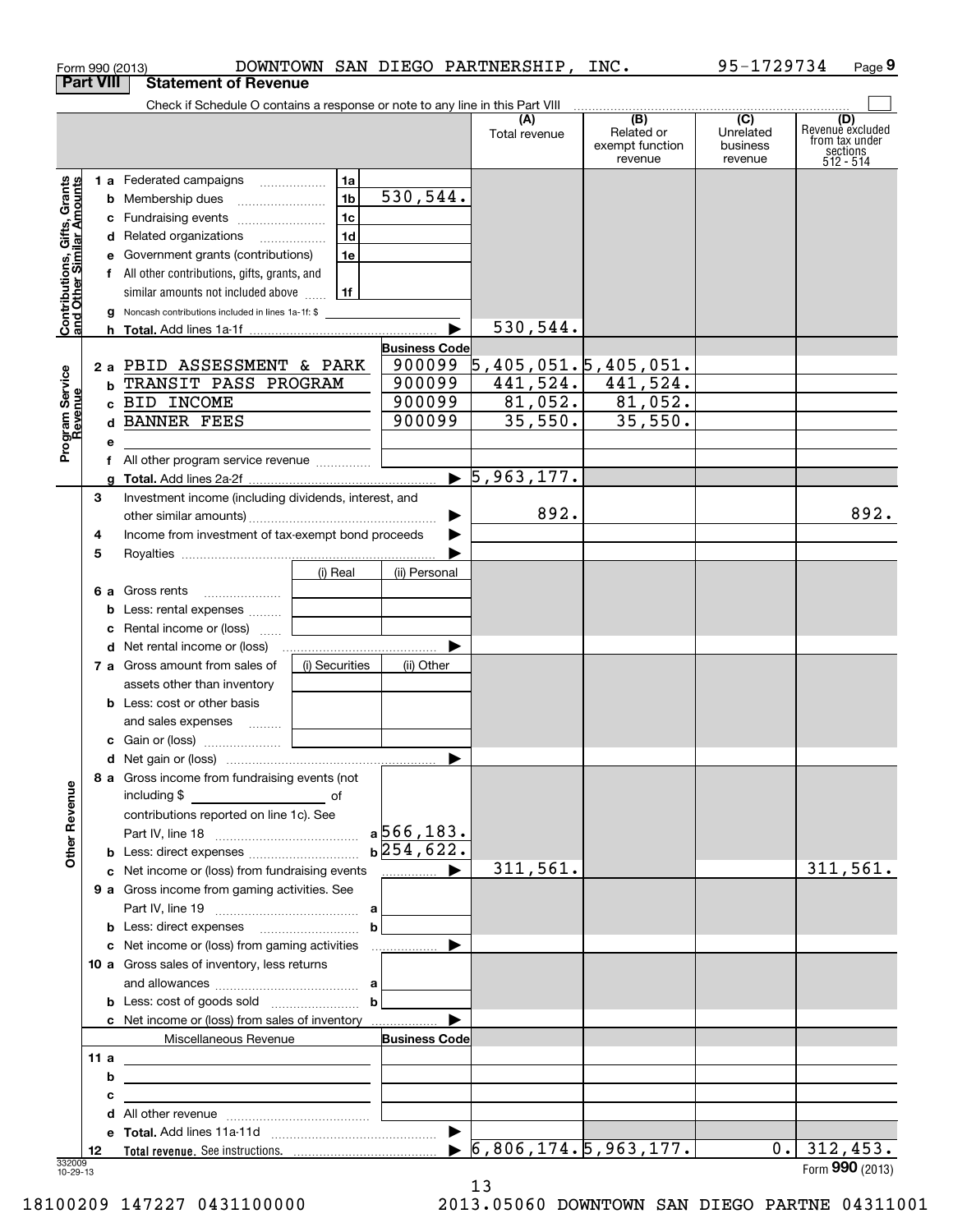|  | Form 990 (2013) |
|--|-----------------|

Form 990 (2013) Page DOWNTOWN SAN DIEGO PARTNERSHIP, INC. 95-1729734 **Part IX | Statement of Functional Expenses** 

|              | Section 501(c)(3) and 501(c)(4) organizations must complete all columns. All other organizations must complete column (A).                                |                     |                             |                                    | $\overline{\mathbf{x}}$ |
|--------------|-----------------------------------------------------------------------------------------------------------------------------------------------------------|---------------------|-----------------------------|------------------------------------|-------------------------|
|              | Check if Schedule O contains a response or note to any line in this Part IX.                                                                              | (A)                 | (B)                         | $\overline{(C)}$                   | (D)                     |
|              | Do not include amounts reported on lines 6b,<br>7b, 8b, 9b, and 10b of Part VIII.                                                                         | Total expenses      | Program service<br>expenses | Management and<br>general expenses | Fundraising<br>expenses |
| 1.           | Grants and other assistance to governments and                                                                                                            |                     |                             |                                    |                         |
|              | organizations in the United States. See Part IV, line 21                                                                                                  |                     |                             |                                    |                         |
| $\mathbf{2}$ | Grants and other assistance to individuals in                                                                                                             |                     |                             |                                    |                         |
|              | the United States. See Part IV, line 22                                                                                                                   |                     |                             |                                    |                         |
| 3            | Grants and other assistance to governments,                                                                                                               |                     |                             |                                    |                         |
|              | organizations, and individuals outside the                                                                                                                |                     |                             |                                    |                         |
|              | United States. See Part IV, lines 15 and 16<br>$\mathbf{r}$                                                                                               |                     |                             |                                    |                         |
| 4            | Benefits paid to or for members                                                                                                                           |                     |                             |                                    |                         |
| 5            | Compensation of current officers, directors,                                                                                                              |                     |                             |                                    |                         |
|              | trustees, and key employees                                                                                                                               | 603,396.            |                             |                                    |                         |
| 6            | Compensation not included above, to disqualified                                                                                                          |                     |                             |                                    |                         |
|              | persons (as defined under section 4958(f)(1)) and                                                                                                         |                     |                             |                                    |                         |
|              | persons described in section 4958(c)(3)(B)                                                                                                                |                     |                             |                                    |                         |
| 7            |                                                                                                                                                           | 1,792,757.          |                             |                                    |                         |
| 8            | Pension plan accruals and contributions (include                                                                                                          |                     |                             |                                    |                         |
|              | section 401(k) and 403(b) employer contributions)                                                                                                         |                     |                             |                                    |                         |
| 9            |                                                                                                                                                           | 435,909.            |                             |                                    |                         |
| 10           |                                                                                                                                                           | 222, 283.           |                             |                                    |                         |
| 11           | Fees for services (non-employees):                                                                                                                        |                     |                             |                                    |                         |
| a            |                                                                                                                                                           |                     |                             |                                    |                         |
| b            |                                                                                                                                                           | 150,025.<br>29,852. |                             |                                    |                         |
| c            |                                                                                                                                                           |                     |                             |                                    |                         |
| d            |                                                                                                                                                           |                     |                             |                                    |                         |
|              | Professional fundraising services. See Part IV, line 17                                                                                                   |                     |                             |                                    |                         |
|              | Investment management fees                                                                                                                                |                     |                             |                                    |                         |
| g            | Other. (If line 11g amount exceeds 10% of line 25,                                                                                                        | 1,980,733.          |                             |                                    |                         |
|              | column (A) amount, list line 11g expenses on Sch O.)                                                                                                      | 69,641.             |                             |                                    |                         |
| 12           |                                                                                                                                                           | 377,637.            |                             |                                    |                         |
| 13           |                                                                                                                                                           | 10,428.             |                             |                                    |                         |
| 14<br>15     |                                                                                                                                                           |                     |                             |                                    |                         |
| 16           |                                                                                                                                                           | 315,051.            |                             |                                    |                         |
| 17           |                                                                                                                                                           | 17,341.             |                             |                                    |                         |
| 18           | Payments of travel or entertainment expenses                                                                                                              |                     |                             |                                    |                         |
|              | for any federal, state, or local public officials                                                                                                         |                     |                             |                                    |                         |
| 19           | Conferences, conventions, and meetings                                                                                                                    | 11,082.             |                             |                                    |                         |
| 20           | Interest                                                                                                                                                  |                     |                             |                                    |                         |
| 21           |                                                                                                                                                           |                     |                             |                                    |                         |
| 22           | Depreciation, depletion, and amortization                                                                                                                 | 60,739.             |                             |                                    |                         |
| 23           | Insurance                                                                                                                                                 | 132, 131.           |                             |                                    |                         |
| 24           | Other expenses. Itemize expenses not covered<br>above. (List miscellaneous expenses in line 24e. If line<br>24e amount exceeds 10% of line 25, column (A) |                     |                             |                                    |                         |
|              | amount, list line 24e expenses on Schedule O.)                                                                                                            |                     |                             |                                    |                         |
| a            | TRANSIT PASS PROGRAM                                                                                                                                      | 417,966.            |                             |                                    |                         |
| b            | BID REPAIRS & MAINTENAN                                                                                                                                   | 106, 129.           |                             |                                    |                         |
|              | MISCELLANEOUS EXPENSE                                                                                                                                     | 74,355.             |                             |                                    |                         |
| d            | <b>BID EXPENSES</b>                                                                                                                                       | 56,052.             |                             |                                    |                         |
|              | e All other expenses                                                                                                                                      | 55,569.             |                             |                                    |                         |
| 25           | Total functional expenses. Add lines 1 through 24e                                                                                                        | 6,919,076.          |                             |                                    |                         |
| 26           | Joint costs. Complete this line only if the organization                                                                                                  |                     |                             |                                    |                         |
|              | reported in column (B) joint costs from a combined                                                                                                        |                     |                             |                                    |                         |
|              | educational campaign and fundraising solicitation.                                                                                                        |                     |                             |                                    |                         |
|              | Check here $\blacktriangleright$<br>if following SOP 98-2 (ASC 958-720)                                                                                   |                     |                             |                                    |                         |

332010 10-29-13

14 18100209 147227 0431100000 2013.05060 DOWNTOWN SAN DIEGO PARTNE 04311001

Form (2013) **990**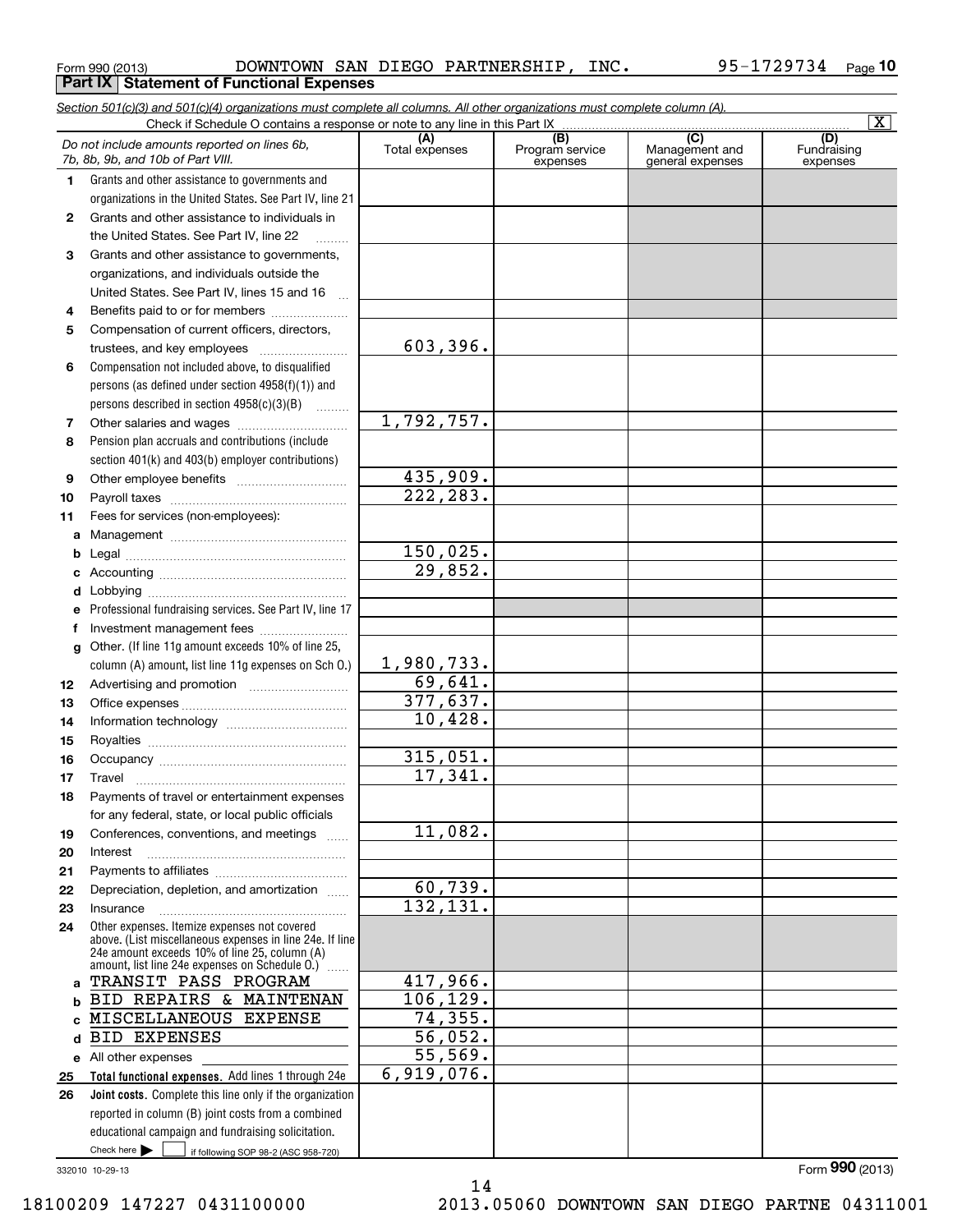Form 990 (2013) Page DOWNTOWN SAN DIEGO PARTNERSHIP, INC. 95-1729734

Check if Schedule O contains a response or note to any line in this Part X

**11**

 $\mathcal{L}^{\text{max}}$ 

|                             |    |                                                                                                                                                                                                                                |                                | (A)<br>Beginning of year |                         | (B)<br>End of year |
|-----------------------------|----|--------------------------------------------------------------------------------------------------------------------------------------------------------------------------------------------------------------------------------|--------------------------------|--------------------------|-------------------------|--------------------|
|                             | 1  |                                                                                                                                                                                                                                |                                | 265,701.                 | $\mathbf{1}$            | 311,963.           |
|                             | 2  |                                                                                                                                                                                                                                |                                | 483, 204.                | $\overline{2}$          | 518,806.           |
|                             | з  |                                                                                                                                                                                                                                |                                |                          | 3                       |                    |
|                             | 4  |                                                                                                                                                                                                                                |                                | 1,058,043.               | $\overline{\mathbf{4}}$ | 890, 209.          |
|                             | 5  | Loans and other receivables from current and former officers, directors,                                                                                                                                                       |                                |                          |                         |                    |
|                             |    | trustees, key employees, and highest compensated employees. Complete                                                                                                                                                           |                                |                          |                         |                    |
|                             |    |                                                                                                                                                                                                                                |                                |                          | 5                       |                    |
|                             | 6  | Loans and other receivables from other disqualified persons (as defined under                                                                                                                                                  |                                |                          |                         |                    |
|                             |    | section $4958(f)(1)$ , persons described in section $4958(c)(3)(B)$ , and contributing                                                                                                                                         |                                |                          |                         |                    |
|                             |    | employers and sponsoring organizations of section 501(c)(9) voluntary                                                                                                                                                          |                                |                          |                         |                    |
|                             |    | employees' beneficiary organizations (see instr). Complete Part II of Sch L                                                                                                                                                    |                                |                          | 6                       |                    |
| Assets                      | 7  |                                                                                                                                                                                                                                |                                |                          | $\overline{7}$          |                    |
|                             | 8  |                                                                                                                                                                                                                                |                                |                          | 8                       |                    |
|                             | 9  | Prepaid expenses and deferred charges                                                                                                                                                                                          |                                | 112,989.                 | $\mathbf{9}$            | 78,404.            |
|                             |    | <b>10a</b> Land, buildings, and equipment: cost or other                                                                                                                                                                       |                                |                          |                         |                    |
|                             |    | basis. Complete Part VI of Schedule D  10a                                                                                                                                                                                     | $\frac{841,465.649}{649,771.}$ |                          |                         |                    |
|                             |    | $\boxed{10b}$<br><b>b</b> Less: accumulated depreciation                                                                                                                                                                       |                                | 162,586.                 | 10 <sub>c</sub>         | 191,694.           |
|                             | 11 |                                                                                                                                                                                                                                |                                |                          | 11                      |                    |
|                             | 12 |                                                                                                                                                                                                                                |                                |                          | 12                      |                    |
|                             | 13 |                                                                                                                                                                                                                                |                                |                          | 13                      |                    |
|                             | 14 |                                                                                                                                                                                                                                |                                |                          | 14                      |                    |
|                             | 15 |                                                                                                                                                                                                                                |                                |                          | 15                      |                    |
|                             | 16 |                                                                                                                                                                                                                                |                                | 2,082,523.               | 16                      | 1,991,076.         |
|                             | 17 |                                                                                                                                                                                                                                |                                | 464, 228.                | 17                      | 441,556.           |
|                             | 18 |                                                                                                                                                                                                                                |                                |                          | 18                      |                    |
|                             | 19 | Deferred revenue manual contracts and contracts are all the contracts and contracts are contracted and contracts are contracted and contract are contracted and contract are contracted and contract are contracted and contra |                                | 310,627.                 | 19                      | 360,018.           |
|                             | 20 |                                                                                                                                                                                                                                |                                |                          | 20                      |                    |
|                             | 21 | Escrow or custodial account liability. Complete Part IV of Schedule D                                                                                                                                                          | $\overline{\phantom{a}}$       |                          | 21                      |                    |
|                             | 22 | Loans and other payables to current and former officers, directors, trustees,                                                                                                                                                  |                                |                          |                         |                    |
| Liabilities                 |    | key employees, highest compensated employees, and disqualified persons.                                                                                                                                                        |                                |                          |                         |                    |
|                             |    |                                                                                                                                                                                                                                |                                |                          | 22                      |                    |
|                             | 23 | Secured mortgages and notes payable to unrelated third parties                                                                                                                                                                 |                                |                          | 23                      |                    |
|                             | 24 | Unsecured notes and loans payable to unrelated third parties                                                                                                                                                                   |                                |                          | 24                      |                    |
|                             | 25 | Other liabilities (including federal income tax, payables to related third                                                                                                                                                     |                                |                          |                         |                    |
|                             |    | parties, and other liabilities not included on lines 17-24). Complete Part X of                                                                                                                                                |                                |                          |                         |                    |
|                             |    | Schedule D                                                                                                                                                                                                                     |                                | 836,844.                 | 25                      | <u>831,580.</u>    |
|                             | 26 |                                                                                                                                                                                                                                |                                | 1,611,699.               | 26                      | 1,633,154.         |
|                             |    | Organizations that follow SFAS 117 (ASC 958), check here $\blacktriangleright \begin{array}{c} \boxed{X} \end{array}$ and                                                                                                      |                                |                          |                         |                    |
|                             |    | complete lines 27 through 29, and lines 33 and 34.                                                                                                                                                                             |                                |                          |                         |                    |
|                             | 27 |                                                                                                                                                                                                                                |                                | 470,824.                 | 27                      | 357,922.           |
|                             | 28 |                                                                                                                                                                                                                                |                                |                          | 28                      |                    |
|                             | 29 | Permanently restricted net assets                                                                                                                                                                                              |                                |                          | 29                      |                    |
|                             |    | Organizations that do not follow SFAS 117 (ASC 958), check here ▶ │                                                                                                                                                            |                                |                          |                         |                    |
|                             |    | and complete lines 30 through 34.                                                                                                                                                                                              |                                |                          |                         |                    |
|                             | 30 |                                                                                                                                                                                                                                |                                |                          | 30                      |                    |
|                             | 31 | Paid-in or capital surplus, or land, building, or equipment fund                                                                                                                                                               |                                |                          | 31                      |                    |
| Net Assets or Fund Balances | 32 | Retained earnings, endowment, accumulated income, or other funds                                                                                                                                                               |                                | 470,824.                 | 32                      | 357,922.           |
|                             | 33 |                                                                                                                                                                                                                                |                                | 2,082,523.               | 33<br>34                | 1,991,076.         |
|                             | 34 |                                                                                                                                                                                                                                |                                |                          |                         | Form 990 (2013)    |

**Part X Balance Sheet**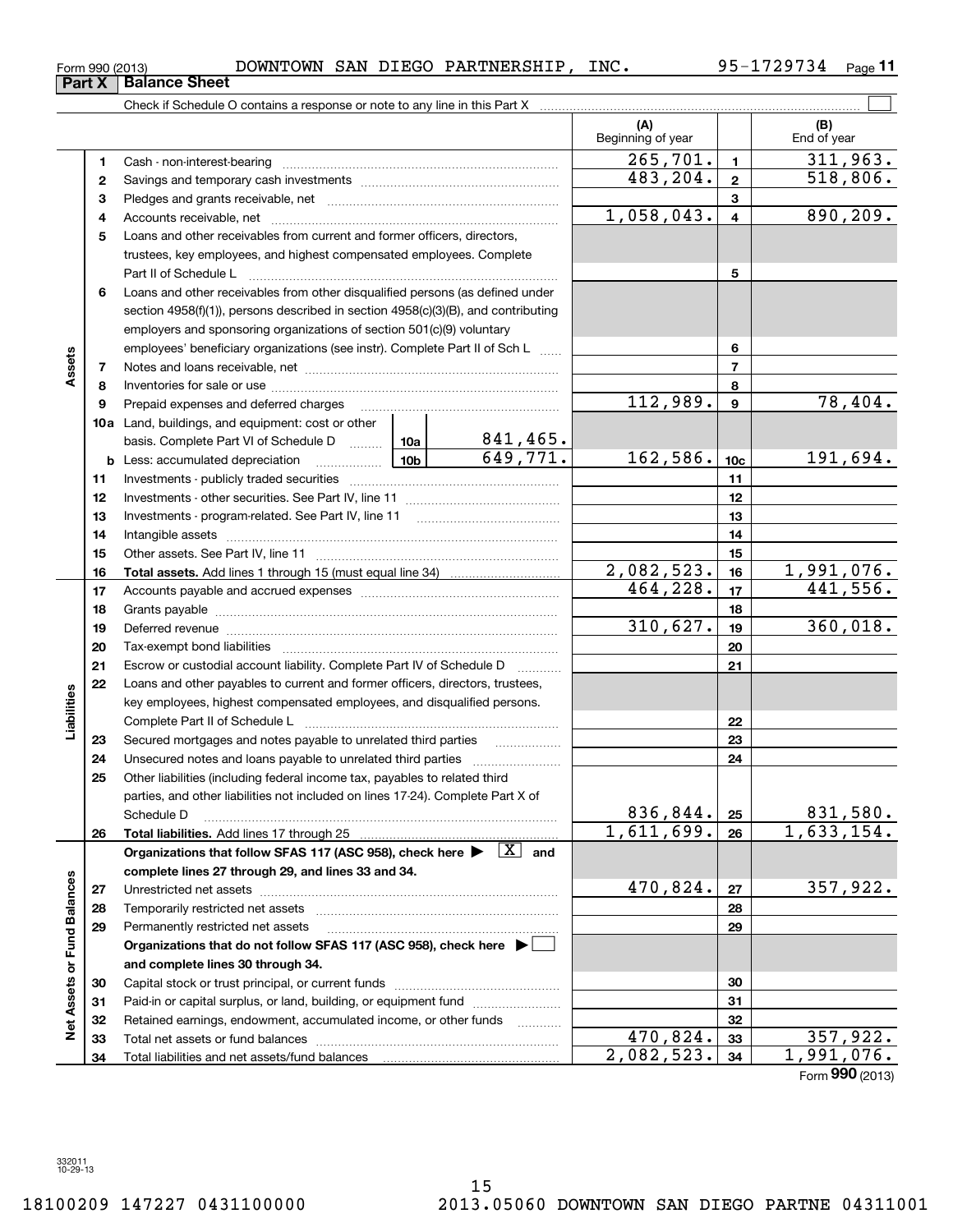| <b>Reconciliation of Net Assets</b><br>Part XI<br>6,806,174.<br>Total revenue (must equal Part VIII, column (A), line 12)<br>$\mathbf{1}$<br>1<br>6,919,076.<br>$\mathbf{2}$<br>$\overline{2}$<br>$-112,902.$<br>3<br>Revenue less expenses. Subtract line 2 from line 1<br>3<br>$\overline{470,824}$ .<br>4<br>Net assets or fund balances at beginning of year (must equal Part X, line 33, column (A)) manured manu-<br>4<br>5<br>Net unrealized gains (losses) on investments<br>5<br>6<br>Donated services and use of facilities<br>6<br>$\overline{7}$<br>Investment expenses<br>7<br>8<br>Prior period adjustments<br>8<br>Other changes in net assets or fund balances (explain in Schedule O)<br>9<br>9<br>Net assets or fund balances at end of year. Combine lines 3 through 9 (must equal Part X, line 33,<br>10<br>357,922.<br>10 <sup>10</sup><br>column (B))<br>Part XII Financial Statements and Reporting | Page $12$               |  |  |  |  |  |  |
|----------------------------------------------------------------------------------------------------------------------------------------------------------------------------------------------------------------------------------------------------------------------------------------------------------------------------------------------------------------------------------------------------------------------------------------------------------------------------------------------------------------------------------------------------------------------------------------------------------------------------------------------------------------------------------------------------------------------------------------------------------------------------------------------------------------------------------------------------------------------------------------------------------------------------|-------------------------|--|--|--|--|--|--|
|                                                                                                                                                                                                                                                                                                                                                                                                                                                                                                                                                                                                                                                                                                                                                                                                                                                                                                                            |                         |  |  |  |  |  |  |
|                                                                                                                                                                                                                                                                                                                                                                                                                                                                                                                                                                                                                                                                                                                                                                                                                                                                                                                            |                         |  |  |  |  |  |  |
|                                                                                                                                                                                                                                                                                                                                                                                                                                                                                                                                                                                                                                                                                                                                                                                                                                                                                                                            |                         |  |  |  |  |  |  |
|                                                                                                                                                                                                                                                                                                                                                                                                                                                                                                                                                                                                                                                                                                                                                                                                                                                                                                                            |                         |  |  |  |  |  |  |
|                                                                                                                                                                                                                                                                                                                                                                                                                                                                                                                                                                                                                                                                                                                                                                                                                                                                                                                            |                         |  |  |  |  |  |  |
|                                                                                                                                                                                                                                                                                                                                                                                                                                                                                                                                                                                                                                                                                                                                                                                                                                                                                                                            |                         |  |  |  |  |  |  |
|                                                                                                                                                                                                                                                                                                                                                                                                                                                                                                                                                                                                                                                                                                                                                                                                                                                                                                                            |                         |  |  |  |  |  |  |
|                                                                                                                                                                                                                                                                                                                                                                                                                                                                                                                                                                                                                                                                                                                                                                                                                                                                                                                            |                         |  |  |  |  |  |  |
|                                                                                                                                                                                                                                                                                                                                                                                                                                                                                                                                                                                                                                                                                                                                                                                                                                                                                                                            |                         |  |  |  |  |  |  |
|                                                                                                                                                                                                                                                                                                                                                                                                                                                                                                                                                                                                                                                                                                                                                                                                                                                                                                                            |                         |  |  |  |  |  |  |
|                                                                                                                                                                                                                                                                                                                                                                                                                                                                                                                                                                                                                                                                                                                                                                                                                                                                                                                            |                         |  |  |  |  |  |  |
|                                                                                                                                                                                                                                                                                                                                                                                                                                                                                                                                                                                                                                                                                                                                                                                                                                                                                                                            | 0.                      |  |  |  |  |  |  |
|                                                                                                                                                                                                                                                                                                                                                                                                                                                                                                                                                                                                                                                                                                                                                                                                                                                                                                                            |                         |  |  |  |  |  |  |
|                                                                                                                                                                                                                                                                                                                                                                                                                                                                                                                                                                                                                                                                                                                                                                                                                                                                                                                            |                         |  |  |  |  |  |  |
|                                                                                                                                                                                                                                                                                                                                                                                                                                                                                                                                                                                                                                                                                                                                                                                                                                                                                                                            |                         |  |  |  |  |  |  |
|                                                                                                                                                                                                                                                                                                                                                                                                                                                                                                                                                                                                                                                                                                                                                                                                                                                                                                                            | $\overline{\mathbf{x}}$ |  |  |  |  |  |  |
| <b>Yes</b>                                                                                                                                                                                                                                                                                                                                                                                                                                                                                                                                                                                                                                                                                                                                                                                                                                                                                                                 | <b>No</b>               |  |  |  |  |  |  |
| $\boxed{\text{X}}$ Accrual<br>Accounting method used to prepare the Form 990: <u>[</u> Cash<br>$\vert$ $\vert$ Other<br>1                                                                                                                                                                                                                                                                                                                                                                                                                                                                                                                                                                                                                                                                                                                                                                                                  |                         |  |  |  |  |  |  |
| If the organization changed its method of accounting from a prior year or checked "Other," explain in Schedule O.                                                                                                                                                                                                                                                                                                                                                                                                                                                                                                                                                                                                                                                                                                                                                                                                          |                         |  |  |  |  |  |  |
| 2a Were the organization's financial statements compiled or reviewed by an independent accountant?<br>2a                                                                                                                                                                                                                                                                                                                                                                                                                                                                                                                                                                                                                                                                                                                                                                                                                   | Х                       |  |  |  |  |  |  |
| If "Yes," check a box below to indicate whether the financial statements for the year were compiled or reviewed on a                                                                                                                                                                                                                                                                                                                                                                                                                                                                                                                                                                                                                                                                                                                                                                                                       |                         |  |  |  |  |  |  |
| separate basis, consolidated basis, or both:                                                                                                                                                                                                                                                                                                                                                                                                                                                                                                                                                                                                                                                                                                                                                                                                                                                                               |                         |  |  |  |  |  |  |
| Both consolidated and separate basis<br>Separate basis<br><b>Consolidated basis</b>                                                                                                                                                                                                                                                                                                                                                                                                                                                                                                                                                                                                                                                                                                                                                                                                                                        |                         |  |  |  |  |  |  |
| Х<br><b>b</b> Were the organization's financial statements audited by an independent accountant?<br>2 <sub>b</sub>                                                                                                                                                                                                                                                                                                                                                                                                                                                                                                                                                                                                                                                                                                                                                                                                         |                         |  |  |  |  |  |  |
| If "Yes," check a box below to indicate whether the financial statements for the year were audited on a separate basis,                                                                                                                                                                                                                                                                                                                                                                                                                                                                                                                                                                                                                                                                                                                                                                                                    |                         |  |  |  |  |  |  |
| consolidated basis, or both:                                                                                                                                                                                                                                                                                                                                                                                                                                                                                                                                                                                                                                                                                                                                                                                                                                                                                               |                         |  |  |  |  |  |  |
| $\lfloor x \rfloor$ Separate basis<br><b>Consolidated basis</b><br>Both consolidated and separate basis                                                                                                                                                                                                                                                                                                                                                                                                                                                                                                                                                                                                                                                                                                                                                                                                                    |                         |  |  |  |  |  |  |
| c If "Yes" to line 2a or 2b, does the organization have a committee that assumes responsibility for oversight of the audit,                                                                                                                                                                                                                                                                                                                                                                                                                                                                                                                                                                                                                                                                                                                                                                                                |                         |  |  |  |  |  |  |
| x<br>2c                                                                                                                                                                                                                                                                                                                                                                                                                                                                                                                                                                                                                                                                                                                                                                                                                                                                                                                    |                         |  |  |  |  |  |  |
| If the organization changed either its oversight process or selection process during the tax year, explain in Schedule O.                                                                                                                                                                                                                                                                                                                                                                                                                                                                                                                                                                                                                                                                                                                                                                                                  |                         |  |  |  |  |  |  |
| 3a As a result of a federal award, was the organization required to undergo an audit or audits as set forth in the Single Audit                                                                                                                                                                                                                                                                                                                                                                                                                                                                                                                                                                                                                                                                                                                                                                                            |                         |  |  |  |  |  |  |
| Act and OMB Circular A-133?<br>За                                                                                                                                                                                                                                                                                                                                                                                                                                                                                                                                                                                                                                                                                                                                                                                                                                                                                          | x                       |  |  |  |  |  |  |
| b If "Yes," did the organization undergo the required audit or audits? If the organization did not undergo the required audit                                                                                                                                                                                                                                                                                                                                                                                                                                                                                                                                                                                                                                                                                                                                                                                              |                         |  |  |  |  |  |  |
| 3b<br>or audits, explain why in Schedule O and describe any steps taken to undergo such audits<br>nnn.                                                                                                                                                                                                                                                                                                                                                                                                                                                                                                                                                                                                                                                                                                                                                                                                                     |                         |  |  |  |  |  |  |

Form (2013) **990**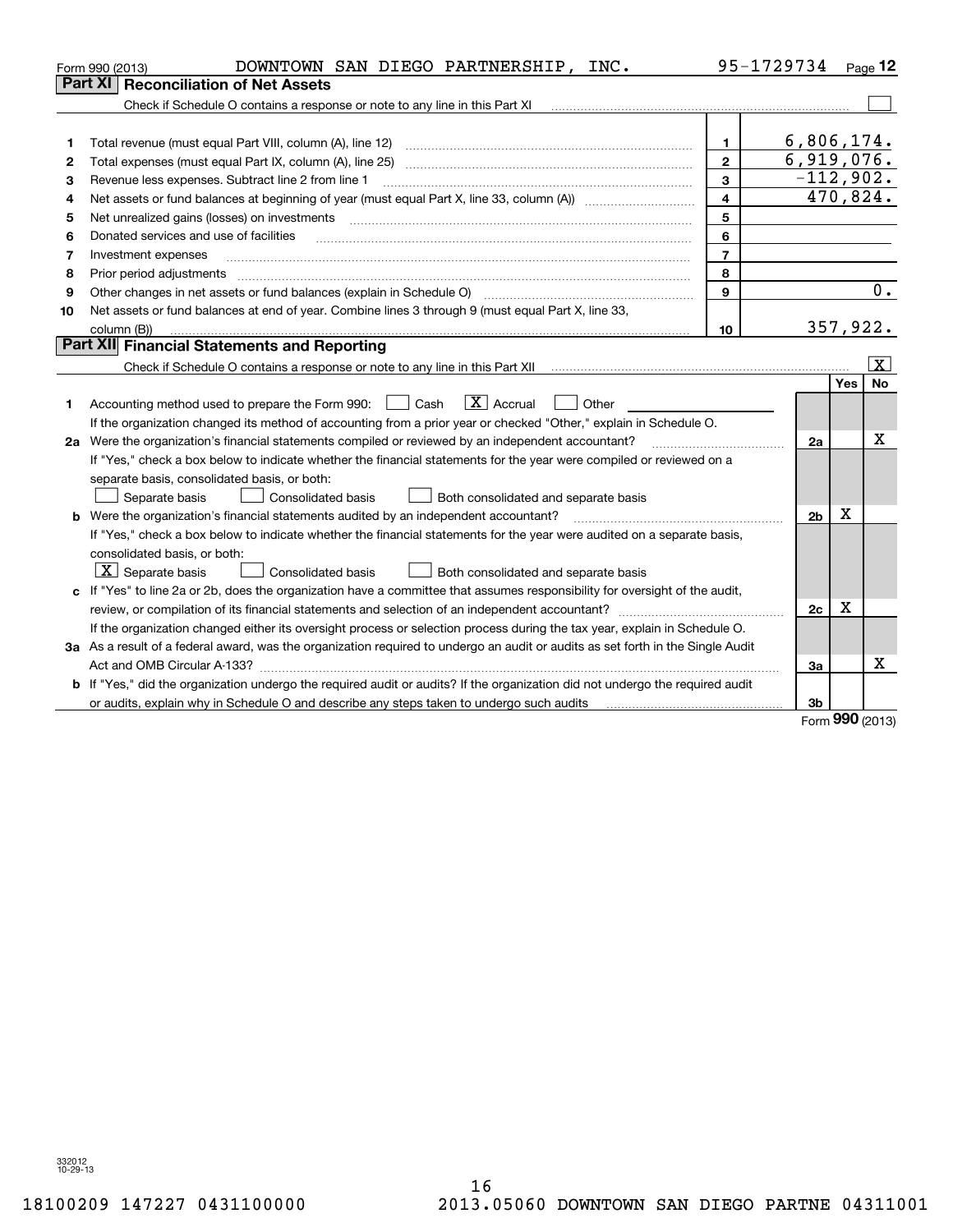Department of the Treasury Internal Revenue Service **(Form 990, 990-EZ, or 990-PF)**

# **Schedule B Schedule of Contributors**

**| Attach to Form 990, Form 990-EZ, or Form 990-PF. | Information about Schedule B (Form 990, 990-EZ, or 990-PF) and its instructions is at** www.irs.gov/form990  $\cdot$ 

**Name of the organization Employer identification number**

**Organization type** (check one):

|  | DOWNTOWN SAN DIEGO PARTNERSHIP, INC. |  |
|--|--------------------------------------|--|
|  |                                      |  |

OMB No. 1545-0047

**2013**

95-1729734

| Filers of:         | Section:                                                                    |
|--------------------|-----------------------------------------------------------------------------|
| Form 990 or 990-FZ | $\lfloor x \rfloor$ 501(c)( 6) (enter number) organization                  |
|                    | $4947(a)(1)$ nonexempt charitable trust not treated as a private foundation |
|                    | 527 political organization                                                  |
| Form 990-PF        | 501(c)(3) exempt private foundation                                         |
|                    | 4947(a)(1) nonexempt charitable trust treated as a private foundation       |
|                    | 501(c)(3) taxable private foundation                                        |

Check if your organization is covered by the **General Rule** or a **Special Rule. Note.**  Only a section 501(c)(7), (8), or (10) organization can check boxes for both the General Rule and a Special Rule. See instructions.

## **General Rule**

 $\boxed{\textbf{X}}$  For an organization filing Form 990, 990-EZ, or 990-PF that received, during the year, \$5,000 or more (in money or property) from any one contributor. Complete Parts I and II.

## **Special Rules**

 $\mathcal{L}^{\text{max}}$ 

509(a)(1) and 170(b)(1)(A)(vi) and received from any one contributor, during the year, a contribution of the greater of **(1)** \$5,000 or **(2)** 2% For a section 501(c)(3) organization filing Form 990 or 990-EZ that met the 33 1/3% support test of the regulations under sections of the amount on (i) Form 990, Part VIII, line 1h, or (ii) Form 990-EZ, line 1. Complete Parts I and II.  $\mathcal{L}^{\text{max}}$ 

total contributions of more than \$1,000 for use *exclusively* for religious, charitable, scientific, literary, or educational purposes, or For a section 501(c)(7), (8), or (10) organization filing Form 990 or 990-EZ that received from any one contributor, during the year, the prevention of cruelty to children or animals. Complete Parts I, II, and III.

purpose. Do not complete any of the parts unless the **General Rule** applies to this organization because it received *nonexclusively* contributions for use <sub>exclusively</sub> for religious, charitable, etc., purposes, but these contributions did not total to more than \$1,000. If this box is checked, enter here the total contributions that were received during the year for an exclusively religious, charitable, etc., For a section 501(c)(7), (8), or (10) organization filing Form 990 or 990-EZ that received from any one contributor, during the year, religious, charitable, etc., contributions of \$5,000 or more during the year  $\quad \ldots \quad \ldots \quad \bullet \quad$ \$  $\mathcal{L}^{\text{max}}$ 

**Caution.**An organization that is not covered by the General Rule and/or the Special Rules does not file Schedule B (Form 990, 990-EZ, or 990-PF),  **must** but it answer "No" on Part IV, line 2, of its Form 990; or check the box on line H of its Form 990-EZ or on its Form 990-PF, Part I, line 2, to certify that it does not meet the filing requirements of Schedule B (Form 990, 990-EZ, or 990-PF).

LHA For Paperwork Reduction Act Notice, see the Instructions for Form 990, 990-EZ, or 990-PF. Schedule B (Form 990, 990-EZ, or 990-PF) (2013)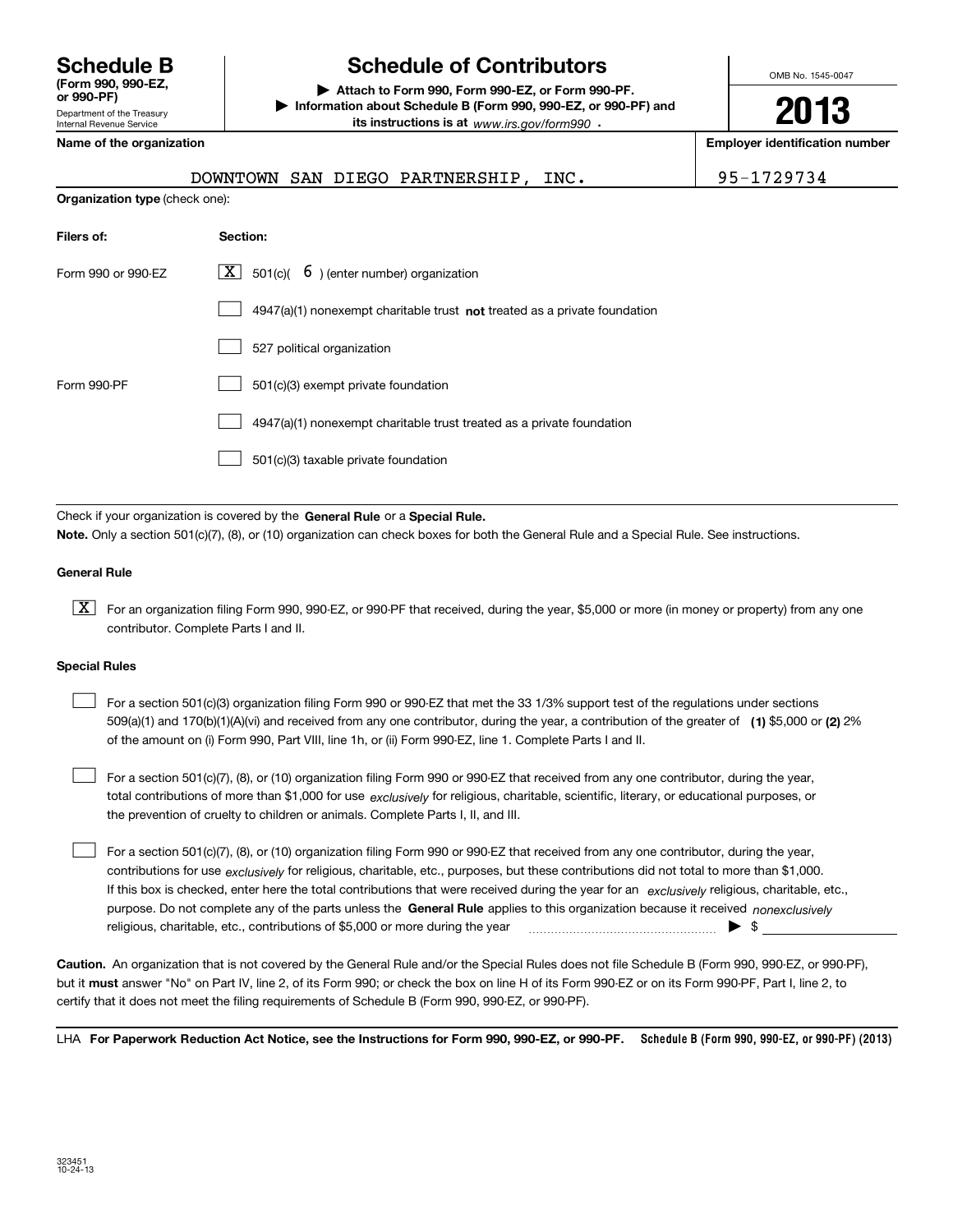|  | Name of organization |
|--|----------------------|
|--|----------------------|

**Employer identification number** 

DOWNTOWN SAN DIEGO PARTNERSHIP, INC. 95-1729734

Chedule B (Form 990, 990-EZ, or 990-PF) (2013)<br> **2 ame of organization**<br> **2 Part I Contributors** (see instructions). Use duplicate copies of Part I if additional space is needed.<br> **295-1729734**<br> **295-1729734** 

| (a)<br>No. | (b)<br>Name, address, and ZIP + 4                                                                                          | (c)<br><b>Total contributions</b>           | (d)<br>Type of contribution                                                                                   |  |
|------------|----------------------------------------------------------------------------------------------------------------------------|---------------------------------------------|---------------------------------------------------------------------------------------------------------------|--|
| 1          | ACE PARKING<br>645 ASH STREET<br>SAN DIEGO, CA 92101                                                                       | 5,000.<br>$\mathsf{\$}$                     | х<br>Person<br>Pavroll<br><b>Noncash</b><br>(Complete Part II for<br>noncash contributions.)                  |  |
| (a)<br>No. | (b)<br>Name, address, and ZIP + 4                                                                                          | (c)<br><b>Total contributions</b>           | (d)<br>Type of contribution                                                                                   |  |
| 2          | AMERICAN MEDICAL RESPONSE<br>8808 BALBOA AVENUE, SUITE 150<br>SAN DIEGO, CA 92123                                          | 5,000.<br>$\mathfrak s$                     | x<br>Person<br>Payroll<br>Noncash<br>(Complete Part II for<br>noncash contributions.)                         |  |
| (a)<br>No. | (b)<br>Name, address, and ZIP + 4                                                                                          | (c)<br><b>Total contributions</b>           | (d)<br>Type of contribution                                                                                   |  |
| 3          | BANK OF AMERICA<br>B STREET, SUITE 620<br>450<br>SAN DIEGO, CA 92101                                                       | 5,000.<br>\$                                | Person<br>Pavroll<br>Noncash<br>(Complete Part II for<br>noncash contributions.)                              |  |
|            |                                                                                                                            |                                             |                                                                                                               |  |
| (a)<br>No. | (b)<br>Name, address, and ZIP + 4                                                                                          | (c)<br><b>Total contributions</b>           | (d)<br>Type of contribution                                                                                   |  |
| 4          | INC.<br>BBL,<br>B STREET, SUITE 400<br>450<br>SAN DIEGO, CA 92101                                                          | 5,000.<br>$\$$                              | Person<br>Payroll<br>Noncash<br>(Complete Part II for<br>noncash contributions.)                              |  |
| (a)<br>No. | (b)<br>Name, address, and ZIP + 4                                                                                          | (c)<br><b>Total contributions</b>           | (d)<br>Type of contribution                                                                                   |  |
| 5          | BOSA DEVELOPMENT CALIFORNIA II, INC.<br>500-1901 ROSSER AVENUE<br>BURNABY, BC, CANADA V5C 6S3                              | 10,000.<br>\$                               | х<br>Person<br>Payroll<br>Noncash<br>(Complete Part II for<br>noncash contributions.)                         |  |
| (a)        | (b)                                                                                                                        | (c)                                         | (d)                                                                                                           |  |
| No.<br>6   | Name, address, and ZIP + 4<br>BRIDGEPOINT EDUCATION<br>13500 EVENING CREEK DRIVE NORTH SUITE<br>600<br>SAN DIEGO, CA 92128 | <b>Total contributions</b><br>10,000.<br>\$ | Type of contribution<br>х<br>Person<br>Payroll<br>Noncash<br>(Complete Part II for<br>noncash contributions.) |  |

**Schedule B (Form 990, 990-EZ, or 990-PF) (2013)**

18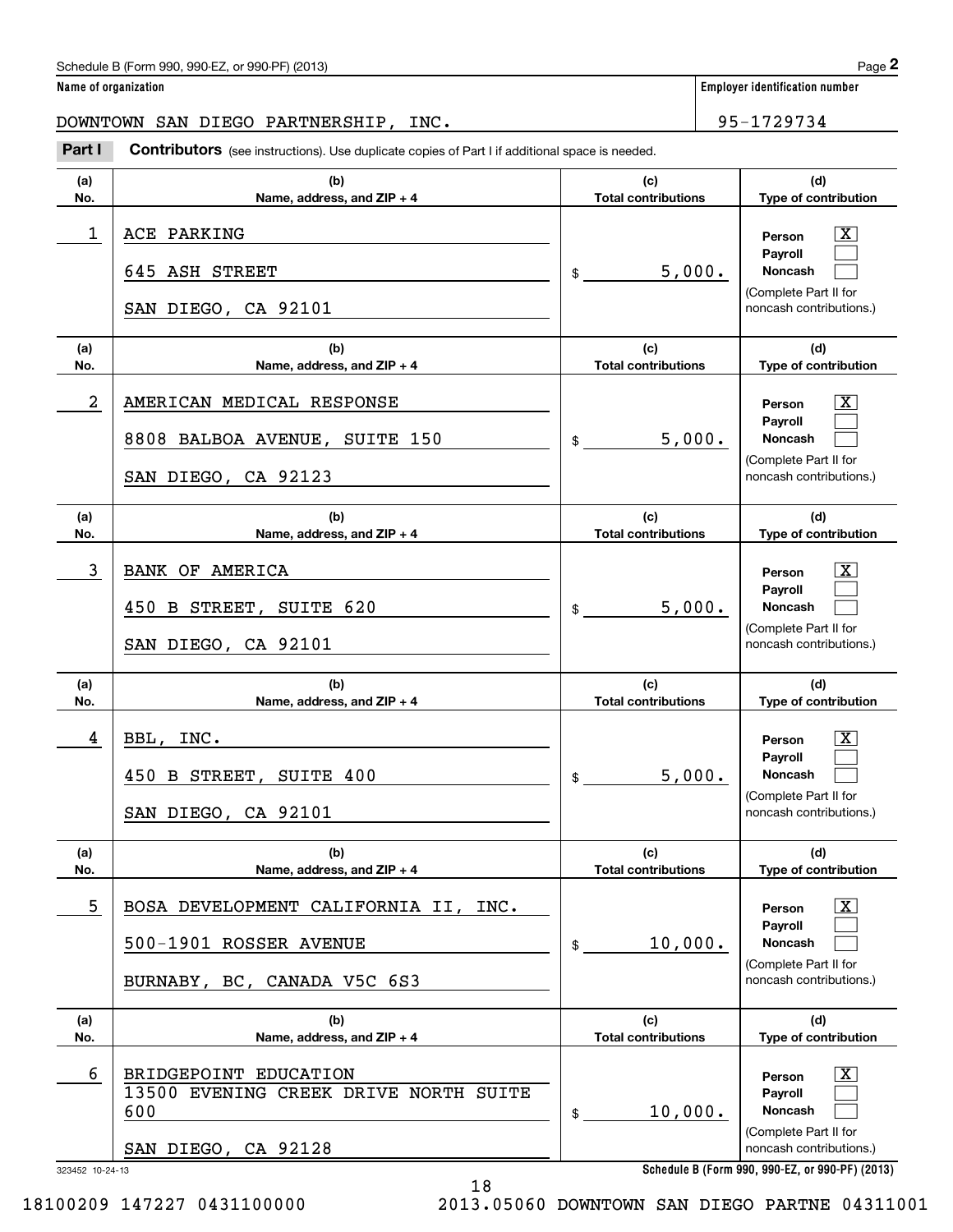DOWNTOWN SAN DIEGO PARTNERSHIP, INC. 95-1729734

Contributors (see instructions). Use duplicate copies of Part I if additional space is needed. Employer identification Page 2<br> **2** ame of organization<br> **2Part I** Contributors (see instructions). Use duplicate copies of Part I if additional space is needed.<br>
Part I Contributors (see instructions). Use duplicate copie

| (a) | (b)                                                                                           | (c)                        | (d)                                                                                                                                                 |
|-----|-----------------------------------------------------------------------------------------------|----------------------------|-----------------------------------------------------------------------------------------------------------------------------------------------------|
| No. | Name, address, and ZIP + 4                                                                    | <b>Total contributions</b> | Type of contribution                                                                                                                                |
| 7   | CARLETON MANAGEMENT, INC.<br>11440 WEST BERNARDO COURT, SUITE 240<br>SAN DIEGO, CA 92127      | 5,000.<br>$\frac{1}{2}$    | ΙX<br>Person<br>Payroll<br>Noncash<br>(Complete Part II for<br>noncash contributions.)                                                              |
| (a) | (b)                                                                                           | (c)                        | (d)                                                                                                                                                 |
| No. | Name, address, and $ZIP + 4$                                                                  | <b>Total contributions</b> | Type of contribution                                                                                                                                |
| 8   | CARRIER JOHNSON + CULTURE<br>1301 THIRD AVENUE<br>SAN DIEGO, CA 92101                         | 5,000.                     | ΙX<br>Person<br>Payroll<br>Noncash<br>(Complete Part II for<br>noncash contributions.)                                                              |
| (a) | (b)                                                                                           | (c)                        | (d)                                                                                                                                                 |
| No. | Name, address, and ZIP + 4                                                                    | <b>Total contributions</b> | Type of contribution                                                                                                                                |
| 9   | CLARK CONSTRUCTION GROUP- CALIFORNIA,<br>LP<br>525 B STREET, SUITE 250<br>SAN DIEGO, CA 92101 | 5,000.<br>$\frac{1}{2}$    | $\vert$ X $\vert$<br>Person<br>Payroll<br><b>Noncash</b><br>(Complete Part II for<br>noncash contributions.)                                        |
| (a) | (b)                                                                                           | (c)                        | (d)                                                                                                                                                 |
| No. | Name, address, and ZIP + 4                                                                    | <b>Total contributions</b> | Type of contribution                                                                                                                                |
| 10  | CUSHMAN WAKEFIELD<br>4435 EASTGATE MALL, SUITE 200<br>SAN DIEGO, CA 92121                     | 10,000.<br>$\frac{1}{2}$   | $\mathbf{X}$<br>Person<br>Payroll<br><b>Noncash</b><br>(Complete Part II for<br>noncash contributions.)                                             |
| (a) | (b)                                                                                           | (c)                        | (d)                                                                                                                                                 |
| No. | Name, address, and ZIP + 4                                                                    | <b>Total contributions</b> | Type of contribution                                                                                                                                |
| 11  | DYNALECTRIC COMPANY<br>9505 CHESAPEAKE DRIVE<br>SAN DIEGO, CA 92123                           | 5,000.<br>$\mathsf{\$}$    | $\vert$ X<br>Person<br>Payroll<br>Noncash<br>(Complete Part II for<br>noncash contributions.)                                                       |
| (a) | (b)                                                                                           | (c)                        | (d)                                                                                                                                                 |
| No. | Name, address, and ZIP + 4                                                                    | <b>Total contributions</b> | Type of contribution                                                                                                                                |
| 12  | FOX SPORTS SAN DIEGO<br>10TH AVE. SUITE 400<br>350<br>SAN DIEGO, CA 92101<br>323452 10-24-13  | 5,000.<br>$\mathsf{\$}$    | $\mathbf{X}$<br>Person<br>Payroll<br>Noncash<br>(Complete Part II for<br>noncash contributions.)<br>Schedule B (Form 990, 990-EZ, or 990-PF) (2013) |

19

18100209 147227 0431100000 2013.05060 DOWNTOWN SAN DIEGO PARTNE 04311001

**Schedule B (Form 990, 990-EZ, or 990-PF) (2013)**

**Name of organization Employer identification number**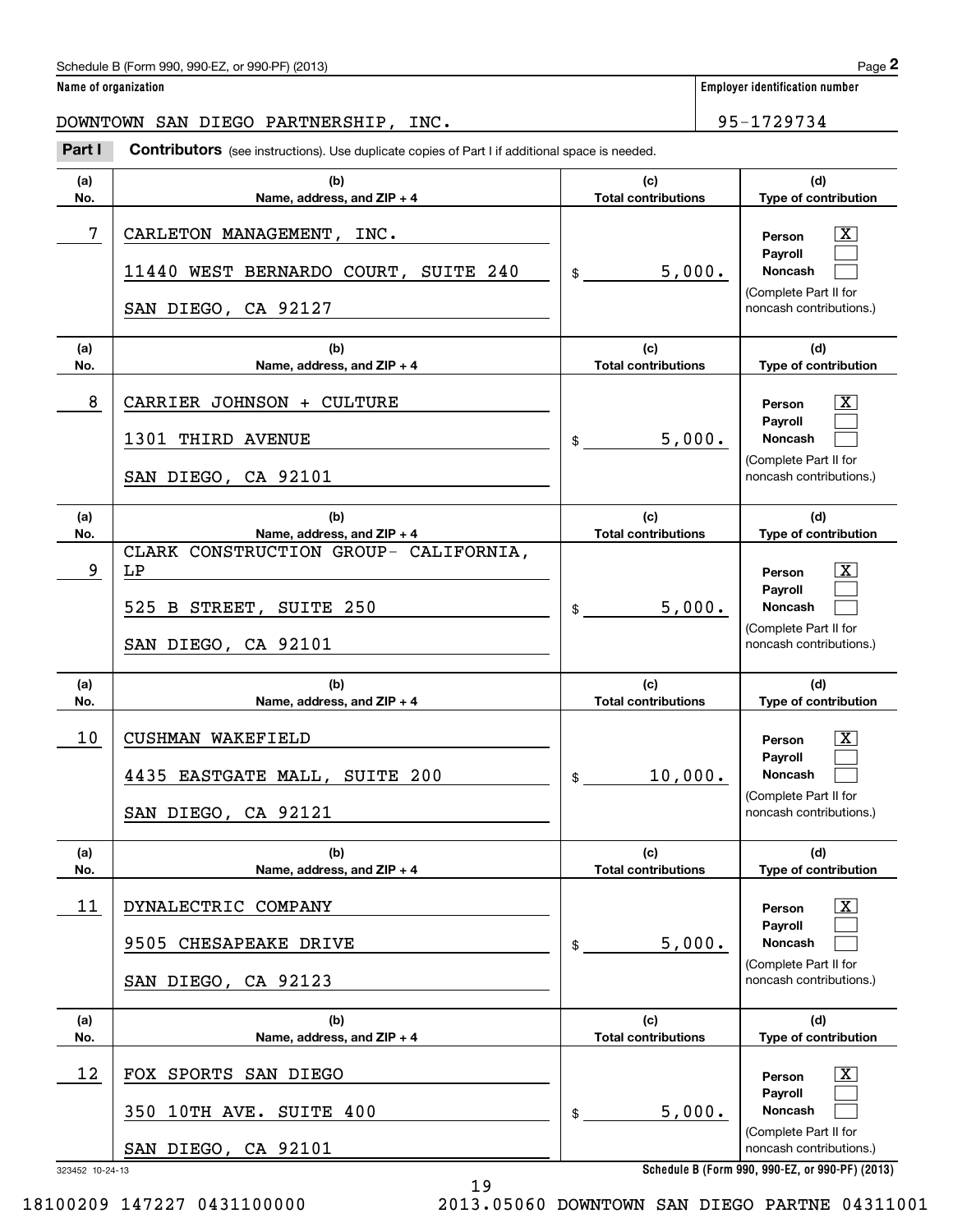## **Name of organization Employer identification number**

DOWNTOWN SAN DIEGO PARTNERSHIP, INC. 95-1729734

Contributors (see instructions). Use duplicate copies of Part I if additional space is needed. Employer identification Page 2<br> **2** ame of organization<br> **2Part I** Contributors (see instructions). Use duplicate copies of Part I if additional space is needed.<br>
Part I Contributors (see instructions). Use duplicate copie

| (a)                   | (b)                                                                                                        | (c)<br><b>Total contributions</b> | (d)                                                                                                                                                 |  |  |
|-----------------------|------------------------------------------------------------------------------------------------------------|-----------------------------------|-----------------------------------------------------------------------------------------------------------------------------------------------------|--|--|
| No.<br>13             | Name, address, and ZIP + 4<br>HIGGS FLETCHER & MACK<br>401 WEST A STREET SUITE 2600<br>SAN DIEGO, CA 92101 | 5,000.<br>$\mathsf{\$}$           | Type of contribution<br>X<br>Person<br>Payroll<br>Noncash<br>(Complete Part II for<br>noncash contributions.)                                       |  |  |
| (a)<br>No.            | (b)<br>Name, address, and $ZIP + 4$                                                                        | (c)<br><b>Total contributions</b> | (d)<br>Type of contribution                                                                                                                         |  |  |
| 14                    | HUGHES MARINO<br>1450 FRONT STREET<br>SAN DIEGO, CA 92101                                                  | 10,000.<br>$\frac{1}{2}$          | X<br>Person<br>Payroll<br>Noncash<br>(Complete Part II for<br>noncash contributions.)                                                               |  |  |
| (a)<br>No.            | (b)<br>Name, address, and ZIP + 4                                                                          | (c)<br><b>Total contributions</b> | (d)<br>Type of contribution                                                                                                                         |  |  |
| 15                    | IRVINE COMPANY<br>600 WEST BROADWAY, #300<br>SAN DIEGO, CA 92101                                           | 7,000.<br>$\frac{1}{2}$           | X<br>Person<br>Payroll<br>Noncash<br>(Complete Part II for<br>noncash contributions.)                                                               |  |  |
| (a)<br>No.            | (b)<br>Name, address, and ZIP + 4                                                                          | (c)<br><b>Total contributions</b> | (d)<br>Type of contribution                                                                                                                         |  |  |
| 16                    | LANKFORD & ASSOCIATES<br>1050 PARK BLVD.<br>SAN DIEGO, CA 92101                                            | 5,000.<br>$\frac{1}{2}$           | X<br>Person<br>Payroll<br>Noncash<br>(Complete Part II for<br>noncash contributions.)                                                               |  |  |
| (a)<br>No.            | (b)<br>Name, address, and ZIP + 4                                                                          | (c)<br><b>Total contributions</b> | (d)<br>Type of contribution                                                                                                                         |  |  |
| 17                    | MCCARTHY BUILDING COMPANIES, INC.<br>6165 GREENWICH DRIVE, SUITE 340<br>SAN DIEGO, CA 92122                | 5,000.<br>$$$ $-$                 | $\boxed{\text{X}}$<br>Person<br>Payroll<br>Noncash<br>(Complete Part II for<br>noncash contributions.)                                              |  |  |
| (a)<br>No.            | (b)<br>Name, address, and ZIP + 4                                                                          | (c)<br><b>Total contributions</b> | (d)<br>Type of contribution                                                                                                                         |  |  |
| 18<br>323452 10-24-13 | OLIVERMCMILLAN<br>733 8TH AVENUE<br>SAN DIEGO, CA 92101                                                    | 10,000.<br>$\mathsf{\$}$          | $\mathbf{X}$<br>Person<br>Payroll<br>Noncash<br>(Complete Part II for<br>noncash contributions.)<br>Schedule B (Form 990, 990-EZ, or 990-PF) (2013) |  |  |

**Schedule B (Form 990, 990-EZ, or 990-PF) (2013)**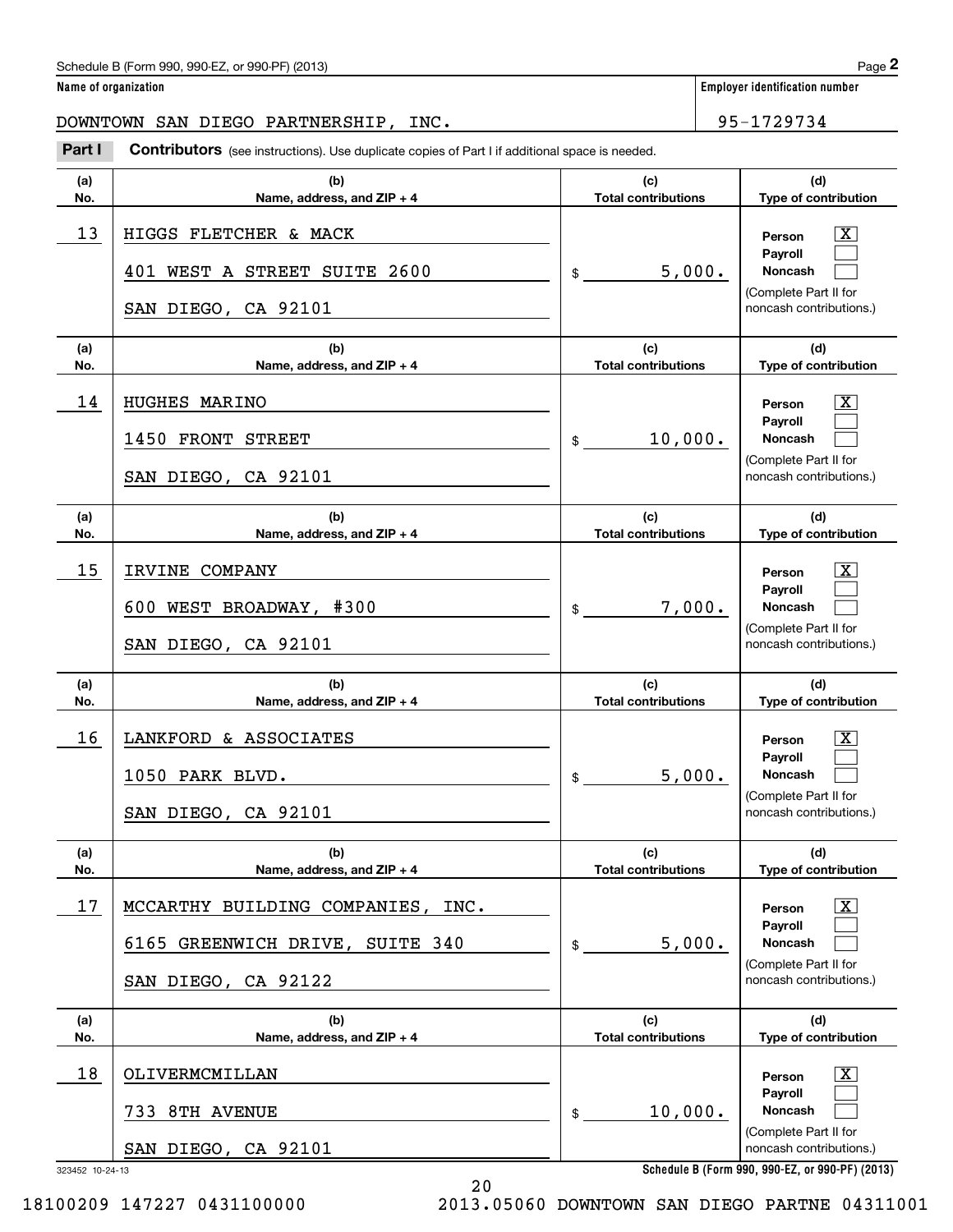# DOWNTOWN SAN DIEGO PARTNERSHIP, INC. 95-1729734

Contributors (see instructions). Use duplicate copies of Part I if additional space is needed. Employer identification Page 2<br> **2** ame of organization<br> **2Part I** Contributors (see instructions). Use duplicate copies of Part I if additional space is needed.<br> **Part I** Contributors (see instructions). Use duplicate cop

| (a)                   | (b)                                                                                        | (c)                        | (d)                                                                                                                                                        |  |
|-----------------------|--------------------------------------------------------------------------------------------|----------------------------|------------------------------------------------------------------------------------------------------------------------------------------------------------|--|
| No.                   | Name, address, and $ZIP + 4$                                                               | <b>Total contributions</b> | Type of contribution                                                                                                                                       |  |
| 19                    | PCL CONSTRUCTION SERVICES<br>4690 EXECUTIVE DRIVE, SUITE 100<br>SAN DIEGO, CA 92121        | 5,000.<br>$\frac{1}{2}$    | X  <br>Person<br>Payroll<br>Noncash<br>(Complete Part II for<br>noncash contributions.)                                                                    |  |
| (a)                   | (b)                                                                                        | (c)                        | (d)                                                                                                                                                        |  |
| No.                   | Name, address, and $ZIP + 4$                                                               | <b>Total contributions</b> | Type of contribution                                                                                                                                       |  |
| 20                    | POSEIDON RESOURCES<br>501 WEST BROADWAY SUITE 2020<br>SAN DIEGO, CA 92101                  | 5,000.<br>$\frac{1}{2}$    | X  <br>Person<br>Payroll<br>Noncash<br>(Complete Part II for<br>noncash contributions.)                                                                    |  |
| (a)                   | (b)                                                                                        | (c)                        | (d)                                                                                                                                                        |  |
| No.                   | Name, address, and $ZIP + 4$                                                               | <b>Total contributions</b> | Type of contribution                                                                                                                                       |  |
| 21                    | <b>SDG&amp;E</b><br>LUCIA STONE 8330 CENTURY PARK COURT<br>ML#CP31D<br>SAN DIEGO, CA 92123 | 10,000.<br>$\frac{1}{2}$   | X  <br>Person<br>Payroll<br>Noncash<br>(Complete Part II for<br>noncash contributions.)                                                                    |  |
| (a)                   | (b)                                                                                        | (c)                        | (d)                                                                                                                                                        |  |
| No.                   | Name, address, and ZIP + 4                                                                 | <b>Total contributions</b> | Type of contribution                                                                                                                                       |  |
| 22                    | SAN DIEGO PADRES<br>100 PARK BLVD<br>SAN DIEGO, CA 92101                                   | 10,000.                    | $\lfloor x \rfloor$<br>Person<br>Payroll<br>Noncash<br>(Complete Part II for<br>noncash contributions.)                                                    |  |
| (a)                   | (b)                                                                                        | (c)                        | (d)                                                                                                                                                        |  |
| No.                   | Name, address, and ZIP + 4                                                                 | <b>Total contributions</b> | Type of contribution                                                                                                                                       |  |
| 23                    | SUFFOLK-ROEL<br>P.O. BOX 80216<br>SAN DIEGO, CA 92138                                      | 5,000.<br>$\mathsf{\$}$    | $\vert$ X<br>Person<br>Payroll<br>Noncash<br>(Complete Part II for<br>noncash contributions.)                                                              |  |
| (a)                   | (b)                                                                                        | (c)                        | (d)                                                                                                                                                        |  |
| No.                   | Name, address, and ZIP + 4                                                                 | <b>Total contributions</b> | Type of contribution                                                                                                                                       |  |
| 24<br>323452 10-24-13 | SYCUAN BAND OF THE KUMEYAAY NATION<br>ADAM DAY 5459 SYCUAN ROAD<br>EL CAJON, CA 92019      | 10,000.<br>$\mathsf{\$}$   | $\lfloor x \rfloor$<br>Person<br>Payroll<br>Noncash<br>(Complete Part II for<br>noncash contributions.)<br>Schedule B (Form 990, 990-EZ, or 990-PF) (2013) |  |

**Schedule B (Form 990, 990-EZ, or 990-PF) (2013)**

**Name of organization Employer identification number**

18100209 147227 0431100000 2013.05060 DOWNTOWN SAN DIEGO PARTNE 04311001

21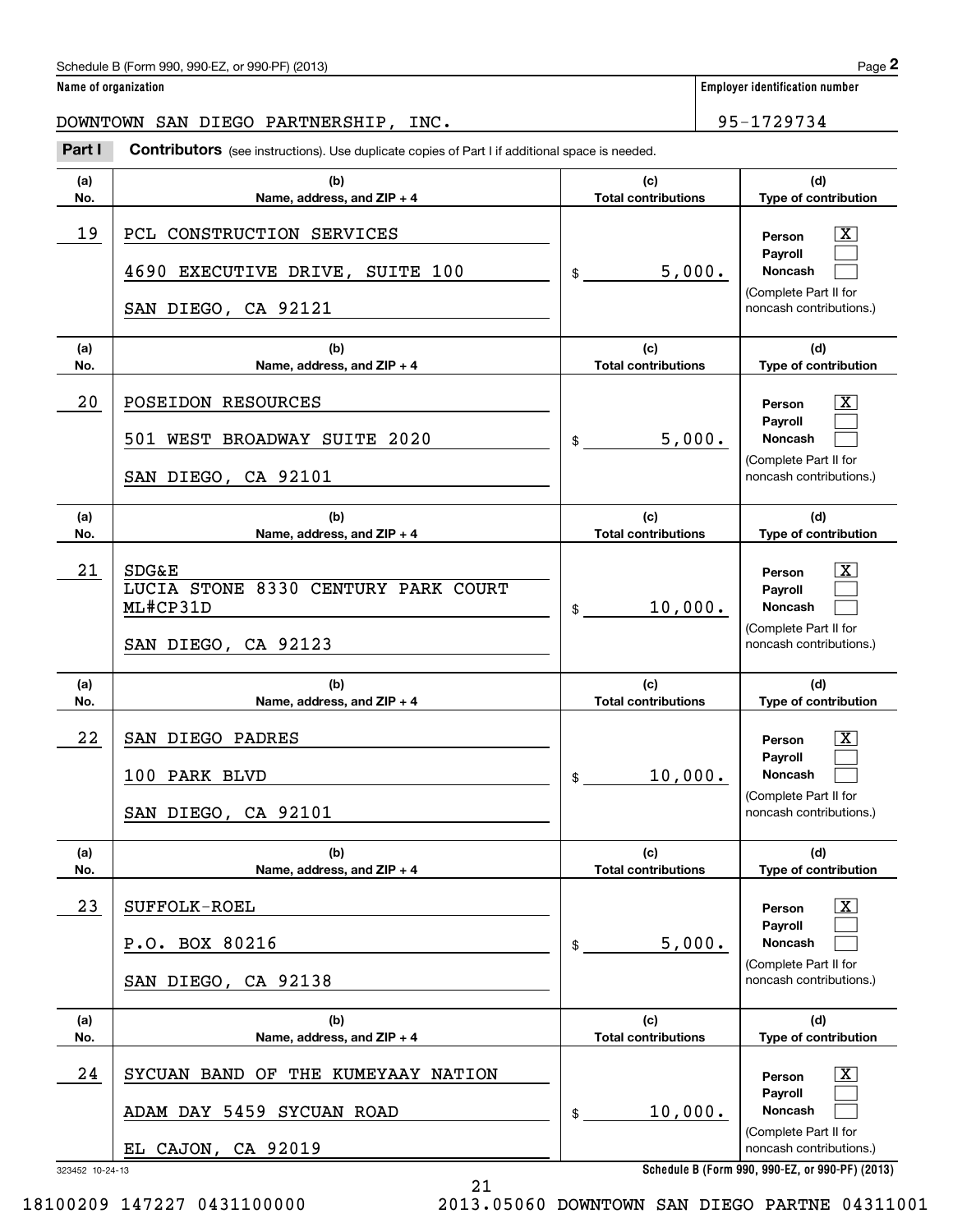**Name of organization Employer identification number**

DOWNTOWN SAN DIEGO PARTNERSHIP, INC. 95-1729734

Chedule B (Form 990, 990-EZ, or 990-PF) (2013)<br> **2 ame of organization**<br> **2 Part I Contributors** (see instructions). Use duplicate copies of Part I if additional space is needed.<br> **295-1729734**<br> **295-1729734** 

| (a)<br>No. | (b)<br>Name, address, and ZIP + 4                                                               | (c)<br><b>Total contributions</b>          | (d)<br>Type of contribution                                                                                                                                                            |  |  |
|------------|-------------------------------------------------------------------------------------------------|--------------------------------------------|----------------------------------------------------------------------------------------------------------------------------------------------------------------------------------------|--|--|
| 25         | <b>WAL-MART</b><br>PO BOX 750<br>5,000.<br>$\frac{1}{2}$<br>LOMA LINDA, CA 92318                |                                            | x<br>Person<br>Payroll<br>Noncash<br>(Complete Part II for<br>noncash contributions.)                                                                                                  |  |  |
| (a)<br>No. | (b)<br>Name, address, and $ZIP + 4$                                                             | (c)<br><b>Total contributions</b>          | (d)<br>Type of contribution                                                                                                                                                            |  |  |
| 26         | WESTFIELD CORPORATION<br>225 BROADWAY, SUITE 1700<br>SAN DIEGO, CA 92101                        | 5,000.<br>$\mathsf{\$}$                    | x<br>Person<br>Payroll<br><b>Noncash</b><br>(Complete Part II for<br>noncash contributions.)                                                                                           |  |  |
| (a)<br>No. | (b)<br>Name, address, and ZIP + 4                                                               | (c)<br><b>Total contributions</b>          | (d)<br>Type of contribution                                                                                                                                                            |  |  |
| 27         | BROWN LAW GROUP<br>600 B STREET, STE. 1650<br>SAN DIEGO, CA 92101                               | 5,000.<br>$\mathsf{\$}$                    | x<br>Person<br>Payroll<br><b>Noncash</b><br>(Complete Part II for<br>noncash contributions.)                                                                                           |  |  |
| (a)<br>No. | (b)<br>Name, address, and ZIP + 4                                                               | (c)<br><b>Total contributions</b>          | (d)<br>Type of contribution                                                                                                                                                            |  |  |
|            |                                                                                                 |                                            |                                                                                                                                                                                        |  |  |
| 28         | CALIFORNIA APARTMENT ASSOCIATION<br>2532 TRUXTUN ROAD, SUITE 208<br>SAN DIEGO, CA 92116         | 5,000.<br>$\mathsf{\$}$                    | x<br>Person<br>Payroll<br>Noncash<br>(Complete Part II for<br>noncash contributions.)                                                                                                  |  |  |
| (a)<br>No. | (b)<br>Name, address, and ZIP + 4                                                               | (c)<br><b>Total contributions</b>          | (d)<br>Type of contribution                                                                                                                                                            |  |  |
| 29         | EMMES REALTY SERVICES OF CA<br>3161 MICHELSON DRIVE, SUITE 900<br>IRVINE, CA 92612              | 10,000.<br>\$                              | x<br>Person<br>Payroll<br><b>Noncash</b><br>(Complete Part II for<br>noncash contributions.)                                                                                           |  |  |
| (a)        | (b)                                                                                             | (c)                                        | (d)                                                                                                                                                                                    |  |  |
| No.<br>30  | Name, address, and ZIP + 4<br>HP INVESTORS<br>9404 GENESEE AVE, SUITE 330<br>LA JOLLA, CA 92037 | <b>Total contributions</b><br>7,000.<br>\$ | Type of contribution<br>$\overline{\mathbf{X}}$<br>Person<br>Payroll<br>Noncash<br>(Complete Part II for<br>noncash contributions.)<br>Schedule B (Form 990, 990-EZ, or 990-PF) (2013) |  |  |

**Schedule B (Form 990, 990-EZ, or 990-PF) (2013)**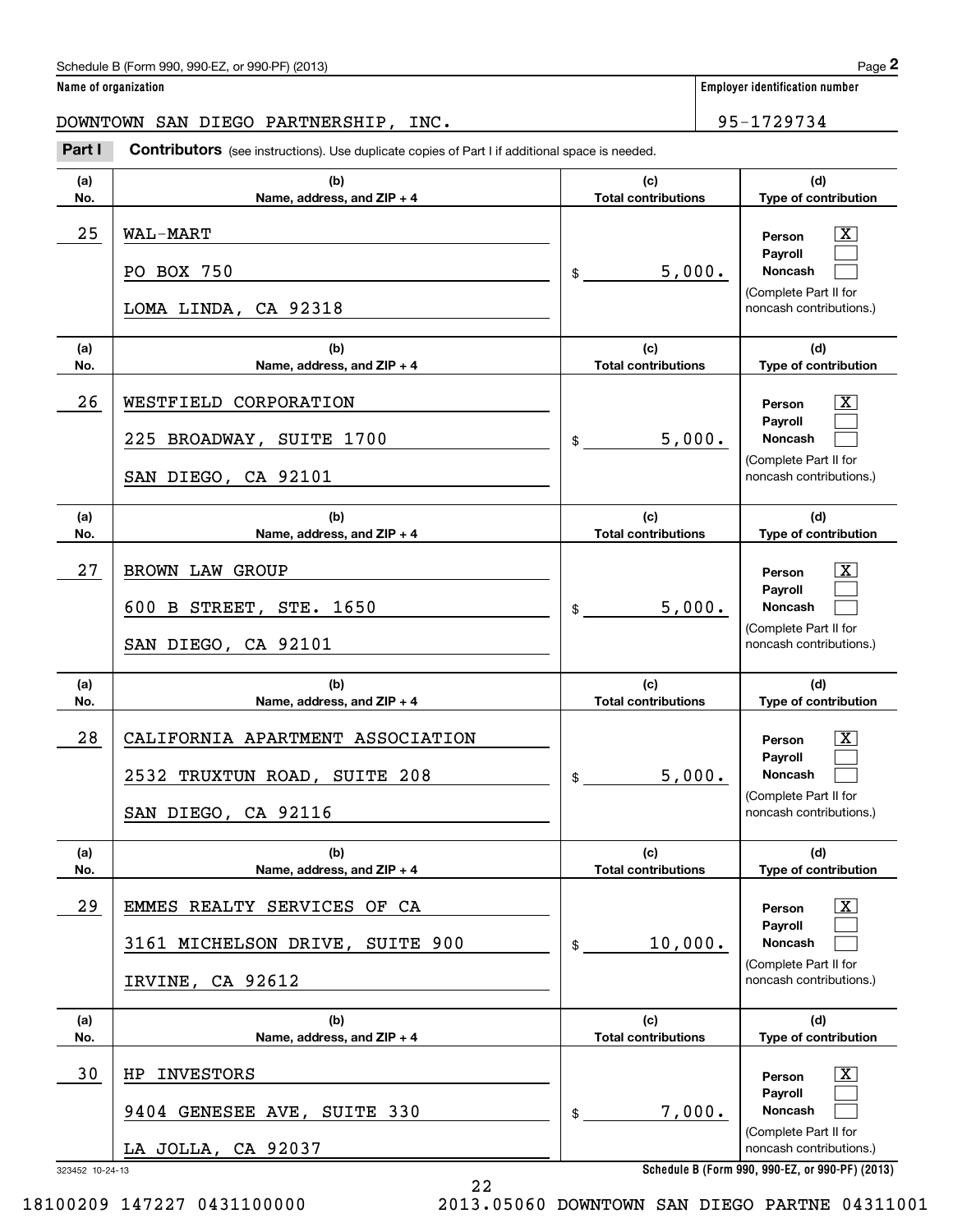# DOWNTOWN SAN DIEGO PARTNERSHIP, INC. 95-1729734

Chedule B (Form 990, 990-EZ, or 990-PF) (2013)<br> **2 ame of organization**<br> **2 Part I Contributors** (see instructions). Use duplicate copies of Part I if additional space is needed.<br> **295-1729734**<br> **295-1729734** 

| (a) | (b)                                                                                       | (c)                        | (d)                                                                                                                                 |
|-----|-------------------------------------------------------------------------------------------|----------------------------|-------------------------------------------------------------------------------------------------------------------------------------|
| No. | Name, address, and ZIP + 4                                                                | <b>Total contributions</b> | Type of contribution                                                                                                                |
| 31  | LA JOLLA MJ MANAGEMENT, LLC<br>7979 IVANHOE AVE., SUITE 555<br>LA JOLLA, CA 92037         | 10,000.                    | ΙX<br>Person<br>Payroll<br>Noncash<br>(Complete Part II for<br>noncash contributions.)                                              |
| (a) | (b)                                                                                       | (c)                        | (d)                                                                                                                                 |
| No. | Name, address, and ZIP + 4                                                                | <b>Total contributions</b> | Type of contribution                                                                                                                |
| 32  | MANPOWER TEMPORARY SERVICE<br>1855 1ST AVENUE, SUITE 300<br>SAN DIEGO, CA 92101           | 10,000.<br>$\frac{1}{2}$   | ΙX<br>Person<br>Payroll<br>Noncash<br>(Complete Part II for<br>noncash contributions.)                                              |
| (a) | (b)                                                                                       | (c)                        | (d)                                                                                                                                 |
| No. | Name, address, and $ZIP + 4$                                                              | <b>Total contributions</b> | Type of contribution                                                                                                                |
| 33  | OSISOFT<br>777 DAVIS STREET<br>SAN LEANDRO, CA 94577                                      | 7,500.<br>$\frac{1}{2}$    | ΙX<br>Person<br>Payroll<br>Noncash<br>(Complete Part II for<br>noncash contributions.)                                              |
| (a) | (b)                                                                                       | (c)                        | (d)                                                                                                                                 |
| No. | Name, address, and ZIP + 4                                                                | <b>Total contributions</b> | Type of contribution                                                                                                                |
| 34  | VALLEY VIEW CASINO CENTER<br>3500 SPORTS ARENA BLVD<br>SAN DIEGO, CA 92110                | 5,000.<br>$\frac{1}{2}$    | ΙX<br>Person<br>Payroll<br>Noncash<br>(Complete Part II for<br>noncash contributions.)                                              |
| (a) | (b)                                                                                       | (c)                        | (d)                                                                                                                                 |
| No. | Name, address, and ZIP + 4                                                                | <b>Total contributions</b> | Type of contribution                                                                                                                |
| 35  | XEROS/XEROX STATE & LOCAL SOLUTIONS<br>INC.<br>28452 CERVEZA COURT<br>ESCONDIDO, CA 92026 | 10,000.<br>$\mathfrak{S}$  | $\mathbf{X}$<br>Person<br>Payroll<br>Noncash<br>(Complete Part II for<br>noncash contributions.)                                    |
| (a) | (b)                                                                                       | (c)                        | (d)                                                                                                                                 |
| No. | Name, address, and ZIP + 4                                                                | <b>Total contributions</b> | Type of contribution                                                                                                                |
|     |                                                                                           | \$                         | Person<br>Payroll<br>Noncash<br>(Complete Part II for<br>noncash contributions.)<br>Cohodule B (Form 000, 000 E7, or 000 BE) (9019) |

23

**Name of organization Employer identification number**

323452 10-24-13

**Schedule B (Form 990, 990-EZ, or 990-PF) (2013)**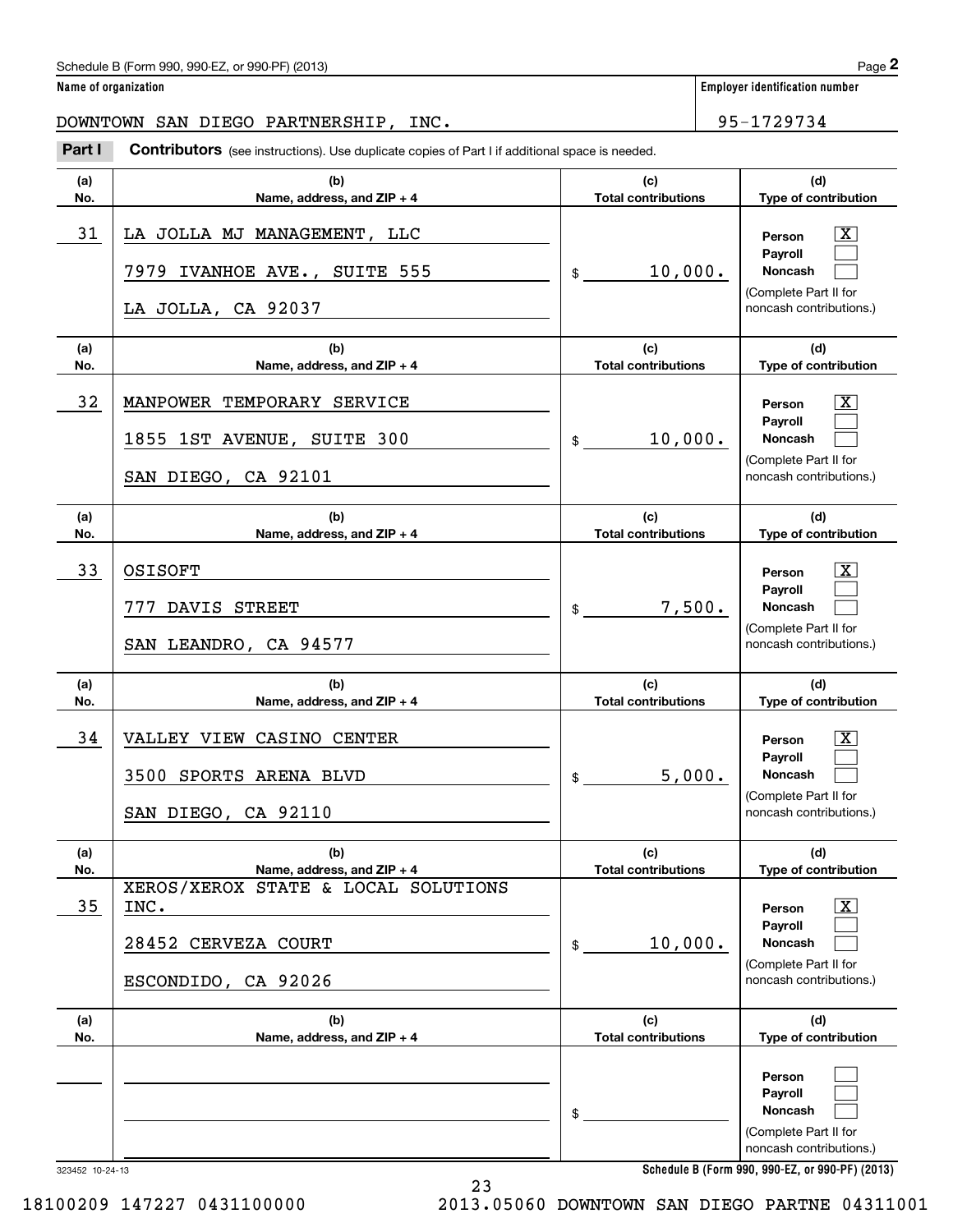**Name of organization Employer identification number**

DOWNTOWN SAN DIEGO PARTNERSHIP, INC. 95-1729734

# Employer identification number<br>
ame of organization<br> **3Part II Noncash Property** (see instructions). Use duplicate copies of Part II if additional space is needed.<br> **Part II Noncash Property** (see instructions). Use du

| (a)<br>No.<br>from<br>Part I | (b)<br>Description of noncash property given | (c)<br>FMV (or estimate)<br>(see instructions) | (d)<br>Date received                            |
|------------------------------|----------------------------------------------|------------------------------------------------|-------------------------------------------------|
|                              |                                              |                                                |                                                 |
|                              |                                              | $\frac{1}{2}$                                  |                                                 |
| (a)<br>No.<br>from<br>Part I | (b)<br>Description of noncash property given | (c)<br>FMV (or estimate)<br>(see instructions) | (d)<br>Date received                            |
|                              |                                              |                                                |                                                 |
|                              |                                              | $\mathfrak{S}$                                 |                                                 |
| (a)<br>No.<br>from<br>Part I | (b)<br>Description of noncash property given | (c)<br>FMV (or estimate)<br>(see instructions) | (d)<br>Date received                            |
|                              |                                              |                                                |                                                 |
|                              |                                              | $\mathfrak{S}$                                 |                                                 |
| (a)<br>No.<br>from<br>Part I | (b)<br>Description of noncash property given | (c)<br>FMV (or estimate)<br>(see instructions) | (d)<br>Date received                            |
|                              |                                              |                                                |                                                 |
|                              |                                              | $\mathfrak s$                                  |                                                 |
| (a)<br>No.<br>from<br>Part I | (b)<br>Description of noncash property given | (c)<br>FMV (or estimate)<br>(see instructions) | (d)<br>Date received                            |
|                              |                                              |                                                |                                                 |
|                              |                                              | \$                                             |                                                 |
| (a)<br>No.<br>from<br>Part I | (b)<br>Description of noncash property given | (c)<br>FMV (or estimate)<br>(see instructions) | (d)<br>Date received                            |
|                              |                                              |                                                |                                                 |
|                              |                                              | \$                                             |                                                 |
| 323453 10-24-13              |                                              |                                                | Schedule B (Form 990, 990-EZ, or 990-PF) (2013) |

24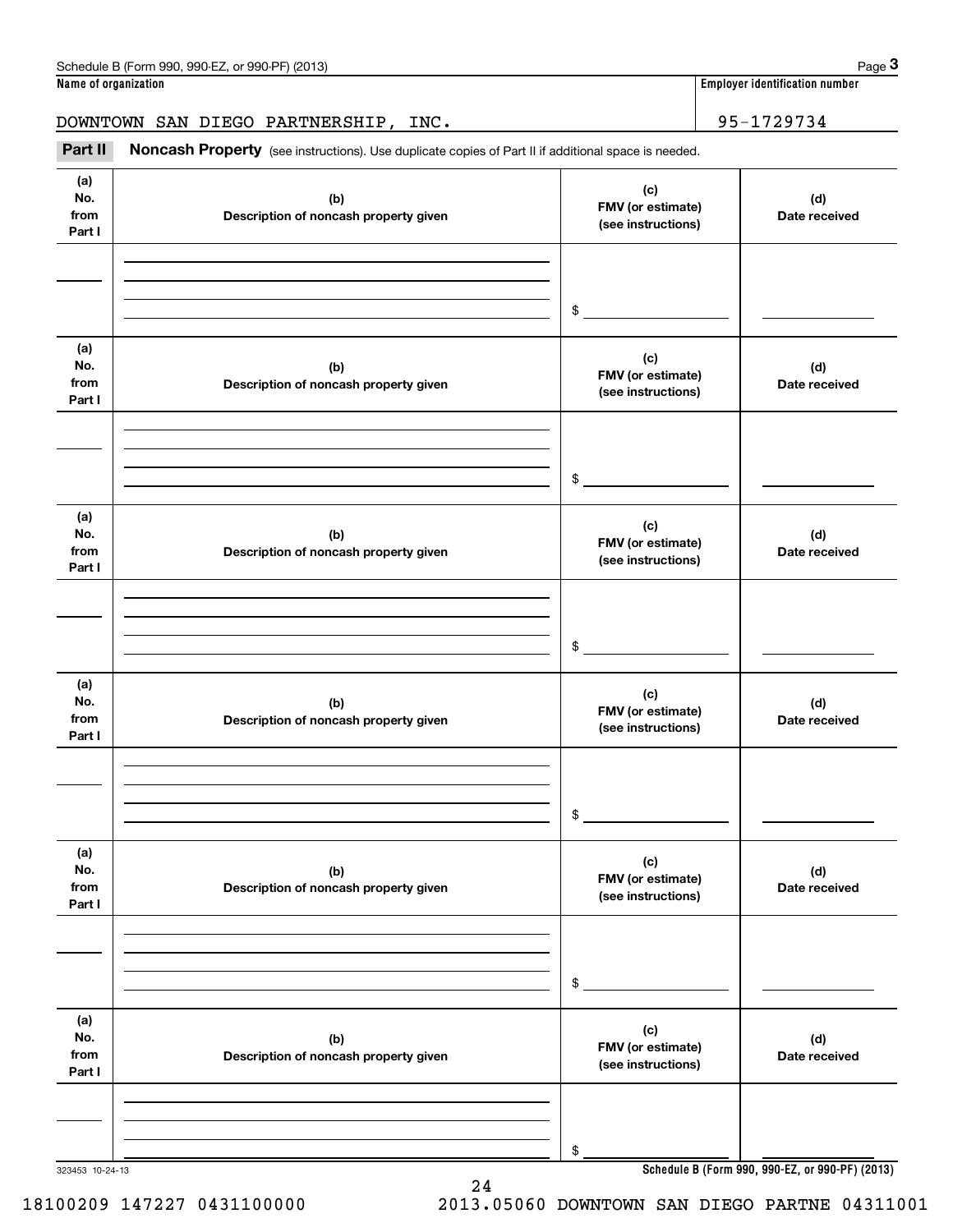| المحافيت المتحددة فتاله بمستدلة                 | l Faceborio Montfilestico annibon |
|-------------------------------------------------|-----------------------------------|
| Schedule B (Form 990, 990-EZ, or 990-PF) (2013) | Page                              |

|                           | Schedule B (Form 990, 990-EZ, or 990-PF) (2013)                                                                                                                                                                                                                                                                                                    |                      | Page 4                                                                                                                                                       |
|---------------------------|----------------------------------------------------------------------------------------------------------------------------------------------------------------------------------------------------------------------------------------------------------------------------------------------------------------------------------------------------|----------------------|--------------------------------------------------------------------------------------------------------------------------------------------------------------|
| Name of organization      |                                                                                                                                                                                                                                                                                                                                                    |                      | <b>Employer identification number</b>                                                                                                                        |
|                           | DOWNTOWN SAN DIEGO PARTNERSHIP, INC.                                                                                                                                                                                                                                                                                                               |                      | 95-1729734                                                                                                                                                   |
| Part III                  | year. Complete columns (a) through (e) and the following line entry. For organizations completing Part III, enter<br>the total of $exclusively$ religious, charitable, etc., contributions of $$1,000$ or less for the year. (Enter this information once.) $\triangleright$ \$<br>Use duplicate copies of Part III if additional space is needed. |                      | $Exclusively$ religious, charitable, etc., individual contributions to section $501(c)(7)$ , (8), or (10) organizations that total more than \$1,000 for the |
| (a) No.<br>from<br>Part I | (b) Purpose of gift                                                                                                                                                                                                                                                                                                                                | (c) Use of gift      | (d) Description of how gift is held                                                                                                                          |
|                           |                                                                                                                                                                                                                                                                                                                                                    |                      |                                                                                                                                                              |
|                           |                                                                                                                                                                                                                                                                                                                                                    | (e) Transfer of gift |                                                                                                                                                              |
|                           | Transferee's name, address, and $ZIP + 4$                                                                                                                                                                                                                                                                                                          |                      | Relationship of transferor to transferee                                                                                                                     |
| (a) No.<br>from           | (b) Purpose of gift                                                                                                                                                                                                                                                                                                                                | (c) Use of gift      | (d) Description of how gift is held                                                                                                                          |
| Part I                    |                                                                                                                                                                                                                                                                                                                                                    |                      |                                                                                                                                                              |
|                           |                                                                                                                                                                                                                                                                                                                                                    | (e) Transfer of gift |                                                                                                                                                              |
|                           | Transferee's name, address, and ZIP + 4                                                                                                                                                                                                                                                                                                            |                      | Relationship of transferor to transferee                                                                                                                     |
| (a) No.                   |                                                                                                                                                                                                                                                                                                                                                    |                      |                                                                                                                                                              |
| from<br>Part I            | (b) Purpose of gift                                                                                                                                                                                                                                                                                                                                | (c) Use of gift      | (d) Description of how gift is held                                                                                                                          |
|                           |                                                                                                                                                                                                                                                                                                                                                    | (e) Transfer of gift |                                                                                                                                                              |
|                           | Transferee's name, address, and ZIP + 4                                                                                                                                                                                                                                                                                                            |                      | Relationship of transferor to transferee                                                                                                                     |
|                           |                                                                                                                                                                                                                                                                                                                                                    |                      |                                                                                                                                                              |
| (a) No.<br>from<br>Part I | (b) Purpose of gift                                                                                                                                                                                                                                                                                                                                | (c) Use of gift      | (d) Description of how gift is held                                                                                                                          |
|                           |                                                                                                                                                                                                                                                                                                                                                    |                      |                                                                                                                                                              |
|                           | Transferee's name, address, and ZIP + 4                                                                                                                                                                                                                                                                                                            | (e) Transfer of gift | Relationship of transferor to transferee                                                                                                                     |
|                           |                                                                                                                                                                                                                                                                                                                                                    |                      |                                                                                                                                                              |
|                           |                                                                                                                                                                                                                                                                                                                                                    |                      | 0.00000007                                                                                                                                                   |

25

**Schedule B (Form 990, 990-EZ, or 990-PF) (2013)**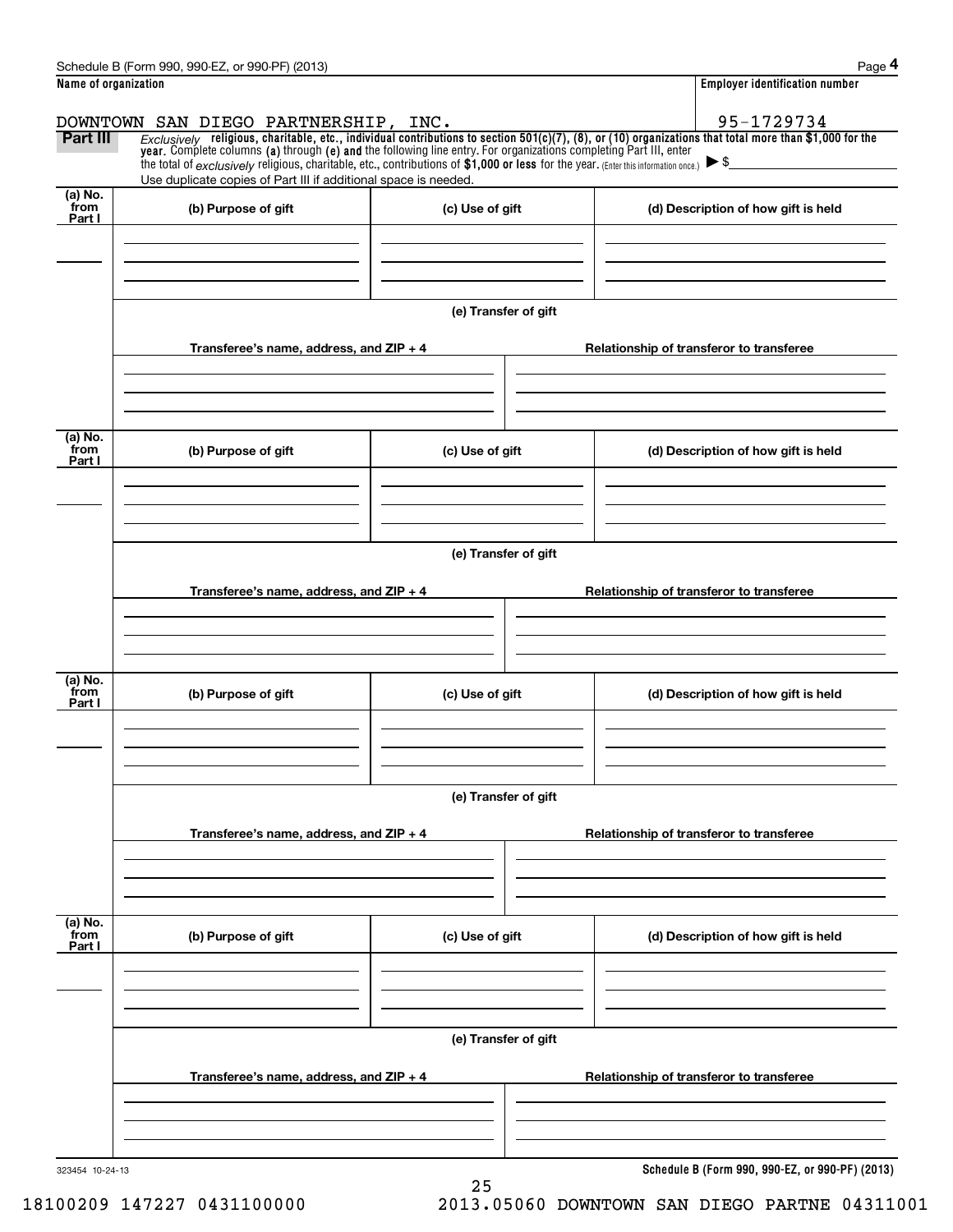| <b>SCHEDULE C</b>                                                  |                                                                                                                                                                                                                        | <b>Political Campaign and Lobbying Activities</b>                                                                                                                                                                                                                                                                                                                                                 |         |                                                                             | OMB No. 1545-0047                                                                                                                                           |  |
|--------------------------------------------------------------------|------------------------------------------------------------------------------------------------------------------------------------------------------------------------------------------------------------------------|---------------------------------------------------------------------------------------------------------------------------------------------------------------------------------------------------------------------------------------------------------------------------------------------------------------------------------------------------------------------------------------------------|---------|-----------------------------------------------------------------------------|-------------------------------------------------------------------------------------------------------------------------------------------------------------|--|
| (Form 990 or 990-EZ)                                               | For Organizations Exempt From Income Tax Under section 501(c) and section 527                                                                                                                                          |                                                                                                                                                                                                                                                                                                                                                                                                   |         |                                                                             |                                                                                                                                                             |  |
| Department of the Treasury<br><b>Internal Revenue Service</b>      | Complete if the organization is described below. Attach to Form 990 or Form 990-EZ.<br>See separate instructions. Information about Schedule C (Form 990 or 990-EZ) and its<br>instructions is at www.irs.gov/form990. |                                                                                                                                                                                                                                                                                                                                                                                                   |         |                                                                             |                                                                                                                                                             |  |
|                                                                    |                                                                                                                                                                                                                        | If the organization answered "Yes," to Form 990, Part IV, line 3, or Form 990-EZ, Part V, line 46 (Political Campaign Activities), then                                                                                                                                                                                                                                                           |         |                                                                             |                                                                                                                                                             |  |
|                                                                    |                                                                                                                                                                                                                        | • Section 501(c)(3) organizations: Complete Parts I-A and B. Do not complete Part I-C.                                                                                                                                                                                                                                                                                                            |         |                                                                             |                                                                                                                                                             |  |
|                                                                    |                                                                                                                                                                                                                        | • Section 501(c) (other than section 501(c)(3)) organizations: Complete Parts I-A and C below. Do not complete Part I-B.                                                                                                                                                                                                                                                                          |         |                                                                             |                                                                                                                                                             |  |
| • Section 527 organizations: Complete Part I-A only.               |                                                                                                                                                                                                                        |                                                                                                                                                                                                                                                                                                                                                                                                   |         |                                                                             |                                                                                                                                                             |  |
|                                                                    |                                                                                                                                                                                                                        | If the organization answered "Yes," to Form 990, Part IV, line 4, or Form 990-EZ, Part VI, line 47 (Lobbying Activities), then                                                                                                                                                                                                                                                                    |         |                                                                             |                                                                                                                                                             |  |
|                                                                    |                                                                                                                                                                                                                        | • Section 501(c)(3) organizations that have filed Form 5768 (election under section 501(h)): Complete Part II-A. Do not complete Part II-B.                                                                                                                                                                                                                                                       |         |                                                                             |                                                                                                                                                             |  |
|                                                                    |                                                                                                                                                                                                                        | • Section 501(c)(3) organizations that have NOT filed Form 5768 (election under section 501(h)): Complete Part II-B. Do not complete Part II-A.<br>If the organization answered "Yes," to Form 990, Part IV, line 5 (Proxy Tax) or Form 990-EZ, Part V, line 35c (Proxy Tax), then                                                                                                                |         |                                                                             |                                                                                                                                                             |  |
| • Section 501(c)(4), (5), or (6) organizations: Complete Part III. |                                                                                                                                                                                                                        |                                                                                                                                                                                                                                                                                                                                                                                                   |         |                                                                             |                                                                                                                                                             |  |
| Name of organization                                               |                                                                                                                                                                                                                        |                                                                                                                                                                                                                                                                                                                                                                                                   |         |                                                                             | <b>Employer identification number</b>                                                                                                                       |  |
|                                                                    |                                                                                                                                                                                                                        | DOWNTOWN SAN DIEGO PARTNERSHIP, INC.                                                                                                                                                                                                                                                                                                                                                              |         |                                                                             | 95-1729734                                                                                                                                                  |  |
| Part I-A                                                           |                                                                                                                                                                                                                        | Complete if the organization is exempt under section 501(c) or is a section 527 organization.                                                                                                                                                                                                                                                                                                     |         |                                                                             |                                                                                                                                                             |  |
|                                                                    |                                                                                                                                                                                                                        |                                                                                                                                                                                                                                                                                                                                                                                                   |         |                                                                             |                                                                                                                                                             |  |
|                                                                    |                                                                                                                                                                                                                        | 1 Provide a description of the organization's direct and indirect political campaign activities in Part IV.                                                                                                                                                                                                                                                                                       |         |                                                                             |                                                                                                                                                             |  |
|                                                                    |                                                                                                                                                                                                                        |                                                                                                                                                                                                                                                                                                                                                                                                   |         | $\triangleright$ \$                                                         |                                                                                                                                                             |  |
|                                                                    |                                                                                                                                                                                                                        |                                                                                                                                                                                                                                                                                                                                                                                                   |         |                                                                             |                                                                                                                                                             |  |
| Part I-B                                                           |                                                                                                                                                                                                                        | Complete if the organization is exempt under section 501(c)(3).                                                                                                                                                                                                                                                                                                                                   |         |                                                                             |                                                                                                                                                             |  |
|                                                                    |                                                                                                                                                                                                                        | 1 Enter the amount of any excise tax incurred by the organization under section 4955                                                                                                                                                                                                                                                                                                              |         | $\ldots$ $\blacktriangleright$ \$                                           |                                                                                                                                                             |  |
|                                                                    |                                                                                                                                                                                                                        |                                                                                                                                                                                                                                                                                                                                                                                                   |         |                                                                             |                                                                                                                                                             |  |
|                                                                    |                                                                                                                                                                                                                        |                                                                                                                                                                                                                                                                                                                                                                                                   |         |                                                                             | Yes<br>No                                                                                                                                                   |  |
|                                                                    |                                                                                                                                                                                                                        |                                                                                                                                                                                                                                                                                                                                                                                                   |         |                                                                             | Yes<br>No                                                                                                                                                   |  |
| <b>b</b> If "Yes," describe in Part IV.                            |                                                                                                                                                                                                                        |                                                                                                                                                                                                                                                                                                                                                                                                   |         |                                                                             |                                                                                                                                                             |  |
| Part I-C                                                           |                                                                                                                                                                                                                        | Complete if the organization is exempt under section 501(c), except section 501(c)(3).                                                                                                                                                                                                                                                                                                            |         |                                                                             |                                                                                                                                                             |  |
|                                                                    |                                                                                                                                                                                                                        | 1 Enter the amount directly expended by the filing organization for section 527 exempt function activities                                                                                                                                                                                                                                                                                        |         | $\blacktriangleright$ \$                                                    |                                                                                                                                                             |  |
|                                                                    |                                                                                                                                                                                                                        | 2 Enter the amount of the filing organization's funds contributed to other organizations for section 527                                                                                                                                                                                                                                                                                          |         |                                                                             |                                                                                                                                                             |  |
|                                                                    |                                                                                                                                                                                                                        | exempt function activities exercised and contain a series of the series of the series of the series of the series of the series of the series of the series of the series of the series of the series of the series of the ser                                                                                                                                                                    |         | $\blacktriangleright$ \$                                                    |                                                                                                                                                             |  |
|                                                                    |                                                                                                                                                                                                                        | 3 Total exempt function expenditures. Add lines 1 and 2. Enter here and on Form 1120-POL,                                                                                                                                                                                                                                                                                                         |         |                                                                             |                                                                                                                                                             |  |
|                                                                    |                                                                                                                                                                                                                        | line 17b                                                                                                                                                                                                                                                                                                                                                                                          |         | $\triangleright$ \$                                                         | <b>No</b><br>Yes                                                                                                                                            |  |
|                                                                    |                                                                                                                                                                                                                        | 5 Enter the names, addresses and employer identification number (EIN) of all section 527 political organizations to which the filing organization                                                                                                                                                                                                                                                 |         |                                                                             |                                                                                                                                                             |  |
|                                                                    |                                                                                                                                                                                                                        | made payments. For each organization listed, enter the amount paid from the filing organization's funds. Also enter the amount of political<br>contributions received that were promptly and directly delivered to a separate political organization, such as a separate segregated fund or a<br>political action committee (PAC). If additional space is needed, provide information in Part IV. |         |                                                                             |                                                                                                                                                             |  |
| (a) Name                                                           |                                                                                                                                                                                                                        | (b) Address                                                                                                                                                                                                                                                                                                                                                                                       | (c) EIN | (d) Amount paid from<br>filing organization's<br>funds. If none, enter -0-. | (e) Amount of political<br>contributions received and<br>promptly and directly<br>delivered to a separate<br>political organization.<br>If none, enter -0-. |  |
|                                                                    |                                                                                                                                                                                                                        |                                                                                                                                                                                                                                                                                                                                                                                                   |         |                                                                             |                                                                                                                                                             |  |
|                                                                    |                                                                                                                                                                                                                        |                                                                                                                                                                                                                                                                                                                                                                                                   |         |                                                                             |                                                                                                                                                             |  |
|                                                                    |                                                                                                                                                                                                                        |                                                                                                                                                                                                                                                                                                                                                                                                   |         |                                                                             |                                                                                                                                                             |  |

332041 11-08-13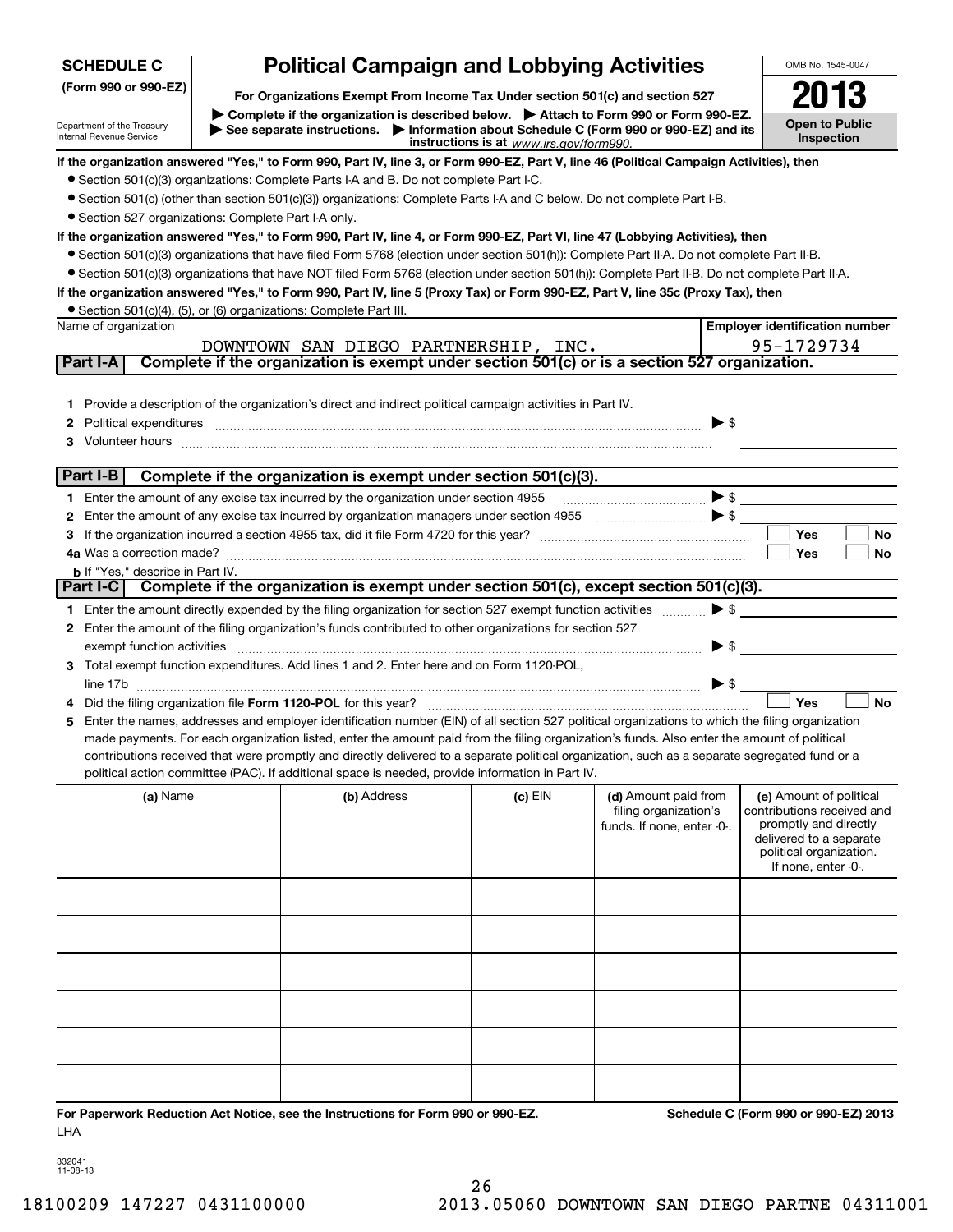| Schedule C (Form 990 or 990-EZ) 2013 DOWNTOWN SAN DIEGO PARTNERSHIP, INC.<br>Complete if the organization is exempt under section 501(c)(3) and filed Form 5768<br>Part II-A |                                        |                                                      |                                                                                                                                                                            |                                        | 95-1729734 $_{Page 2}$         |
|------------------------------------------------------------------------------------------------------------------------------------------------------------------------------|----------------------------------------|------------------------------------------------------|----------------------------------------------------------------------------------------------------------------------------------------------------------------------------|----------------------------------------|--------------------------------|
| (election under section 501(h)).                                                                                                                                             |                                        |                                                      |                                                                                                                                                                            |                                        |                                |
| A Check $\blacktriangleright$<br>if the filing organization belongs to an affiliated group (and list in Part IV each affiliated group member's name, address, EIN,           |                                        |                                                      |                                                                                                                                                                            |                                        |                                |
| expenses, and share of excess lobbying expenditures).                                                                                                                        |                                        |                                                      |                                                                                                                                                                            |                                        |                                |
| $B$ Check $\blacktriangleright$<br>if the filing organization checked box A and "limited control" provisions apply.                                                          |                                        |                                                      |                                                                                                                                                                            |                                        |                                |
| (The term "expenditures" means amounts paid or incurred.)                                                                                                                    | <b>Limits on Lobbying Expenditures</b> |                                                      |                                                                                                                                                                            | (a) Filing<br>organization's<br>totals | (b) Affiliated group<br>totals |
| 1a Total lobbying expenditures to influence public opinion (grass roots lobbying)                                                                                            |                                        |                                                      |                                                                                                                                                                            |                                        |                                |
| <b>b</b> Total lobbying expenditures to influence a legislative body (direct lobbying)                                                                                       |                                        |                                                      |                                                                                                                                                                            |                                        |                                |
| c                                                                                                                                                                            |                                        |                                                      |                                                                                                                                                                            |                                        |                                |
| <b>d</b> Other exempt purpose expenditures                                                                                                                                   |                                        |                                                      |                                                                                                                                                                            |                                        |                                |
| e Total exempt purpose expenditures (add lines 1c and 1d) [11] [12] manuscription contracts are Total exempt purpose expenditures (add lines 1c and 1d)                      |                                        |                                                      |                                                                                                                                                                            |                                        |                                |
| f Lobbying nontaxable amount. Enter the amount from the following table in both columns.                                                                                     |                                        |                                                      |                                                                                                                                                                            |                                        |                                |
| If the amount on line 1e, column $(a)$ or $(b)$ is:                                                                                                                          |                                        | The lobbying nontaxable amount is:                   |                                                                                                                                                                            |                                        |                                |
| Not over \$500,000                                                                                                                                                           |                                        | 20% of the amount on line 1e.                        |                                                                                                                                                                            |                                        |                                |
| Over \$500,000 but not over \$1,000,000                                                                                                                                      |                                        | \$100,000 plus 15% of the excess over \$500,000.     |                                                                                                                                                                            |                                        |                                |
| Over \$1,000,000 but not over \$1,500,000                                                                                                                                    |                                        | \$175,000 plus 10% of the excess over \$1,000,000.   |                                                                                                                                                                            |                                        |                                |
| Over \$1,500,000 but not over \$17,000,000                                                                                                                                   |                                        | \$225,000 plus 5% of the excess over \$1,500,000.    |                                                                                                                                                                            |                                        |                                |
| Over \$17,000,000                                                                                                                                                            | \$1,000.000.                           |                                                      |                                                                                                                                                                            |                                        |                                |
|                                                                                                                                                                              |                                        |                                                      |                                                                                                                                                                            |                                        |                                |
| g Grassroots nontaxable amount (enter 25% of line 1f)                                                                                                                        |                                        |                                                      |                                                                                                                                                                            |                                        |                                |
| h Subtract line 1q from line 1a. If zero or less, enter -0-                                                                                                                  |                                        |                                                      |                                                                                                                                                                            |                                        |                                |
| Subtract line 1f from line 1c. If zero or less, enter 0-                                                                                                                     |                                        |                                                      |                                                                                                                                                                            |                                        |                                |
| If there is an amount other than zero on either line 1h or line 1i, did the organization file Form 4720                                                                      |                                        |                                                      |                                                                                                                                                                            |                                        |                                |
| reporting section 4911 tax for this year?                                                                                                                                    |                                        |                                                      |                                                                                                                                                                            |                                        | Yes<br>No                      |
|                                                                                                                                                                              |                                        | 4-Year Averaging Period Under Section 501(h)         | (Some organizations that made a section 501(h) election do not have to complete all of the five<br>columns below. See the instructions for lines 2a through 2f on page 4.) |                                        |                                |
|                                                                                                                                                                              |                                        | Lobbying Expenditures During 4-Year Averaging Period |                                                                                                                                                                            |                                        |                                |
| Calendar year<br>(or fiscal year beginning in)                                                                                                                               | (a) $2010$                             | $(b)$ 2011                                           | $(c)$ 2012                                                                                                                                                                 | $(d)$ 2013                             | (e) Total                      |
| 2a Lobbying nontaxable amount                                                                                                                                                |                                        |                                                      |                                                                                                                                                                            |                                        |                                |
| <b>b</b> Lobbying ceiling amount<br>(150% of line 2a, column(e))                                                                                                             |                                        |                                                      |                                                                                                                                                                            |                                        |                                |
| c Total lobbying expenditures                                                                                                                                                |                                        |                                                      |                                                                                                                                                                            |                                        |                                |
| d Grassroots nontaxable amount                                                                                                                                               |                                        |                                                      |                                                                                                                                                                            |                                        |                                |
| e Grassroots ceiling amount<br>(150% of line 2d, column (e))                                                                                                                 |                                        |                                                      |                                                                                                                                                                            |                                        |                                |
| f Grassroots lobbying expenditures                                                                                                                                           |                                        |                                                      |                                                                                                                                                                            |                                        |                                |

**Schedule C (Form 990 or 990-EZ) 2013**

332042 11-08-13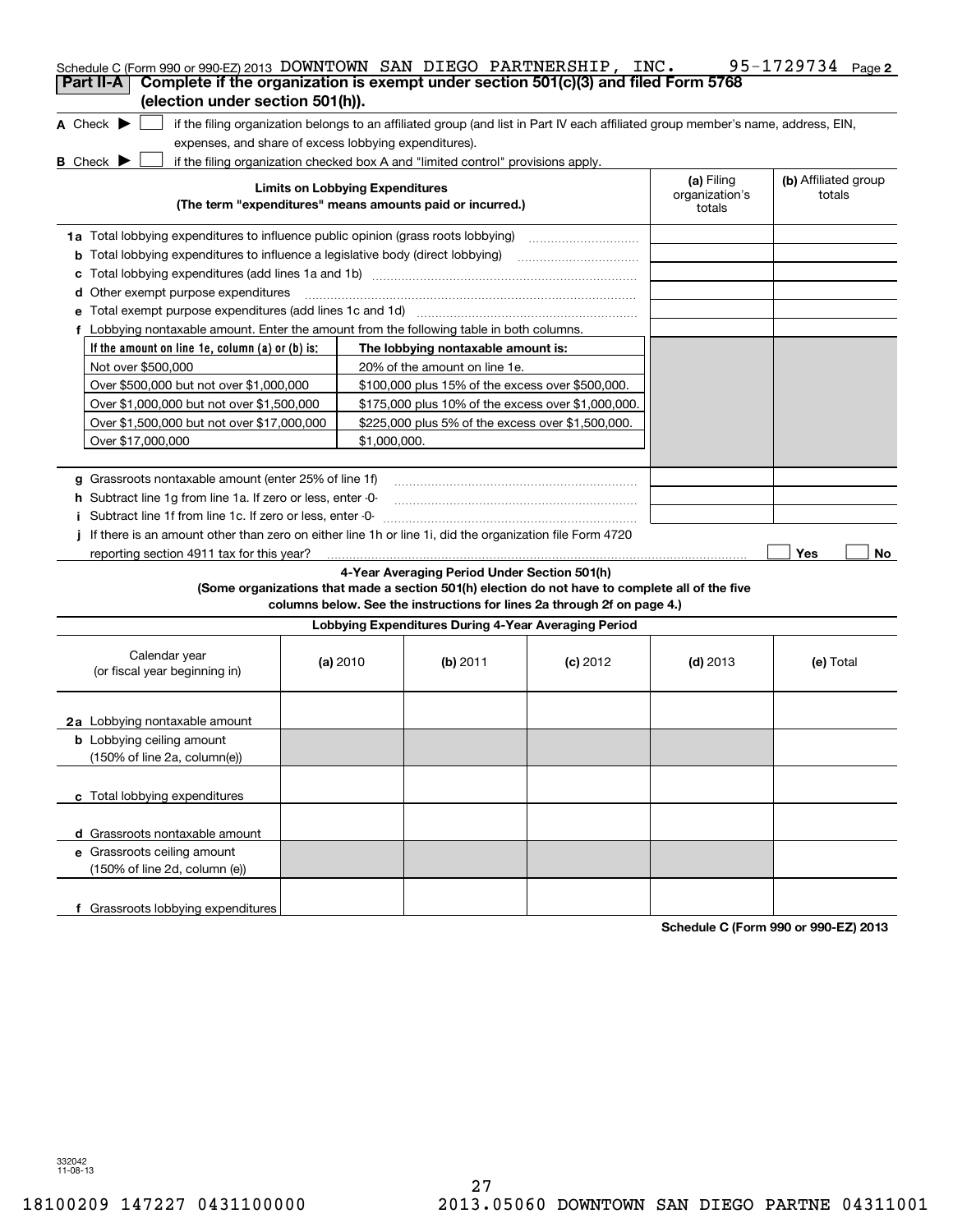### **3** Schedule C (Form 990 or 990-EZ) 2013 DOWNTOWN SAN DIEGO PARTNERSHIP, INC  $\bullet$  95-1729734  $\bullet$  page **Part II-B Complete if the organization is exempt under section 501(c)(3) and has NOT filed Form 5768 (election under section 501(h)).**

|         | For each "Yes," response to lines 1a through 1i below, provide in Part IV a detailed description                                                                                                                                                 |     | (a)            |        | (b)      |  |
|---------|--------------------------------------------------------------------------------------------------------------------------------------------------------------------------------------------------------------------------------------------------|-----|----------------|--------|----------|--|
|         | of the lobbying activity.                                                                                                                                                                                                                        | Yes | No             | Amount |          |  |
| 1       | During the year, did the filing organization attempt to influence foreign, national, state or<br>local legislation, including any attempt to influence public opinion on a legislative matter<br>or referendum, through the use of:              |     |                |        |          |  |
|         | b Paid staff or management (include compensation in expenses reported on lines 1c through 1i)?                                                                                                                                                   |     |                |        |          |  |
|         |                                                                                                                                                                                                                                                  |     |                |        |          |  |
|         | e Publications, or published or broadcast statements?                                                                                                                                                                                            |     |                |        |          |  |
|         |                                                                                                                                                                                                                                                  |     |                |        |          |  |
| q       | Direct contact with legislators, their staffs, government officials, or a legislative body?                                                                                                                                                      |     |                |        |          |  |
|         | h Rallies, demonstrations, seminars, conventions, speeches, lectures, or any similar means?<br><i>i</i> Other activities?                                                                                                                        |     |                |        |          |  |
|         |                                                                                                                                                                                                                                                  |     |                |        |          |  |
|         | 2a Did the activities in line 1 cause the organization to be not described in section 501(c)(3)?                                                                                                                                                 |     |                |        |          |  |
|         |                                                                                                                                                                                                                                                  |     |                |        |          |  |
|         | c If "Yes," enter the amount of any tax incurred by organization managers under section 4912                                                                                                                                                     |     |                |        |          |  |
|         | d If the filing organization incurred a section 4912 tax, did it file Form 4720 for this year?                                                                                                                                                   |     |                |        |          |  |
|         | Complete if the organization is exempt under section 501(c)(4), section 501(c)(5), or section<br>Part III-A<br>$501(c)(6)$ .                                                                                                                     |     |                |        |          |  |
|         |                                                                                                                                                                                                                                                  |     |                | Yes    | No       |  |
| 1       | Were substantially all (90% or more) dues received nondeductible by members?                                                                                                                                                                     |     | 1              |        | х        |  |
| 2       | Did the organization make only in house lobbying expenditures of \$2,000 or less?                                                                                                                                                                |     | $\mathbf{2}$   |        | х        |  |
| 3       | Did the organization agree to carry over lobbying and political expenditures from the prior year?                                                                                                                                                |     | 3              |        | X        |  |
|         | Complete if the organization is exempt under section 501(c)(4), section 501(c)(5), or section<br> Part III-B <br>501(c)(6) and if either (a) BOTH Part III-A, lines 1 and 2, are answered "No," OR (b) Part III-A, line 3, is<br>answered "Yes." |     |                |        |          |  |
| 1.      | Dues, assessments and similar amounts from members [11] matter content and stream and similar amounts from members [11] matter and similar amounts from members [11] matter and stream and stream and stream and stream and st                   |     | 1              |        | 530,544. |  |
| 2       | Section 162(e) nondeductible lobbying and political expenditures (do not include amounts of political                                                                                                                                            |     |                |        |          |  |
|         | expenses for which the section 527(f) tax was paid).                                                                                                                                                                                             |     |                |        |          |  |
|         |                                                                                                                                                                                                                                                  |     | 2a             |        | 6,074.   |  |
|         | <b>b</b> Carryover from last year <b>contained to the contract of the contract of contract of the contract of contract of contract of contract of contract of contract of contract of contract of contract of contract of contract of</b>        |     | 2 <sub>b</sub> |        |          |  |
|         |                                                                                                                                                                                                                                                  |     | 2c             |        | 6,074.   |  |
| 3       | Aggregate amount reported in section 6033(e)(1)(A) notices of nondeductible section 162(e) dues                                                                                                                                                  |     | 3              |        |          |  |
| 4       | If notices were sent and the amount on line 2c exceeds the amount on line 3, what portion of the excess                                                                                                                                          |     |                |        |          |  |
|         | does the organization agree to carryover to the reasonable estimate of nondeductible lobbying and political                                                                                                                                      |     |                |        |          |  |
|         | expenditure next year?                                                                                                                                                                                                                           |     | 4              |        | 6,074.   |  |
| 5       |                                                                                                                                                                                                                                                  |     | 5              |        |          |  |
| Part IV | <b>Supplemental Information</b>                                                                                                                                                                                                                  |     |                |        |          |  |
|         | Provide the descriptions required for Part I-A, line 1; Part I-B, line 4; Part I-C, line 5; Part II-A (affiliated group list); Part II-A, line 2; and Part II-B, line 1.                                                                         |     |                |        |          |  |
|         | Also, complete this part for any additional information.                                                                                                                                                                                         |     |                |        |          |  |

**Schedule C (Form 990 or 990-EZ) 2013**

332043 11-08-13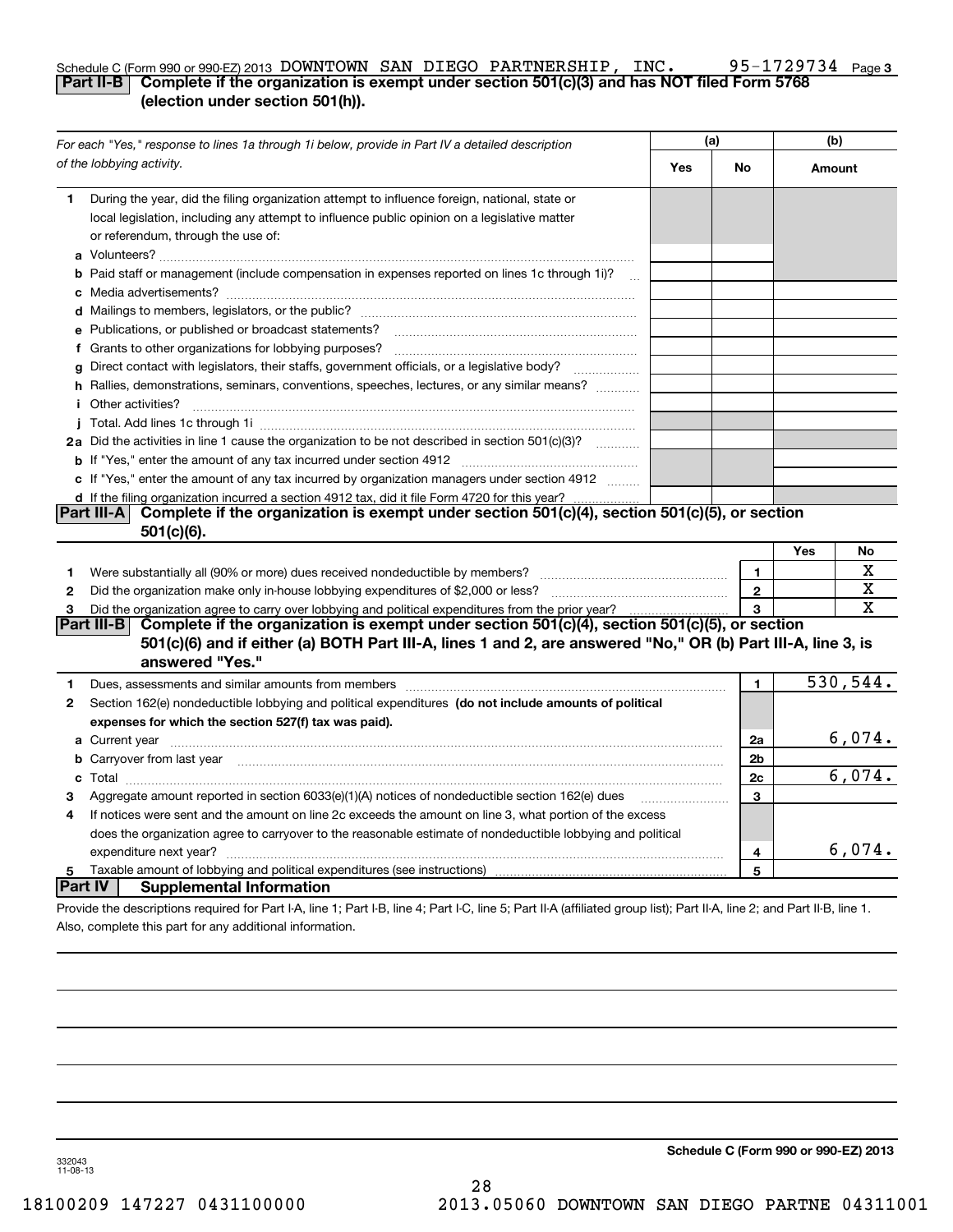| <b>CHEDULE D</b> |  |
|------------------|--|
|                  |  |

| (Form 990) |
|------------|
|            |

# **SCHEDULE D Supplemental Financial Statements**

(Form 990)<br>
Pepartment of the Treasury<br>
Department of the Treasury<br>
Department of the Treasury<br>
Information about Schedule D (Form 990) and its instructions is at www.irs.gov/form990.



Department of the Treasury Internal Revenue Service

Name of the organization<br>**DOWNTOWN SAN DIEGO PARTNERSHIP. INC.** 95-1729734 DOWNTOWN SAN DIEGO PARTNERSHIP, INC.

| Part I  | Organizations Maintaining Donor Advised Funds or Other Similar Funds or Accounts. Complete if the                                                         | ------------------      |                                                     |
|---------|-----------------------------------------------------------------------------------------------------------------------------------------------------------|-------------------------|-----------------------------------------------------|
|         | organization answered "Yes" to Form 990, Part IV, line 6.                                                                                                 |                         |                                                     |
|         |                                                                                                                                                           | (a) Donor advised funds | (b) Funds and other accounts                        |
| 1.      |                                                                                                                                                           |                         |                                                     |
| 2       | Aggregate contributions to (during year)                                                                                                                  |                         |                                                     |
| 3       | Aggregate grants from (during year)                                                                                                                       |                         |                                                     |
| 4       | Aggregate value at end of year                                                                                                                            |                         |                                                     |
| 5       | Did the organization inform all donors and donor advisors in writing that the assets held in donor advised funds                                          |                         |                                                     |
|         |                                                                                                                                                           |                         | Yes<br>No                                           |
| 6       | Did the organization inform all grantees, donors, and donor advisors in writing that grant funds can be used only                                         |                         |                                                     |
|         | for charitable purposes and not for the benefit of the donor or donor advisor, or for any other purpose conferring                                        |                         |                                                     |
|         | impermissible private benefit?                                                                                                                            |                         | Yes<br>No.                                          |
| Part II | Conservation Easements. Complete if the organization answered "Yes" to Form 990, Part IV, line 7.                                                         |                         |                                                     |
| 1       | Purpose(s) of conservation easements held by the organization (check all that apply).                                                                     |                         |                                                     |
|         | Preservation of land for public use (e.g., recreation or education)                                                                                       |                         | Preservation of an historically important land area |
|         | Protection of natural habitat                                                                                                                             |                         | Preservation of a certified historic structure      |
|         | Preservation of open space                                                                                                                                |                         |                                                     |
| 2       | Complete lines 2a through 2d if the organization held a qualified conservation contribution in the form of a conservation easement on the last            |                         |                                                     |
|         | day of the tax year.                                                                                                                                      |                         |                                                     |
|         |                                                                                                                                                           |                         | Held at the End of the Tax Year                     |
|         | Total number of conservation easements                                                                                                                    |                         | 2a                                                  |
| b       | Total acreage restricted by conservation easements                                                                                                        |                         | 2 <sub>b</sub>                                      |
| с       | Number of conservation easements on a certified historic structure included in (a) manufacture included in (a)                                            |                         | 2c                                                  |
| d       | Number of conservation easements included in (c) acquired after 8/17/06, and not on a historic structure                                                  |                         |                                                     |
|         | listed in the National Register [111] [12] states and the National Property of the National Register [11] [12]                                            |                         | 2d                                                  |
| 3       | Number of conservation easements modified, transferred, released, extinguished, or terminated by the organization during the tax                          |                         |                                                     |
|         | $year \blacktriangleright$                                                                                                                                |                         |                                                     |
| 4       | Number of states where property subject to conservation easement is located                                                                               |                         |                                                     |
| 5       | Does the organization have a written policy regarding the periodic monitoring, inspection, handling of                                                    |                         |                                                     |
|         | violations, and enforcement of the conservation easements it holds?                                                                                       |                         | Yes<br>No                                           |
| 6       | Staff and volunteer hours devoted to monitoring, inspecting, and enforcing conservation easements during the year $\blacktriangleright$                   |                         |                                                     |
| 7       | Amount of expenses incurred in monitoring, inspecting, and enforcing conservation easements during the year $\blacktriangleright$ \$                      |                         |                                                     |
| 8       | Does each conservation easement reported on line 2(d) above satisfy the requirements of section 170(h)(4)(B)(i)                                           |                         |                                                     |
|         | and section $170(h)(4)(B)(ii)?$                                                                                                                           |                         | No<br>Yes                                           |
| 9       | In Part XIII, describe how the organization reports conservation easements in its revenue and expense statement, and balance sheet, and                   |                         |                                                     |
|         | include, if applicable, the text of the footnote to the organization's financial statements that describes the organization's accounting for              |                         |                                                     |
|         | conservation easements.<br>Part III<br>Organizations Maintaining Collections of Art, Historical Treasures, or Other Similar Assets.                       |                         |                                                     |
|         | Complete if the organization answered "Yes" to Form 990, Part IV, line 8.                                                                                 |                         |                                                     |
|         | 1a If the organization elected, as permitted under SFAS 116 (ASC 958), not to report in its revenue statement and balance sheet works of art,             |                         |                                                     |
|         | historical treasures, or other similar assets held for public exhibition, education, or research in furtherance of public service, provide, in Part XIII, |                         |                                                     |
|         | the text of the footnote to its financial statements that describes these items.                                                                          |                         |                                                     |
| b       | If the organization elected, as permitted under SFAS 116 (ASC 958), to report in its revenue statement and balance sheet works of art, historical         |                         |                                                     |
|         | treasures, or other similar assets held for public exhibition, education, or research in furtherance of public service, provide the following amounts     |                         |                                                     |
|         | relating to these items:                                                                                                                                  |                         |                                                     |
|         | (i)                                                                                                                                                       |                         | $\triangleright$ \$                                 |
|         | (ii) Assets included in Form 990, Part X                                                                                                                  |                         | $\triangleright$ \$                                 |
| 2       | If the organization received or held works of art, historical treasures, or other similar assets for financial gain, provide                              |                         |                                                     |
|         | the following amounts required to be reported under SFAS 116 (ASC 958) relating to these items:                                                           |                         |                                                     |
| а       |                                                                                                                                                           |                         | $\frac{1}{2}$                                       |
| b       | Assets included in Form 990, Part X                                                                                                                       |                         | $\triangleright$ \$                                 |
|         |                                                                                                                                                           |                         |                                                     |

332051 09-25-13**For Paperwork Reduction Act Notice, see the Instructions for Form 990. Schedule D (Form 990) 2013** LHA

29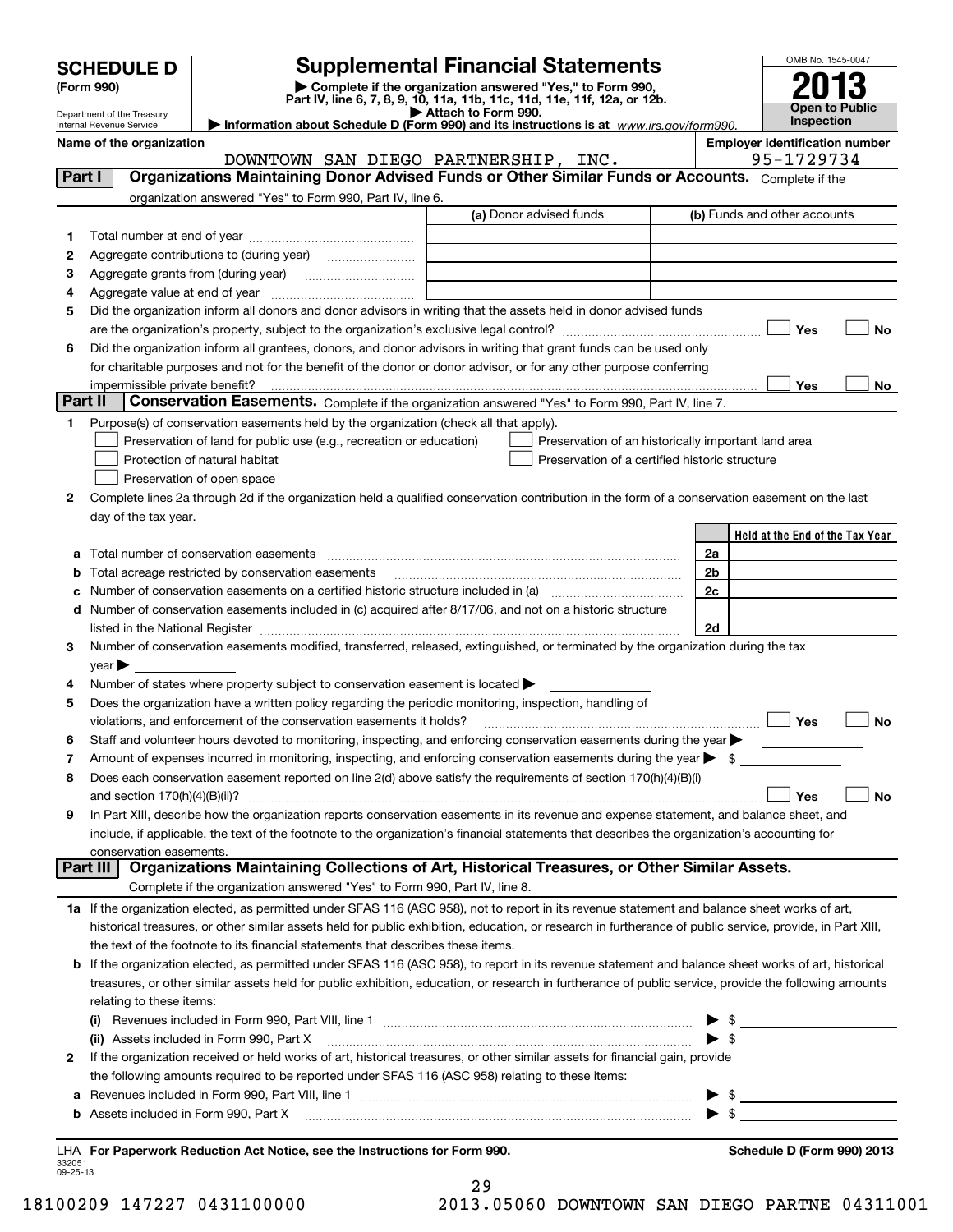| Part III<br>Organizations Maintaining Collections of Art, Historical Treasures, or Other Similar Assets (continued)<br>Using the organization's acquisition, accession, and other records, check any of the following that are a significant use of its collection items<br>3<br>(check all that apply):<br>Public exhibition<br>Loan or exchange programs<br>a<br>Other <b>Other Committee Committee Committee</b><br>Scholarly research<br>b<br>е<br>Preservation for future generations<br>с<br>Provide a description of the organization's collections and explain how they further the organization's exempt purpose in Part XIII.<br>4<br>During the year, did the organization solicit or receive donations of art, historical treasures, or other similar assets<br>5 | No                  |
|-------------------------------------------------------------------------------------------------------------------------------------------------------------------------------------------------------------------------------------------------------------------------------------------------------------------------------------------------------------------------------------------------------------------------------------------------------------------------------------------------------------------------------------------------------------------------------------------------------------------------------------------------------------------------------------------------------------------------------------------------------------------------------|---------------------|
|                                                                                                                                                                                                                                                                                                                                                                                                                                                                                                                                                                                                                                                                                                                                                                               |                     |
|                                                                                                                                                                                                                                                                                                                                                                                                                                                                                                                                                                                                                                                                                                                                                                               |                     |
|                                                                                                                                                                                                                                                                                                                                                                                                                                                                                                                                                                                                                                                                                                                                                                               |                     |
|                                                                                                                                                                                                                                                                                                                                                                                                                                                                                                                                                                                                                                                                                                                                                                               |                     |
|                                                                                                                                                                                                                                                                                                                                                                                                                                                                                                                                                                                                                                                                                                                                                                               |                     |
|                                                                                                                                                                                                                                                                                                                                                                                                                                                                                                                                                                                                                                                                                                                                                                               |                     |
|                                                                                                                                                                                                                                                                                                                                                                                                                                                                                                                                                                                                                                                                                                                                                                               |                     |
|                                                                                                                                                                                                                                                                                                                                                                                                                                                                                                                                                                                                                                                                                                                                                                               |                     |
| to be sold to raise funds rather than to be maintained as part of the organization's collection?<br>Yes                                                                                                                                                                                                                                                                                                                                                                                                                                                                                                                                                                                                                                                                       |                     |
| <b>Part IV</b><br>Escrow and Custodial Arrangements. Complete if the organization answered "Yes" to Form 990, Part IV, line 9, or                                                                                                                                                                                                                                                                                                                                                                                                                                                                                                                                                                                                                                             |                     |
| reported an amount on Form 990, Part X, line 21.                                                                                                                                                                                                                                                                                                                                                                                                                                                                                                                                                                                                                                                                                                                              |                     |
| 1a Is the organization an agent, trustee, custodian or other intermediary for contributions or other assets not included                                                                                                                                                                                                                                                                                                                                                                                                                                                                                                                                                                                                                                                      |                     |
| Yes<br>on Form 990, Part X? [11] matter contracts and contracts and contracts are contracted and contracts are contracted and contract and contract of the contract of the contract of the contract of the contract of the contract o                                                                                                                                                                                                                                                                                                                                                                                                                                                                                                                                         | No                  |
| b If "Yes," explain the arrangement in Part XIII and complete the following table:                                                                                                                                                                                                                                                                                                                                                                                                                                                                                                                                                                                                                                                                                            |                     |
| Amount                                                                                                                                                                                                                                                                                                                                                                                                                                                                                                                                                                                                                                                                                                                                                                        |                     |
| Beginning balance material content contracts and content and content and content and content and content and content and content and content and content and content and content and content and content and content and conte<br>1c<br>c                                                                                                                                                                                                                                                                                                                                                                                                                                                                                                                                     |                     |
| Additions during the year manufactured and an account of the state of the state of the state of the state of the state of the state of the state of the state of the state of the state of the state of the state of the state<br>1d                                                                                                                                                                                                                                                                                                                                                                                                                                                                                                                                          |                     |
| Distributions during the year manufactured and continuum and continuum and continuum and continuum and continuum<br>1e                                                                                                                                                                                                                                                                                                                                                                                                                                                                                                                                                                                                                                                        |                     |
| 1f<br>1.                                                                                                                                                                                                                                                                                                                                                                                                                                                                                                                                                                                                                                                                                                                                                                      |                     |
| Yes                                                                                                                                                                                                                                                                                                                                                                                                                                                                                                                                                                                                                                                                                                                                                                           | No                  |
| <b>b</b> If "Yes," explain the arrangement in Part XIII. Check here if the explanation has been provided in Part XIII<br>Part V<br>Endowment Funds. Complete if the organization answered "Yes" to Form 990, Part IV, line 10.                                                                                                                                                                                                                                                                                                                                                                                                                                                                                                                                                |                     |
| (d) Three years back<br>(a) Current year                                                                                                                                                                                                                                                                                                                                                                                                                                                                                                                                                                                                                                                                                                                                      | (e) Four years back |
| (b) Prior year<br>(c) Two years back                                                                                                                                                                                                                                                                                                                                                                                                                                                                                                                                                                                                                                                                                                                                          |                     |
| Beginning of year balance<br>1a                                                                                                                                                                                                                                                                                                                                                                                                                                                                                                                                                                                                                                                                                                                                               |                     |
| Net investment earnings, gains, and losses                                                                                                                                                                                                                                                                                                                                                                                                                                                                                                                                                                                                                                                                                                                                    |                     |
|                                                                                                                                                                                                                                                                                                                                                                                                                                                                                                                                                                                                                                                                                                                                                                               |                     |
| d<br>e Other expenditures for facilities                                                                                                                                                                                                                                                                                                                                                                                                                                                                                                                                                                                                                                                                                                                                      |                     |
|                                                                                                                                                                                                                                                                                                                                                                                                                                                                                                                                                                                                                                                                                                                                                                               |                     |
| and programs                                                                                                                                                                                                                                                                                                                                                                                                                                                                                                                                                                                                                                                                                                                                                                  |                     |
| g                                                                                                                                                                                                                                                                                                                                                                                                                                                                                                                                                                                                                                                                                                                                                                             |                     |
| Provide the estimated percentage of the current year end balance (line 1g, column (a)) held as:<br>2                                                                                                                                                                                                                                                                                                                                                                                                                                                                                                                                                                                                                                                                          |                     |
| Board designated or quasi-endowment<br>%<br>а                                                                                                                                                                                                                                                                                                                                                                                                                                                                                                                                                                                                                                                                                                                                 |                     |
| Permanent endowment $\blacktriangleright$<br>%                                                                                                                                                                                                                                                                                                                                                                                                                                                                                                                                                                                                                                                                                                                                |                     |
| Temporarily restricted endowment ><br>%                                                                                                                                                                                                                                                                                                                                                                                                                                                                                                                                                                                                                                                                                                                                       |                     |
| The percentages in lines 2a, 2b, and 2c should equal 100%.                                                                                                                                                                                                                                                                                                                                                                                                                                                                                                                                                                                                                                                                                                                    |                     |
| 3a Are there endowment funds not in the possession of the organization that are held and administered for the organization                                                                                                                                                                                                                                                                                                                                                                                                                                                                                                                                                                                                                                                    |                     |
| by:                                                                                                                                                                                                                                                                                                                                                                                                                                                                                                                                                                                                                                                                                                                                                                           | Yes<br>No.          |
| 3a(i)<br>(i)                                                                                                                                                                                                                                                                                                                                                                                                                                                                                                                                                                                                                                                                                                                                                                  |                     |
| (ii) related organizations<br>3a(ii)                                                                                                                                                                                                                                                                                                                                                                                                                                                                                                                                                                                                                                                                                                                                          |                     |
| b If "Yes" to 3a(ii), are the related organizations listed as required on Schedule R?<br>3b                                                                                                                                                                                                                                                                                                                                                                                                                                                                                                                                                                                                                                                                                   |                     |
| Describe in Part XIII the intended uses of the organization's endowment funds.                                                                                                                                                                                                                                                                                                                                                                                                                                                                                                                                                                                                                                                                                                |                     |
| Land, Buildings, and Equipment.<br>Part VI                                                                                                                                                                                                                                                                                                                                                                                                                                                                                                                                                                                                                                                                                                                                    |                     |
| Complete if the organization answered "Yes" to Form 990, Part IV, line 11a. See Form 990, Part X, line 10.                                                                                                                                                                                                                                                                                                                                                                                                                                                                                                                                                                                                                                                                    |                     |
| Description of property<br>(a) Cost or other<br>(b) Cost or other<br>(c) Accumulated<br>basis (investment)<br>basis (other)<br>depreciation                                                                                                                                                                                                                                                                                                                                                                                                                                                                                                                                                                                                                                   | (d) Book value      |
|                                                                                                                                                                                                                                                                                                                                                                                                                                                                                                                                                                                                                                                                                                                                                                               |                     |
| b                                                                                                                                                                                                                                                                                                                                                                                                                                                                                                                                                                                                                                                                                                                                                                             |                     |
|                                                                                                                                                                                                                                                                                                                                                                                                                                                                                                                                                                                                                                                                                                                                                                               |                     |
| 841,465.<br>649,771.                                                                                                                                                                                                                                                                                                                                                                                                                                                                                                                                                                                                                                                                                                                                                          | 191,694.            |
|                                                                                                                                                                                                                                                                                                                                                                                                                                                                                                                                                                                                                                                                                                                                                                               |                     |
|                                                                                                                                                                                                                                                                                                                                                                                                                                                                                                                                                                                                                                                                                                                                                                               | 191,694.            |

**Schedule D (Form 990) 2013**

332052 09-25-13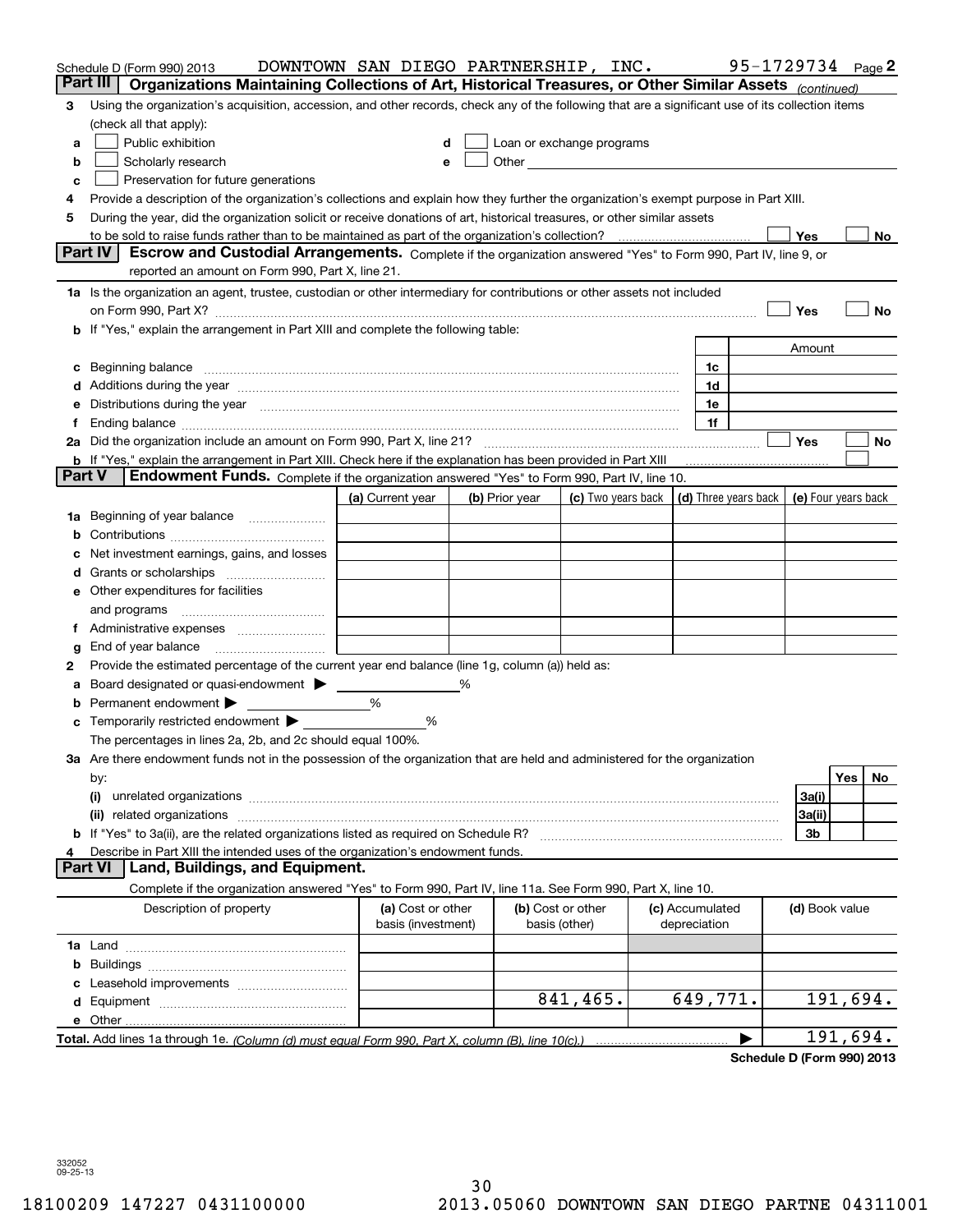|           | Schedule D (Form 990) 2013               | DOWNTOWN SAN DIEGO PARTNERSHIP, INC.                                                                                                                 |                 |                |  | 95-1729734 Page 3                                         |   |
|-----------|------------------------------------------|------------------------------------------------------------------------------------------------------------------------------------------------------|-----------------|----------------|--|-----------------------------------------------------------|---|
|           | Part VII Investments - Other Securities. |                                                                                                                                                      |                 |                |  |                                                           |   |
|           |                                          | Complete if the organization answered "Yes" to Form 990, Part IV, line 11b. See Form 990, Part X, line 12.                                           |                 |                |  |                                                           |   |
|           |                                          | (a) Description of security or category (including name of security)                                                                                 | (b) Book value  |                |  | (c) Method of valuation: Cost or end-of-year market value |   |
|           | (1) Financial derivatives                |                                                                                                                                                      |                 |                |  |                                                           |   |
|           |                                          |                                                                                                                                                      |                 |                |  |                                                           |   |
| (3) Other |                                          |                                                                                                                                                      |                 |                |  |                                                           |   |
| (A)       |                                          |                                                                                                                                                      |                 |                |  |                                                           |   |
| (B)       |                                          |                                                                                                                                                      |                 |                |  |                                                           |   |
| (C)       |                                          |                                                                                                                                                      |                 |                |  |                                                           |   |
| (D)       |                                          |                                                                                                                                                      |                 |                |  |                                                           |   |
| (E)       |                                          |                                                                                                                                                      |                 |                |  |                                                           |   |
| (F)       |                                          |                                                                                                                                                      |                 |                |  |                                                           |   |
| (G)       |                                          |                                                                                                                                                      |                 |                |  |                                                           |   |
| (H)       |                                          |                                                                                                                                                      |                 |                |  |                                                           |   |
|           |                                          | Total. (Col. (b) must equal Form 990, Part X, col. (B) line 12.)                                                                                     |                 |                |  |                                                           |   |
|           | Part VIII Investments - Program Related. |                                                                                                                                                      |                 |                |  |                                                           |   |
|           |                                          | Complete if the organization answered "Yes" to Form 990, Part IV, line 11c. See Form 990, Part X, line 13.                                           |                 |                |  |                                                           |   |
|           | (a) Description of investment            |                                                                                                                                                      | (b) Book value  |                |  | (c) Method of valuation: Cost or end-of-year market value |   |
|           |                                          |                                                                                                                                                      |                 |                |  |                                                           |   |
| (1)       |                                          |                                                                                                                                                      |                 |                |  |                                                           |   |
| (2)       |                                          |                                                                                                                                                      |                 |                |  |                                                           |   |
| (3)       |                                          |                                                                                                                                                      |                 |                |  |                                                           |   |
| (4)       |                                          |                                                                                                                                                      |                 |                |  |                                                           |   |
| (5)       |                                          |                                                                                                                                                      |                 |                |  |                                                           |   |
| (6)       |                                          |                                                                                                                                                      |                 |                |  |                                                           |   |
| (7)       |                                          |                                                                                                                                                      |                 |                |  |                                                           |   |
| (8)       |                                          |                                                                                                                                                      |                 |                |  |                                                           |   |
| (9)       |                                          |                                                                                                                                                      |                 |                |  |                                                           |   |
|           |                                          | Total. (Col. (b) must equal Form 990, Part X, col. (B) line 13.)                                                                                     |                 |                |  |                                                           |   |
| Part IX   | <b>Other Assets.</b>                     |                                                                                                                                                      |                 |                |  |                                                           |   |
|           |                                          | Complete if the organization answered "Yes" to Form 990, Part IV, line 11d. See Form 990, Part X, line 15.                                           |                 |                |  |                                                           |   |
|           |                                          |                                                                                                                                                      | (a) Description |                |  | (b) Book value                                            |   |
| (1)       |                                          |                                                                                                                                                      |                 |                |  |                                                           |   |
| (2)       |                                          |                                                                                                                                                      |                 |                |  |                                                           |   |
| (3)       |                                          |                                                                                                                                                      |                 |                |  |                                                           |   |
| (4)       |                                          |                                                                                                                                                      |                 |                |  |                                                           |   |
| (5)       |                                          |                                                                                                                                                      |                 |                |  |                                                           |   |
| (6)       |                                          |                                                                                                                                                      |                 |                |  |                                                           |   |
| (7)       |                                          |                                                                                                                                                      |                 |                |  |                                                           |   |
| (8)       |                                          |                                                                                                                                                      |                 |                |  |                                                           |   |
| (9)       |                                          |                                                                                                                                                      |                 |                |  |                                                           |   |
|           |                                          | Total. (Column (b) must equal Form 990. Part X, col. (B) line 15.)                                                                                   |                 |                |  |                                                           |   |
| Part X    | <b>Other Liabilities.</b>                |                                                                                                                                                      |                 |                |  |                                                           |   |
|           |                                          | Complete if the organization answered "Yes" to Form 990, Part IV, line 11e or 11f. See Form 990, Part X, line 25.                                    |                 |                |  |                                                           |   |
| 1.        |                                          | (a) Description of liability                                                                                                                         |                 | (b) Book value |  |                                                           |   |
| (1)       | Federal income taxes                     |                                                                                                                                                      |                 |                |  |                                                           |   |
| (2)       |                                          | PBID ADVANCE - CITY OF SAN DIEGO                                                                                                                     |                 | 817,000.       |  |                                                           |   |
| (3)       | DEFERRED RENT                            |                                                                                                                                                      |                 | 14,580.        |  |                                                           |   |
|           |                                          |                                                                                                                                                      |                 |                |  |                                                           |   |
| (4)       |                                          |                                                                                                                                                      |                 |                |  |                                                           |   |
| (5)       |                                          |                                                                                                                                                      |                 |                |  |                                                           |   |
| (6)       |                                          |                                                                                                                                                      |                 |                |  |                                                           |   |
| (7)       |                                          |                                                                                                                                                      |                 |                |  |                                                           |   |
| (8)       |                                          |                                                                                                                                                      |                 |                |  |                                                           |   |
| (9)       |                                          |                                                                                                                                                      |                 |                |  |                                                           |   |
|           |                                          | Total. (Column (b) must equal Form 990. Part X, col. (B) line 25.)                                                                                   |                 | 831,580.       |  |                                                           |   |
|           |                                          | 2. Liability for uncertain tax positions. In Part XIII, provide the text of the footnote to the organization's financial statements that reports the |                 |                |  |                                                           |   |
|           |                                          | organization's liability for uncertain tax positions under FIN 48 (ASC 740). Check here if the text of the footnote has been provided in Part XIII   |                 |                |  |                                                           | X |

| Schedule D (Form 990) 2013 |  |  |
|----------------------------|--|--|
|                            |  |  |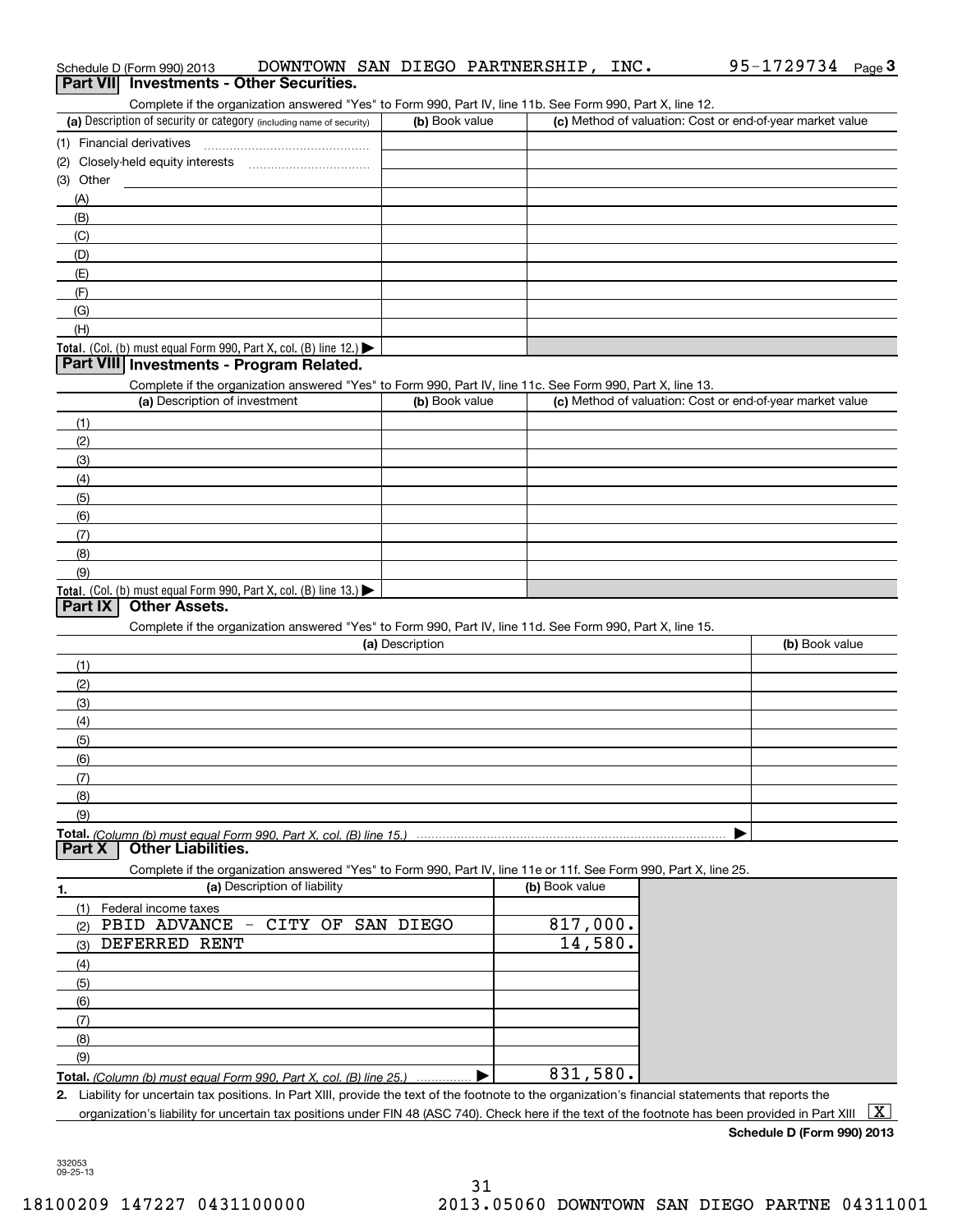|    | DOWNTOWN SAN DIEGO PARTNERSHIP, INC.<br>Schedule D (Form 990) 2013                                                                                                                                      |                |            |                | 95-1729734<br>Page 4 |
|----|---------------------------------------------------------------------------------------------------------------------------------------------------------------------------------------------------------|----------------|------------|----------------|----------------------|
|    | <b>Part XI</b><br>Reconciliation of Revenue per Audited Financial Statements With Revenue per Return.                                                                                                   |                |            |                |                      |
|    | Complete if the organization answered "Yes" to Form 990, Part IV, line 12a.                                                                                                                             |                |            |                |                      |
| 1. | Total revenue, gains, and other support per audited financial statements                                                                                                                                |                |            | $\blacksquare$ | 7,060,796.           |
| 2  | Amounts included on line 1 but not on Form 990, Part VIII, line 12:                                                                                                                                     |                |            |                |                      |
| a  | Net unrealized gains on investments [11] with an intervention and intervention and intervention and intervention                                                                                        | 2a             |            |                |                      |
|    |                                                                                                                                                                                                         | 2 <sub>b</sub> |            |                |                      |
|    |                                                                                                                                                                                                         | 2c             |            |                |                      |
| d  | Other (Describe in Part XIII.)                                                                                                                                                                          | 2d             | 254,622.   |                |                      |
| е  | Add lines 2a through 2d                                                                                                                                                                                 |                |            | 2e             | 254,622.             |
| 3  |                                                                                                                                                                                                         |                |            | $\overline{3}$ | 6,806,174.           |
| 4  | Amounts included on Form 990, Part VIII, line 12, but not on line 1:                                                                                                                                    |                |            |                |                      |
|    | Investment expenses not included on Form 990, Part VIII, line 7b [                                                                                                                                      | 4a             |            |                |                      |
|    |                                                                                                                                                                                                         | 4 <sub>h</sub> |            |                |                      |
| C. | Add lines 4a and 4b                                                                                                                                                                                     |                |            | 4с             | $0$ .                |
|    |                                                                                                                                                                                                         | 5              | 6,806,174. |                |                      |
|    |                                                                                                                                                                                                         |                |            |                |                      |
|    | Part XII   Reconciliation of Expenses per Audited Financial Statements With Expenses per Return.                                                                                                        |                |            |                |                      |
|    | Complete if the organization answered "Yes" to Form 990, Part IV, line 12a.                                                                                                                             |                |            |                |                      |
| 1  | Total expenses and losses per audited financial statements [11,11] [11] Total expenses and losses per audited financial statements [11] [11] Total expenses and losses per audited financial statements |                |            | $\blacksquare$ | 7,173,698.           |
| 2  | Amounts included on line 1 but not on Form 990, Part IX, line 25:                                                                                                                                       |                |            |                |                      |
| a  |                                                                                                                                                                                                         | 2a             |            |                |                      |
| b  |                                                                                                                                                                                                         | 2 <sub>b</sub> |            |                |                      |
| C. |                                                                                                                                                                                                         | 2c             |            |                |                      |
|    |                                                                                                                                                                                                         | 2d             | 254,622.   |                |                      |
|    |                                                                                                                                                                                                         |                |            | 2e             | 254,622.             |
| 3  |                                                                                                                                                                                                         |                |            | 3              | 6,919,076.           |
| 4  | Amounts included on Form 990, Part IX, line 25, but not on line 1:                                                                                                                                      |                |            |                |                      |
|    | Investment expenses not included on Form 990, Part VIII, line 7b [1000000000000000000000000000000000                                                                                                    | 4a             |            |                |                      |
| b  |                                                                                                                                                                                                         | 4h             |            |                |                      |
|    | Add lines 4a and 4b                                                                                                                                                                                     |                |            | 4c             | 0.                   |
|    | Part XIII Supplemental Information.                                                                                                                                                                     |                |            | 5              | 6,919,076.           |

Provide the descriptions required for Part II, lines 3, 5, and 9; Part III, lines 1a and 4; Part IV, lines 1b and 2b; Part V, line 4; Part X, line 2; Part XI, lines 2d and 4b; and Part XII, lines 2d and 4b. Also complete this part to provide any additional information.

PART X, LINE 2:

EXPLANATION: DOWNTOWN SAN DIEGO PARTNERSHIP ("DSDP"), A CALIFORNIA

NONPROFIT CORPORATION, IS EXEMPT FROM FEDERAL AND STATE

INCOME TAXES UNDER SECTION 501(C)(6) OF THE INTERNAL REVENUE CODE AND

SECTION 23701(E) OF THE CALIFORNIA CODE.

INCOME TAX BENEFITS AND/OR LIABILITIES ARE RECOGNIZED FOR INCOME TAX

POSITIONS TAKEN OR EXPECTED TO BE TAKEN IN A TAX RETURN, ONLY WHEN IT IS

DETERMINED THAT THE INCOME TAX POSITION WILL MORE-LIKELY-THAN-NOT BE

SUSTAINED UPON EXAMINATION BY TAXING AUTHORITIES. DSDP HAS ANALYZED THE

TAX POSITIONS TAKEN IN ITS FILINGS WITH THE INTERNAL REVENUE

SERVICE AND THE CALIFORNIA FRANCHISE TAX BOARD. DSDP BELIEVES THAT ITS

**Schedule D (Form 990) 2013**

332054 09-25-13

32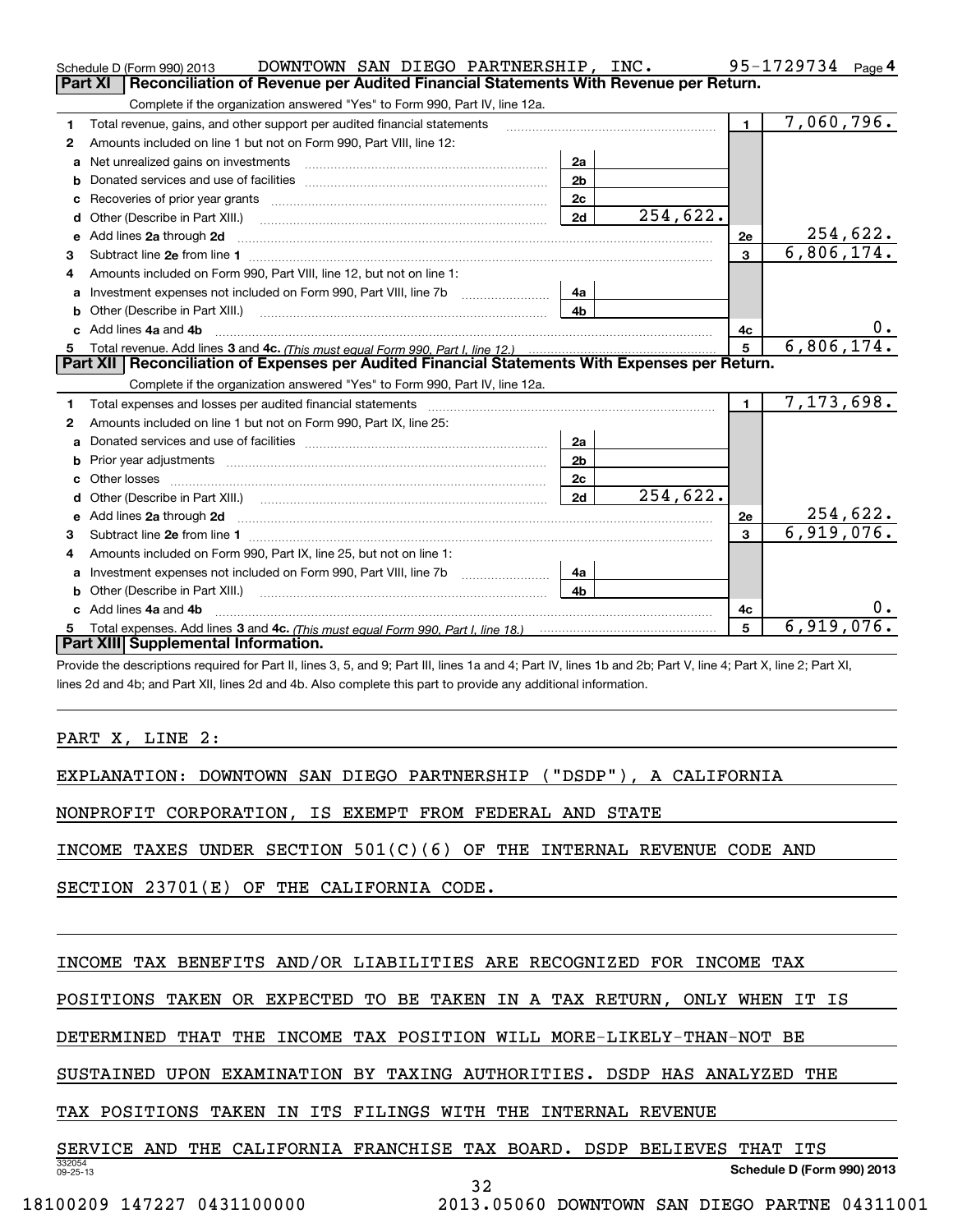95-1729734 Page 5 *(continued)* **Part XIII Supplemental Information**  Schedule D (Form 990) 2013 DOWNTOWN SAN DIEGO PARTNERSHIP, INC 95-1729734 Page INCOME TAX FILING POSITIONS WILL BE SUSTAINED UPON EXAMINATION AND DOES NOT ANTICIPATE ANY ADJUSTMENTS THAT WOULD RESULT IN A MATERIAL ADVERSE EFFECT ON THE DSDP'S FINANCIAL CONDITION, RESULTS OF OPERATIONS OR CASH FLOWS. ACCORDINGLY, DSDP HAS NOT RECORDED ANY RESERVES, OR RELATED ACCRUALS FOR INTEREST AND PENALTIES FOR UNCERTAIN INCOME TAX POSITIONS AT JUNE 30, 2014 OR 2013.

DSDP'S U.S. FEDERAL AND STATE INCOME TAX RETURNS PRIOR TO FISCAL YEARS 2011 AND 2010, RESPECTIVELY, ARE CLOSED. MANAGEMENT CONTINUALLY EVALUATES EXPIRING STATUTES OF LIMITATIONS, AUDITS, PROPOSED SETTLEMENTS, CHANGES IN TAX LAW AND NEW AUTHORITATIVE RULINGS.

PART XI, LINE 2D - OTHER ADJUSTMENTS:

COST OF SPECIAL EVENTS 254,622.

PART XII, LINE 2D - OTHER ADJUSTMENTS:

COST OF SPECIAL EVENTS 254,622.

**Schedule D (Form 990) 2013**

332055 09-25-13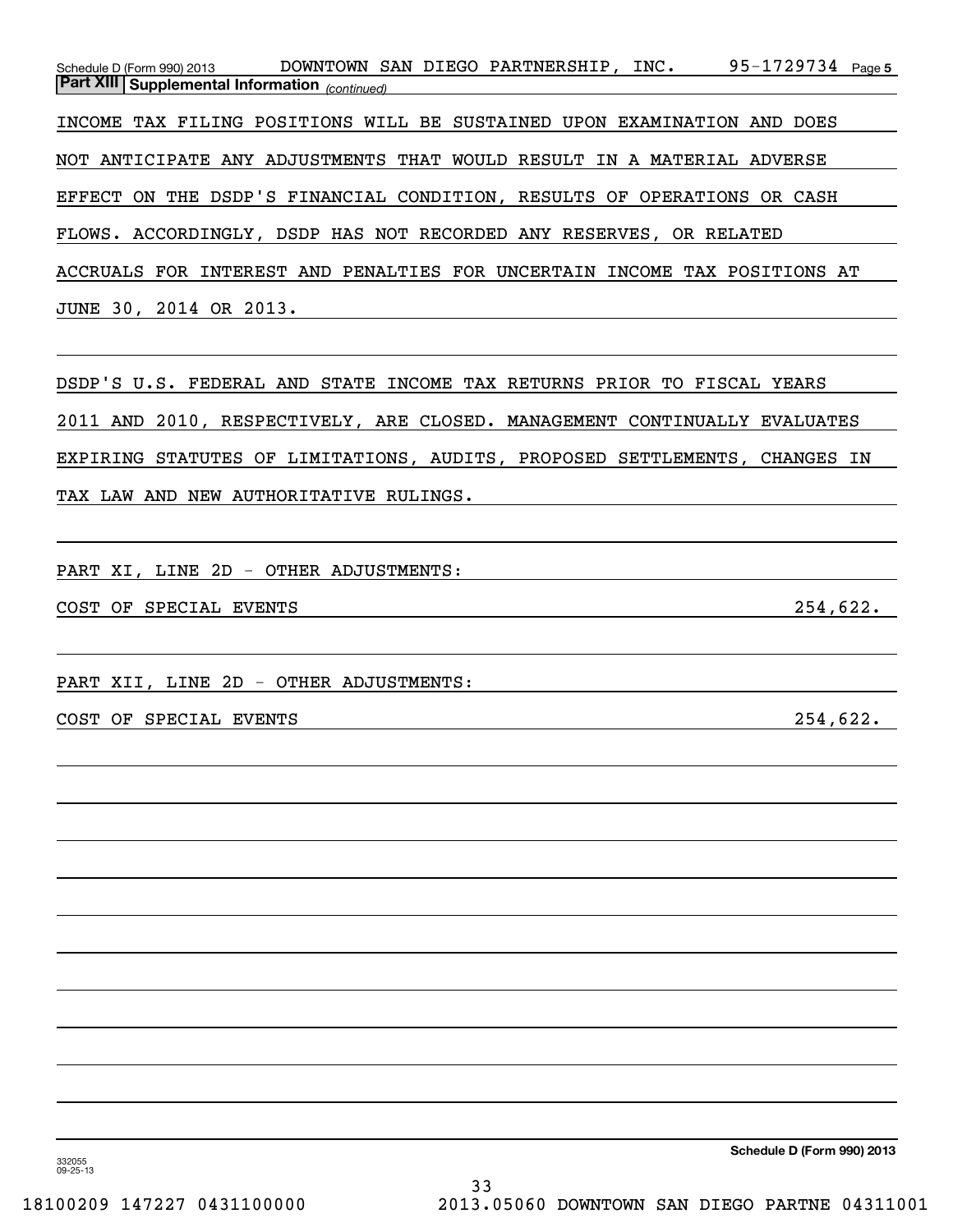| <b>SCHEDULE G</b>                                                                                                                                                                  |                                                                                                                                                                                     | <b>Supplemental Information Regarding Fundraising or Gaming Activities</b>                                                                         |                                                 |    |                                       |  |                                        | OMB No. 1545-0047                     |
|------------------------------------------------------------------------------------------------------------------------------------------------------------------------------------|-------------------------------------------------------------------------------------------------------------------------------------------------------------------------------------|----------------------------------------------------------------------------------------------------------------------------------------------------|-------------------------------------------------|----|---------------------------------------|--|----------------------------------------|---------------------------------------|
| (Form 990 or 990-EZ)<br>Complete if the organization answered "Yes" to Form 990, Part IV, lines 17, 18, or 19, or if the                                                           |                                                                                                                                                                                     |                                                                                                                                                    |                                                 |    |                                       |  |                                        |                                       |
| Department of the Treasury                                                                                                                                                         |                                                                                                                                                                                     | <b>Open To Public</b>                                                                                                                              |                                                 |    |                                       |  |                                        |                                       |
| Attach to Form 990 or Form 990-EZ.<br>Internal Revenue Service<br>Inspection<br>Information about Schedule G (Form 990 or 990-EZ) and its instructions is at www.irs.gov/form 990. |                                                                                                                                                                                     |                                                                                                                                                    |                                                 |    |                                       |  |                                        |                                       |
| Name of the organization                                                                                                                                                           |                                                                                                                                                                                     |                                                                                                                                                    |                                                 |    |                                       |  |                                        | <b>Employer identification number</b> |
|                                                                                                                                                                                    | 95-1729734<br>DOWNTOWN SAN DIEGO PARTNERSHIP, INC.<br>Fundraising Activities. Complete if the organization answered "Yes" to Form 990, Part IV, line 17. Form 990-EZ filers are not |                                                                                                                                                    |                                                 |    |                                       |  |                                        |                                       |
| Part I                                                                                                                                                                             | required to complete this part.                                                                                                                                                     |                                                                                                                                                    |                                                 |    |                                       |  |                                        |                                       |
| Mail solicitations<br>a                                                                                                                                                            |                                                                                                                                                                                     | 1 Indicate whether the organization raised funds through any of the following activities. Check all that apply.<br>e l                             |                                                 |    | Solicitation of non-government grants |  |                                        |                                       |
| b                                                                                                                                                                                  | Internet and email solicitations                                                                                                                                                    | f                                                                                                                                                  |                                                 |    | Solicitation of government grants     |  |                                        |                                       |
| Phone solicitations<br>с                                                                                                                                                           |                                                                                                                                                                                     | Special fundraising events<br>g                                                                                                                    |                                                 |    |                                       |  |                                        |                                       |
| d<br>In-person solicitations                                                                                                                                                       |                                                                                                                                                                                     | 2 a Did the organization have a written or oral agreement with any individual (including officers, directors, trustees or                          |                                                 |    |                                       |  |                                        |                                       |
|                                                                                                                                                                                    |                                                                                                                                                                                     | key employees listed in Form 990, Part VII) or entity in connection with professional fundraising services?                                        |                                                 |    |                                       |  |                                        | Yes<br>No                             |
|                                                                                                                                                                                    |                                                                                                                                                                                     | <b>b</b> If "Yes," list the ten highest paid individuals or entities (fundraisers) pursuant to agreements under which the fundraiser is to be      |                                                 |    |                                       |  |                                        |                                       |
| compensated at least \$5,000 by the organization.                                                                                                                                  |                                                                                                                                                                                     |                                                                                                                                                    |                                                 |    |                                       |  |                                        |                                       |
| (i) Name and address of individual                                                                                                                                                 |                                                                                                                                                                                     |                                                                                                                                                    | (iii) Did<br>fundraiser                         |    | (iv) Gross receipts                   |  | (v) Amount paid<br>to (or retained by) | (vi) Amount paid                      |
| or entity (fundraiser)                                                                                                                                                             |                                                                                                                                                                                     | (ii) Activity                                                                                                                                      | have custody<br>or control of<br>contributions? |    | from activity                         |  | fundraiser<br>listed in col. (i)       | to (or retained by)<br>organization   |
|                                                                                                                                                                                    |                                                                                                                                                                                     |                                                                                                                                                    | Yes                                             | No |                                       |  |                                        |                                       |
|                                                                                                                                                                                    |                                                                                                                                                                                     |                                                                                                                                                    |                                                 |    |                                       |  |                                        |                                       |
|                                                                                                                                                                                    |                                                                                                                                                                                     |                                                                                                                                                    |                                                 |    |                                       |  |                                        |                                       |
|                                                                                                                                                                                    |                                                                                                                                                                                     |                                                                                                                                                    |                                                 |    |                                       |  |                                        |                                       |
|                                                                                                                                                                                    |                                                                                                                                                                                     |                                                                                                                                                    |                                                 |    |                                       |  |                                        |                                       |
|                                                                                                                                                                                    |                                                                                                                                                                                     |                                                                                                                                                    |                                                 |    |                                       |  |                                        |                                       |
|                                                                                                                                                                                    |                                                                                                                                                                                     |                                                                                                                                                    |                                                 |    |                                       |  |                                        |                                       |
|                                                                                                                                                                                    |                                                                                                                                                                                     |                                                                                                                                                    |                                                 |    |                                       |  |                                        |                                       |
|                                                                                                                                                                                    |                                                                                                                                                                                     |                                                                                                                                                    |                                                 |    |                                       |  |                                        |                                       |
|                                                                                                                                                                                    |                                                                                                                                                                                     |                                                                                                                                                    |                                                 |    |                                       |  |                                        |                                       |
|                                                                                                                                                                                    |                                                                                                                                                                                     |                                                                                                                                                    |                                                 |    |                                       |  |                                        |                                       |
|                                                                                                                                                                                    |                                                                                                                                                                                     |                                                                                                                                                    |                                                 |    |                                       |  |                                        |                                       |
|                                                                                                                                                                                    |                                                                                                                                                                                     |                                                                                                                                                    |                                                 |    |                                       |  |                                        |                                       |
| Total                                                                                                                                                                              |                                                                                                                                                                                     | 3 List all states in which the organization is registered or licensed to solicit contributions or has been notified it is exempt from registration |                                                 |    |                                       |  |                                        |                                       |
| or licensing.                                                                                                                                                                      |                                                                                                                                                                                     |                                                                                                                                                    |                                                 |    |                                       |  |                                        |                                       |
|                                                                                                                                                                                    |                                                                                                                                                                                     |                                                                                                                                                    |                                                 |    |                                       |  |                                        |                                       |
|                                                                                                                                                                                    |                                                                                                                                                                                     |                                                                                                                                                    |                                                 |    |                                       |  |                                        |                                       |
|                                                                                                                                                                                    |                                                                                                                                                                                     |                                                                                                                                                    |                                                 |    |                                       |  |                                        |                                       |
|                                                                                                                                                                                    |                                                                                                                                                                                     |                                                                                                                                                    |                                                 |    |                                       |  |                                        |                                       |
|                                                                                                                                                                                    |                                                                                                                                                                                     |                                                                                                                                                    |                                                 |    |                                       |  |                                        |                                       |
|                                                                                                                                                                                    |                                                                                                                                                                                     |                                                                                                                                                    |                                                 |    |                                       |  |                                        |                                       |
|                                                                                                                                                                                    |                                                                                                                                                                                     |                                                                                                                                                    |                                                 |    |                                       |  |                                        |                                       |
|                                                                                                                                                                                    |                                                                                                                                                                                     |                                                                                                                                                    |                                                 |    |                                       |  |                                        |                                       |
|                                                                                                                                                                                    |                                                                                                                                                                                     | LHA For Paperwork Reduction Act Notice, see the Instructions for Form 990 or 990-EZ.                                                               |                                                 |    |                                       |  |                                        | Schedule G (Form 990 or 990-EZ) 2013  |
| 332081<br>09-12-13                                                                                                                                                                 |                                                                                                                                                                                     |                                                                                                                                                    |                                                 |    |                                       |  |                                        |                                       |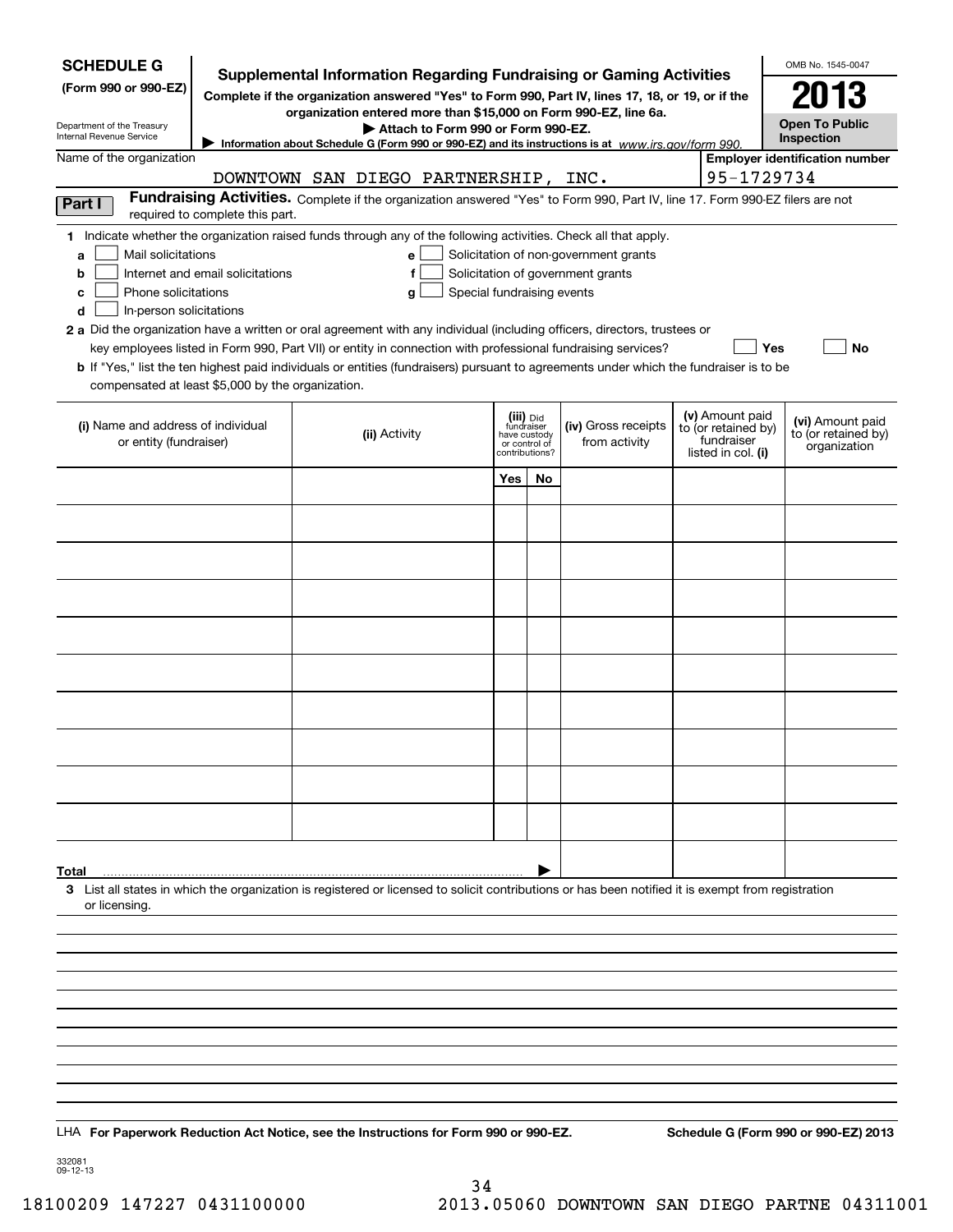**2** Schedule G (Form 990 or 990-EZ) 2013 DOWNTOWN SAN DIEGO PARTNERSHIP, INC  $\bullet$  95-1729734  $\bullet$  page **Part II** | Fundraising Events. Complete if the organization answered "Yes" to Form 990, Part IV, line 18, or reported more than \$15,000

of fundraising event contributions and gross income on Form 990-EZ, lines 1 and 6b. List events with gross receipts greater than \$5,000.

|                 |    | 01 lunuraising event commodions and gross income on Form 990-EZ, illies T and OD. Eist events with gross receipts greater than \$0,000.                                     |                |                         |                  |                                      |
|-----------------|----|-----------------------------------------------------------------------------------------------------------------------------------------------------------------------------|----------------|-------------------------|------------------|--------------------------------------|
|                 |    |                                                                                                                                                                             | (a) Event $#1$ | $(b)$ Event #2          | (c) Other events | (d) Total events                     |
|                 |    |                                                                                                                                                                             | AWARDS         | <b>INSTALLATION</b>     |                  | (add col. (a) through                |
|                 |    |                                                                                                                                                                             | DINNER         | <b>DINNER</b>           | $\overline{a}$   |                                      |
|                 |    |                                                                                                                                                                             | (event type)   | (event type)            | (total number)   | col. (c)                             |
| Revenue         |    |                                                                                                                                                                             |                |                         |                  |                                      |
|                 | 1  |                                                                                                                                                                             | 241,610.       | 208, 100.               | 116,473.         | 566, 183.                            |
|                 |    |                                                                                                                                                                             |                |                         |                  |                                      |
|                 |    |                                                                                                                                                                             |                |                         |                  |                                      |
|                 |    |                                                                                                                                                                             |                |                         |                  |                                      |
|                 | 3  | Gross income (line 1 minus line 2)                                                                                                                                          | 241,610.       | 208,100.                | 116,473.         | 566, 183.                            |
|                 |    |                                                                                                                                                                             |                |                         |                  |                                      |
|                 |    | 4 Cash prizes                                                                                                                                                               |                |                         |                  |                                      |
|                 |    |                                                                                                                                                                             |                |                         |                  |                                      |
|                 | 5  |                                                                                                                                                                             |                |                         |                  |                                      |
|                 |    |                                                                                                                                                                             |                |                         |                  |                                      |
|                 | 6  |                                                                                                                                                                             |                |                         |                  |                                      |
|                 |    |                                                                                                                                                                             |                |                         |                  |                                      |
| Direct Expenses |    |                                                                                                                                                                             | 38,479.        | 53,519.                 | 6,811.           | 98,809.                              |
|                 |    |                                                                                                                                                                             |                |                         |                  |                                      |
|                 |    |                                                                                                                                                                             |                |                         |                  |                                      |
|                 | 8  |                                                                                                                                                                             | 67,349.        | 43,552.                 | 44,912.          | 155,813.                             |
|                 | 9  | Direct expense summary. Add lines 4 through 9 in column (d)                                                                                                                 |                |                         |                  | $\overline{254,622}$ .               |
|                 | 10 |                                                                                                                                                                             |                |                         |                  | 311,561.                             |
| <b>Part III</b> |    | 11 Net income summary. Subtract line 10 from line 3, column (d)<br>Gaming. Complete if the organization answered "Yes" to Form 990, Part IV, line 19, or reported more than |                |                         |                  |                                      |
|                 |    | \$15,000 on Form 990-EZ, line 6a.                                                                                                                                           |                |                         |                  |                                      |
|                 |    |                                                                                                                                                                             |                | (b) Pull tabs/instant   |                  | (d) Total gaming (add                |
|                 |    |                                                                                                                                                                             | (a) Bingo      | bingo/progressive bingo | (c) Other gaming | col. (a) through col. (c))           |
|                 |    |                                                                                                                                                                             |                |                         |                  |                                      |
| Revenue         |    |                                                                                                                                                                             |                |                         |                  |                                      |
|                 |    |                                                                                                                                                                             |                |                         |                  |                                      |
|                 |    |                                                                                                                                                                             |                |                         |                  |                                      |
|                 |    |                                                                                                                                                                             |                |                         |                  |                                      |
| Direct Expenses |    |                                                                                                                                                                             |                |                         |                  |                                      |
|                 | 3  |                                                                                                                                                                             |                |                         |                  |                                      |
|                 |    |                                                                                                                                                                             |                |                         |                  |                                      |
|                 | 4  |                                                                                                                                                                             |                |                         |                  |                                      |
|                 |    |                                                                                                                                                                             |                |                         |                  |                                      |
|                 |    | 5 Other direct expenses                                                                                                                                                     |                |                         |                  |                                      |
|                 |    |                                                                                                                                                                             | Yes<br>%       | Yes<br>%                | Yes<br>%         |                                      |
|                 | 6  | Volunteer labor                                                                                                                                                             | No             | No                      | No               |                                      |
|                 |    |                                                                                                                                                                             |                |                         |                  |                                      |
|                 | 7  | Direct expense summary. Add lines 2 through 5 in column (d)                                                                                                                 |                |                         |                  |                                      |
|                 |    |                                                                                                                                                                             |                |                         |                  |                                      |
|                 | 8  |                                                                                                                                                                             |                |                         |                  |                                      |
|                 |    |                                                                                                                                                                             |                |                         |                  |                                      |
| 9               |    | Enter the state(s) in which the organization operates gaming activities:                                                                                                    |                |                         |                  |                                      |
|                 |    |                                                                                                                                                                             |                |                         |                  | Yes<br><b>No</b>                     |
|                 |    |                                                                                                                                                                             |                |                         |                  |                                      |
|                 |    |                                                                                                                                                                             |                |                         |                  |                                      |
|                 |    |                                                                                                                                                                             |                |                         |                  |                                      |
|                 |    |                                                                                                                                                                             |                |                         |                  | ∣ Yes<br><b>No</b>                   |
|                 |    |                                                                                                                                                                             |                |                         |                  |                                      |
|                 |    |                                                                                                                                                                             |                |                         |                  |                                      |
|                 |    |                                                                                                                                                                             |                |                         |                  |                                      |
|                 |    | 332082 09-12-13                                                                                                                                                             |                |                         |                  | Schedule G (Form 990 or 990-EZ) 2013 |

**Schedule G (Form 990 or 990-EZ) 2013**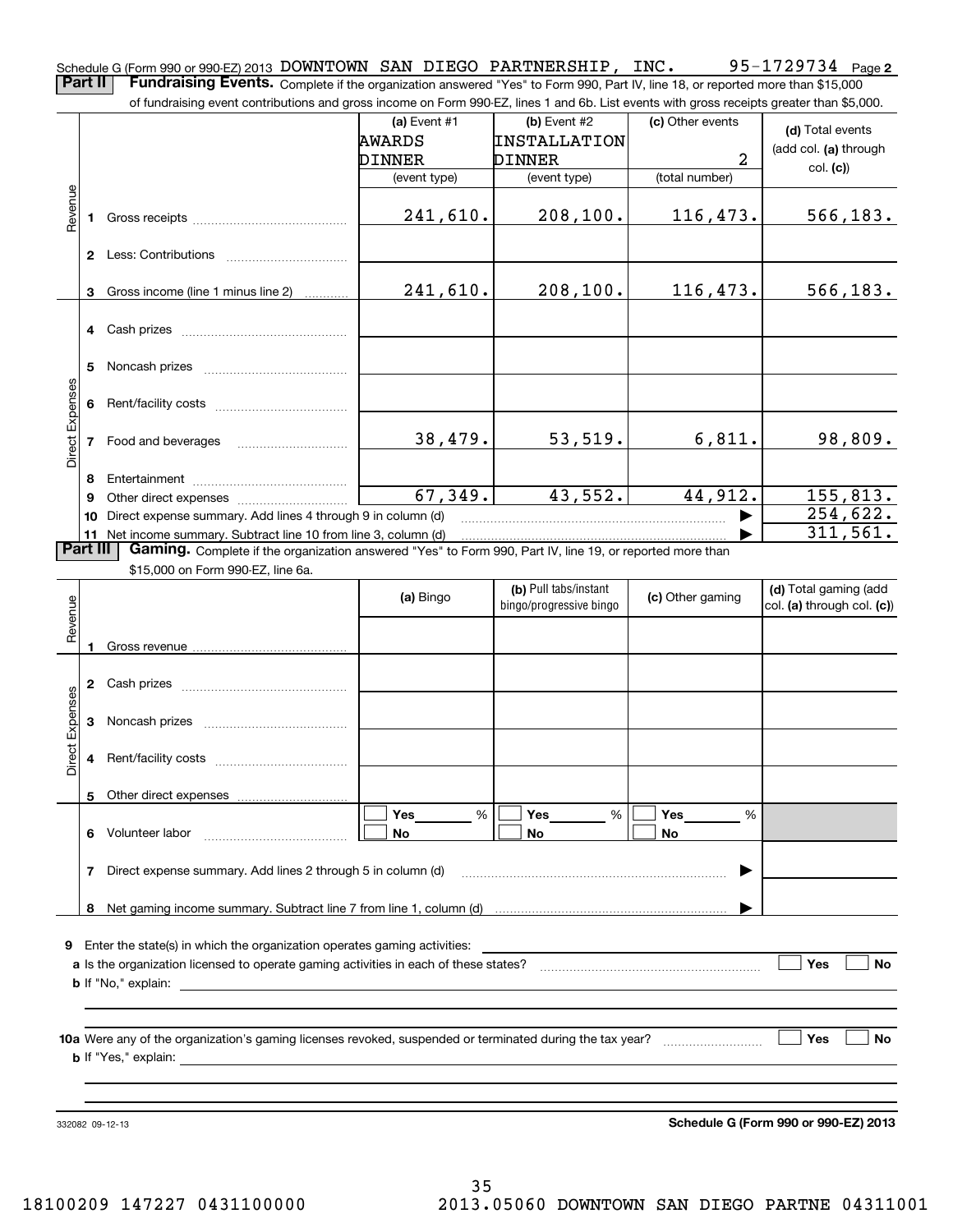| Schedule G (Form 990 or 990-EZ) 2013 DOWNTOWN SAN DIEGO PARTNERSHIP, INC.                                                                                                                                                                 | 95-1729734      | Page 3           |
|-------------------------------------------------------------------------------------------------------------------------------------------------------------------------------------------------------------------------------------------|-----------------|------------------|
|                                                                                                                                                                                                                                           | Yes             | No               |
| 12 Is the organization a grantor, beneficiary or trustee of a trust or a member of a partnership or other entity formed                                                                                                                   |                 |                  |
|                                                                                                                                                                                                                                           | Yes             | No               |
| 13 Indicate the percentage of gaming activity operated in:                                                                                                                                                                                |                 |                  |
|                                                                                                                                                                                                                                           | 13a             | %                |
| <b>b</b> An outside facility <i>www.communically.communically.communically.communically.communically.communically.communically.communically.communically.communically.communically.communically.communically.communically.communicall</i> | 13 <sub>b</sub> | %                |
| 14 Enter the name and address of the person who prepares the organization's gaming/special events books and records:                                                                                                                      |                 |                  |
|                                                                                                                                                                                                                                           |                 |                  |
|                                                                                                                                                                                                                                           |                 |                  |
| Name $\blacktriangleright$                                                                                                                                                                                                                |                 |                  |
|                                                                                                                                                                                                                                           |                 |                  |
|                                                                                                                                                                                                                                           |                 |                  |
|                                                                                                                                                                                                                                           | Yes             | No               |
|                                                                                                                                                                                                                                           |                 |                  |
| <b>b</b> If "Yes," enter the amount of gaming revenue received by the organization $\triangleright$ \$ ____________________ and the amount                                                                                                |                 |                  |
| of gaming revenue retained by the third party $\triangleright$ \$ $\_\_\_\_\_\_\_\_\_\_\_\_\_$ .                                                                                                                                          |                 |                  |
| c If "Yes," enter name and address of the third party:                                                                                                                                                                                    |                 |                  |
|                                                                                                                                                                                                                                           |                 |                  |
|                                                                                                                                                                                                                                           |                 |                  |
|                                                                                                                                                                                                                                           |                 |                  |
|                                                                                                                                                                                                                                           |                 |                  |
|                                                                                                                                                                                                                                           |                 |                  |
|                                                                                                                                                                                                                                           |                 |                  |
| <b>16</b> Gaming manager information:                                                                                                                                                                                                     |                 |                  |
|                                                                                                                                                                                                                                           |                 |                  |
|                                                                                                                                                                                                                                           |                 |                  |
|                                                                                                                                                                                                                                           |                 |                  |
| Gaming manager compensation > \$                                                                                                                                                                                                          |                 |                  |
|                                                                                                                                                                                                                                           |                 |                  |
|                                                                                                                                                                                                                                           |                 |                  |
|                                                                                                                                                                                                                                           |                 |                  |
|                                                                                                                                                                                                                                           |                 |                  |
|                                                                                                                                                                                                                                           |                 |                  |
| Director/officer<br>Employee<br>Independent contractor                                                                                                                                                                                    |                 |                  |
|                                                                                                                                                                                                                                           |                 |                  |
| <b>17</b> Mandatory distributions:                                                                                                                                                                                                        |                 |                  |
| <b>a</b> Is the organization required under state law to make charitable distributions from the gaming proceeds to                                                                                                                        |                 |                  |
|                                                                                                                                                                                                                                           |                 | __  Yes │___  No |
| <b>b</b> Enter the amount of distributions required under state law to be distributed to other exempt organizations or spent in the                                                                                                       |                 |                  |
| organization's own exempt activities during the tax year $\triangleright$ \$                                                                                                                                                              |                 |                  |
| <b>Part IV</b><br>Supplemental Information. Provide the explanations required by Part I, line 2b, columns (iii) and (v), and Part III, lines 9, 9b, 10b, 15b,                                                                             |                 |                  |
| 15c, 16, and 17b, as applicable. Also complete this part to provide any additional information (see instructions).                                                                                                                        |                 |                  |
|                                                                                                                                                                                                                                           |                 |                  |
|                                                                                                                                                                                                                                           |                 |                  |
|                                                                                                                                                                                                                                           |                 |                  |
|                                                                                                                                                                                                                                           |                 |                  |
|                                                                                                                                                                                                                                           |                 |                  |
|                                                                                                                                                                                                                                           |                 |                  |
|                                                                                                                                                                                                                                           |                 |                  |
|                                                                                                                                                                                                                                           |                 |                  |
|                                                                                                                                                                                                                                           |                 |                  |
|                                                                                                                                                                                                                                           |                 |                  |
|                                                                                                                                                                                                                                           |                 |                  |
|                                                                                                                                                                                                                                           |                 |                  |
|                                                                                                                                                                                                                                           |                 |                  |
|                                                                                                                                                                                                                                           |                 |                  |
|                                                                                                                                                                                                                                           |                 |                  |
|                                                                                                                                                                                                                                           |                 |                  |
|                                                                                                                                                                                                                                           |                 |                  |
| Schedule G (Form 990 or 990-EZ) 2013                                                                                                                                                                                                      |                 |                  |
| 332083 09-12-13<br>36                                                                                                                                                                                                                     |                 |                  |
|                                                                                                                                                                                                                                           |                 |                  |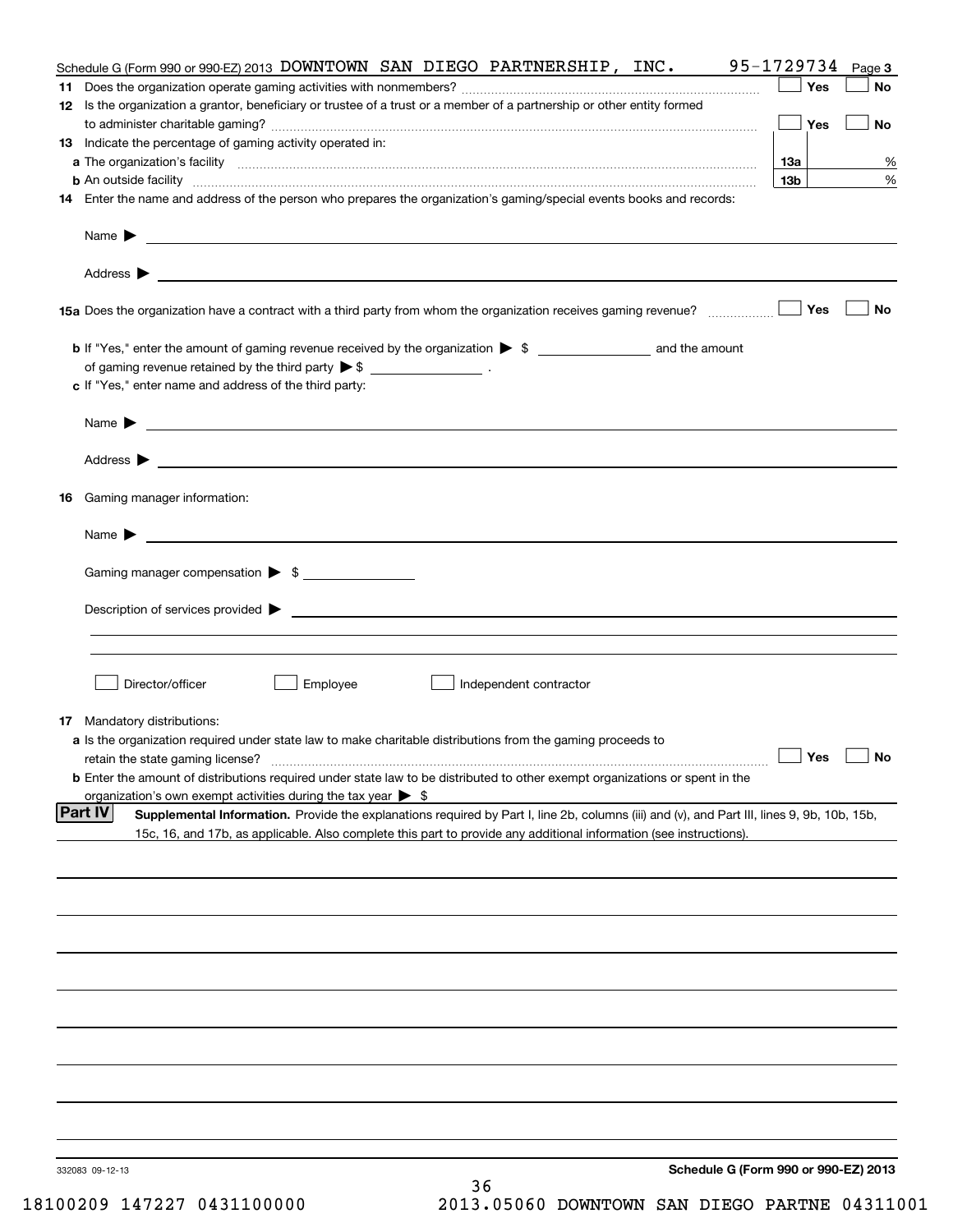|    | <b>SCHEDULE J</b>                                                                   | <b>Compensation Information</b>                                                                                                  |  | OMB No. 1545-0047                     |     |             |
|----|-------------------------------------------------------------------------------------|----------------------------------------------------------------------------------------------------------------------------------|--|---------------------------------------|-----|-------------|
|    | (Form 990)<br>For certain Officers, Directors, Trustees, Key Employees, and Highest |                                                                                                                                  |  |                                       |     |             |
|    |                                                                                     | <b>Compensated Employees</b>                                                                                                     |  | 2013                                  |     |             |
|    |                                                                                     | Complete if the organization answered "Yes" on Form 990, Part IV, line 23.<br>Attach to Form 990. See separate instructions.     |  | <b>Open to Public</b>                 |     |             |
|    | Department of the Treasury<br>Internal Revenue Service                              | Information about Schedule J (Form 990) and its instructions is at www.irs.gov/form990.                                          |  | <b>Inspection</b>                     |     |             |
|    | Name of the organization                                                            |                                                                                                                                  |  | <b>Employer identification number</b> |     |             |
|    |                                                                                     | DOWNTOWN SAN DIEGO PARTNERSHIP, INC.                                                                                             |  | 95-1729734                            |     |             |
|    | Part I                                                                              | <b>Questions Regarding Compensation</b>                                                                                          |  |                                       |     |             |
|    |                                                                                     |                                                                                                                                  |  |                                       | Yes | No          |
|    |                                                                                     | <b>1a</b> Check the appropriate box(es) if the organization provided any of the following to or for a person listed in Form 990, |  |                                       |     |             |
|    |                                                                                     | Part VII, Section A, line 1a. Complete Part III to provide any relevant information regarding these items.                       |  |                                       |     |             |
|    | First-class or charter travel                                                       | Housing allowance or residence for personal use                                                                                  |  |                                       |     |             |
|    | Travel for companions                                                               | Payments for business use of personal residence                                                                                  |  |                                       |     |             |
|    |                                                                                     | Health or social club dues or initiation fees<br>Tax indemnification and gross-up payments                                       |  |                                       |     |             |
|    |                                                                                     | Discretionary spending account<br>Personal services (e.g., maid, chauffeur, chef)                                                |  |                                       |     |             |
|    |                                                                                     |                                                                                                                                  |  |                                       |     |             |
|    |                                                                                     | <b>b</b> If any of the boxes on line 1a are checked, did the organization follow a written policy regarding payment or           |  |                                       |     |             |
|    |                                                                                     |                                                                                                                                  |  | 1b                                    |     |             |
| 2  |                                                                                     | Did the organization require substantiation prior to reimbursing or allowing expenses incurred by all directors,                 |  |                                       |     |             |
|    |                                                                                     |                                                                                                                                  |  | $\mathbf{2}$                          |     |             |
|    |                                                                                     |                                                                                                                                  |  |                                       |     |             |
| З  |                                                                                     | Indicate which, if any, of the following the filing organization used to establish the compensation of the organization's        |  |                                       |     |             |
|    |                                                                                     | CEO/Executive Director. Check all that apply. Do not check any boxes for methods used by a related organization to               |  |                                       |     |             |
|    |                                                                                     | establish compensation of the CEO/Executive Director, but explain in Part III.                                                   |  |                                       |     |             |
|    | $ \mathbf{X} $ Compensation committee                                               | Written employment contract                                                                                                      |  |                                       |     |             |
|    |                                                                                     | Compensation survey or study<br>Independent compensation consultant                                                              |  |                                       |     |             |
|    |                                                                                     | $\lfloor \underline{X} \rfloor$ Approval by the board or compensation committee<br>Form 990 of other organizations               |  |                                       |     |             |
|    |                                                                                     |                                                                                                                                  |  |                                       |     |             |
| 4  |                                                                                     | During the year, did any person listed in Form 990, Part VII, Section A, line 1a, with respect to the filing                     |  |                                       |     |             |
|    | organization or a related organization:                                             |                                                                                                                                  |  |                                       |     |             |
| а  |                                                                                     | Receive a severance payment or change-of-control payment?                                                                        |  | 4a                                    |     | х           |
| b  |                                                                                     |                                                                                                                                  |  | 4b                                    |     | $\mathbf X$ |
| с  |                                                                                     |                                                                                                                                  |  | 4c                                    |     | $\mathbf x$ |
|    |                                                                                     | If "Yes" to any of lines 4a-c, list the persons and provide the applicable amounts for each item in Part III.                    |  |                                       |     |             |
|    |                                                                                     |                                                                                                                                  |  |                                       |     |             |
|    |                                                                                     | Only section 501(c)(3) and 501(c)(4) organizations must complete lines 5-9.                                                      |  |                                       |     |             |
|    |                                                                                     | For persons listed in Form 990, Part VII, Section A, line 1a, did the organization pay or accrue any compensation                |  |                                       |     |             |
|    | contingent on the revenues of:                                                      |                                                                                                                                  |  |                                       |     |             |
|    |                                                                                     | a The organization? <b>Entitation</b> and the organization?                                                                      |  | 5a                                    |     |             |
|    |                                                                                     |                                                                                                                                  |  | 5b                                    |     |             |
|    |                                                                                     | If "Yes" to line 5a or 5b, describe in Part III.                                                                                 |  |                                       |     |             |
| 6. |                                                                                     | For persons listed in Form 990, Part VII, Section A, line 1a, did the organization pay or accrue any compensation                |  |                                       |     |             |
|    | contingent on the net earnings of:                                                  |                                                                                                                                  |  |                                       |     |             |
|    |                                                                                     | a The organization? <b>Entitation</b> and the organization?                                                                      |  | 6a                                    |     |             |
|    |                                                                                     |                                                                                                                                  |  | 6b                                    |     |             |
|    |                                                                                     | If "Yes" to line 6a or 6b, describe in Part III.                                                                                 |  |                                       |     |             |
|    |                                                                                     | 7 For persons listed in Form 990, Part VII, Section A, line 1a, did the organization provide any non-fixed payments              |  |                                       |     |             |
|    |                                                                                     |                                                                                                                                  |  | 7                                     |     |             |
| 8  |                                                                                     | Were any amounts reported in Form 990, Part VII, paid or accrued pursuant to a contract that was subject to the                  |  |                                       |     |             |
|    |                                                                                     | initial contract exception described in Regulations section 53.4958-4(a)(3)? If "Yes," describe in Part III                      |  | 8                                     |     |             |
| 9  |                                                                                     | If "Yes" to line 8, did the organization also follow the rebuttable presumption procedure described in                           |  |                                       |     |             |
|    |                                                                                     |                                                                                                                                  |  | 9                                     |     |             |
|    |                                                                                     | LHA For Paperwork Reduction Act Notice, see the Instructions for Form 990.                                                       |  | Schedule J (Form 990) 2013            |     |             |

332111 09-13-13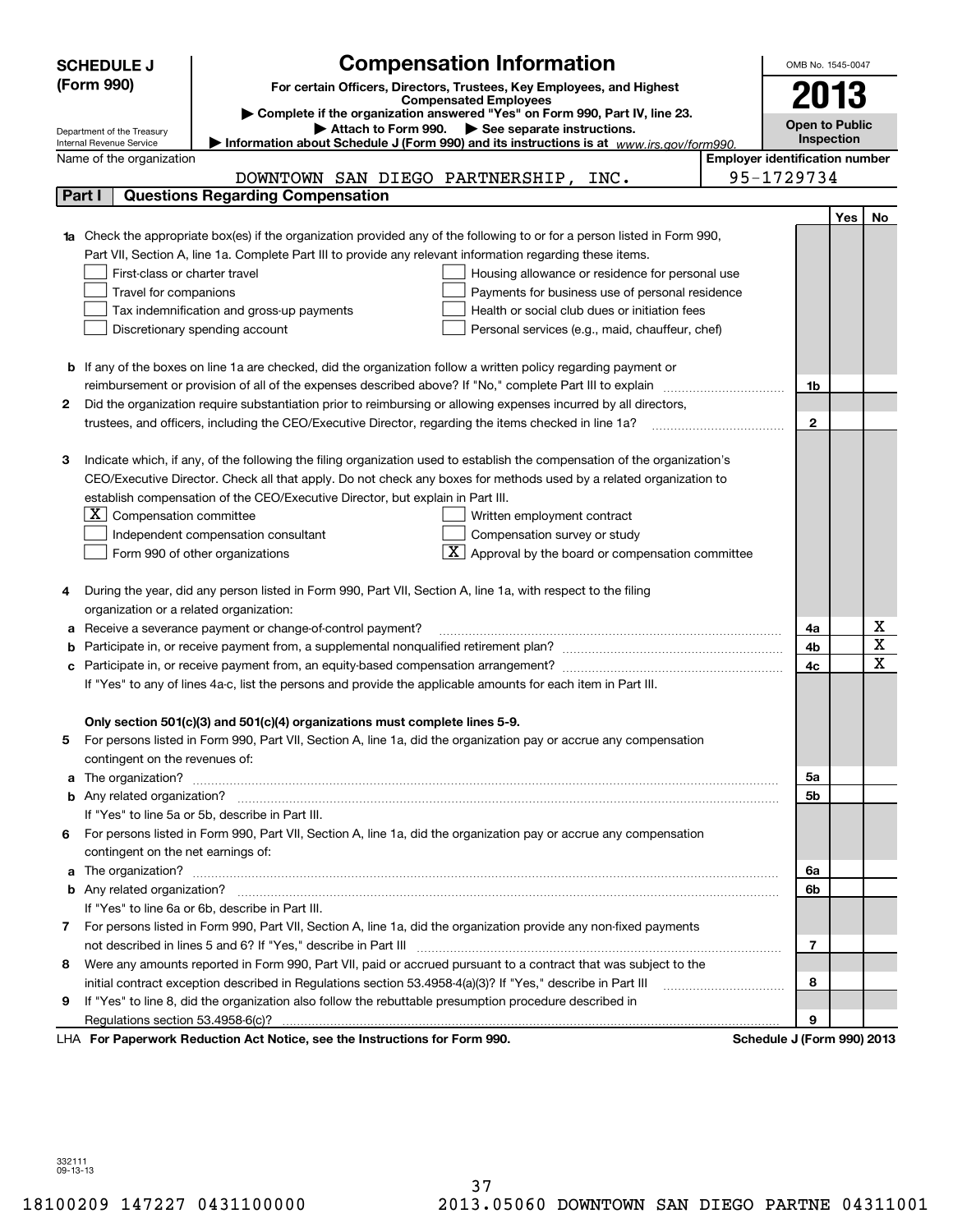95-1729734

**2**

# **Part II Officers, Directors, Trustees, Key Employees, and Highest Compensated Employees.**  Schedule J (Form 990) 2013 Page Use duplicate copies if additional space is needed.

For each individual whose compensation must be reported in Schedule J, report compensation from the organization on row (i) and from related organizations, described in the instructions, on row (ii). Do not list any individuals that are not listed on Form 990, Part VII.

**Note.**  The sum of columns (B)(i)-(iii) for each listed individual must equal the total amount of Form 990, Part VII, Section A, line 1a, applicable column (D) and (E) amounts for that individual.

| (A) Name and Title |                              | (B) Breakdown of W-2 and/or 1099-MISC compensation |                                           |                                           | (C) Retirement and<br>(D) Nontaxable<br>other deferred |                  | (E) Total of columns<br>(F) Compensation<br>$(B)(i)-(D)$<br>benefits |                                           |  |
|--------------------|------------------------------|----------------------------------------------------|-------------------------------------------|-------------------------------------------|--------------------------------------------------------|------------------|----------------------------------------------------------------------|-------------------------------------------|--|
|                    |                              | (i) Base<br>compensation                           | (ii) Bonus &<br>incentive<br>compensation | (iii) Other<br>reportable<br>compensation | compensation                                           |                  |                                                                      | reported as deferred<br>in prior Form 990 |  |
| $(1)$ KRIS MICHELL | (i)                          | 207,462.                                           | 7,000.                                    | $\overline{0}$ .                          | $\overline{0}$ .                                       | 304.             | 214,766.                                                             | 0.                                        |  |
| PRESIDENT          | <u>(ii)</u>                  | $\overline{0}$ .                                   | $\overline{0}$ .                          | $\overline{0}$ .                          | $\overline{0}$ .                                       | $\overline{0}$ . | $\overline{0}$ .                                                     | $\overline{0}$ .                          |  |
|                    | $\qquad \qquad \textbf{(i)}$ |                                                    |                                           |                                           |                                                        |                  |                                                                      |                                           |  |
|                    | <u>(ii)</u>                  |                                                    |                                           |                                           |                                                        |                  |                                                                      |                                           |  |
|                    | (i)                          |                                                    |                                           |                                           |                                                        |                  |                                                                      |                                           |  |
|                    | <u>(ii)</u>                  |                                                    |                                           |                                           |                                                        |                  |                                                                      |                                           |  |
|                    | (i)                          |                                                    |                                           |                                           |                                                        |                  |                                                                      |                                           |  |
|                    | <u>(ii)</u>                  |                                                    |                                           |                                           |                                                        |                  |                                                                      |                                           |  |
|                    | (i)                          |                                                    |                                           |                                           |                                                        |                  |                                                                      |                                           |  |
|                    | <u>(ii)</u>                  |                                                    |                                           |                                           |                                                        |                  |                                                                      |                                           |  |
|                    | (i)                          |                                                    |                                           |                                           |                                                        |                  |                                                                      |                                           |  |
|                    | <u>(ii)</u>                  |                                                    |                                           |                                           |                                                        |                  |                                                                      |                                           |  |
|                    | (i)<br><u>(ii)</u>           |                                                    |                                           |                                           |                                                        |                  |                                                                      |                                           |  |
|                    | (i)                          |                                                    |                                           |                                           |                                                        |                  |                                                                      |                                           |  |
|                    | <u>(ii)</u>                  |                                                    |                                           |                                           |                                                        |                  |                                                                      |                                           |  |
|                    | (i)                          |                                                    |                                           |                                           |                                                        |                  |                                                                      |                                           |  |
|                    | <u>(ii)</u>                  |                                                    |                                           |                                           |                                                        |                  |                                                                      |                                           |  |
|                    | (i)                          |                                                    |                                           |                                           |                                                        |                  |                                                                      |                                           |  |
|                    | <u>(ii)</u>                  |                                                    |                                           |                                           |                                                        |                  |                                                                      |                                           |  |
|                    | (i)                          |                                                    |                                           |                                           |                                                        |                  |                                                                      |                                           |  |
|                    | <u>(ii)</u>                  |                                                    |                                           |                                           |                                                        |                  |                                                                      |                                           |  |
|                    | (i)                          |                                                    |                                           |                                           |                                                        |                  |                                                                      |                                           |  |
|                    | <u>(ii)</u>                  |                                                    |                                           |                                           |                                                        |                  |                                                                      |                                           |  |
|                    | (i)                          |                                                    |                                           |                                           |                                                        |                  |                                                                      |                                           |  |
|                    | <u>(ii)</u>                  |                                                    |                                           |                                           |                                                        |                  |                                                                      |                                           |  |
|                    | (i)                          |                                                    |                                           |                                           |                                                        |                  |                                                                      |                                           |  |
|                    | <u>(ii)</u>                  |                                                    |                                           |                                           |                                                        |                  |                                                                      |                                           |  |
|                    | (i)                          |                                                    |                                           |                                           |                                                        |                  |                                                                      |                                           |  |
|                    | <u>(ii)</u>                  |                                                    |                                           |                                           |                                                        |                  |                                                                      |                                           |  |
|                    | (i)                          |                                                    |                                           |                                           |                                                        |                  |                                                                      |                                           |  |
|                    | $\vert$ (ii)                 |                                                    |                                           |                                           |                                                        |                  |                                                                      |                                           |  |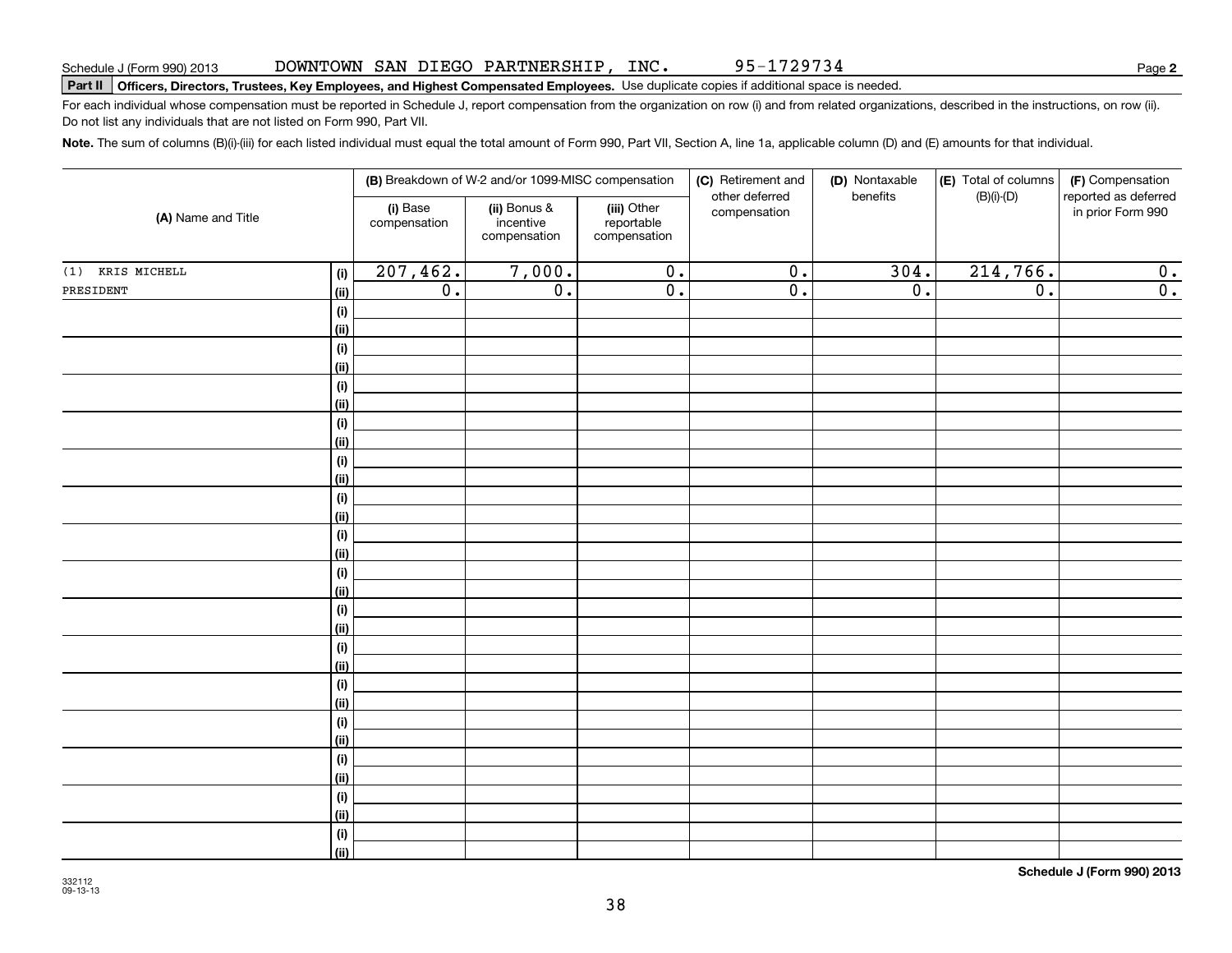# **Part III Supplemental Information**

Schedule J (Form 990) 2013 DOWNTOWN SAN DIEGO PARTNERSHIP, INC. 95-1729734<br>Part III Supplemental Information<br>Provide the information, explanation, or descriptions required for Part I, lines 1a, 1b, 3, 4a, 4b, 4c, 5a, 5b, 6

**Schedule J (Form 990) 2013**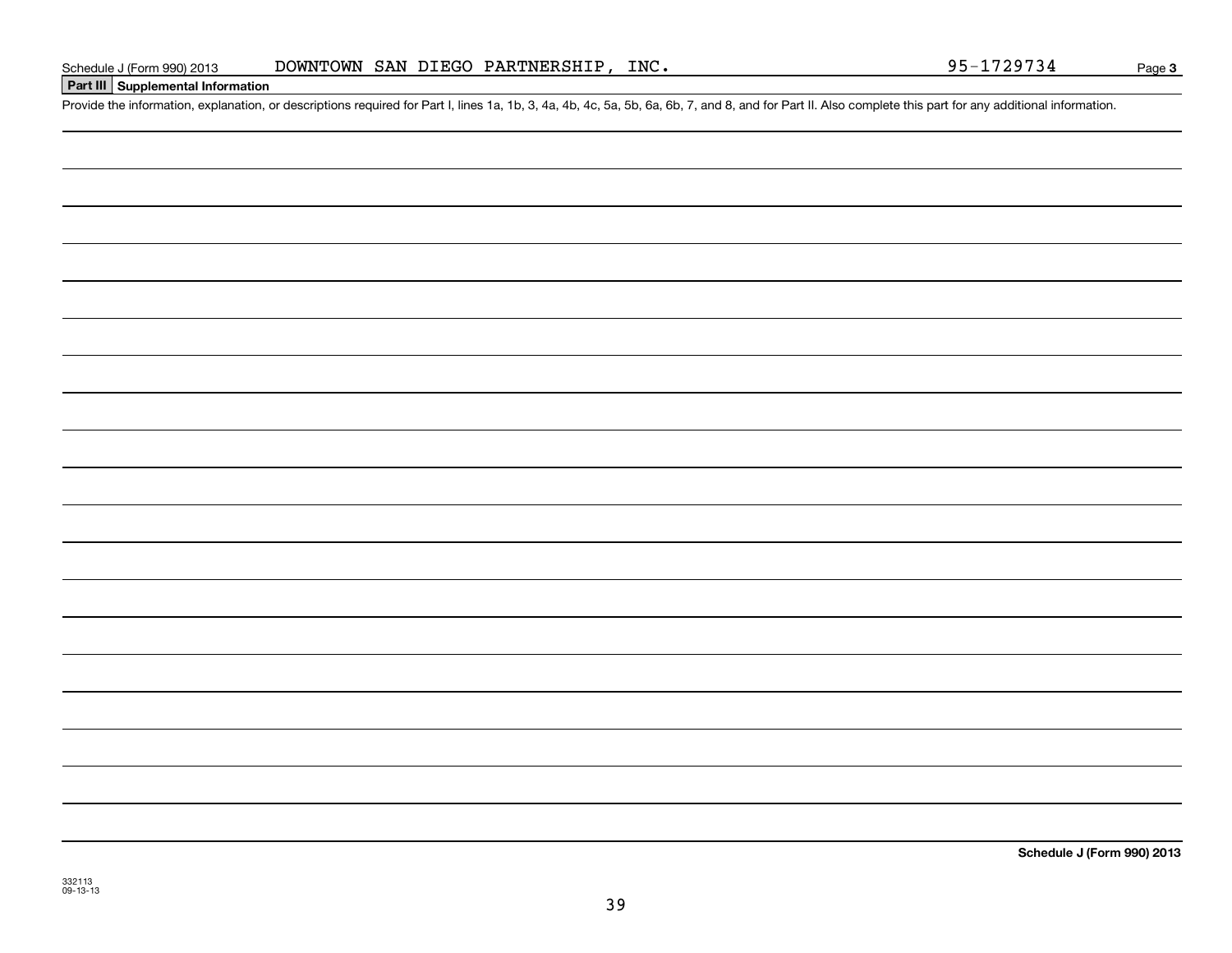| (Form 990 or 990-EZ)       |  |
|----------------------------|--|
| Department of the Treasury |  |

Name of the organization

Internal Revenue Service

# **Supplemental Information to Form 990 or 990-EZ**

**Complete to provide information for responses to specific questions on Form 990 or 990-EZ or to provide any additional information.**

**| Attach to Form 990 or 990-EZ.**

**Information about Schedule O (Form 990 or 990-EZ) and its instructions is at www.irs.gov/form990.** 



DOWNTOWN SAN DIEGO PARTNERSHIP, INC. 95-1729734

**Employer identification number**

# FORM 990, PART I, LINE 1, DESCRIPTION OF ORGANIZATION MISSION:

-SERVE AS DOWNTOWN'S WATCHDOG.

-SUPPORT REDEVELOPMENT THAT STIMULATES BUSINESS AND ECONOMIC GROWTH

DOWNTOWN.

-PROMOTE DEVELOPMENT OF PUBLIC FACILITIES AND INFRASTRUCTURE THAT SERVE

DOWNTOWN.

-REPRESENT MEMBERS BEFORE GOVERNMENTAL AGENCIES AND COMMUNITY

ORGANIZATIONS.

-SUPPORT DOWNTOWN SAN DIEGO AS THE CENTER FOR ARTS AND CULTURE FOR THE

REGION.

-COORDINATE MEMBER EFFORTS TO IMPROVE DOWNTOWN SOCIAL SERVICES AND

OUTREACH PROGRAMS.

-EDUCATE SAN DIEGO COMMUNITIES ABOUT THE IMPORTANCE OF A VIBRANT AND

HEALTHY DOWNTOWN.

FORM 990, PART VI, SECTION A, LINE 2:

EXPLANATION: ROB LANKFORD AND STACEY LANKFORD PENNINGTON ARE FATHER AND

DAUGHTER.

FORM 990, PART VI, SECTION A, LINE 6:

EXPLANATION: DOWNTOWN SAN DIEGO PARTNERSHIP HAS MEMBERS.

FORM 990, PART VI, SECTION A, LINE 7A:

EXPLANATION: THE GOVERNING BODY IS ELECTED AT AN ANNUAL OR SPECIAL MEETING

OF MEMBERS.

332211 09-04-13LHA For Paperwork Reduction Act Notice, see the Instructions for Form 990 or 990-EZ. Schedule O (Form 990 or 990-EZ) (2013)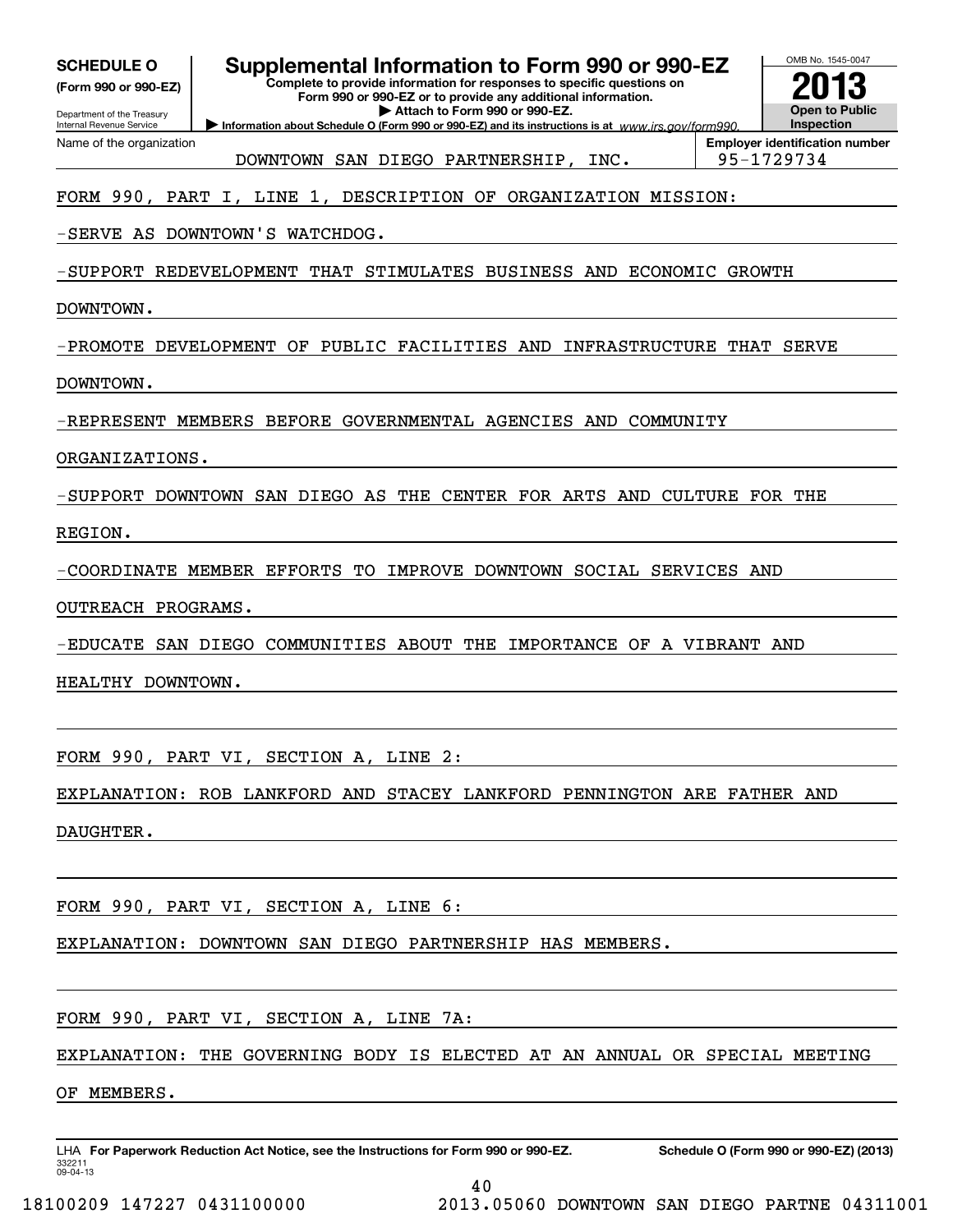| Schedule O (Form 990 or 990-EZ) (2013)<br>Page 2 |                                         |                                                     |  |  |  |  |  |
|--------------------------------------------------|-----------------------------------------|-----------------------------------------------------|--|--|--|--|--|
| Name of the organization                         | DOWNTOWN SAN DIEGO PARTNERSHIP,<br>INC. | <b>Employer identification number</b><br>95-1729734 |  |  |  |  |  |
|                                                  | FORM 990, PART VI, SECTION A, LINE 7B:  |                                                     |  |  |  |  |  |

EXPLANATION: THE DECISIONS OF THE GOVERNING BODY ARE SUBJECT TO APPROVAL BY THE MEMBERS.

FORM 990, PART VI, SECTION B, LINE 11:

EXPLANATION: FORM 990 IS REVIEWED BY THE FINANCE COMMITTEE BEFORE IT IS FILED.

FORM 990, PART VI, SECTION B, LINE 12C:

332212 09-04-13**Schedule O (Form 990 or 990-EZ) (2013)** EXPLANATION: DSDP MEMBERS EXPECT HIGH STANDARDS OF INTEGRITY OF THEMSELVES AND OF OTHER MEMBERS. BOARD MEMBERS ARE EXPECTED TO DISCLOSE ANY CONFLICT OF INTEREST AT THE INITIATION OF DISCUSSION OF THAT MATTER AT EITHER THE BOARD OR COMMITTEE MEETING, AND TO ABSTAIN FROM VOTING ON THE MATTER. AN INTERESTED PERSON MAY MAKE A PRESENTATION AT THE BOARD OR COMMITTEE MEETING, BUT AFTER THE PRESENTATION, HE/SHE SHALL LEAVE THE MEETING DURING THE DISCUSSION OF, AND THE VOTE ON, THE TRANSACTION OR ARRANGEMENT INVOLVING THE POSSIBLE CONFLICT OF INTEREST. THE CHAIRPERSON OF THE BOARD OR COMMITTEE SHALL, IF APPROPRIATE, APPOINT A DISINTERESTED PERSON OR COMMITTEE TO INVESTIGATE ALTERNATIVES TO THE PROPOSED TRANSACTION OR ARRANGEMENT. AFTER EXERCISING DUE DILIGENCE, THE BOARD OR COMMITTEE SHALL DETERMINE WHETHER THE ORGANIZATION CAN OBTAIN WITH REASONABLE EFFORTS A MORE ADVANTAGEOUS TRANSACTION OR ARRANGEMENT FROM A PERSON OR ENTITY THAT WOULD NOT GIVE RISE TO A CONFLICT OF INTEREST. IF A MORE ADVANTAGEOUS TRANSACTION OR ARRANGEMENT IS NOT REASONABLY POSSIBLE UNDER CIRCUMSTANCES NOT PRODUCING A CONFLICT OF INTEREST, THE BOARD OR COMMITTEE SHALL DETERMINE BY A MAJORITY VOTE OF THE DISINTERESTED DIRECTORS WHETHER THE TRANSACTION OR ARRANGEMENT IS IN THE ORGANIZATION'S BEST INTEREST, FOR ITS OWN BENEFIT, AND WHETHER IT IS FAIR AND REASONABLE. IN CONFORMITY WITH THE 41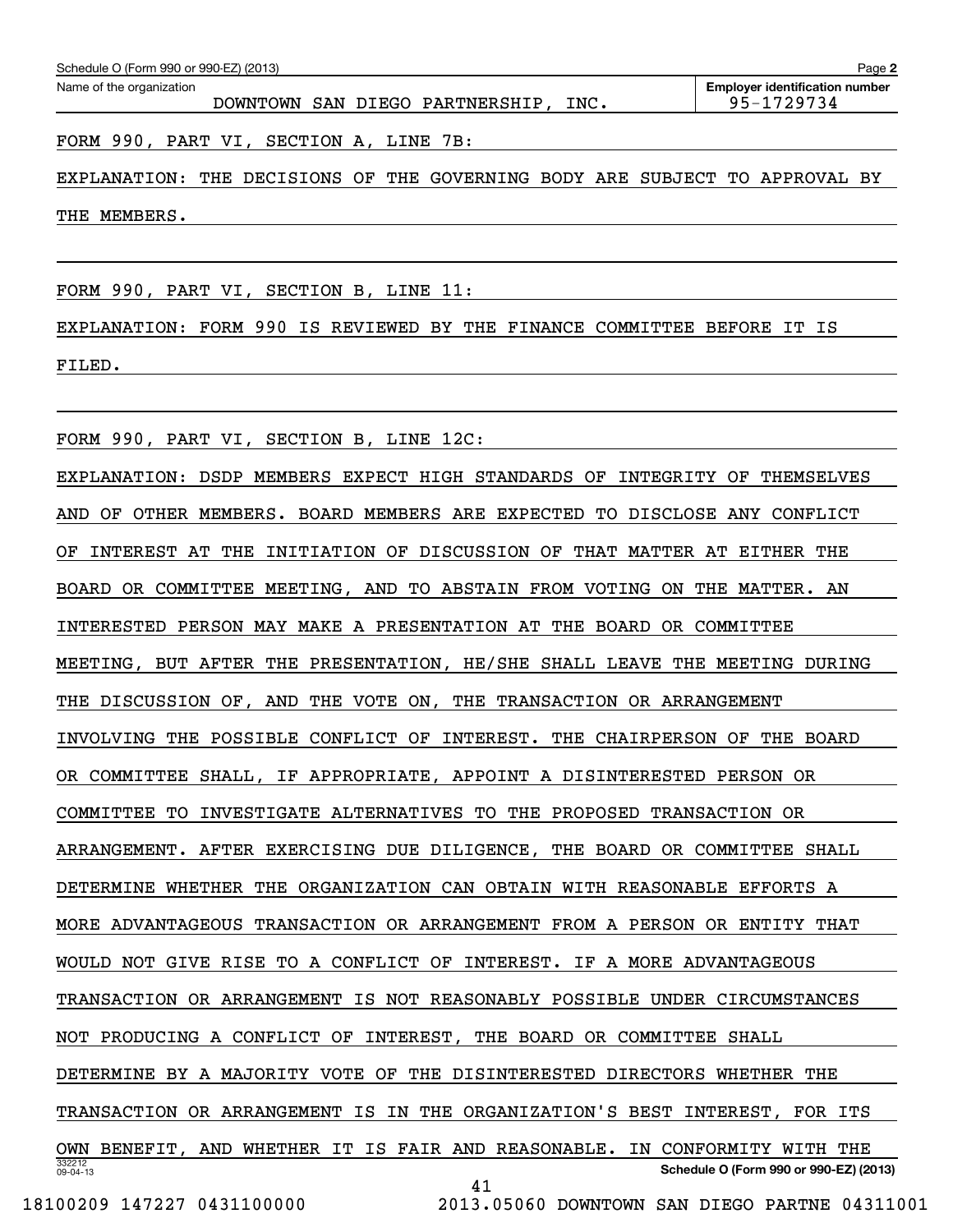| Schedule O (Form 990 or 990-EZ) (2013)                                     | Page 2                                              |
|----------------------------------------------------------------------------|-----------------------------------------------------|
| Name of the organization<br>DOWNTOWN SAN DIEGO PARTNERSHIP, INC.           | <b>Employer identification number</b><br>95-1729734 |
| ABOVE DETERMINATION IT SHALL MAKE ITS DECISION AS TO WHETHER               | TO<br>ENTER INTO                                    |
| THE TRANSACTION OR ARRANGEMENT. IF THE BOARD OR COMMITTEE HAS REASONABLE   |                                                     |
| CAUSE TO BELIEVE A MEMBER HAS FAILED TO DISCLOSE ACTUAL OR POSSIBLE        |                                                     |
| CONFLICTS OF INTEREST, IT SHALL INFORM THE MEMBER OF THE BASIS FOR SUCH    |                                                     |
| MEMBER AN OPPORTUNITY TO<br>BELIEF AND AFFORD<br>THE                       | EXPLAIN THE ALLEGED FAILURE                         |
| DISCLOSE. IF, AFTER HEARING THE MEMBER'S RESPONSE AND AFTER MAKING<br>TO . |                                                     |
| FURTHER INVESTIGATION AS WARRANTED BY THE CIRCUMSTANCES, THE BOARD OR      |                                                     |
| COMMITTEE DETERMINES THE MEMBER HAS FAILED TO DISCLOSE AN ACTUAL OR        |                                                     |
| POSSIBLE CONFLICT OF INTEREST, IT SHALL TAKE APPROPRIATE DISCIPLINARY AND  |                                                     |
| CORRECTIVE ACTION.                                                         |                                                     |
|                                                                            |                                                     |

FORM 990, PART VI, SECTION B, LINE 15:

EXPLANATION: THE CHAIRMAN OF THE BOARD AND A FEW BOARD MEMBERS FORMED A

PRESIDENT/CEO SEARCH COMMITTEE, WHICH IS RESPONSIBLE FOR DETERMINING

COMPENSATION FOR THE CEO, EXECUTIVE DIRECTOR, TOP MANAGEMENT OFFICIALS, AND

OTHER OFFICERS AND KEY EMPLOYEES.

FORM 990, PART VI, SECTION C, LINE 19:

EXPLANATION: THE GOVERNING DOCUMENTS, CONFLICT OF INTEREST POLICY, AND THE FINANCIAL STATEMENTS ARE AVAILABLE UPON REQUEST.

| FORM 990, PART IX, LINE 11G, OTHER FEES:               |            |
|--------------------------------------------------------|------------|
| CLEANING & JANITORIAL                                  | 129,224.   |
| <b>CONTRACTOR</b>                                      | 1,851,509. |
| TOTAL OTHER FEES ON FORM 990, PART IX, LINE 11G, COL A | 1,980,733. |
| FORM 990, PART XI, LINE 2C                             |            |

332212 09-04-13**Schedule O (Form 990 or 990-EZ) (2013)** EXPLANATION: THERE IS NO CHANGE FROM THE PRIOR YEAR. THE AUDIT 42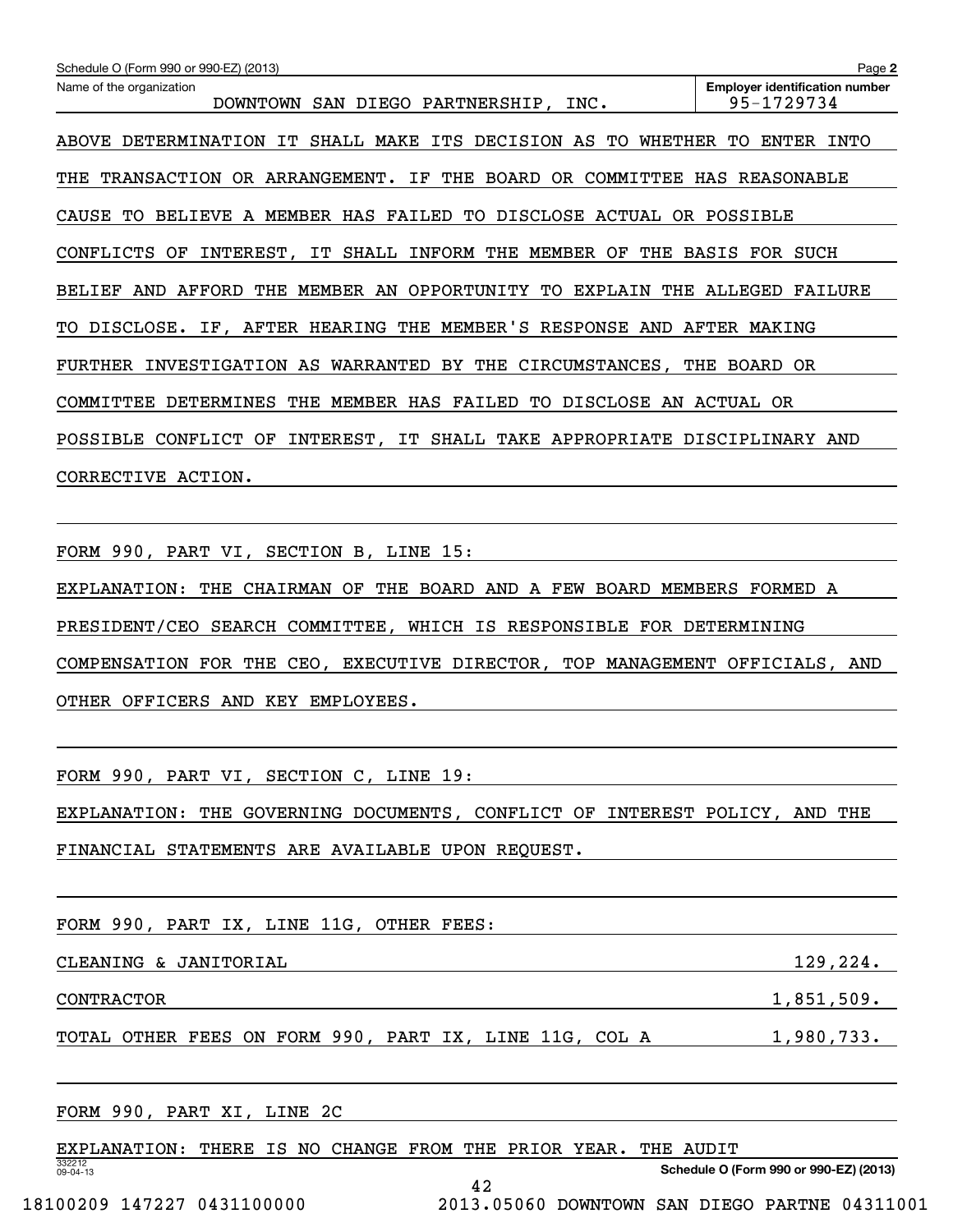| Schedule O (Form 990 or 990-EZ) (2013)<br>Name of the organization     | Page 2<br><b>Employer identification number</b> |
|------------------------------------------------------------------------|-------------------------------------------------|
| DOWNTOWN SAN DIEGO PARTNERSHIP, INC.                                   | 95-1729734                                      |
| COMMITTEE MAKES THE SELECTION OF THE AUDIT FIRM. THE AUDIT FIRM MEETS  |                                                 |
| WITH THE AUDIT COMMITTEE BEFORE STARTING THE AUDIT AND AFTER THE AUDIT |                                                 |
| COMPLETE TO REVIEW THE RESULTS OF THE AUDIT.<br>IS                     |                                                 |
|                                                                        |                                                 |
|                                                                        |                                                 |
|                                                                        |                                                 |
|                                                                        |                                                 |
|                                                                        |                                                 |
|                                                                        |                                                 |
|                                                                        |                                                 |
|                                                                        |                                                 |
|                                                                        |                                                 |
|                                                                        |                                                 |
|                                                                        |                                                 |
|                                                                        |                                                 |
|                                                                        |                                                 |
|                                                                        |                                                 |
|                                                                        |                                                 |
|                                                                        |                                                 |
|                                                                        |                                                 |
|                                                                        |                                                 |
|                                                                        |                                                 |
|                                                                        |                                                 |
|                                                                        |                                                 |
|                                                                        |                                                 |
|                                                                        |                                                 |
|                                                                        |                                                 |
|                                                                        |                                                 |
|                                                                        |                                                 |
|                                                                        |                                                 |
|                                                                        |                                                 |
| 332212<br>09-04-13                                                     | Schedule O (Form 990 or 990-EZ) (2013)          |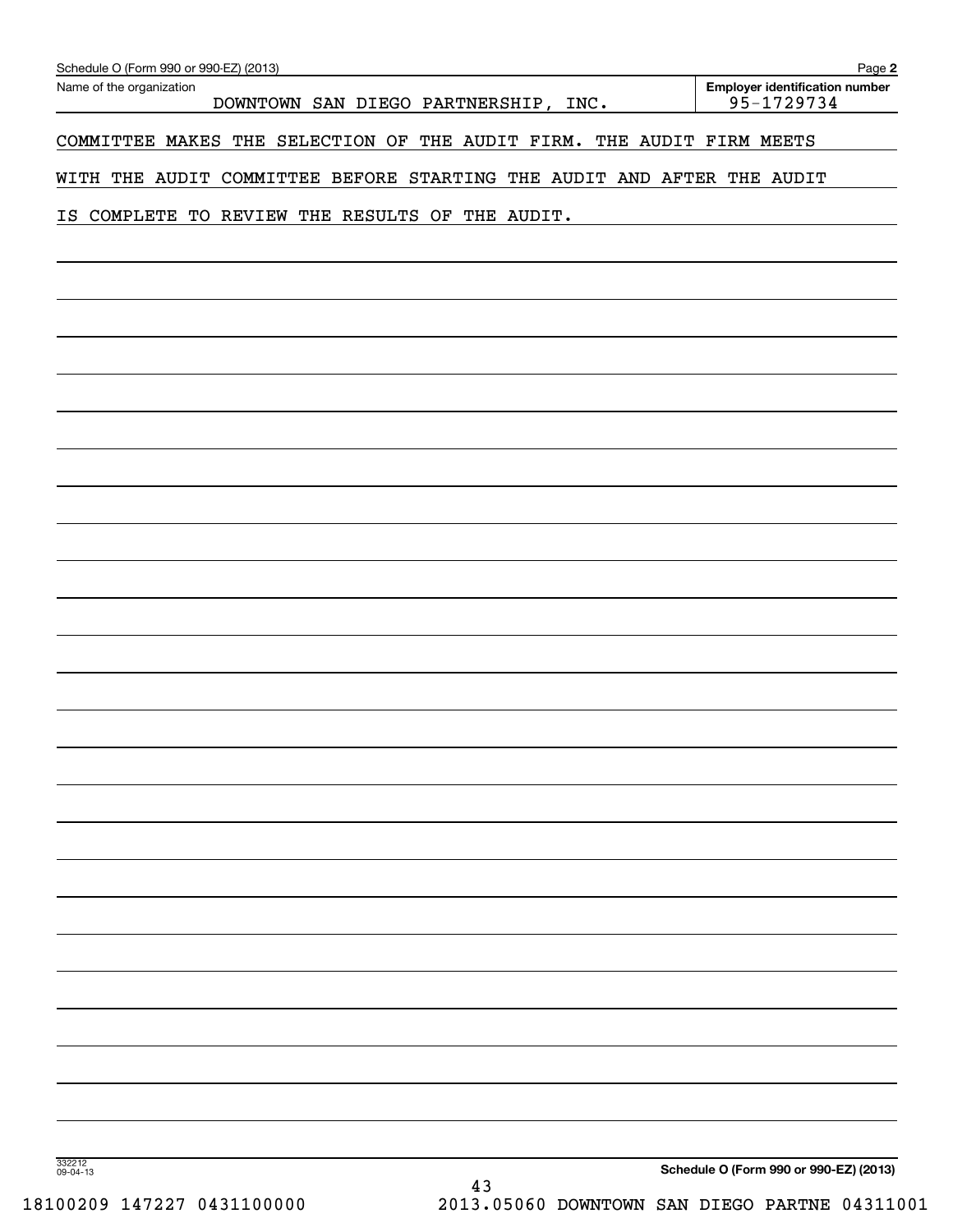| <b>SCHEDULE R</b> |
|-------------------|
|                   |

# **(Form 990)**

# **Related Organizations and Unrelated Partnerships**

**Complete if the organization answered "Yes" on Form 990, Part IV, line 33, 34, 35b, 36, or 37.** |

Attach to Form 990.

 $\blacktriangleright$  See separate instructions.

Department of the Treasury Internal Revenue Service

# **Morton about Schedule R (Form 990) and its instructions is at www.irs.gov/form990.** And **inspection**

# Name of the organization

## DOWNTOWN SAN DIEGO PARTNERSHIP, INC.

**Part I Identification of Disregarded Entities**  Complete if the organization answered "Yes" on Form 990, Part IV, line 33.

| (a)<br>Name, address, and EIN (if applicable)<br>of disregarded entity | (b)<br>Primary activity | (c)<br>Legal domicile (state or<br>foreign country) | (d)<br>Total income | (e)<br>End-of-year assets | (f)<br>Direct controlling<br>entity |
|------------------------------------------------------------------------|-------------------------|-----------------------------------------------------|---------------------|---------------------------|-------------------------------------|
|                                                                        |                         |                                                     |                     |                           |                                     |
|                                                                        |                         |                                                     |                     |                           |                                     |
|                                                                        |                         |                                                     |                     |                           |                                     |
|                                                                        |                         |                                                     |                     |                           |                                     |

### **Identification of Related Tax-Exempt Organizations** Complete if the organization answered "Yes" on Form 990, Part IV, line 34 because it had one or more related tax-exempt **Part II** organizations during the tax year.

| (a)<br>Name, address, and EIN<br>of related organization | (b)<br>Primary activity    | (c)<br>Legal domicile (state or<br>foreign country) | (d)<br><b>Exempt Code</b><br>section | (f)<br>(e)<br>Public charity<br>Direct controlling<br>status (if section  <br>entity |  | $(g)$<br>Section 512(b)(13) | controlled<br>entity? |
|----------------------------------------------------------|----------------------------|-----------------------------------------------------|--------------------------------------|--------------------------------------------------------------------------------------|--|-----------------------------|-----------------------|
|                                                          |                            |                                                     |                                      | 501(c)(3))                                                                           |  | Yes                         | No                    |
| DOWNTOWN SAN DIEGO PARTNERSHIP FOUNDATION -              | ASSIST HOMELESS PERSONS IN |                                                     |                                      |                                                                                      |  |                             |                       |
| 33-0961464, 401 B STREET, #100, SAN DIEGO,               | DOWNTOWN SAN DIEGO WITH    |                                                     |                                      |                                                                                      |  |                             |                       |
| CA 92101                                                 | FINDING HOUSING.           | CALIFORNIA                                          | 501(C)(3)                            | LINE 9                                                                               |  |                             | X                     |
|                                                          |                            |                                                     |                                      |                                                                                      |  |                             |                       |
|                                                          |                            |                                                     |                                      |                                                                                      |  |                             |                       |
|                                                          |                            |                                                     |                                      |                                                                                      |  |                             |                       |

**For Paperwork Reduction Act Notice, see the Instructions for Form 990. Schedule R (Form 990) 2013**

OMB No. 1545-0047

**2013**

**Open to Public**

**Employer identification number**

95-1729734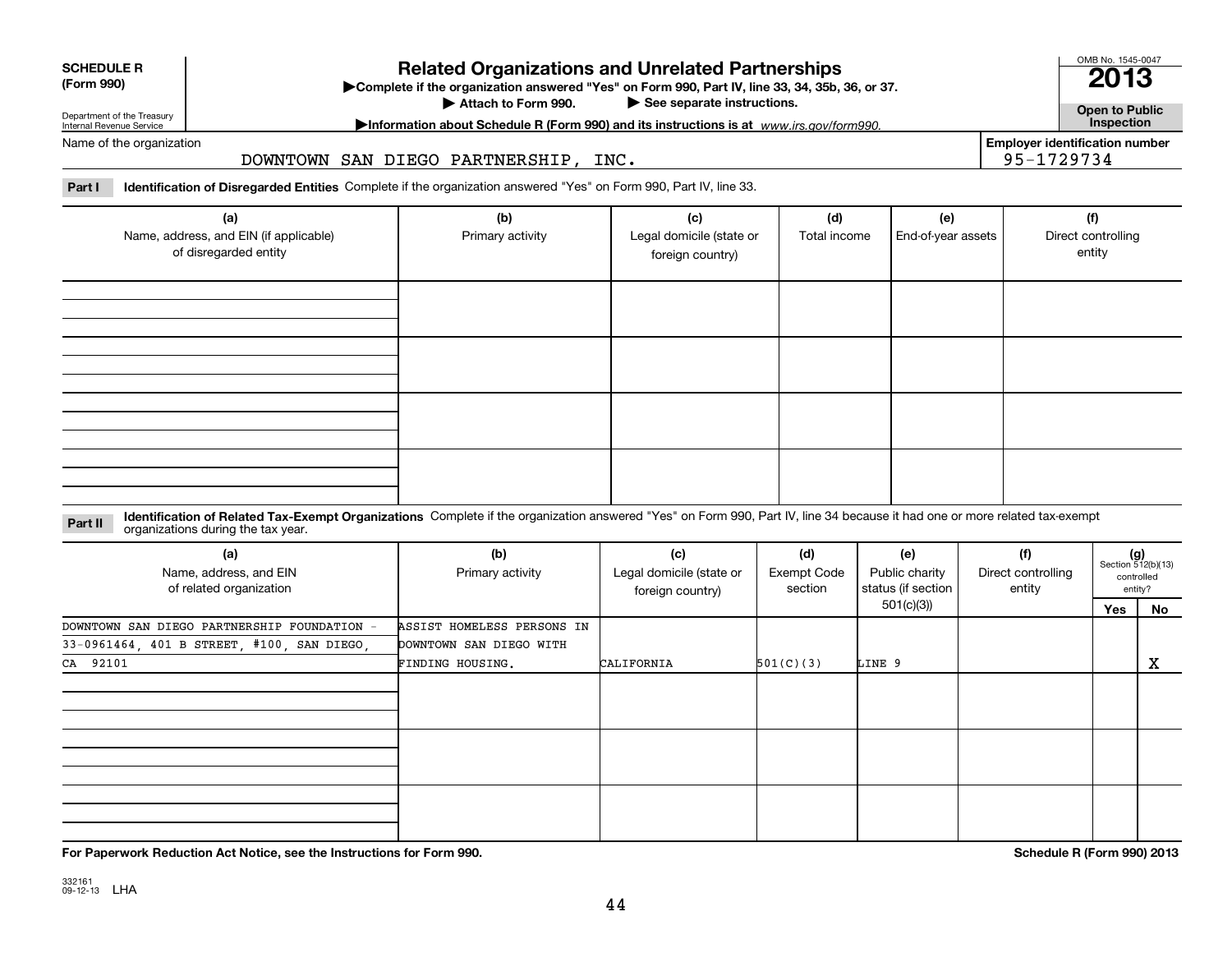## Schedule R (Form 990) 2013 DOWNTOWN SAN DIEGO PARTNERSHIP, INC 95-1729734 <sub>Page</sub>

**2**

**Part III**

**Identification of Related Organizations Taxable as a Partnership** Complete if the organization answered "Yes" on Form 990, Part IV, line 34 because it had one or more related organizations treated as a partnership during the tax year.

| (a)                                               | (b)              | (c)                  | (d)                          | (e)                                                                   | (f)                      | (g)                     |              | (h)              | (i)                                      | (i) | (k)                                                     |
|---------------------------------------------------|------------------|----------------------|------------------------------|-----------------------------------------------------------------------|--------------------------|-------------------------|--------------|------------------|------------------------------------------|-----|---------------------------------------------------------|
| Name, address, and EIN<br>of related organization | Primary activity | Legal<br>domicile    | Direct controlling<br>entity | Predominant income                                                    | Share of total<br>income | Share of<br>end-of-year |              | Disproportionate | Code V-UBI<br>amount in box              |     | General or Percentage<br>managing ownership<br>partner? |
|                                                   |                  | (state or<br>foreign |                              |                                                                       |                          | assets                  | allocations? |                  |                                          |     |                                                         |
|                                                   |                  | country)             |                              | ricolated, unrelated,<br>excluded from tax under<br>sections 512-514) |                          |                         | Yes $ $      | No               | 20 of Schedule<br>K-1 (Form 1065) Yes No |     |                                                         |
|                                                   |                  |                      |                              |                                                                       |                          |                         |              |                  |                                          |     |                                                         |
|                                                   |                  |                      |                              |                                                                       |                          |                         |              |                  |                                          |     |                                                         |
|                                                   |                  |                      |                              |                                                                       |                          |                         |              |                  |                                          |     |                                                         |
|                                                   |                  |                      |                              |                                                                       |                          |                         |              |                  |                                          |     |                                                         |
|                                                   |                  |                      |                              |                                                                       |                          |                         |              |                  |                                          |     |                                                         |
|                                                   |                  |                      |                              |                                                                       |                          |                         |              |                  |                                          |     |                                                         |
|                                                   |                  |                      |                              |                                                                       |                          |                         |              |                  |                                          |     |                                                         |
|                                                   |                  |                      |                              |                                                                       |                          |                         |              |                  |                                          |     |                                                         |
|                                                   |                  |                      |                              |                                                                       |                          |                         |              |                  |                                          |     |                                                         |
|                                                   |                  |                      |                              |                                                                       |                          |                         |              |                  |                                          |     |                                                         |
|                                                   |                  |                      |                              |                                                                       |                          |                         |              |                  |                                          |     |                                                         |
|                                                   |                  |                      |                              |                                                                       |                          |                         |              |                  |                                          |     |                                                         |
|                                                   |                  |                      |                              |                                                                       |                          |                         |              |                  |                                          |     |                                                         |
|                                                   |                  |                      |                              |                                                                       |                          |                         |              |                  |                                          |     |                                                         |
|                                                   |                  |                      |                              |                                                                       |                          |                         |              |                  |                                          |     |                                                         |
|                                                   |                  |                      |                              |                                                                       |                          |                         |              |                  |                                          |     |                                                         |
|                                                   |                  |                      |                              |                                                                       |                          |                         |              |                  |                                          |     |                                                         |

**Identification of Related Organizations Taxable as a Corporation or Trust** Complete if the organization answered "Yes" on Form 990, Part IV, line 34 because it had one or more related **Part IV** organizations treated as a corporation or trust during the tax year.

| (a)<br>Name, address, and EIN<br>of related organization | (b)<br>Primary activity | (c)<br>Legal domicile<br>(state or<br>foreign | (d)<br>Direct controlling<br>entity | (e)<br>Type of entity<br>(C corp, S corp,<br>or trust) | (f)<br>Share of total<br>income | (g)<br>Share of<br>end-of-year<br>assets | (h)<br>Percentage<br>ownership | $\begin{array}{c} \textbf{(i)}\\ \text{Section}\\ 512 \text{(b)} \text{(13)}\\ \text{controlled}\\ \text{entity?} \end{array}$ |
|----------------------------------------------------------|-------------------------|-----------------------------------------------|-------------------------------------|--------------------------------------------------------|---------------------------------|------------------------------------------|--------------------------------|--------------------------------------------------------------------------------------------------------------------------------|
|                                                          |                         | country)                                      |                                     |                                                        |                                 |                                          |                                | Yes No                                                                                                                         |
|                                                          |                         |                                               |                                     |                                                        |                                 |                                          |                                |                                                                                                                                |
|                                                          |                         |                                               |                                     |                                                        |                                 |                                          |                                |                                                                                                                                |
|                                                          |                         |                                               |                                     |                                                        |                                 |                                          |                                |                                                                                                                                |
|                                                          |                         |                                               |                                     |                                                        |                                 |                                          |                                |                                                                                                                                |
|                                                          |                         |                                               |                                     |                                                        |                                 |                                          |                                |                                                                                                                                |
|                                                          |                         |                                               |                                     |                                                        |                                 |                                          |                                |                                                                                                                                |
|                                                          |                         |                                               |                                     |                                                        |                                 |                                          |                                |                                                                                                                                |
|                                                          |                         |                                               |                                     |                                                        |                                 |                                          |                                |                                                                                                                                |
|                                                          |                         |                                               |                                     |                                                        |                                 |                                          |                                |                                                                                                                                |
|                                                          |                         |                                               |                                     |                                                        |                                 |                                          |                                |                                                                                                                                |
|                                                          |                         |                                               |                                     |                                                        |                                 |                                          |                                |                                                                                                                                |
|                                                          |                         |                                               |                                     |                                                        |                                 |                                          |                                |                                                                                                                                |
|                                                          |                         |                                               |                                     |                                                        |                                 |                                          |                                |                                                                                                                                |
|                                                          |                         |                                               |                                     |                                                        |                                 |                                          |                                |                                                                                                                                |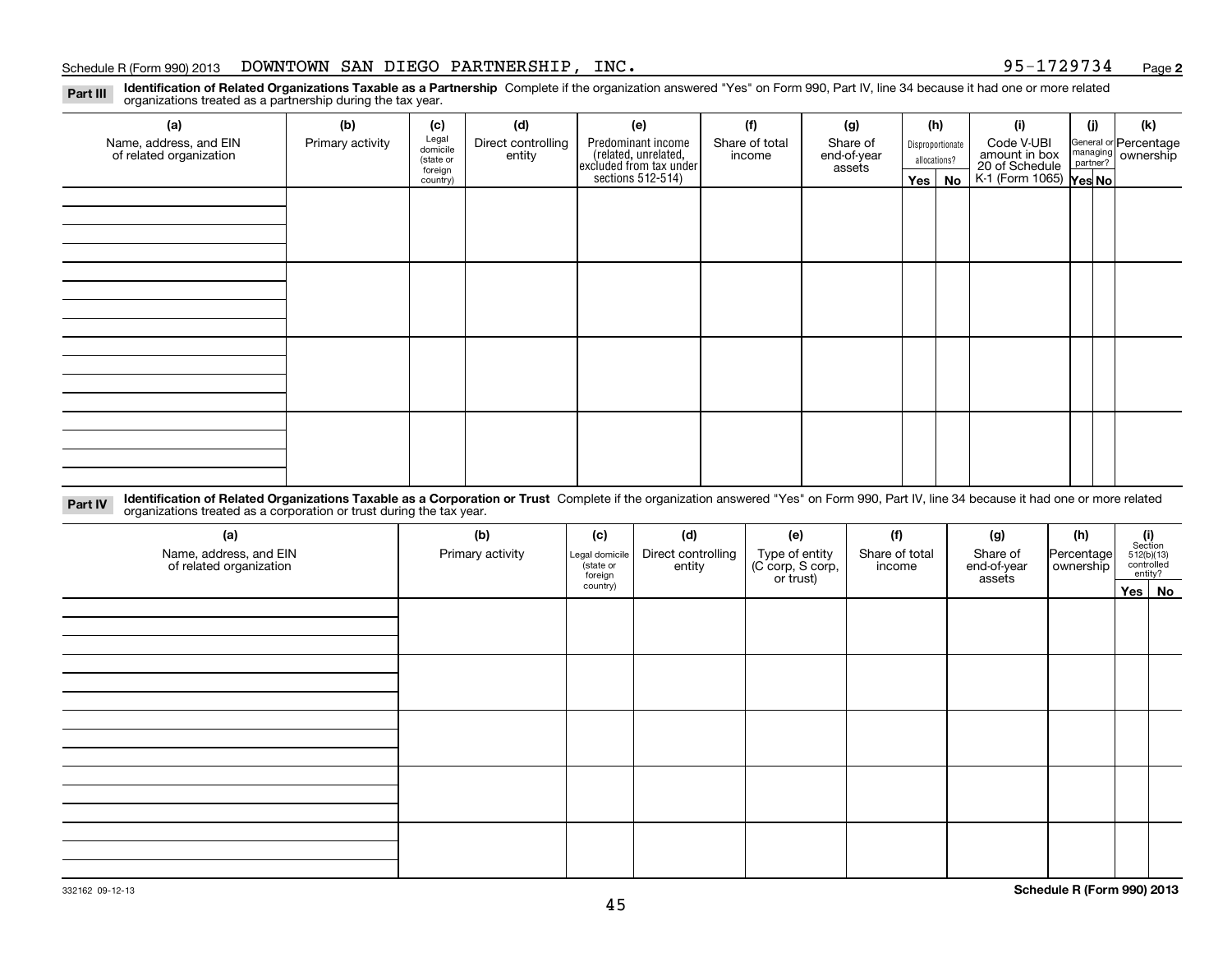## Schedule R (Form 990) 2013 DOWNTOWN SAN DIEGO PARTNERSHIP, INC 95-1729734 <sub>Page</sub>

| Part V Transactions With Related Organizations Complete if the organization answered "Yes" on Form 990, Part IV, line 34, 35b, or 36. |  |
|---------------------------------------------------------------------------------------------------------------------------------------|--|
|                                                                                                                                       |  |

| Yes   No<br>Note. Complete line 1 if any entity is listed in Parts II, III, or IV of this schedule. |                                                                                                                                                                                                                                |                |  |             |  |
|-----------------------------------------------------------------------------------------------------|--------------------------------------------------------------------------------------------------------------------------------------------------------------------------------------------------------------------------------|----------------|--|-------------|--|
|                                                                                                     | During the tax year, did the organization engage in any of the following transactions with one or more related organizations listed in Parts II-IV?                                                                            |                |  |             |  |
|                                                                                                     |                                                                                                                                                                                                                                |                |  | х           |  |
|                                                                                                     |                                                                                                                                                                                                                                | 1a             |  | X           |  |
|                                                                                                     | <b>b</b> Gift, grant, or capital contribution to related organization(s)                                                                                                                                                       | 1b             |  |             |  |
|                                                                                                     |                                                                                                                                                                                                                                | 1c             |  | $\mathbf X$ |  |
|                                                                                                     |                                                                                                                                                                                                                                | 1d             |  | X           |  |
|                                                                                                     | e Loans or loan guarantees by related organization(s) manufactured and content to content the content of the content of the content of the content of the content of the content of the content of the content of the content  | 1e             |  | $\mathbf X$ |  |
|                                                                                                     |                                                                                                                                                                                                                                |                |  |             |  |
|                                                                                                     | f Dividends from related organization(s) manufactured contains and contained and contained contained and contained and contained and contained and contained and contained and contained and contained and contained and conta | 1f             |  | X           |  |
|                                                                                                     | g Sale of assets to related organization(s) www.assettion.com/www.assettion.com/www.assettion.com/www.assettion.com/www.assettion.com/www.assettion.com/www.assettion.com/www.assettion.com/www.assettion.com/www.assettion.co | 1a             |  | X           |  |
|                                                                                                     | h Purchase of assets from related organization(s) manufactured and content to content the content of assets from related organization(s)                                                                                       | 1 <sub>h</sub> |  | $\mathbf X$ |  |
|                                                                                                     | Exchange of assets with related organization(s) www.assettion.com/www.assettion.com/www.assettion.com/www.assettion.com/www.assettion.com/www.assettion.com/www.assettion.com/www.assettion.com/www.assettion.com/www.assettio | 1i             |  | X           |  |
|                                                                                                     | Lease of facilities, equipment, or other assets to related organization(s) [11] manufaction(s) [11] manufaction(s) and all manufaction manufactures are not incomparable to the assets to related organization(s) [11] manufac | 1i.            |  | X           |  |
|                                                                                                     |                                                                                                                                                                                                                                |                |  |             |  |
|                                                                                                     |                                                                                                                                                                                                                                | 1k             |  | X           |  |
|                                                                                                     | I Performance of services or membership or fundraising solicitations for related organization(s)                                                                                                                               | 11             |  | X           |  |
|                                                                                                     | m Performance of services or membership or fundraising solicitations by related organization(s)                                                                                                                                | 1m             |  | X           |  |
|                                                                                                     |                                                                                                                                                                                                                                | 1n             |  | X           |  |
|                                                                                                     |                                                                                                                                                                                                                                | 1o             |  | X           |  |
|                                                                                                     |                                                                                                                                                                                                                                |                |  |             |  |
|                                                                                                     | p Reimbursement paid to related organization(s) for expenses [111] resummand content to content the set of the set of the set of the set of the set of the set of the set of the set of the set of the set of the set of the s | 1p             |  | х           |  |
|                                                                                                     |                                                                                                                                                                                                                                | 1a             |  | X           |  |
|                                                                                                     |                                                                                                                                                                                                                                |                |  |             |  |
|                                                                                                     | Other transfer of cash or property to related organization(s)                                                                                                                                                                  | 1r             |  | X           |  |
|                                                                                                     | s Other transfer of cash or property from related organization(s)                                                                                                                                                              | 1s             |  | X           |  |

**2**If the answer to any of the above is "Yes," see the instructions for information on who must complete this line, including covered relationships and transaction thresholds.

| (a)<br>Name of related organization | (b)<br>Transaction<br>type (a-s) | (c)<br>Amount involved | (d)<br>Method of determining amount involved |
|-------------------------------------|----------------------------------|------------------------|----------------------------------------------|
| (1)                                 |                                  |                        |                                              |
| (2)                                 |                                  |                        |                                              |
| (3)                                 |                                  |                        |                                              |
| (4)                                 |                                  |                        |                                              |
| (5)                                 |                                  |                        |                                              |
| (6)                                 |                                  |                        |                                              |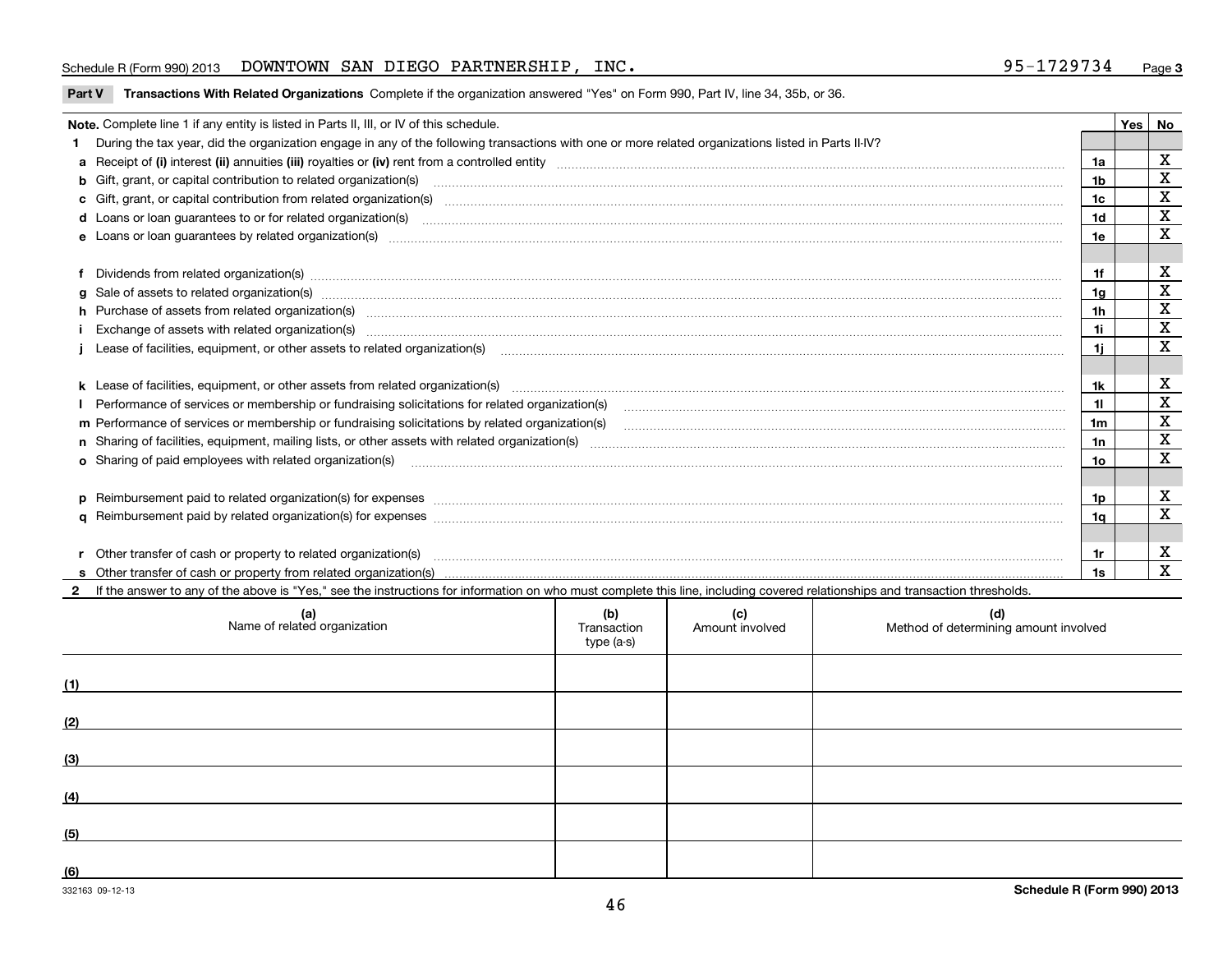# Schedule R (Form 990) 2013 DOWNTOWN SAN DIEGO PARTNERSHIP, INC. 95-1729734 <sub>Page</sub>

## **Part VI Unrelated Organizations Taxable as a Partnership Complete if the organization answered "Yes" on Form 990, Part IV, line 37.**

Provide the following information for each entity taxed as a partnership through which the organization conducted more than five percent of its activities (measured by total assets or gross revenue) that was not a related organization. See instructions regarding exclusion for certain investment partnerships.

| ັ<br>(a)               | ັ<br>ັ<br>(b)    | (c)                           | (d)                                                                                                                                      | (e)<br>Are all | (f)             | (g)                   |                                       | (h) | (i)                                                                                              | (i)    | (k) |
|------------------------|------------------|-------------------------------|------------------------------------------------------------------------------------------------------------------------------------------|----------------|-----------------|-----------------------|---------------------------------------|-----|--------------------------------------------------------------------------------------------------|--------|-----|
| Name, address, and EIN | Primary activity | Legal domicile                | Predominant income<br>(related, unrelated, $\frac{\text{area}}{\text{softmax}}$<br>excluded from tax<br>under section 512-514)<br>Yes No |                | Share of        | Share of              | Dispropor-<br>tionate<br>allocations? |     | Code V-UBI<br>amount in box 20 managing<br>of Schedule K-1<br>(Form 1065)<br>$\overline{Yes}$ No |        |     |
| of entity              |                  | (state or foreign<br>country) |                                                                                                                                          |                | total<br>income | end-of-year<br>assets | Yes No                                |     |                                                                                                  | Yes No |     |
|                        |                  |                               |                                                                                                                                          |                |                 |                       |                                       |     |                                                                                                  |        |     |
|                        |                  |                               |                                                                                                                                          |                |                 |                       |                                       |     |                                                                                                  |        |     |
|                        |                  |                               |                                                                                                                                          |                |                 |                       |                                       |     |                                                                                                  |        |     |
|                        |                  |                               |                                                                                                                                          |                |                 |                       |                                       |     |                                                                                                  |        |     |
|                        |                  |                               |                                                                                                                                          |                |                 |                       |                                       |     |                                                                                                  |        |     |
|                        |                  |                               |                                                                                                                                          |                |                 |                       |                                       |     |                                                                                                  |        |     |
|                        |                  |                               |                                                                                                                                          |                |                 |                       |                                       |     |                                                                                                  |        |     |
|                        |                  |                               |                                                                                                                                          |                |                 |                       |                                       |     |                                                                                                  |        |     |
|                        |                  |                               |                                                                                                                                          |                |                 |                       |                                       |     |                                                                                                  |        |     |
|                        |                  |                               |                                                                                                                                          |                |                 |                       |                                       |     |                                                                                                  |        |     |
|                        |                  |                               |                                                                                                                                          |                |                 |                       |                                       |     |                                                                                                  |        |     |
|                        |                  |                               |                                                                                                                                          |                |                 |                       |                                       |     |                                                                                                  |        |     |
|                        |                  |                               |                                                                                                                                          |                |                 |                       |                                       |     |                                                                                                  |        |     |
|                        |                  |                               |                                                                                                                                          |                |                 |                       |                                       |     |                                                                                                  |        |     |
|                        |                  |                               |                                                                                                                                          |                |                 |                       |                                       |     |                                                                                                  |        |     |
|                        |                  |                               |                                                                                                                                          |                |                 |                       |                                       |     |                                                                                                  |        |     |
|                        |                  |                               |                                                                                                                                          |                |                 |                       |                                       |     |                                                                                                  |        |     |
|                        |                  |                               |                                                                                                                                          |                |                 |                       |                                       |     |                                                                                                  |        |     |
|                        |                  |                               |                                                                                                                                          |                |                 |                       |                                       |     |                                                                                                  |        |     |
|                        |                  |                               |                                                                                                                                          |                |                 |                       |                                       |     |                                                                                                  |        |     |
|                        |                  |                               |                                                                                                                                          |                |                 |                       |                                       |     |                                                                                                  |        |     |
|                        |                  |                               |                                                                                                                                          |                |                 |                       |                                       |     |                                                                                                  |        |     |
|                        |                  |                               |                                                                                                                                          |                |                 |                       |                                       |     |                                                                                                  |        |     |
|                        |                  |                               |                                                                                                                                          |                |                 |                       |                                       |     |                                                                                                  |        |     |
|                        |                  |                               |                                                                                                                                          |                |                 |                       |                                       |     |                                                                                                  |        |     |
|                        |                  |                               |                                                                                                                                          |                |                 |                       |                                       |     |                                                                                                  |        |     |
|                        |                  |                               |                                                                                                                                          |                |                 |                       |                                       |     |                                                                                                  |        |     |

**Schedule R (Form 990) 2013**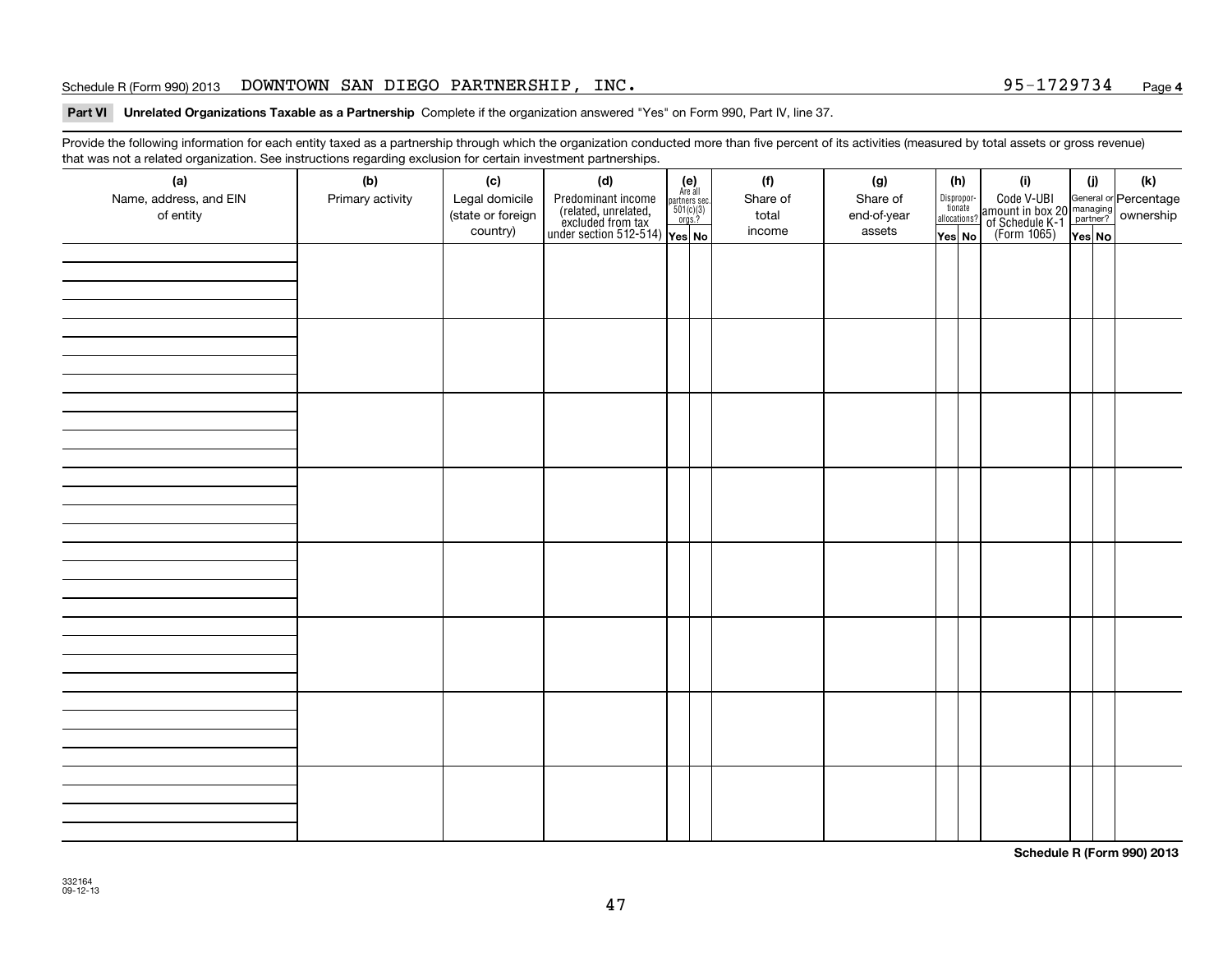| Schedule R (Form 990) 2013 |  |  |
|----------------------------|--|--|
|----------------------------|--|--|

# **Part VII Supplemental Information**

Provide additional information for responses to questions on Schedule R (see instructions).

**Schedule R (Form 990) 2013**

332165 09-12-13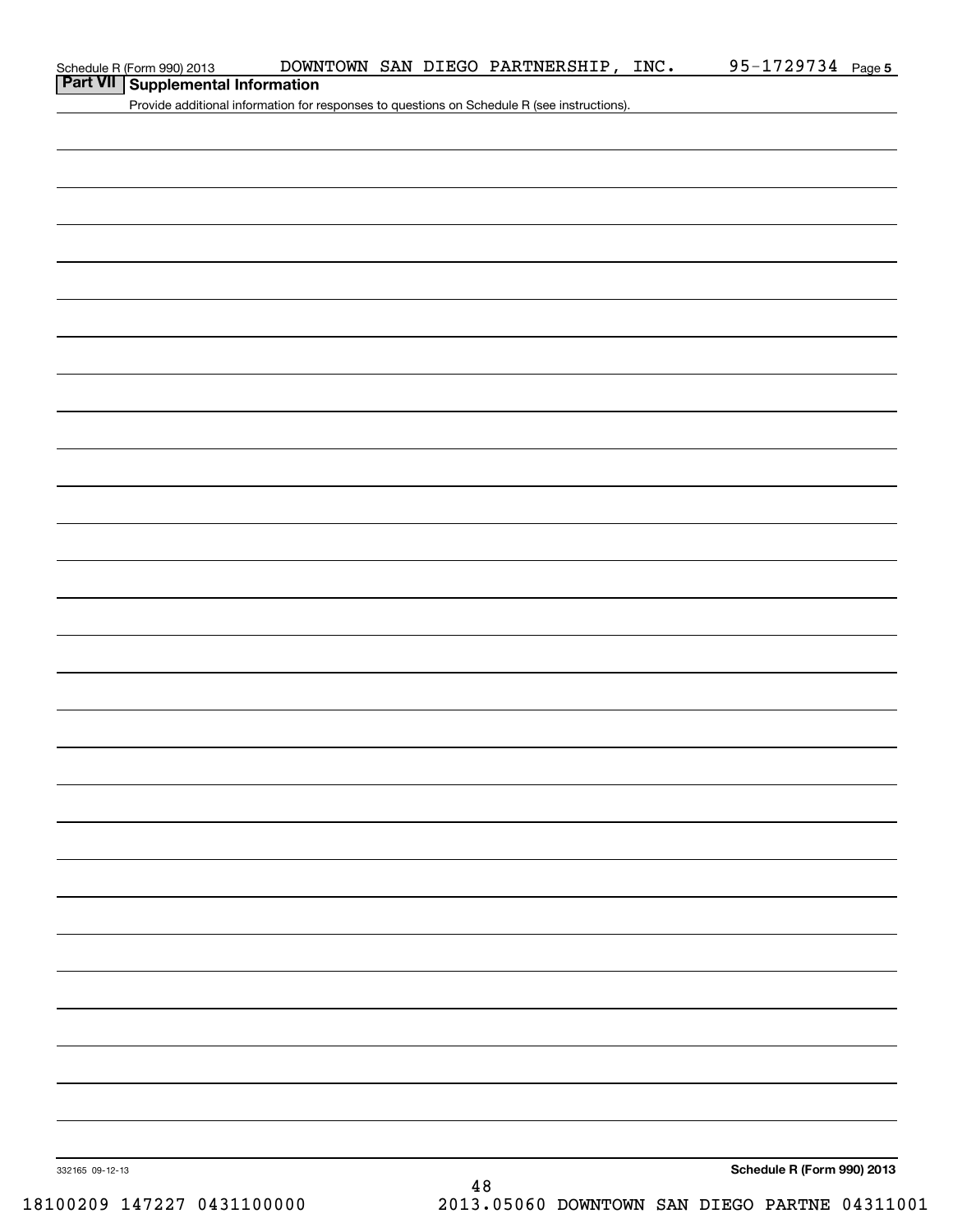# TAXABLE YEAR FORM **California Exempt Organization 2013Annual Information Return <sup>199</sup>**

| 328941 11-14-13 |
|-----------------|
|                 |

|                          | 07/01/2013<br>Calendar Year 2013 or fiscal year beginning (mm/dd/yyyy)                                                                                                                                                            | , and ending (mm/dd/yyyy)                                                                               |                                      | 06/30/2014                 |
|--------------------------|-----------------------------------------------------------------------------------------------------------------------------------------------------------------------------------------------------------------------------------|---------------------------------------------------------------------------------------------------------|--------------------------------------|----------------------------|
|                          | Corporation/Organization Name                                                                                                                                                                                                     |                                                                                                         | California corporation number        |                            |
|                          |                                                                                                                                                                                                                                   |                                                                                                         |                                      |                            |
|                          | DOWNTOWN SAN DIEGO PARTNERSHIP, INC.                                                                                                                                                                                              |                                                                                                         | 0265535                              |                            |
|                          | Address (suite, room, or PMB no.)                                                                                                                                                                                                 |                                                                                                         | <b>FEIN</b>                          |                            |
|                          | 401 B STREET, NO. 100                                                                                                                                                                                                             |                                                                                                         | 95-1729734                           |                            |
| City                     | State                                                                                                                                                                                                                             | ZIP Code                                                                                                |                                      |                            |
|                          | CA                                                                                                                                                                                                                                | 92101                                                                                                   |                                      |                            |
| SAN DIEGO                |                                                                                                                                                                                                                                   |                                                                                                         |                                      |                            |
| <b>First Return</b><br>A | $\boxed{\text{X}}$ No<br>Yes                                                                                                                                                                                                      | J<br>If exempt under R&TC Section 23701d, has the organization                                          |                                      |                            |
| В                        | $X$ No<br>Yes                                                                                                                                                                                                                     | during the year: (1) participated in any political campaign,                                            |                                      |                            |
| C                        | Yes $X$ No                                                                                                                                                                                                                        | or (2) attempted to influence legislation or any ballot measure,                                        |                                      |                            |
| D                        | Final Information Return?                                                                                                                                                                                                         | or (3) made an election under R&TC Section 23704.5                                                      |                                      |                            |
|                          | Surrendered (Withdrawn)<br>Dissolved<br>$\bullet$                                                                                                                                                                                 | (relating to lobbying by public charities)? $\Box$ $\bullet$                                            |                                      | Yes<br>No                  |
|                          | Merged/Reorganized Enter date: (mm/dd/yyyy)                                                                                                                                                                                       | If "Yes," complete and attach form FTB 3509.                                                            |                                      |                            |
| Е                        | Check accounting method:                                                                                                                                                                                                          | K Is the organization exempt under R&TC Section 23701g? $\bullet$ $\bullet$ Yes $\boxed{\mathbf{X}}$ No |                                      |                            |
|                          |                                                                                                                                                                                                                                   |                                                                                                         |                                      |                            |
| (1)                      | $\Box$ Cash<br>(2) $X$ Accrual<br>Other<br>(3)                                                                                                                                                                                    | If "Yes," enter the gross receipts from nonmember                                                       |                                      |                            |
| F                        | Federal return filed?                                                                                                                                                                                                             | sources                                                                                                 |                                      |                            |
| $(1) \bullet$ 990T       | $(2) \bullet$ 990 PF<br>$(3) \bullet$ __<br>Sch H (990)                                                                                                                                                                           | L If organization is exempt under R&TC Section 23701d and is                                            |                                      |                            |
| G                        | Is this a group filing for the subordinates/affiliates? $\Box \bullet$ $\Box$ Yes $\Box X$ No                                                                                                                                     | exclusively religious, educational, or charitable, and is                                               |                                      |                            |
|                          | If "Yes," attach a roster. See instructions                                                                                                                                                                                       | supported primarily (50% or more) by public contributions,                                              |                                      |                            |
| H,                       | Yes $\boxed{\mathbf{X}}$ No<br>Is this organization in a group exemption?                                                                                                                                                         |                                                                                                         |                                      |                            |
|                          | If "Yes," what is the parent's name?                                                                                                                                                                                              | <b>M</b> Is the organization a Limited Liability Company? $\ldots$                                      |                                      | Yes $\overline{X}$ No      |
|                          |                                                                                                                                                                                                                                   | N Did the organization file Form 100 or Form 109 to                                                     |                                      |                            |
|                          | Did the organization have any changes in its activities, governing                                                                                                                                                                |                                                                                                         |                                      |                            |
|                          | instrument, articles of incorporation, or bylaws that have                                                                                                                                                                        | <b>0</b> Is the organization under audit by the IRS or has the                                          |                                      |                            |
|                          | not been reported to the Franchise Tax Board? $\Box$ Yes $\boxed{\mathbf{X}}$ No                                                                                                                                                  |                                                                                                         |                                      | Yes $X \mid N_0$           |
|                          |                                                                                                                                                                                                                                   |                                                                                                         |                                      |                            |
|                          | If "Yes," explain, and attach copies of revised documents.                                                                                                                                                                        |                                                                                                         |                                      |                            |
| Part I                   | Complete Part I unless not required to file this form. See General Instructions B and C.                                                                                                                                          |                                                                                                         |                                      |                            |
|                          | 1.                                                                                                                                                                                                                                |                                                                                                         | $\bullet$<br>$\mathbf{1}$            | 6,530,252.00               |
|                          | Gross dues and assessments from members and affiliates<br>$\mathbf{2}$                                                                                                                                                            |                                                                                                         | $\overline{2}$                       | $\overline{530}$ , 544. 00 |
|                          | Gross contributions, gifts, grants, and similar amounts received<br>3                                                                                                                                                             | $STMT$ 1.                                                                                               | $\mathbf{3}$                         | 0.00                       |
| Receipts                 | Total gross receipts for filing requirement test. Add line 1 through line 3.                                                                                                                                                      |                                                                                                         |                                      |                            |
| and                      | This line must be completed. If the result is less than \$50,000, see General Instruction B                                                                                                                                       |                                                                                                         | $\overline{\mathbf{4}}$<br>$\bullet$ | $7,060,796.$ 00            |
| Revenues                 | Cost of goods sold<br>5                                                                                                                                                                                                           | 5                                                                                                       | 00                                   |                            |
|                          | Cost or other basis, and sales expenses of assets sold                                                                                                                                                                            | 6                                                                                                       | 00                                   |                            |
|                          | Total costs. Add line 5 and line 6                                                                                                                                                                                                |                                                                                                         | $\overline{7}$                       | 00                         |
|                          | Total gross income. Subtract line 7 from line 4                                                                                                                                                                                   |                                                                                                         | 8<br>$\bullet$                       | $7,060,796.$ 00            |
|                          |                                                                                                                                                                                                                                   |                                                                                                         |                                      | 7,173,698.00               |
| <b>Expenses</b>          | Total expenses and disbursements. From Side 2, Part II, line 18<br>9                                                                                                                                                              |                                                                                                         | 9                                    | $-112,902.$ 00             |
|                          | Excess of receipts over expenses and disbursements. Subtract line 9 from line 8 [11, 11, 11, 11, 11, 11, 11, 1<br>10                                                                                                              |                                                                                                         | 10                                   |                            |
|                          | 11                                                                                                                                                                                                                                |                                                                                                         | 11                                   | $\overline{1}0$ .<br>00    |
| <b>Filing</b>            | 12                                                                                                                                                                                                                                |                                                                                                         | 12                                   | 00                         |
| Fee                      | Penalties and Interest. See General Instruction J<br>13                                                                                                                                                                           |                                                                                                         | 13                                   | 00                         |
|                          | Use tax. See General Instruction K<br>14                                                                                                                                                                                          |                                                                                                         | 14                                   | 00                         |
|                          | Balance due. Add line 11, line 13, and line 14. Then subtract line 12 from the result<br>15                                                                                                                                       |                                                                                                         | 15<br>$\circledbullet$               | 10.00                      |
|                          | Under penalties of perjury, I declare that I have examined this return, including accompanying schedules and statements, and to the best of my knowledge and belief,<br>it is true, correct, and complete. Declaration of prepare |                                                                                                         |                                      |                            |
| Sign                     |                                                                                                                                                                                                                                   | Title                                                                                                   | Date                                 | <b>• Telephone</b>         |
| Here                     | Signature<br>of officer                                                                                                                                                                                                           | PRESIDENT                                                                                               |                                      |                            |
|                          |                                                                                                                                                                                                                                   | Date                                                                                                    | Check if                             | $\overline{\bullet}$ PTIN  |
|                          | Preparer's<br>signature                                                                                                                                                                                                           |                                                                                                         |                                      | P00227737                  |
|                          |                                                                                                                                                                                                                                   |                                                                                                         | self-employed                        | $\bullet$ FEIN             |
| Paid                     | Firm's name                                                                                                                                                                                                                       |                                                                                                         |                                      |                            |
| Preparer's               | (or yours,<br>COHNREZNICK LLP<br>if self-                                                                                                                                                                                         |                                                                                                         |                                      | 22-1478099                 |
| Use Only                 | 9255 TOWNE CENTRE DRIVE - SUITE 250<br>employed)<br>and address                                                                                                                                                                   |                                                                                                         |                                      | <b>Telephone</b>           |
|                          | SAN DIEGO, CA 92121                                                                                                                                                                                                               |                                                                                                         |                                      | 858-535-2000               |
|                          | May the FTB discuss this return with the preparer shown above? See instructions                                                                                                                                                   |                                                                                                         | $\bullet$ $\boxed{\text{X}}$<br>Yes  | No                         |
|                          |                                                                                                                                                                                                                                   |                                                                                                         |                                      |                            |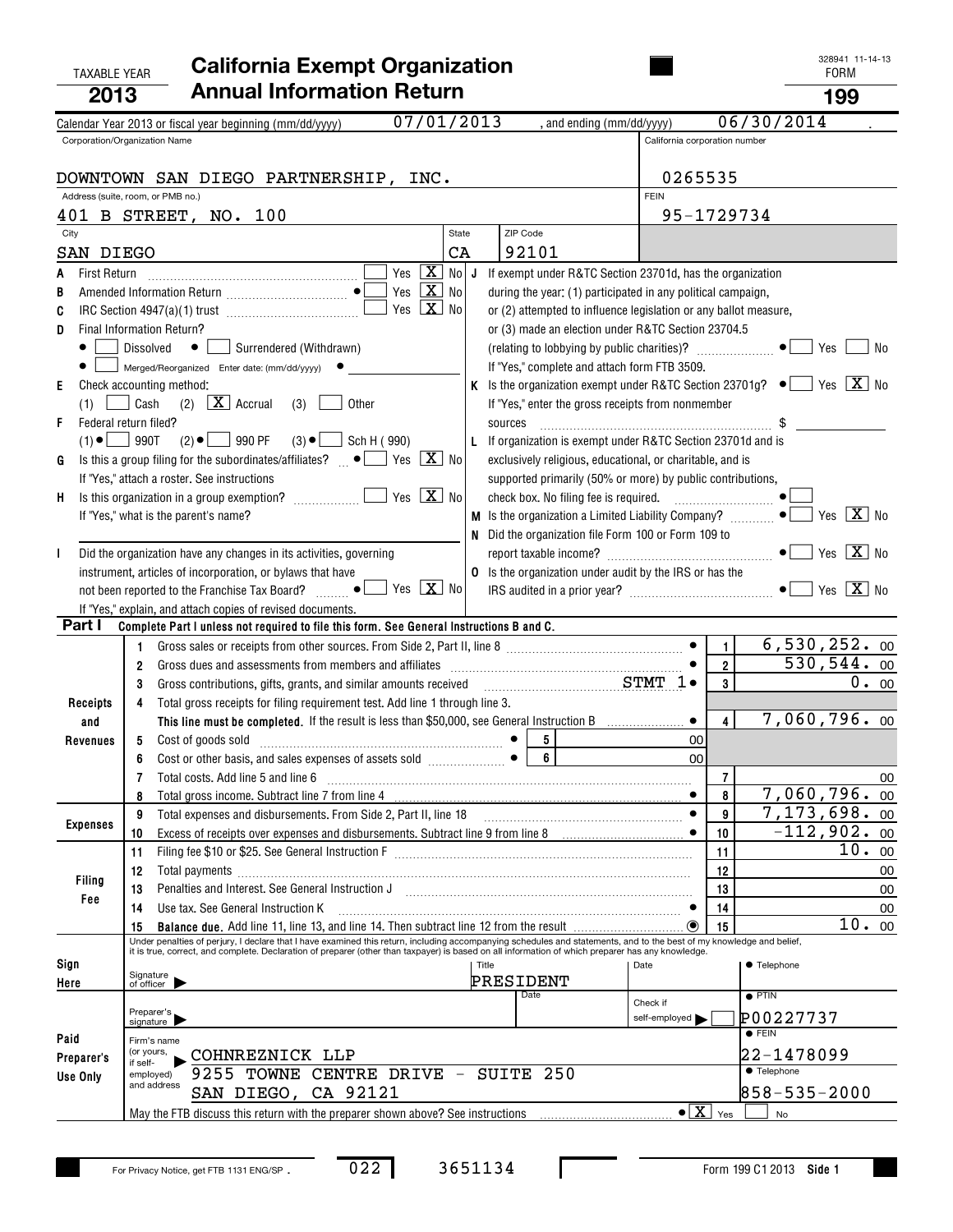# DOWNTOWN SAN DIEGO PARTNERSHIP, INC. 95-1729734

**Organizations with gross receipts of more than \$50,000 and private foundations regardless of amount of gross receipts - complete Part II or furnish substitute information. Part II**

|                     | 1.                |                                                                                                           |                                                           | Gross sales or receipts from all business activities. See instructions [11] contains the sales or receipts from all business activities. See instructions [11] [12] contains an except for the sales or the sales of the sales                                                                                                                           |                         | 1              | 566, 183.00                   |
|---------------------|-------------------|-----------------------------------------------------------------------------------------------------------|-----------------------------------------------------------|----------------------------------------------------------------------------------------------------------------------------------------------------------------------------------------------------------------------------------------------------------------------------------------------------------------------------------------------------------|-------------------------|----------------|-------------------------------|
|                     | $\mathbf{2}$      |                                                                                                           |                                                           | $Interest \begin{array}{c} \rule{2.5cm}{0.15cm} \rule{2.5cm}{0.15cm} \rule{2.5cm}{0.15cm} \rule{2.5cm}{0.15cm} \rule{2.5cm}{0.15cm} \rule{2.5cm}{0.15cm} \rule{2.5cm}{0.15cm} \rule{2.5cm}{0.15cm} \rule{2.5cm}{0.15cm} \rule{2.5cm}{0.15cm} \rule{2.5cm}{0.15cm} \rule{2.5cm}{0.15cm} \rule{2.5cm}{0.15cm} \rule{2.5cm}{0.15cm} \rule{2.5cm}{0.15cm} \$ |                         | $\overline{2}$ | 892.00                        |
|                     | 3                 |                                                                                                           |                                                           |                                                                                                                                                                                                                                                                                                                                                          |                         | 3              | 00                            |
| Receipts            | 4                 | Gross rents                                                                                               |                                                           |                                                                                                                                                                                                                                                                                                                                                          |                         | 4              | 00                            |
| from                | 5                 |                                                                                                           |                                                           |                                                                                                                                                                                                                                                                                                                                                          |                         | 5              | 00                            |
| <b>Other</b>        | 6                 |                                                                                                           |                                                           |                                                                                                                                                                                                                                                                                                                                                          |                         | 6              | 00                            |
| <b>Sources</b>      | 7                 | Other income                                                                                              |                                                           | SEE STATEMENT 2                                                                                                                                                                                                                                                                                                                                          | $\bullet$               | $\overline{7}$ | 5,963,177.00                  |
|                     | 8                 |                                                                                                           |                                                           | Total gross sales or receipts from other sources. Add line 1 through line 7. Enter here and on Side 1, Part I, line 1                                                                                                                                                                                                                                    |                         | 8              | $\overline{6,530,252.}$<br>00 |
|                     | 9                 |                                                                                                           |                                                           | Contributions, gifts, grants, and similar amounts paid manufactured contributions, aifts, and similar                                                                                                                                                                                                                                                    |                         | 9              | 00                            |
|                     | 10                |                                                                                                           |                                                           |                                                                                                                                                                                                                                                                                                                                                          |                         | 10             | 00                            |
|                     | 11                |                                                                                                           |                                                           |                                                                                                                                                                                                                                                                                                                                                          | $\bullet$               | 11             | 603,396.00                    |
|                     | 12                |                                                                                                           |                                                           |                                                                                                                                                                                                                                                                                                                                                          |                         | 12             | 1,792,757. 00                 |
| <b>Expenses</b>     | 13                |                                                                                                           |                                                           |                                                                                                                                                                                                                                                                                                                                                          |                         | 13             | 00                            |
| and                 | 14                |                                                                                                           |                                                           |                                                                                                                                                                                                                                                                                                                                                          |                         | 14             | $\overline{222,283}$ . 00     |
| Disburse-           | 15                |                                                                                                           |                                                           |                                                                                                                                                                                                                                                                                                                                                          |                         | 15             | 315,051.00                    |
| ments               | 16                |                                                                                                           |                                                           |                                                                                                                                                                                                                                                                                                                                                          |                         | 16             | 60,739.00                     |
|                     | 17                |                                                                                                           |                                                           | Depreciation and depletion (See instructions)<br>Other Expenses and Disbursements<br>Citier Expenses and Disbursements<br>Citier STATEMENT 4                                                                                                                                                                                                             | $\bullet$               | 17             | 4,179,472. 00                 |
|                     |                   | 18 Total expenses and disbursements. Add line 9 through line 17. Enter here and on Side 1, Part I, line 9 |                                                           |                                                                                                                                                                                                                                                                                                                                                          | .                       | 18             | 7,173,698.00                  |
| <b>Schedule L</b>   |                   | <b>Balance Sheets</b>                                                                                     |                                                           | Beginning of taxable year                                                                                                                                                                                                                                                                                                                                |                         |                | End of taxable year           |
| Assets              |                   |                                                                                                           | (a)                                                       | (b)                                                                                                                                                                                                                                                                                                                                                      | (c)                     |                | (d)                           |
| 1 Cash              |                   |                                                                                                           |                                                           | 748,905.                                                                                                                                                                                                                                                                                                                                                 |                         |                | 830,769.<br>$\bullet$         |
| 2                   |                   |                                                                                                           |                                                           | 1,058,043.                                                                                                                                                                                                                                                                                                                                               |                         |                | 890,209.<br>$\bullet$         |
| 3                   |                   |                                                                                                           |                                                           |                                                                                                                                                                                                                                                                                                                                                          |                         |                | $\bullet$                     |
| 4                   |                   |                                                                                                           |                                                           |                                                                                                                                                                                                                                                                                                                                                          |                         |                | $\bullet$                     |
| 5.                  |                   | Federal and state government obligations                                                                  |                                                           |                                                                                                                                                                                                                                                                                                                                                          |                         |                | $\bullet$                     |
| 6                   |                   |                                                                                                           |                                                           |                                                                                                                                                                                                                                                                                                                                                          |                         |                | $\bullet$                     |
| 7                   |                   | Investments in stock [11] [11] Investments in stock                                                       |                                                           |                                                                                                                                                                                                                                                                                                                                                          |                         |                | $\bullet$                     |
| 8                   | Mortgage loans    |                                                                                                           |                                                           |                                                                                                                                                                                                                                                                                                                                                          |                         |                | $\bullet$                     |
| 9                   | Other investments |                                                                                                           |                                                           |                                                                                                                                                                                                                                                                                                                                                          |                         |                | $\bullet$                     |
|                     |                   |                                                                                                           | 751,618.                                                  |                                                                                                                                                                                                                                                                                                                                                          | 841,465.                |                |                               |
|                     |                   | <b>b</b> Less accumulated depreciation <i></i>                                                            | 589,032.                                                  | 162, 586.                                                                                                                                                                                                                                                                                                                                                | $\overline{649}$ , 771. |                | 191,694.                      |
| 11 Land             |                   |                                                                                                           |                                                           |                                                                                                                                                                                                                                                                                                                                                          |                         |                | $\bullet$                     |
|                     |                   | 12 Other assets <b>STMT 5</b>                                                                             |                                                           | 112,989.                                                                                                                                                                                                                                                                                                                                                 |                         |                | 78,404.<br>$\bullet$          |
|                     |                   |                                                                                                           |                                                           | 2,082,523.                                                                                                                                                                                                                                                                                                                                               |                         |                | 1,991,076.                    |
|                     |                   | Liabilities and net worth                                                                                 |                                                           |                                                                                                                                                                                                                                                                                                                                                          |                         |                |                               |
|                     |                   |                                                                                                           |                                                           | 464,228.                                                                                                                                                                                                                                                                                                                                                 |                         |                | 441,556.<br>$\bullet$         |
|                     |                   | 15 Contributions, gifts, or grants payable                                                                |                                                           |                                                                                                                                                                                                                                                                                                                                                          |                         |                | $\bullet$                     |
|                     |                   | 16 Bonds and notes payable                                                                                |                                                           |                                                                                                                                                                                                                                                                                                                                                          |                         |                | $\bullet$                     |
|                     |                   |                                                                                                           |                                                           |                                                                                                                                                                                                                                                                                                                                                          |                         |                | $\bullet$                     |
|                     |                   |                                                                                                           |                                                           | 1, 147, 471.                                                                                                                                                                                                                                                                                                                                             |                         |                | 1,191,598.                    |
| 19                  |                   | Capital stock or principle fund                                                                           |                                                           |                                                                                                                                                                                                                                                                                                                                                          |                         |                | $\bullet$                     |
| 20                  |                   | Paid-in or capital surplus. Attach reconciliation                                                         |                                                           |                                                                                                                                                                                                                                                                                                                                                          |                         |                | $\bullet$                     |
| 21                  |                   | Retained earnings or income fund                                                                          |                                                           | 470,824.                                                                                                                                                                                                                                                                                                                                                 |                         |                | 357,922.<br>$\bullet$         |
|                     |                   | 22 Total liabilities and net worth                                                                        |                                                           | 2,082,523.                                                                                                                                                                                                                                                                                                                                               |                         |                | 1,991,076.                    |
| <b>Schedule M-1</b> |                   |                                                                                                           | Reconciliation of income per books with income per return |                                                                                                                                                                                                                                                                                                                                                          |                         |                |                               |
|                     |                   |                                                                                                           |                                                           | Do not complete this schedule if the amount on Schedule L, line 13, column (d), is less than \$50,000.                                                                                                                                                                                                                                                   |                         |                |                               |

| 1 Net income per books                               | $-112,902.$ |    | Income recorded on books this year    |              |
|------------------------------------------------------|-------------|----|---------------------------------------|--------------|
| 2 Federal income tax                                 |             |    | not included in this return.          |              |
| <b>3</b> Excess of capital losses over capital gains |             |    | Deductions in this return not charged |              |
| 4 Income not recorded on books this year             |             |    | against book income this year         |              |
| 5 Expenses recorded on books this year not           |             | -9 | Total, Add line 7 and line 8          |              |
| deducted in this return                              |             | 10 | Net income per return.                |              |
|                                                      | $-112,902.$ |    | Subtract line 9 from line 6           | $-112,902$ . |

022 3652134

 $\mathbf{I}$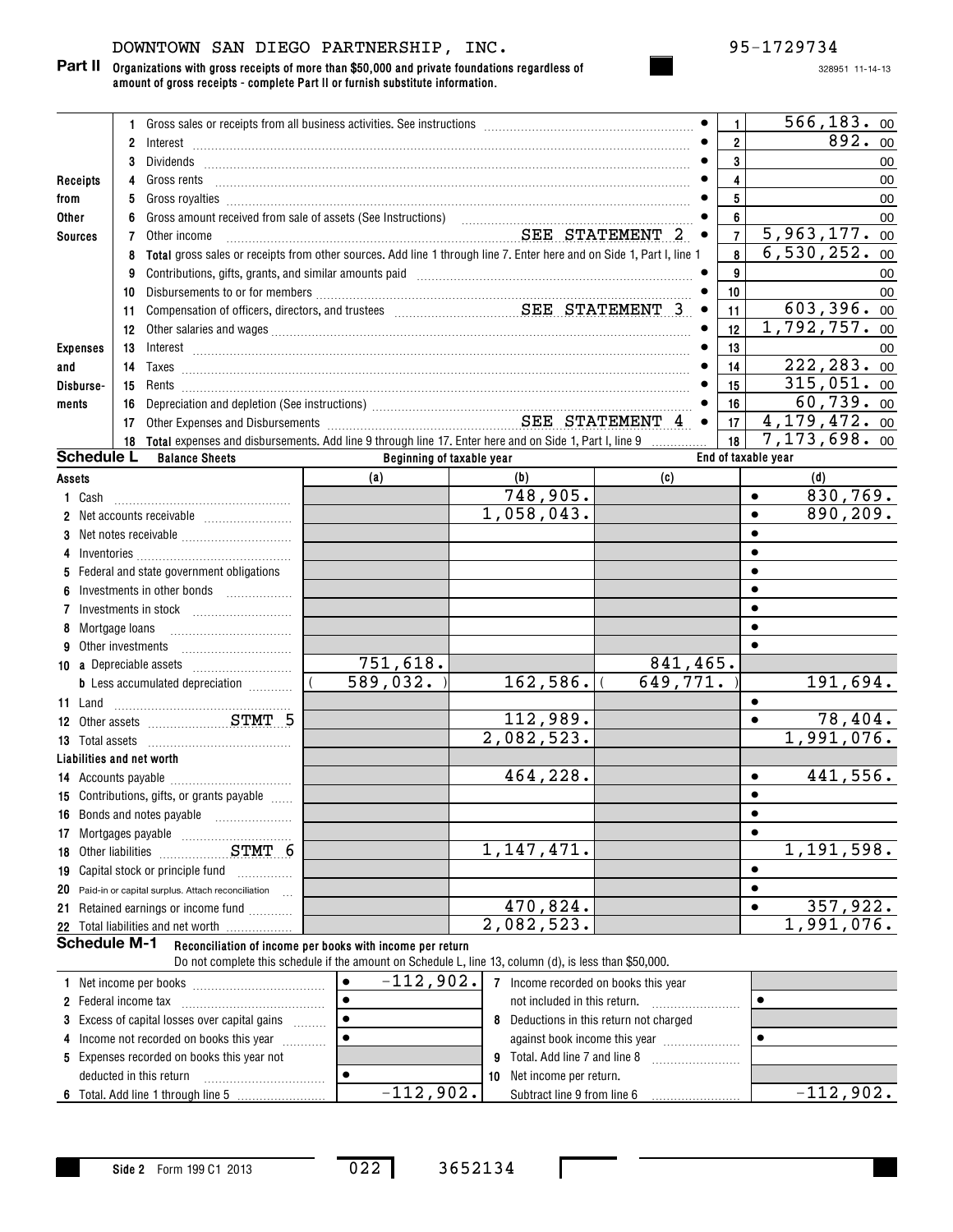| <b>FORM 199</b>                         | CASH CONTRIBUTIONS OF \$5000 OR MORE<br>INCLUDED ON PART I, LINE 3                             | STATEMENT 1     |                  |  |
|-----------------------------------------|------------------------------------------------------------------------------------------------|-----------------|------------------|--|
| CONTRIBUTOR'S NAME                      | CONTRIBUTOR'S ADDRESS                                                                          | DATE OF<br>GIFT | AMOUNT           |  |
| ACE PARKING                             | 645 ASH STREET SAN DIEGO, CA 04/04/14<br>92101                                                 |                 | 5,000.           |  |
|                                         | AMERICAN MEDICAL RESPONSE 8808 BALBOA AVENUE, SUITE 150<br>SAN DIEGO, CA 92123                 | 05/28/14        | 5,000.           |  |
| <b>BANK OF AMERICA</b>                  | 450 B STREET, SUITE 620 SAN<br>DIEGO, CA 92101                                                 | 11/29/13        | 5,000.           |  |
| BBL, INC.                               | 450 B STREET, SUITE 400 SAN 04/07/14<br>DIEGO, CA 92101                                        |                 | 5,000.           |  |
| BOSA DEVELOPMENT 500-1901 ROSSER AVENUE | CALIFORNIA II, INC. BURNABY, BC, CANADA V5C 6S3                                                | 06/23/14        | 10,000.          |  |
| BRIDGEPOINT EDUCATION                   | 13500 EVENING CREEK DRIVE<br>NORTH SUITE 600 SAN DIEGO, CA<br>92128                            | 11/20/13        | 10,000.          |  |
|                                         | CARLETON MANAGEMENT, INC. 11440 WEST BERNARDO COURT, 07/08/13<br>SUITE 240 SAN DIEGO, CA 92127 |                 | 5,000.           |  |
|                                         | CARRIER JOHNSON + CULTURE 1301 THIRD AVENUE SAN DIEGO, 05/13/14<br>CA 92101                    |                 | 5,000.           |  |
| CALIFORNIA, LP                          | CLARK CONSTRUCTION GROUP- 525 B STREET, SUITE 250 SAN 02/24/14<br>DIEGO, CA 92101              |                 | 5,000.           |  |
| CUSHMAN WAKEFIELD                       | 4435 EASTGATE MALL, SUITE 200 02/04/14<br>SAN DIEGO, CA 92121                                  |                 | 10,000.          |  |
| DYNALECTRIC COMPANY                     | 9505 CHESAPEAKE DRIVE SAN<br>DIEGO, CA 92123                                                   | 08/05/14        | 5,000.           |  |
| FOX SPORTS SAN DIEGO                    | 350 10TH AVE. SUITE 400 SAN 05/14/14<br>DIEGO, CA 92101                                        |                 | 5,000.           |  |
|                                         | HIGGS FLETCHER & MACK 401 WEST A STREET SUITE 2600 10/10/13<br>SAN DIEGO, CA 92101             |                 | 5,000.           |  |
|                                         | 3                                                                                              |                 | $STATEMENT(S)$ 1 |  |

}}}}}}}}}}}}}}}}}}}}}}}}}}}}}}}}}}}} }}}}}}}}}}

~~~~~~~~~~~~~~~~~~~~~~~~~~~~~~~~~~~~~~~~~~~~~~~~~~~~~~~~~~~~~~~~~~~~~~~~~~~~~~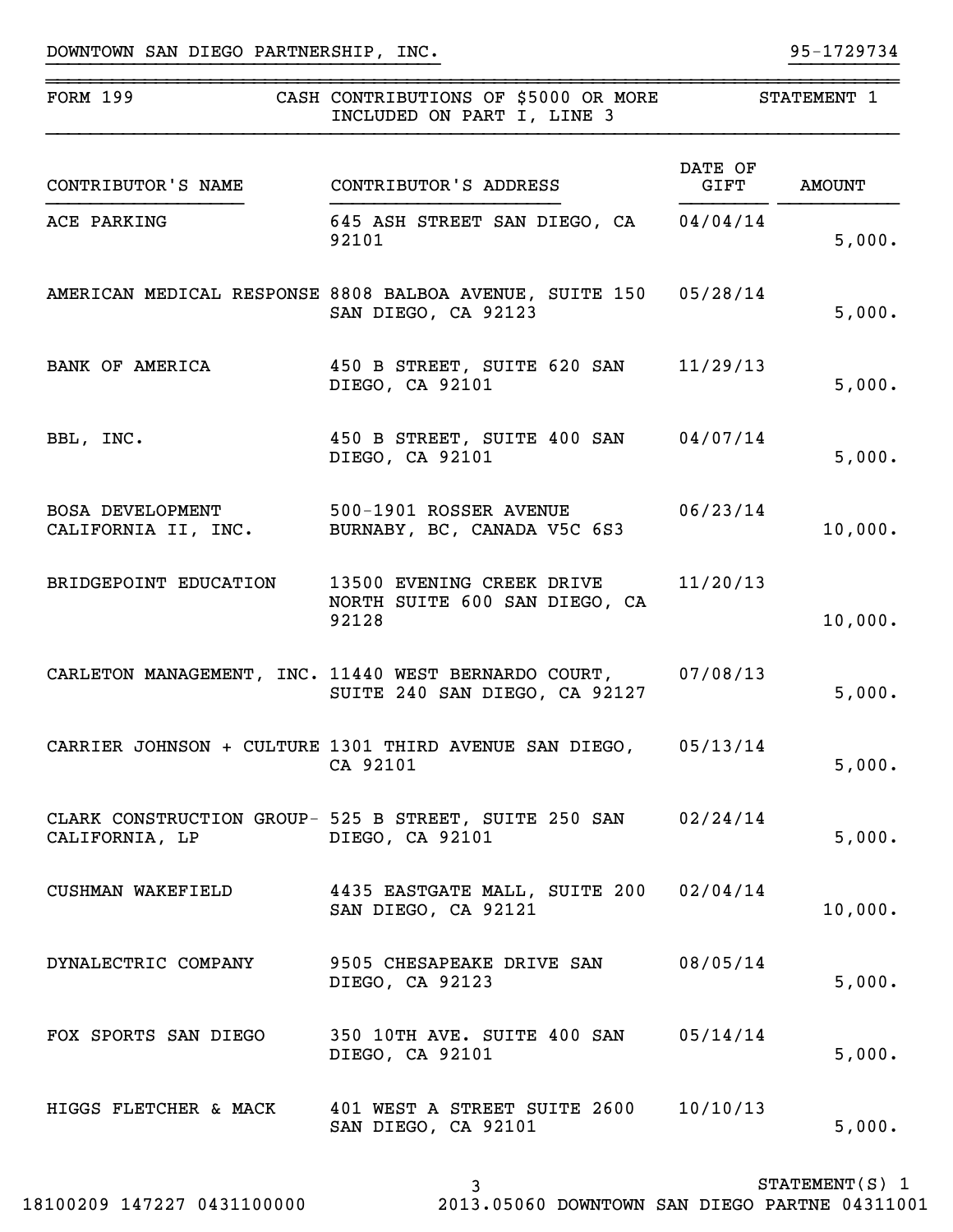| DOWNTOWN SAN DIEGO PARTNERSHIP, INC.  |                                                                                  |          | 95-1729734 |
|---------------------------------------|----------------------------------------------------------------------------------|----------|------------|
| HUGHES MARINO                         | 1450 FRONT STREET SAN DIEGO, 07/02/13<br>CA 92101                                |          | 10,000.    |
| IRVINE COMPANY                        | 600 WEST BROADWAY, #300 SAN 08/05/13<br>DIEGO, CA 92101                          |          | 7,000.     |
| LANKFORD & ASSOCIATES                 | 1050 PARK BLVD. SAN DIEGO, CA 10/15/13<br>92101                                  |          | 5,000.     |
| MCCARTHY BUILDING<br>COMPANIES, INC.  | $6165$ GREENWICH DRIVE, SUITE $04/22/14$<br>340 SAN DIEGO, CA 92122              |          | 5,000.     |
| OLIVERMCMILLAN                        | 733 8TH AVENUE SAN DIEGO, CA 08/22/13<br>92101                                   |          | 10,000.    |
|                                       | PCL CONSTRUCTION SERVICES 4690 EXECUTIVE DRIVE, SUITE<br>100 SAN DIEGO, CA 92121 | 01/11/14 | 5,000.     |
| POSEIDON RESOURCES                    | 501 WEST BROADWAY SUITE 2020<br>SAN DIEGO, CA 92101                              | 12/09/13 | 5,000.     |
| <b>SDG&amp;E</b>                      | LUCIA STONE 8330 CENTURY PARK 05/29/14<br>COURT ML#CP31D SAN DIEGO, CA<br>92123  |          | 10,000.    |
| SAN DIEGO PADRES                      | 100 PARK BLVD SAN DIEGO, CA 03/10/14<br>92101                                    |          | 10,000.    |
| SUFFOLK-ROEL                          | P.O. BOX 80216 SAN DIEGO, CA 02/04/14<br>92138                                   |          | 5,000.     |
| SYCUAN BAND OF THE<br>KUMEYAAY NATION | ADAM DAY 5459 SYCUAN ROAD EL 04/08/14<br>CAJON, CA 92019                         |          | 10,000.    |
| WAL-MART                              | PO BOX 750 LOMA LINDA, CA<br>92318                                               | 02/05/14 | 5,000.     |
| WESTFIELD CORPORATION                 | 225 BROADWAY, SUITE 1700 SAN 07/19/13<br>DIEGO, CA 92101                         |          | 5,000.     |
| BROWN LAW GROUP                       | 600 B STREET, STE. 1650 SAN<br>DIEGO, CA 92101                                   | 04/17/14 | 5,000.     |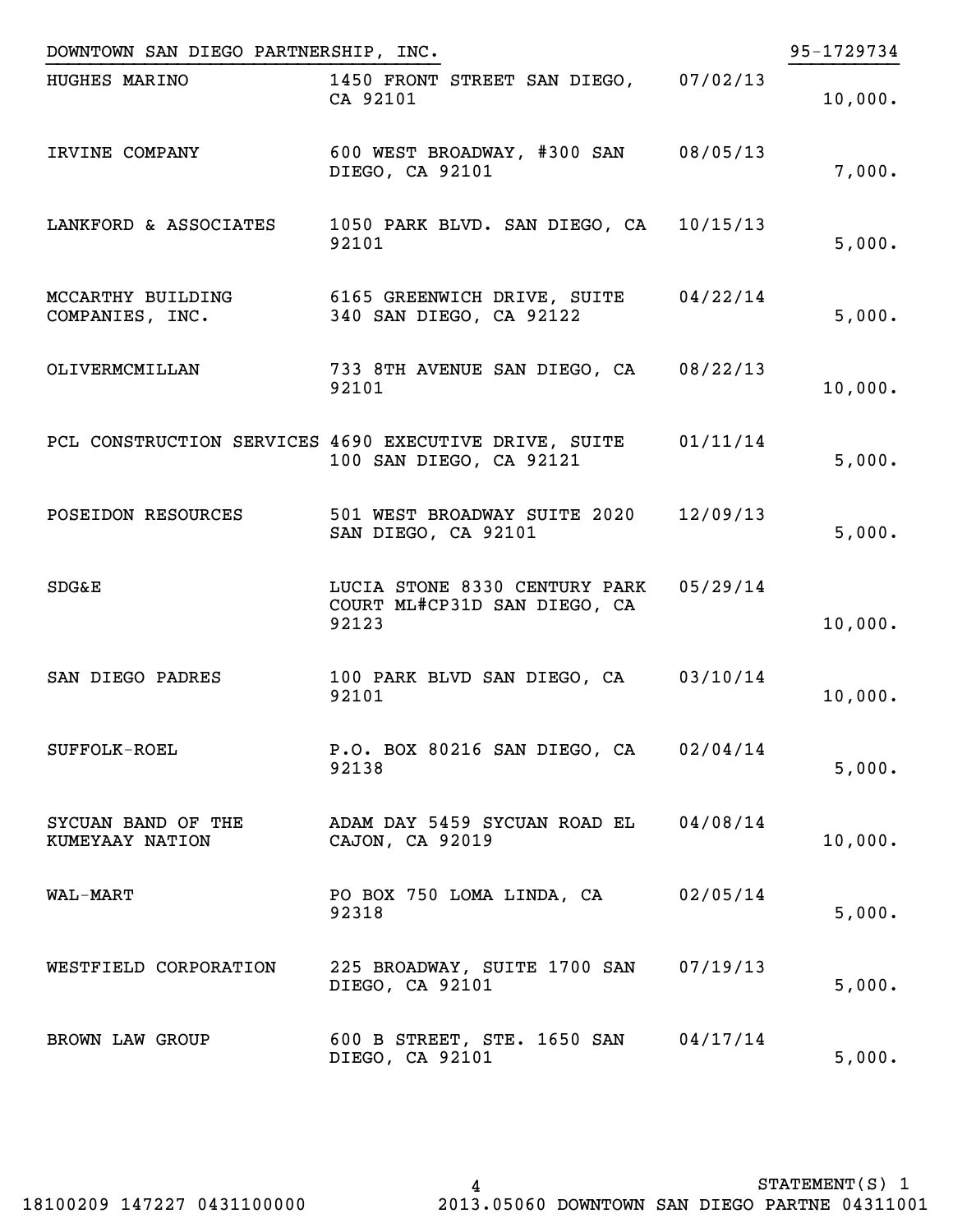| 95-1729734<br>DOWNTOWN SAN DIEGO PARTNERSHIP, INC. |                                                                                       |  |         |  |  |
|----------------------------------------------------|---------------------------------------------------------------------------------------|--|---------|--|--|
| <b>ASSOCIATION</b>                                 | CALIFORNIA APARTMENT 2532 TRUXTUN ROAD, SUITE 208 01/22/14<br>SAN DIEGO, CA 92116     |  | 5,000.  |  |  |
| CA                                                 | EMMES REALTY SERVICES OF 3161 MICHELSON DRIVE, SUITE 04/04/14<br>900 IRVINE, CA 92612 |  | 10,000. |  |  |
| HP INVESTORS                                       | 9404 GENESEE AVE, SUITE 330 LA 07/02/13<br><b>JOLLA, CA 92037</b>                     |  | 7,000.  |  |  |
| <b>LLC</b>                                         | LA JOLLA MJ MANAGEMENT, 7979 IVANHOE AVE., SUITE 555 03/06/14<br>LA JOLLA, CA 92037   |  | 10,000. |  |  |
| <b>SERVICE</b>                                     | MANPOWER TEMPORARY 1855 1ST AVENUE, SUITE 300 SAN 04/02/14<br>DIEGO, CA 92101         |  | 10,000. |  |  |
| OSISOFT                                            | 777 DAVIS STREET SAN LEANDRO, 07/02/13<br>CA 94577                                    |  | 7,500.  |  |  |
|                                                    | VALLEY VIEW CASINO CENTER 3500 SPORTS ARENA BLVD SAN 08/15/13<br>DIEGO, CA 92110      |  | 5,000.  |  |  |
| SOLUTIONS INC.                                     | XEROS/XEROX STATE & LOCAL 28452 CERVEZA COURT ESCONDIDO, 04/15/14<br>CA 92026         |  | 10,000. |  |  |
|                                                    |                                                                                       |  |         |  |  |

TOTAL INCLUDED ON LINE 3

 $241,500.$ 

| <b>FORM 199</b>                                                                                    | OTHER INCOME | STATEMENT <sub>2</sub>                       |
|----------------------------------------------------------------------------------------------------|--------------|----------------------------------------------|
| DESCRIPTION                                                                                        |              | <b>AMOUNT</b>                                |
| PBID ASSESSMENT & PARKS REIMBURSEMENTS<br>TRANSIT PASS PROGRAM<br>BID INCOME<br><b>BANNER FEES</b> |              | 5,405,051.<br>441,524.<br>81,052.<br>35,550. |
| TOTAL TO FORM 199, PART II, LINE 7                                                                 |              | 5,963,177.                                   |

~~~~~~~~~~~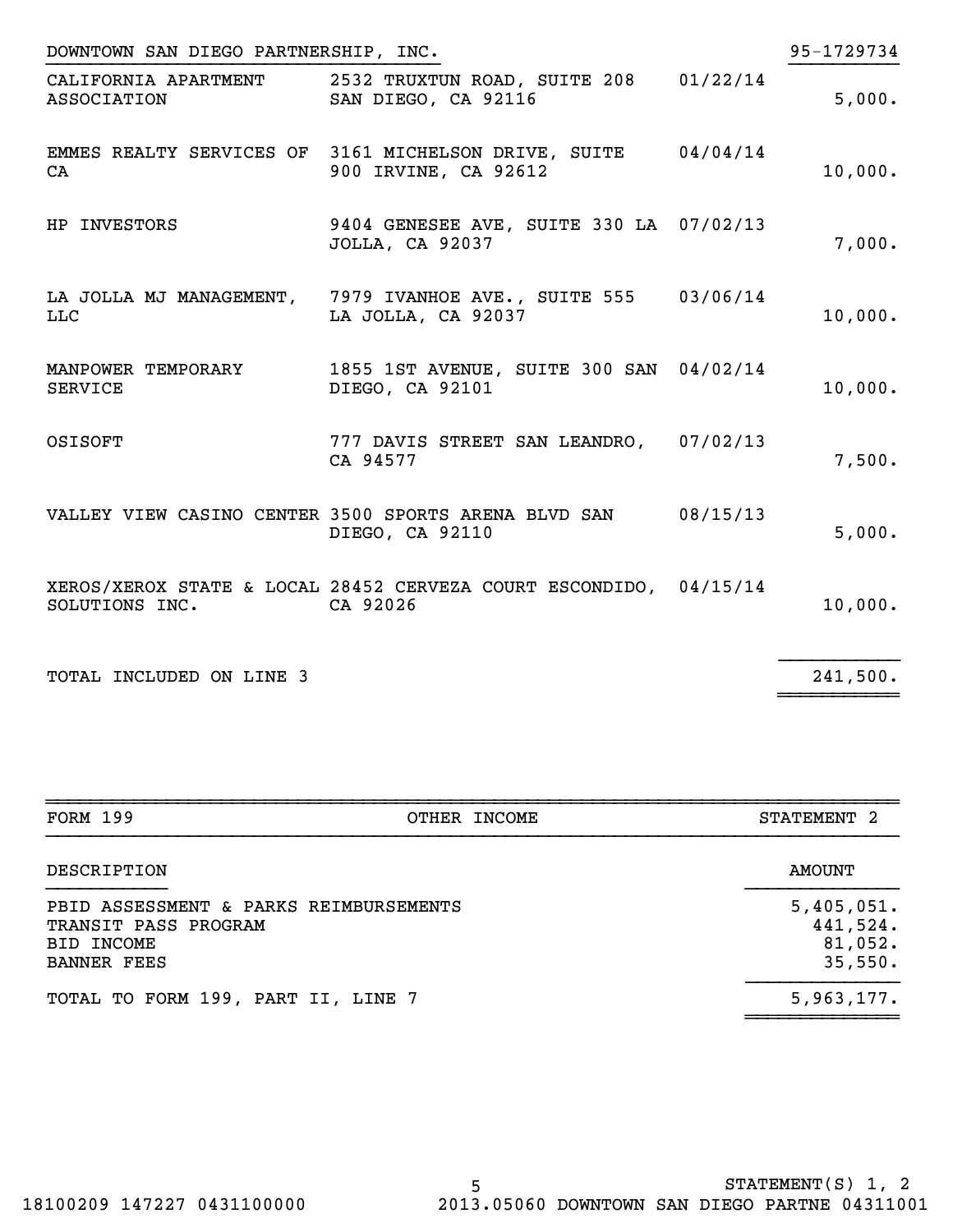| FORM 199                                                             | COMPENSATION OF OFFICERS, DIRECTORS AND TRUSTEES | STATEMENT 3  |
|----------------------------------------------------------------------|--------------------------------------------------|--------------|
| NAME AND ADDRESS                                                     | TITLE AND<br>AVERAGE HRS WORKED/WK               | COMPENSATION |
| ALAN PETRASEK<br>401 B STREET, NO. 100<br>SAN DIEGO, CA 92101        | <b>DIRECTOR</b><br>1.00                          | $0$ .        |
| ALBERTO GUARDADO<br>401 B STREET, NO. 100<br>SAN DIEGO, CA 92101     | <b>DIRECTOR</b><br>1.00                          | 0.           |
| <b>BILL SAULS</b><br>401 B STREET, NO. 100<br>SAN DIEGO, CA 92101    | <b>TREASURER</b><br>1.00                         | 0.           |
| <b>BOB MORRIS</b><br>401 B STREET, NO. 100<br>SAN DIEGO, CA 92101    | <b>DIRECTOR</b><br>1.00                          | 0.           |
| BRANDY CHRISTIAN<br>401 B STREET, NO. 100<br>SAN DIEGO, CA 92101     | DIRECTOR<br>1.00                                 | 0.           |
| <b>BRENDAN FOOTE</b><br>401 B STREET, NO. 100<br>SAN DIEGO, CA 92101 | <b>DIRECTOR</b><br>1.00                          | 0.           |
| CASEY BROWN<br>401 B STREET, NO. 100<br>SAN DIEGO, CA 92101          | DIRECTOR<br>1.00                                 | 0.           |
| CHARLES BLACK<br>401 B STREET, NO. 100<br>SAN DIEGO, CA 92101        | <b>DIRECTOR</b><br>1.00                          | 0.           |

}}}}}}}}}}}}}}}}}}}}}}}}}}}}}}}}}}}} }}}}}}}}}}

~~~~~~~~~~~~~~~~~~~~~~~~~~~~~~~~~~~~~~~~~~~~~~~~~~~~~~~~~~~~~~~~~~~~~~~~~~~~~~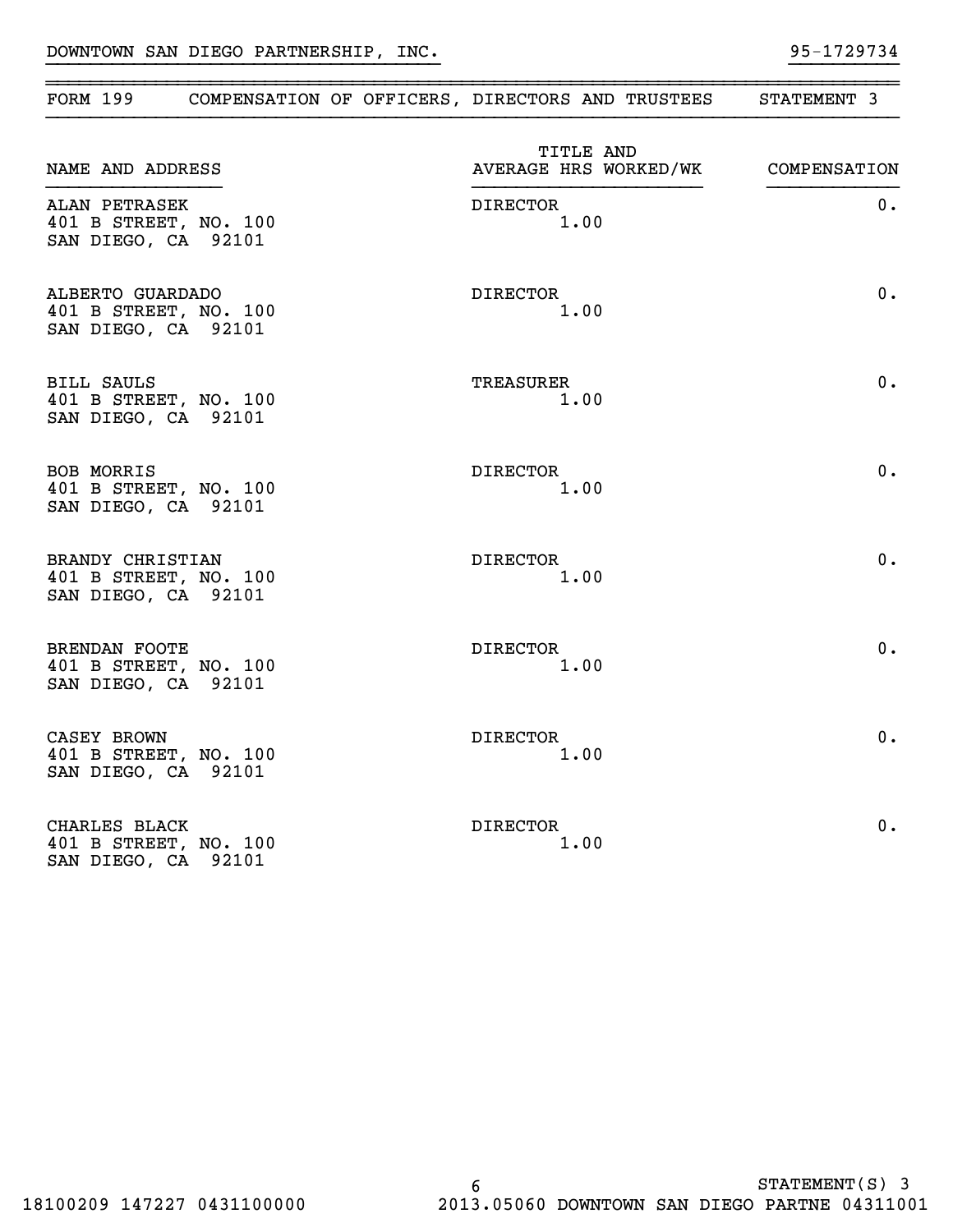| DOWNTOWN SAN DIEGO PARTNERSHIP, INC.                              |                         | 95-1729734 |
|-------------------------------------------------------------------|-------------------------|------------|
| CHRIS FRAHM<br>401 B STREET, NO. 100<br>SAN DIEGO, CA 92101       | <b>DIRECTOR</b><br>1.00 | $0$ .      |
| CRAIG BENEDETTO<br>401 B STREET, NO. 100<br>SAN DIEGO, CA 92101   | 2ND VICE CHAIR<br>1.00  | $0$ .      |
| CRAIG IRVING<br>401 B STREET, NO. 100<br>SAN DIEGO, CA 92101      | <b>DIRECTOR</b><br>1.00 | $0$ .      |
| DALE KAIN<br>401 B STREET, NO. 100<br>SAN DIEGO, CA 92101         | <b>DIRECTOR</b><br>1.00 | 0.         |
| DARIN ANDERSEN<br>401 B STREET, NO. 100<br>SAN DIEGO, CA 92101    | <b>DIRECTOR</b><br>1.00 | 0.         |
| DON STANZIANO<br>401 B STREET, NO. 100<br>SAN DIEGO, CA 92101     | <b>DIRECTOR</b><br>1.00 | 0.         |
| DONNA JONES<br>401 B STREET, NO. 100<br>SAN DIEGO, CA 92101       | <b>DIRECTOR</b><br>1.00 | $0$ .      |
| DOUG PAUL<br>401 B STREET, NO. 100<br>SAN DIEGO, CA 92101         | <b>DIRECTOR</b><br>1.00 | $0$ .      |
| DR. LORI WILLIAMS<br>401 B STREET, NO. 100<br>SAN DIEGO, CA 92101 | DIRECTOR<br>1.00        | $0$ .      |
| ED CRAMP<br>401 B STREET, NO. 100<br>SAN DIEGO, CA 92101          | <b>DIRECTOR</b><br>1.00 | $0$ .      |
| ERIC JONES<br>401 B STREET, NO. 100<br>SAN DIEGO, CA 92101        | DIRECTOR<br>1.00        | 0.         |
| ERIC STENMAN<br>401 B STREET, NO. 100<br>SAN DIEGO, CA 92101      | <b>DIRECTOR</b><br>1.00 | $0$ .      |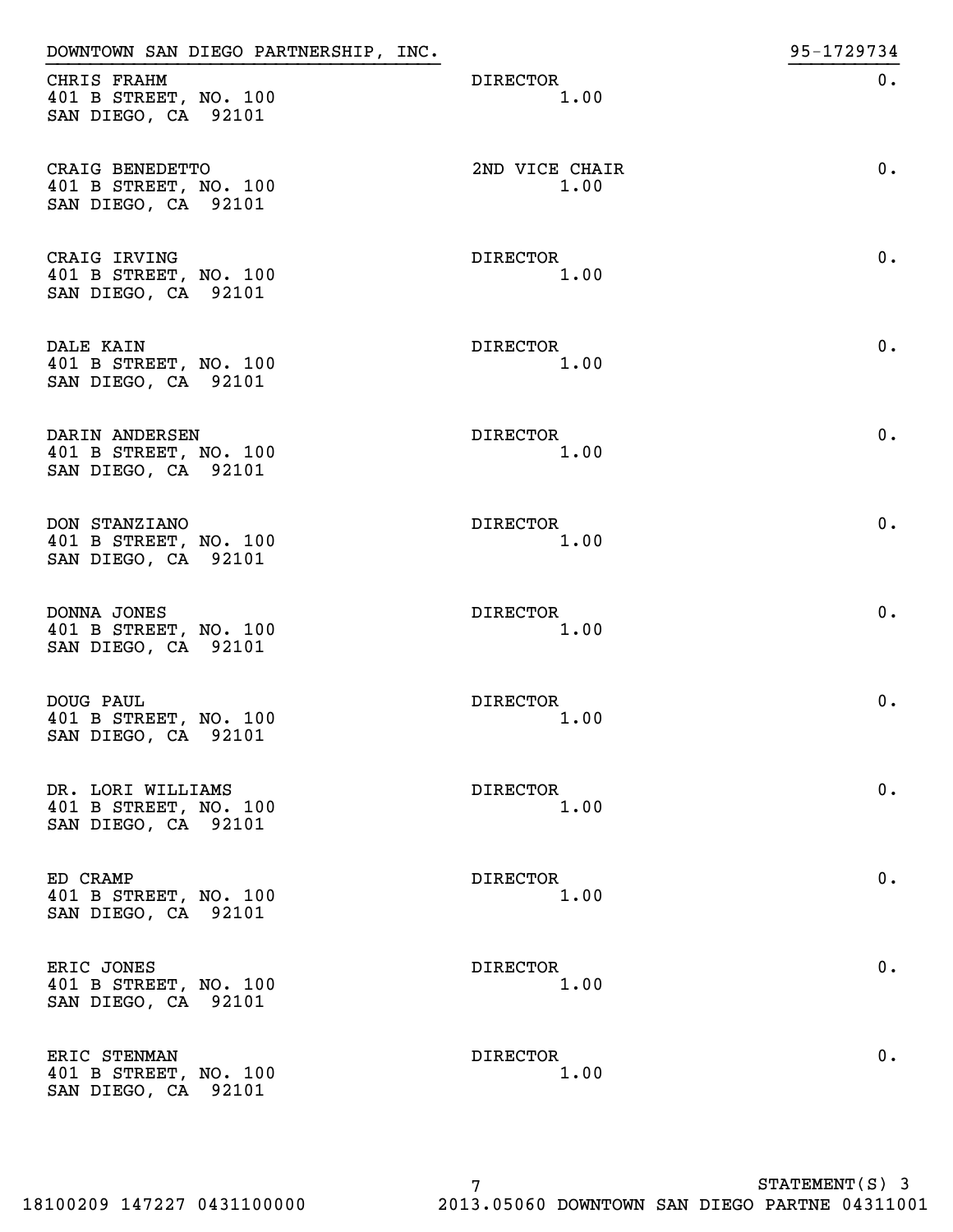| DOWNTOWN SAN DIEGO PARTNERSHIP, INC.                                 |                                 | 95-1729734 |
|----------------------------------------------------------------------|---------------------------------|------------|
| ERNIE HAHN<br>401 B STREET, NO. 100<br>SAN DIEGO, CA 92101           | <b>DIRECTOR</b><br>1.00         | $0$ .      |
| FRANK URTASUN<br>401 B STREET, NO. 100<br>SAN DIEGO, CA 92101        | VICE CHAIRMAN<br>1.00           | 0.         |
| GAIL KING<br>401 B STREET, NO. 100<br>SAN DIEGO, CA 92101            | DIRECTOR<br>1.00                | $0$ .      |
| <b>GREG MCKEE</b><br>401 B STREET, NO. 100<br>SAN DIEGO, CA 92101    | DIRECTOR<br>1.00                | 0.         |
| <b>GREG MUELLER</b><br>401 B STREET, NO. 100<br>SAN DIEGO, CA 92101  | DIRECTOR<br>1.00                | 0.         |
| <b>GREG SHIELDS</b><br>401 B STREET, NO. 100<br>SAN DIEGO, CA 92101  | DIRECTOR<br>1.00                | 0.         |
| HELEN ROBBINS-MEYERS<br>401 B STREET, NO. 100<br>SAN DIEGO, CA 92101 | <b>DIRECTOR</b><br>1.00         | 0.         |
| HENRY FORD<br>401 B STREET, NO. 100<br>SAN DIEGO, CA 92101           | <b>DIRECTOR</b><br>1.00         | $0$ .      |
| HOWARD MILLS<br>401 B STREET, NO. 100<br>SAN DIEGO, CA 92101         | DIRECTOR<br>1.00                | $0$ .      |
| IGNACIO DE LA TORRE<br>401 B STREET, NO. 100<br>SAN DIEGO, CA 92101  | IMMEDIATE PAST CHAIRMAN<br>1.00 | 0.         |
| <b>JACK MCGRORY</b><br>401 B STREET, NO. 100<br>SAN DIEGO, CA 92101  | DIRECTOR<br>1.00                | 0.         |
| <b>JAMES NIGRO</b><br>401 B STREET, NO. 100<br>SAN DIEGO, CA 92101   | DIRECTOR<br>1.00                | 0.         |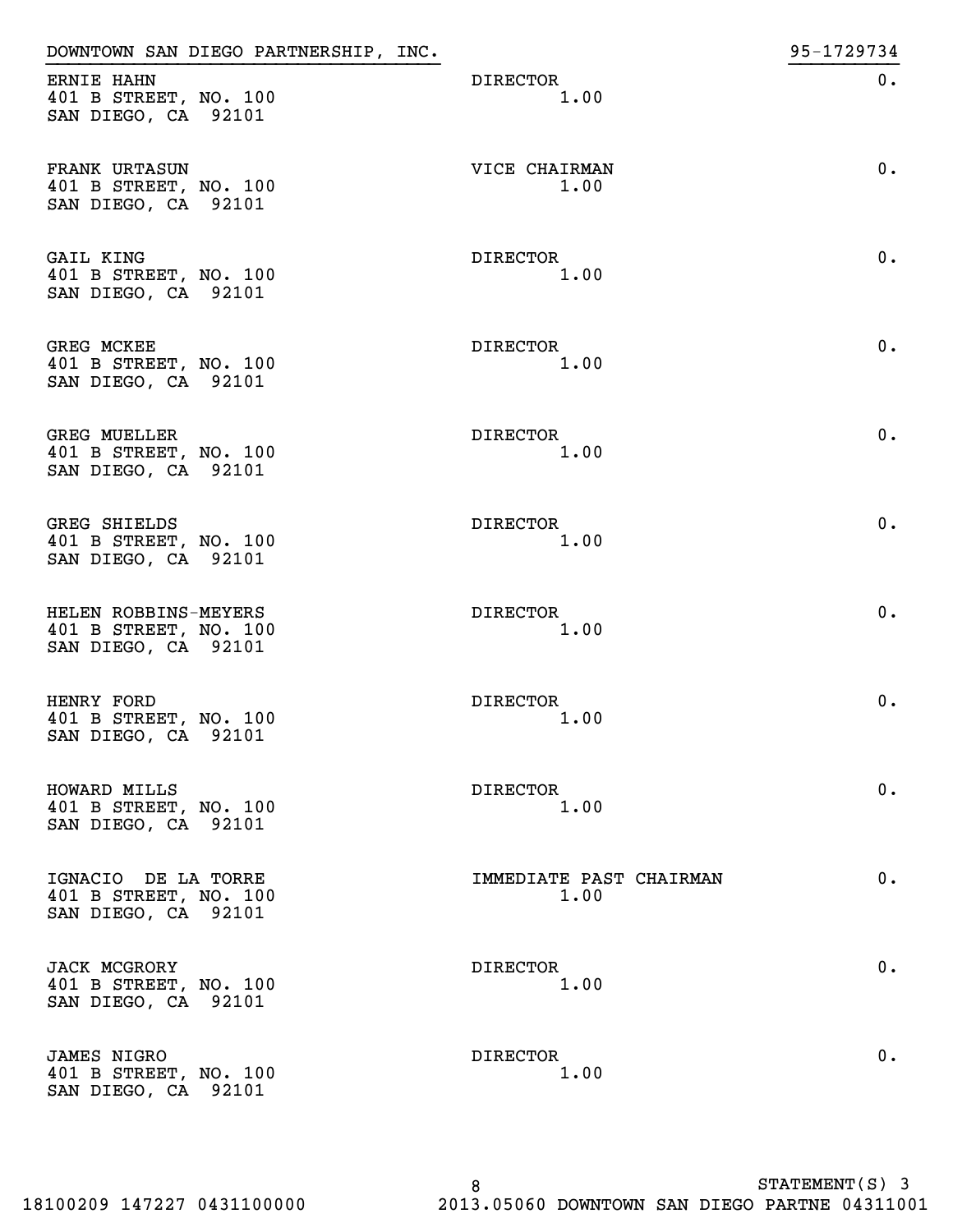| DOWNTOWN SAN DIEGO PARTNERSHIP, INC.                                    |                                     | 95-1729734 |
|-------------------------------------------------------------------------|-------------------------------------|------------|
| <b>JANELLE RIELLA</b><br>401 B STREET, NO. 100<br>SAN DIEGO, CA 92101   | VP OF PUBLIC POLICY AND CO<br>40.00 | $0$ .      |
| <b>JANICE BROWN</b><br>401 B STREET, NO. 100<br>SAN DIEGO, CA 92101     | DIRECTOR<br>1.00                    | $0$ .      |
| <b>JAYMIE BRADFORD</b><br>401 B STREET, NO. 100<br>SAN DIEGO, CA 92101  | DIRECTOR<br>1.00                    | $0$ .      |
| <b>JEFF CAVIGNAC</b><br>401 B STREET, NO. 100<br>SAN DIEGO, CA 92101    | DIRECTOR<br>1.00                    | $0$ .      |
| <b>JEFF STAUFFER</b><br>401 B STREET, NO. 100<br>SAN DIEGO, CA 92101    | DIRECTOR<br>1.00                    | 0.         |
| <b>JENNIFER FARNHAM</b><br>401 B STREET, NO. 100<br>SAN DIEGO, CA 92101 | DIRECTOR<br>1.00                    | 0.         |
| <b>JERRY SANDERS</b><br>401 B STREET, NO. 100<br>SAN DIEGO, CA 92101    | <b>DIRECTOR</b><br>1.00             | $0$ .      |
| JIM CHATFIELD<br>401 B STREET, NO. 100<br>SAN DIEGO, CA 92101           | <b>DIRECTOR</b><br>1.00             | 0.         |
| <b>JIM DAWE</b><br>401 B STREET, NO. 100<br>SAN DIEGO, CA 92101         | DIRECTOR<br>1.00                    | $0$ .      |
| JIM WARING<br>401 B STREET, NO. 100<br>SAN DIEGO, CA 92101              | DIRECTOR<br>1.00                    | 0.         |
| <b>JOHN SCHAFER</b><br>401 B STREET, NO. 100<br>SAN DIEGO, CA 92101     | DIRECTOR<br>1.00                    | 0.         |
| <b>JOYCE GLAZER</b><br>401 B STREET, NO. 100<br>SAN DIEGO, CA 92101     | DIRECTOR<br>1.00                    | 0.         |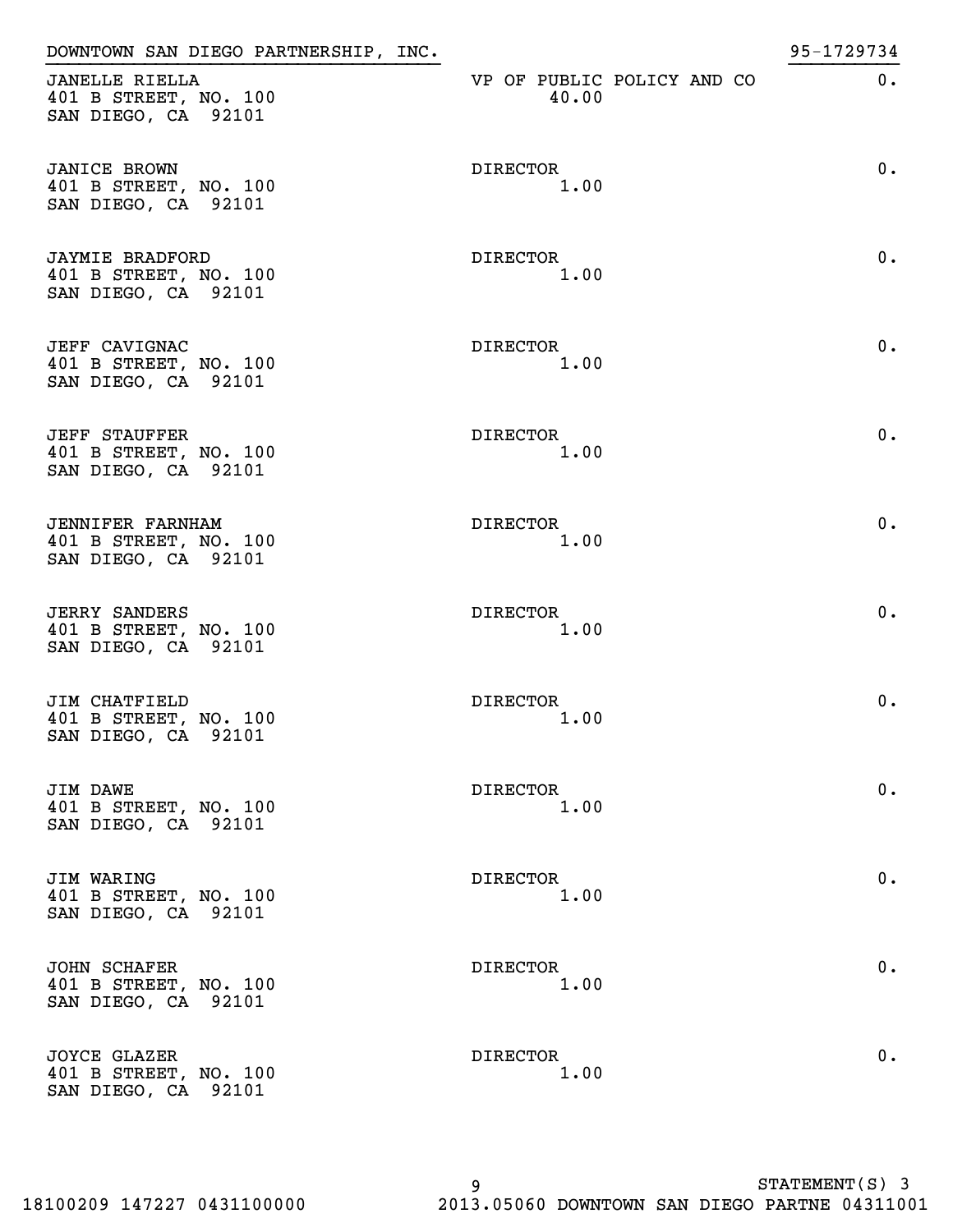| DOWNTOWN SAN DIEGO PARTNERSHIP, INC.                                |                         | 95-1729734 |
|---------------------------------------------------------------------|-------------------------|------------|
| KEITH B. JONES<br>401 B STREET, NO. 100<br>SAN DIEGO, CA 92101      | CHAIRMAN<br>1.00        | $0$ .      |
| KIMBERLY BREWER<br>401 B STREET, NO. 100<br>SAN DIEGO, CA 92101     | DIRECTOR<br>1.00        | 0.         |
| KRIS MICHELL<br>401 B STREET, NO. 100<br>SAN DIEGO, CA 92101        | PRESIDENT<br>40.00      | 0.         |
| <b>MARK NAVARRA</b><br>401 B STREET, NO. 100<br>SAN DIEGO, CA 92101 | DIRECTOR<br>1.00        | 0.         |
| MARK PAYNE<br>401 B STREET, NO. 100<br>SAN DIEGO, CA 92101          | DIRECTOR<br>1.00        | 0.         |
| MATT CARLSON<br>401 B STREET, NO. 100<br>SAN DIEGO, CA 92101        | DIRECTOR<br>1.00        | 0.         |
| MICHAEL AKAVAN<br>401 B STREET, NO. 100<br>SAN DIEGO, CA 92101      | DIRECTOR<br>1.00        | 0.         |
| MICHAEL BURTON<br>401 B STREET, NO. 100<br>SAN DIEGO, CA 92101      | <b>DIRECTOR</b><br>1.00 | $0$ .      |
| MICHAEL JOHNSON<br>401 B STREET, NO. 100<br>SAN DIEGO, CA 92101     | DIRECTOR<br>1.00        | 0.         |
| MICHAEL SIMONSEN<br>401 B STREET, NO. 100<br>SAN DIEGO, CA 92101    | DIRECTOR<br>1.00        | 0.         |
| <b>MIKE MADIGAN</b><br>401 B STREET, NO. 100<br>SAN DIEGO, CA 92101 | DIRECTOR<br>1.00        | 0.         |
| NANCY SCULL<br>401 B STREET, NO. 100<br>SAN DIEGO, CA 92101         | DIRECTOR<br>1.00        | 0.         |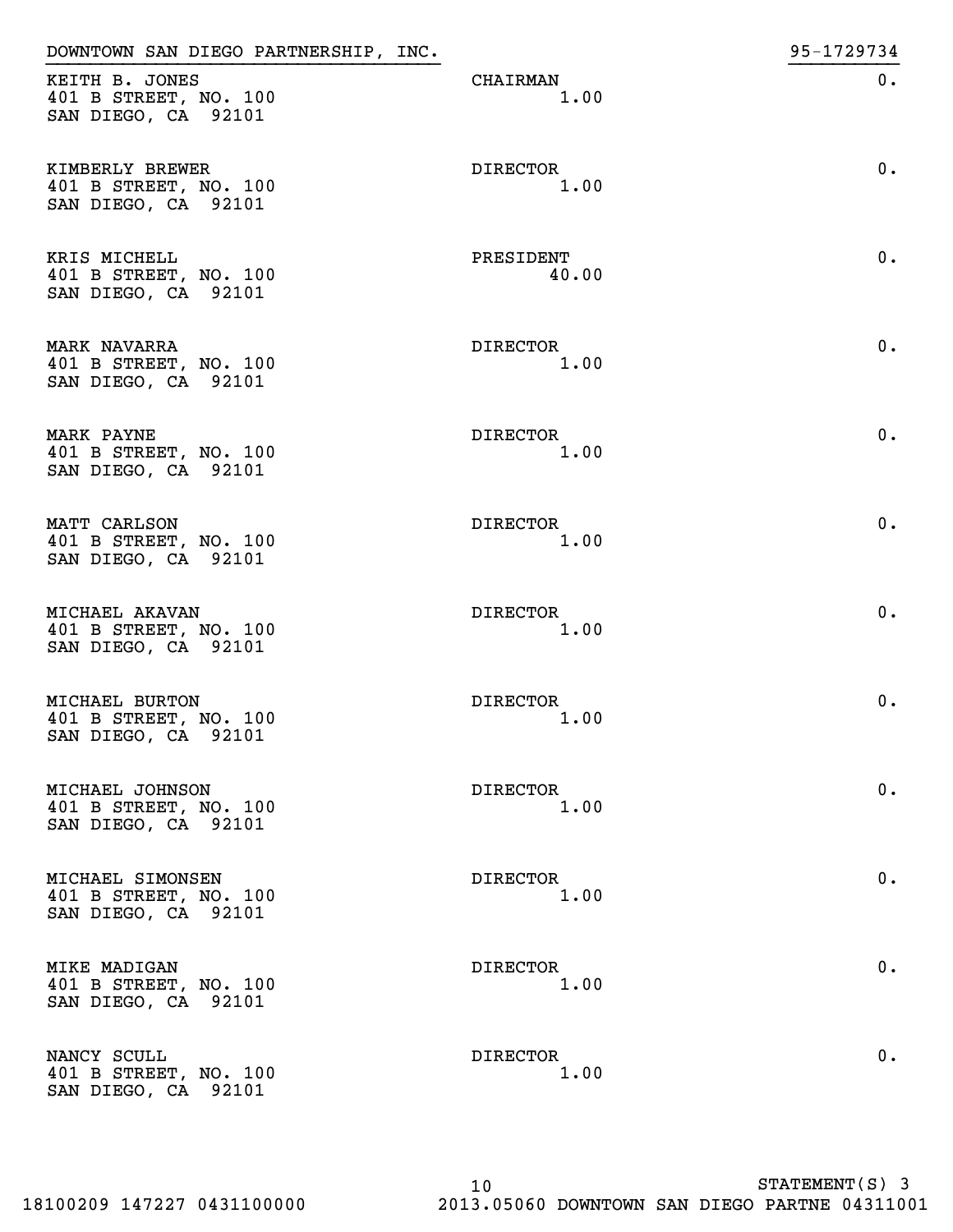| DOWNTOWN SAN DIEGO PARTNERSHIP, INC.                              |                         | 95-1729734 |
|-------------------------------------------------------------------|-------------------------|------------|
| NELSON ACKERLY<br>401 B STREET, NO. 100<br>SAN DIEGO, CA 92101    | DIRECTOR<br>1.00        | $0$ .      |
| NICHOLAS WILSON<br>401 B STREET, NO. 100<br>SAN DIEGO, CA 92101   | DIRECTOR<br>1.00        | 0.         |
| NIKKI CLAY<br>401 B STREET, NO. 100<br>SAN DIEGO, CA 92101        | DIRECTOR<br>1.00        | 0.         |
| PATRICIA ELIZONDO<br>401 B STREET, NO. 100<br>SAN DIEGO, CA 92101 | DIRECTOR<br>1.00        | 0.         |
| PAUL ROBINSON<br>401 B STREET, NO. 100<br>SAN DIEGO, CA 92101     | <b>DIRECTOR</b><br>1.00 | 0.         |
| PERRY DEALY<br>401 B STREET, NO. 100<br>SAN DIEGO, CA 92101       | DIRECTOR<br>1.00        | 0.         |
| PHIL BLAIR<br>401 B STREET, NO. 100<br>SAN DIEGO, CA 92101        | <b>DIRECTOR</b><br>1.00 | 0.         |
| PHIL PETERSEN<br>401 B STREET, NO. 100<br>SAN DIEGO, CA 92101     | <b>DIRECTOR</b><br>1.00 | 0.         |
| PHIL RATH<br>401 B STREET, NO. 100<br>SAN DIEGO, CA 92101         | DIRECTOR<br>1.00        | 0.         |
| PHILIP SERGHINI<br>401 B STREET, NO. 100<br>SAN DIEGO, CA 92101   | DIRECTOR<br>1.00        | 0.         |
| RICH GEISLER<br>401 B STREET, NO. 100<br>SAN DIEGO, CA 92101      | DIRECTOR<br>1.00        | 0.         |
| RICHARD BACH<br>401 B STREET, NO. 100<br>SAN DIEGO, CA 92101      | DIRECTOR<br>1.00        | 0.         |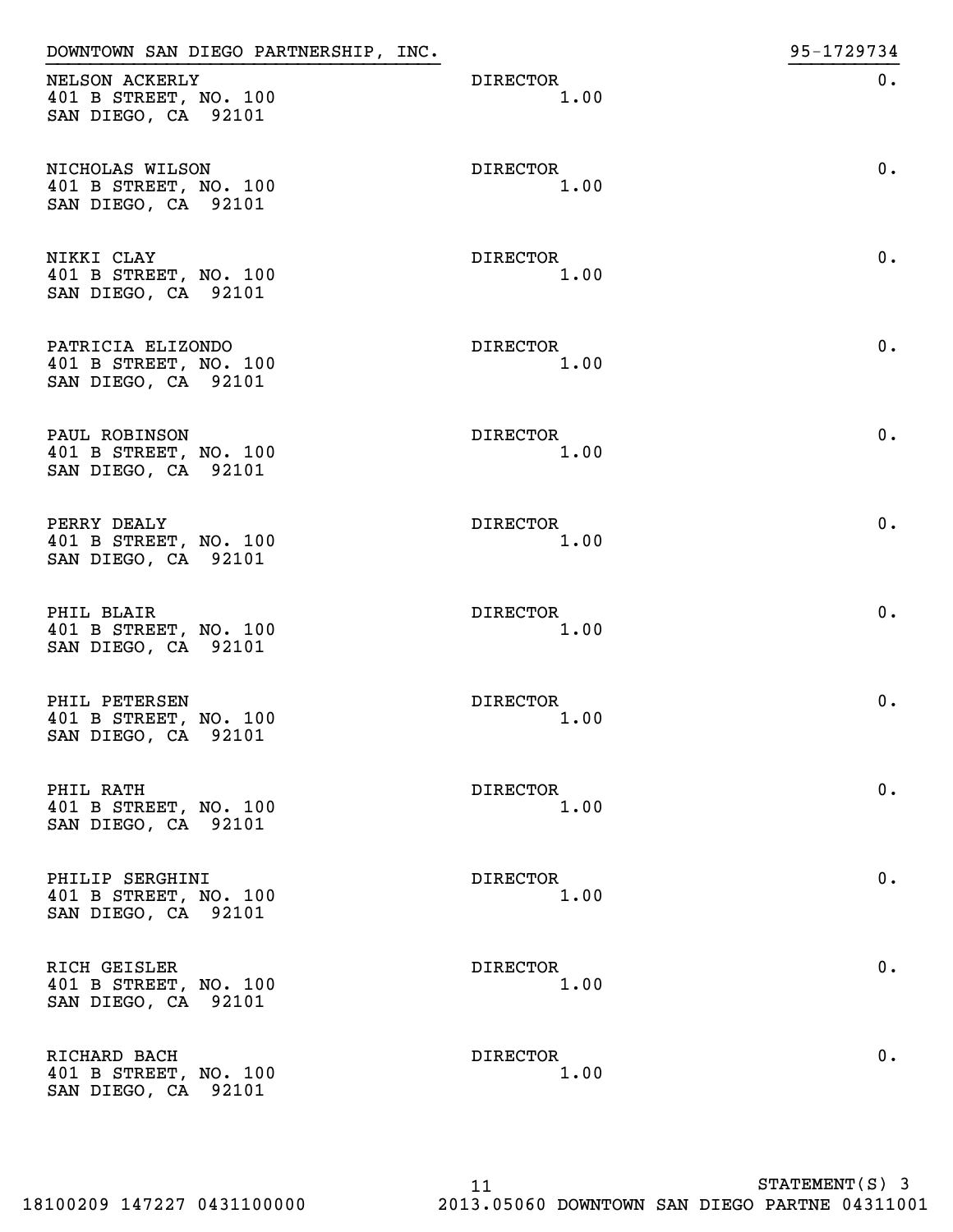| DOWNTOWN SAN DIEGO PARTNERSHIP, INC.                                  |                         | 95-1729734 |
|-----------------------------------------------------------------------|-------------------------|------------|
| RICHARD GONOR<br>401 B STREET, NO. 100<br>SAN DIEGO, CA 92101         | DIRECTOR<br>1.00        | $0$ .      |
| RICK GENTRY<br>401 B STREET, NO. 100<br>SAN DIEGO, CA 92101           | DIRECTOR<br>1.00        | 0.         |
| ROB LANKFORD<br>401 B STREET, NO. 100<br>SAN DIEGO, CA 92101          | DIRECTOR<br>1.00        | $0$ .      |
| <b>ROBIN MADAFFER</b><br>401 B STREET, NO. 100<br>SAN DIEGO, CA 92101 | SECRETARY<br>1.00       | 0.         |
| <b>RUBEN ANDREWS</b><br>401 B STREET, NO. 100<br>SAN DIEGO, CA 92101  | DIRECTOR<br>1.00        | 0.         |
| SAM ATTISHA<br>401 B STREET, NO. 100<br>SAN DIEGO, CA 92101           | DIRECTOR<br>1.00        | 0.         |
| SCOTT GRADY<br>401 B STREET, NO. 100<br>SAN DIEGO, CA 92101           | DIRECTOR<br>1.00        | 0.         |
| SCOTT MALONI<br>401 B STREET, NO. 100<br>SAN DIEGO, CA 92101          | <b>DIRECTOR</b><br>1.00 | 0.         |
| SCOTT RIPPERTON<br>401 B STREET, NO. 100<br>SAN DIEGO, CA 92101       | DIRECTOR<br>1.00        | 0.         |
| STACEY PENNINGTON<br>401 B STREET, NO. 100<br>SAN DIEGO, CA 92101     | DIRECTOR<br>1.00        | 0.         |
| STEPHAN GOSS<br>401 B STREET, NO. 100<br>SAN DIEGO, CA 92101          | DIRECTOR<br>1.00        | 0.         |
| STEVE ESPINO<br>401 B STREET, NO. 100<br>SAN DIEGO, CA 92101          | DIRECTOR<br>1.00        | 0.         |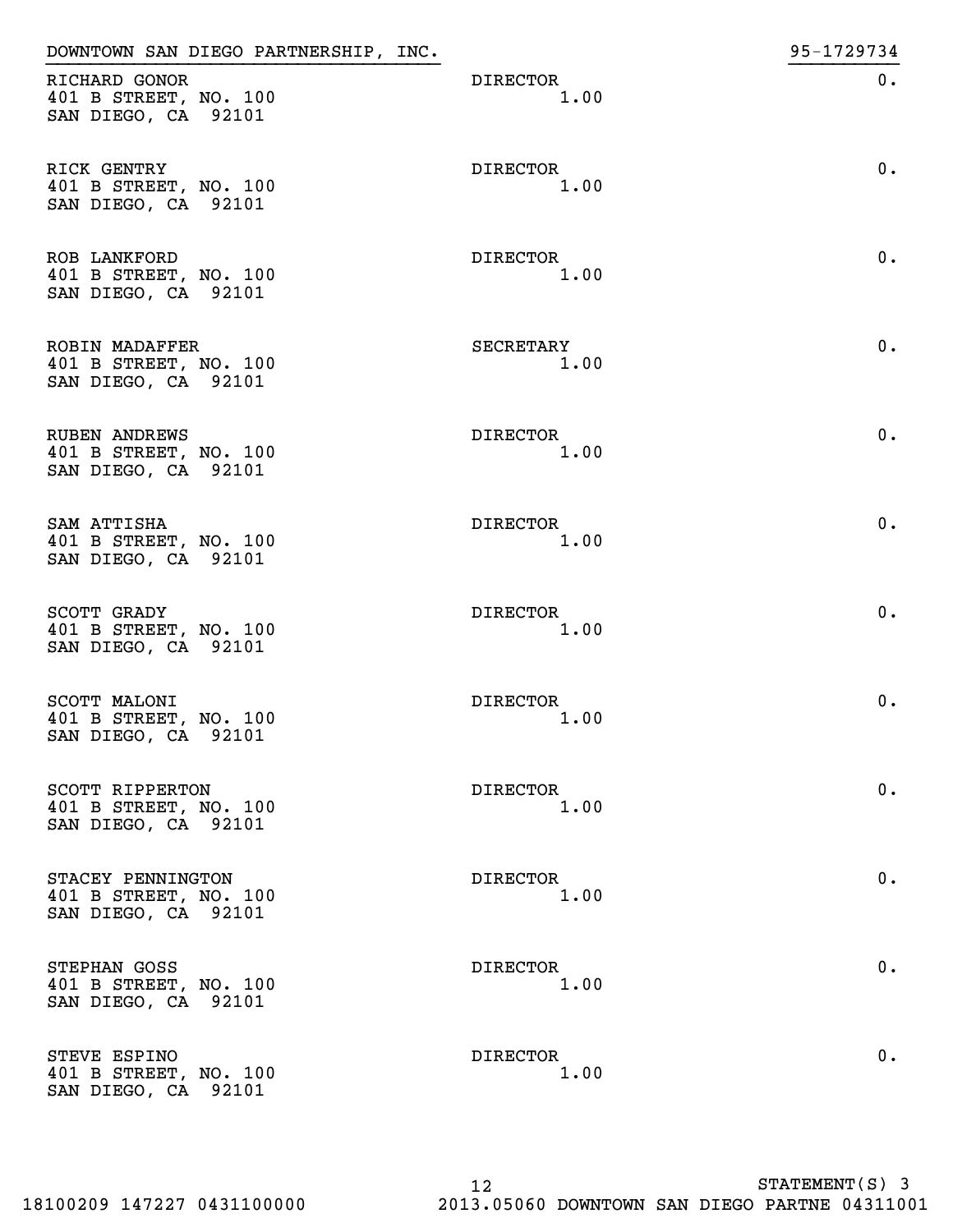| DOWNTOWN SAN DIEGO PARTNERSHIP, INC.                               |                             | 95-1729734 |
|--------------------------------------------------------------------|-----------------------------|------------|
| STEVEN CUSHMAN<br>401 B STREET, NO. 100<br>SAN DIEGO, CA 92101     | DIRECTOR<br>1.00            | 0.         |
| SUMEET PAREKH<br>401 B STREET, NO. 100<br>SAN DIEGO, CA 92101      | DIRECTOR<br>1.00            | 0.         |
| TERRY ARNETT<br>401 B STREET, NO. 100<br>SAN DIEGO, CA 92101       | <b>DIRECTOR</b><br>1.00     | 0.         |
| TOD FIROTTO<br>401 B STREET, NO. 100<br>SAN DIEGO, CA 92101        | DIRECTOR<br>1.00            | 0.         |
| TOM FERRELL<br>401 B STREET, NO. 100<br>SAN DIEGO, CA 92101        | DIRECTOR<br>1.00            | 0.         |
| TONY YOUNG<br>401 B STREET, NO. 100<br>SAN DIEGO, CA 92101         | <b>DIRECTOR</b><br>1.00     | 0.         |
| WAYNE HICKEY<br>401 B STREET, NO. 100<br>SAN DIEGO, CA 92101       | <b>DIRECTOR</b><br>1.00     | 0.         |
| WHITNEY BENZIAN<br>401 B STREET, NO. 100<br>SAN DIEGO, CA 92101    | <b>DIRECTOR</b><br>1.00     | 0.         |
| BAHIJA HAMRAZ<br>401 B STREET, NO. 100<br>SAN DIEGO, CA 92101      | DISTRICT DIRECTOR<br>40.00  | 0.         |
| <b>JOHN HANLEY</b><br>401 B STREET, NO. 100<br>SAN DIEGO, CA 92101 | VP OF FINANCE<br>40.00      | 0.         |
| RYAN LOOFBOURROW<br>401 B STREET, NO. 100<br>SAN DIEGO, CA 92101   | EXECUTIVE DIRECTOR<br>40.00 | 0.         |
| TOTAL TO FORM 199, PART II, LINE 11                                |                             | $0$ .      |
|                                                                    |                             |            |